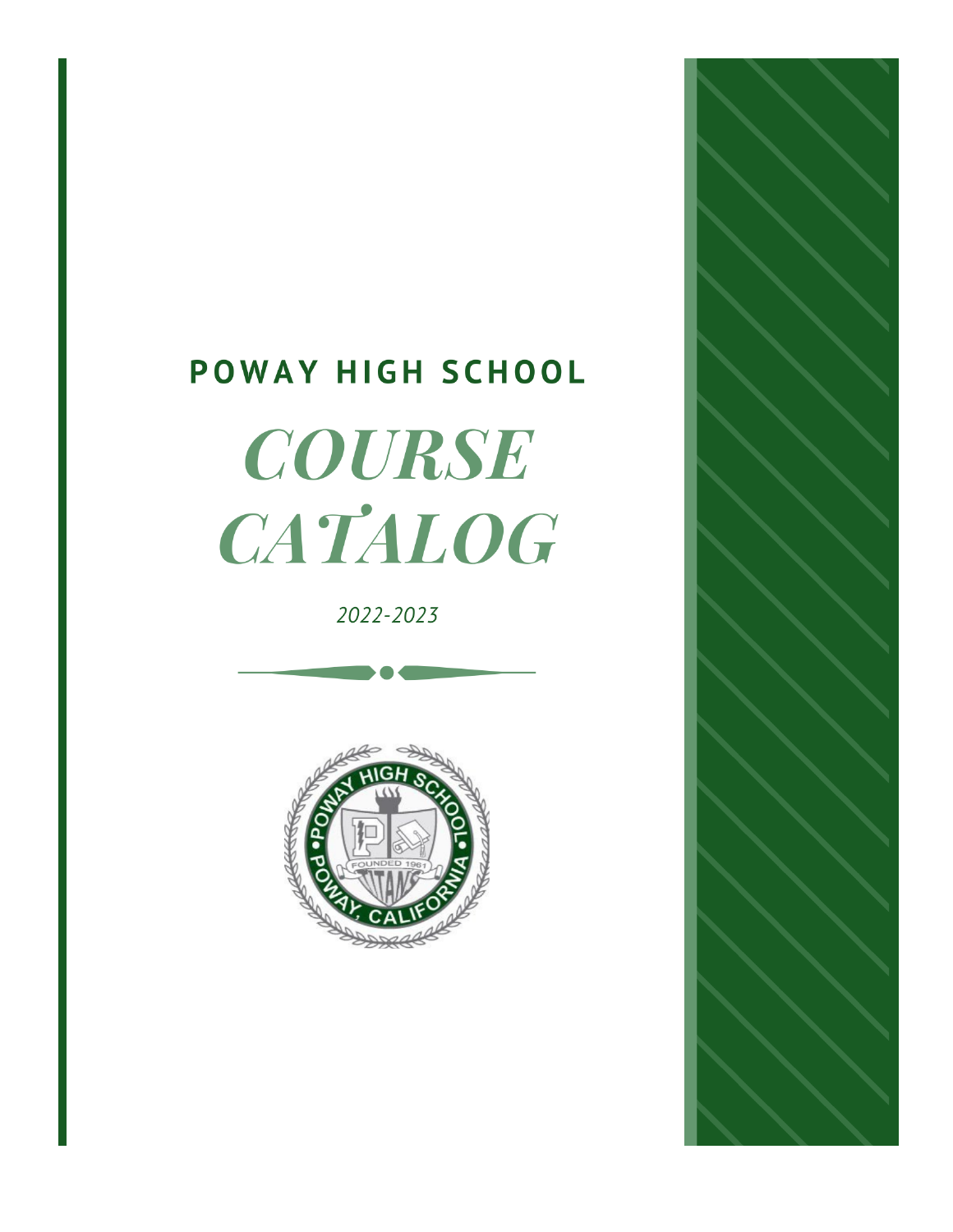# **Poway High School Course Catalog Table of Contents**

| <b>Course Descriptions</b>                 | Page           |
|--------------------------------------------|----------------|
| History/Social Science (UC/CSU "A")        | $\overline{3}$ |
| English (UC/CSU "B")                       | 6              |
| Mathematics (UC/CSU "C")                   | <u>10</u>      |
| Science (UC/CSU "D")                       | <u> 14</u>     |
| Language Other Than English (UC/CSU "E")   | <u>19</u>      |
| Visual and Performing Arts (UC/CSU "F")    | 23             |
| College Prep Electives (UC/CSU "G")        | 33             |
| <b>Health and Physical Education</b>       | 41             |
| Career Technical Education (CTE) Electives | <u>44</u>      |
| <b>Other Electives</b>                     | 58             |
| <b>Special Education</b>                   | 59             |
| Index                                      | 61             |



**The Poway Unified School District (PUSD) is an equal opportunity employer/program and is committed to an active Nondiscrimination Program. PUSD prohibits discrimination, harassment, intimidation, and bullying based on actual or perceived protected characteristics under the law, including but not limited to ancestry, age, color, disability, gender, gender identity, gender expression, nationality, race or ethnicity, immigration status, religion, sex, sexual orientation, or association with a person or a group with one or more of these actual or perceived characteristics. For more information, please contact the Title IX/Equity Compliance Officer, Associate Superintendent of Personnel Support Services, Poway Unified School District, 15250 Avenue of Science, San Diego, CA 92128-3406, 858-521-2800, extension 2121.**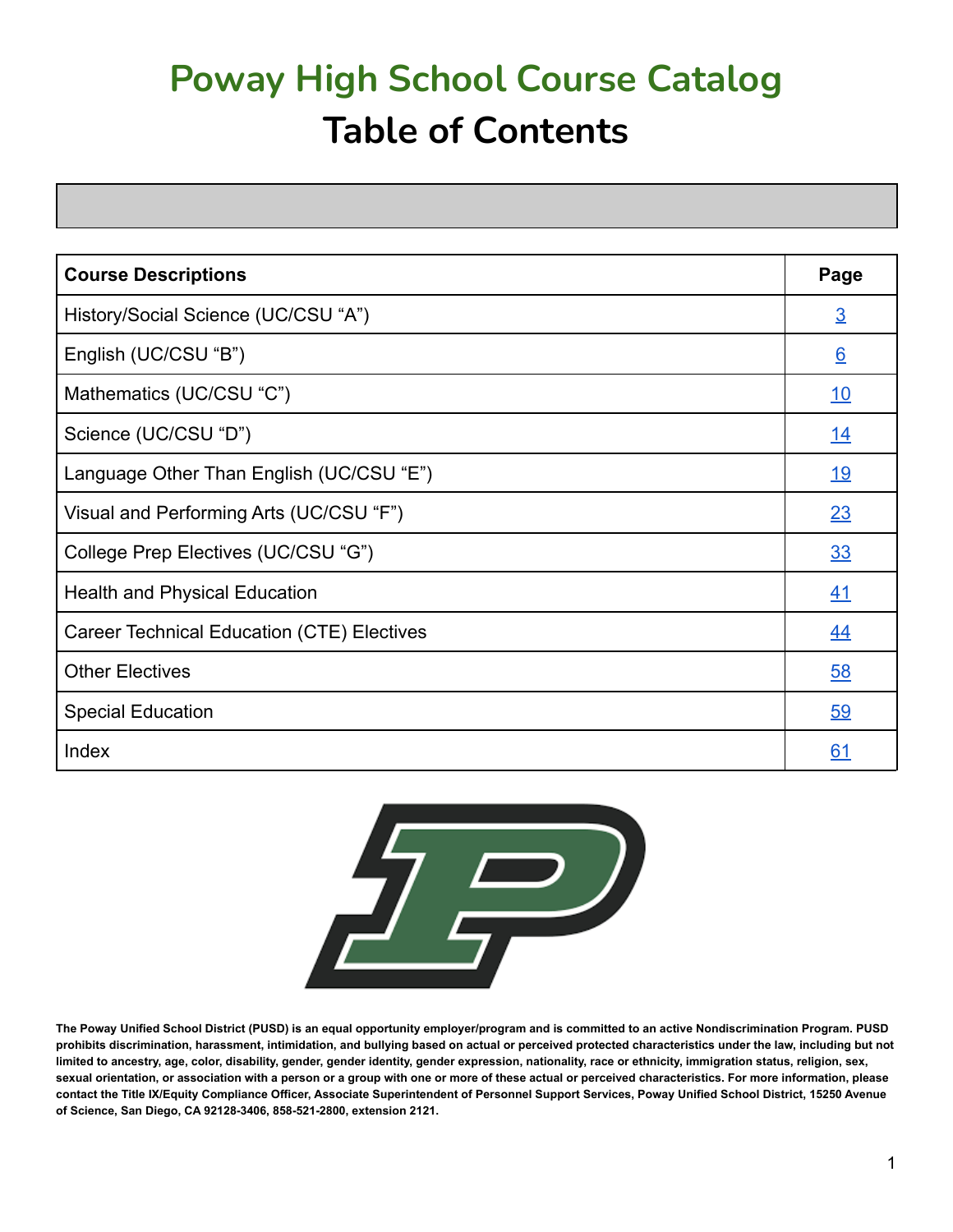### **Required and Recommended Courses for Chosen Path**

| <b>Poway Unified School District</b><br><b>Poway High School</b><br><b>Graduation</b><br><b>Requirements</b>                                                          | <b>Credits</b> | <b>California State University (CSU)</b><br>and<br><b>University of California (UC)</b><br><b>A-G Requirements</b>                                                          | <b>Highly Selective Colleges and</b><br><b>Universities</b><br><b>Including most UCs</b>                                                                            |
|-----------------------------------------------------------------------------------------------------------------------------------------------------------------------|----------------|-----------------------------------------------------------------------------------------------------------------------------------------------------------------------------|---------------------------------------------------------------------------------------------------------------------------------------------------------------------|
| <b>HISTORY/SOCIAL SCIENCE</b><br>6 Trimesters = 3 Years                                                                                                               | 30             | <b>A - HISTORY/SOCIAL SCIENCE</b><br>4 Trimesters = 2 Years                                                                                                                 | <b>HISTORY/SOCIAL SCIENCE</b><br>4 Trimesters = 2 Years                                                                                                             |
| <b>ENGLISH</b><br>8 Trimesters = 4 Years                                                                                                                              | 40             | <b>B-ENGLISH</b><br>8 Trimesters = 4 Years                                                                                                                                  | <b>ENGLISH</b><br>8 Trimesters = 4 Years                                                                                                                            |
| <b>MATHEMATICS</b><br>4 Trimesters = 2 Years                                                                                                                          | 20             | <b>C - MATHEMATICS</b><br>6 Trimesters = 3 Years                                                                                                                            | <b>MATHEMATICS</b><br>8 Trimesters = 4 Years                                                                                                                        |
| <b>SCIENCE</b><br>4 Trimesters = 2 Years<br>1 year of each: Physical and<br><b>Biological</b>                                                                         | 20             | <b>D-SCIENCE</b><br>4 Trimesters = 2 Years<br>Recommend at least 3 years -<br>Biology/Chemistry/Physics                                                                     | <b>SCIENCE</b><br>>=6 Trimesters/3 Years of Lab<br>Science with at least 2 years in one<br>discipline<br>(Biology/Chemistry/Physics)                                |
| <b>FINE ART</b><br>2 Trimesters = 1 Year                                                                                                                              | 10             | <b>E - LANGUAGE OTHER THAN</b><br><b>ENGLISH</b><br>4 Trimesters = 2 Years<br>of the same language<br>Recommend 3 years                                                     | <b>LANGUAGE OTHER THAN</b><br><b>ENGLISH</b><br>8 Trimesters = 4 Years<br>of the same language                                                                      |
| <b>HEALTH</b><br>1 Trimester                                                                                                                                          | $5\phantom{1}$ | <b>F - VISUAL AND PERFORMING ARTS</b><br>2 Trimesters = 1 Year<br>in the same discipline                                                                                    | <b>VISUAL AND PERFORMING ARTS</b><br>2 Trimesters = 1 Year<br>in the same discipline                                                                                |
| <b>PHYSICAL EDUCATION</b><br>4 Trimesters = 2 Years                                                                                                                   | 20             | <b>G - COLLEGE PREPARATORY</b><br><b>ELECTIVES</b><br>2 Trimesters = 1 Year<br>Chosen from additional A-G courses<br>beyond those used to satisfy the<br>requirements above | <b>COLLEGE PREPARATORY</b><br><b>ELECTIVES</b><br>2 Trimesters = 1 Year<br>Chosen from additional courses<br>beyond those used to satisfy the<br>requirements above |
| <b>ELECTIVES</b><br>17 Trimesters = All Years<br>Chosen from any academic or<br>elective courses beyond the<br>minimum required for that<br>academic or elective area | 85             | Recommend at least 1 Honors or AP<br>Course                                                                                                                                 | Recommend several Honors and AP<br>courses                                                                                                                          |
| <b>TOTAL CREDITS REQUIRED</b>                                                                                                                                         | 230            |                                                                                                                                                                             |                                                                                                                                                                     |

### **Community College Requirements**

Students who have earned a high school diploma are eligible to enroll in community college. Community colleges offer transfer agreements with local California State Universities, the University of California, and some private universities. Students may check with Palomar College or other local community colleges for more information.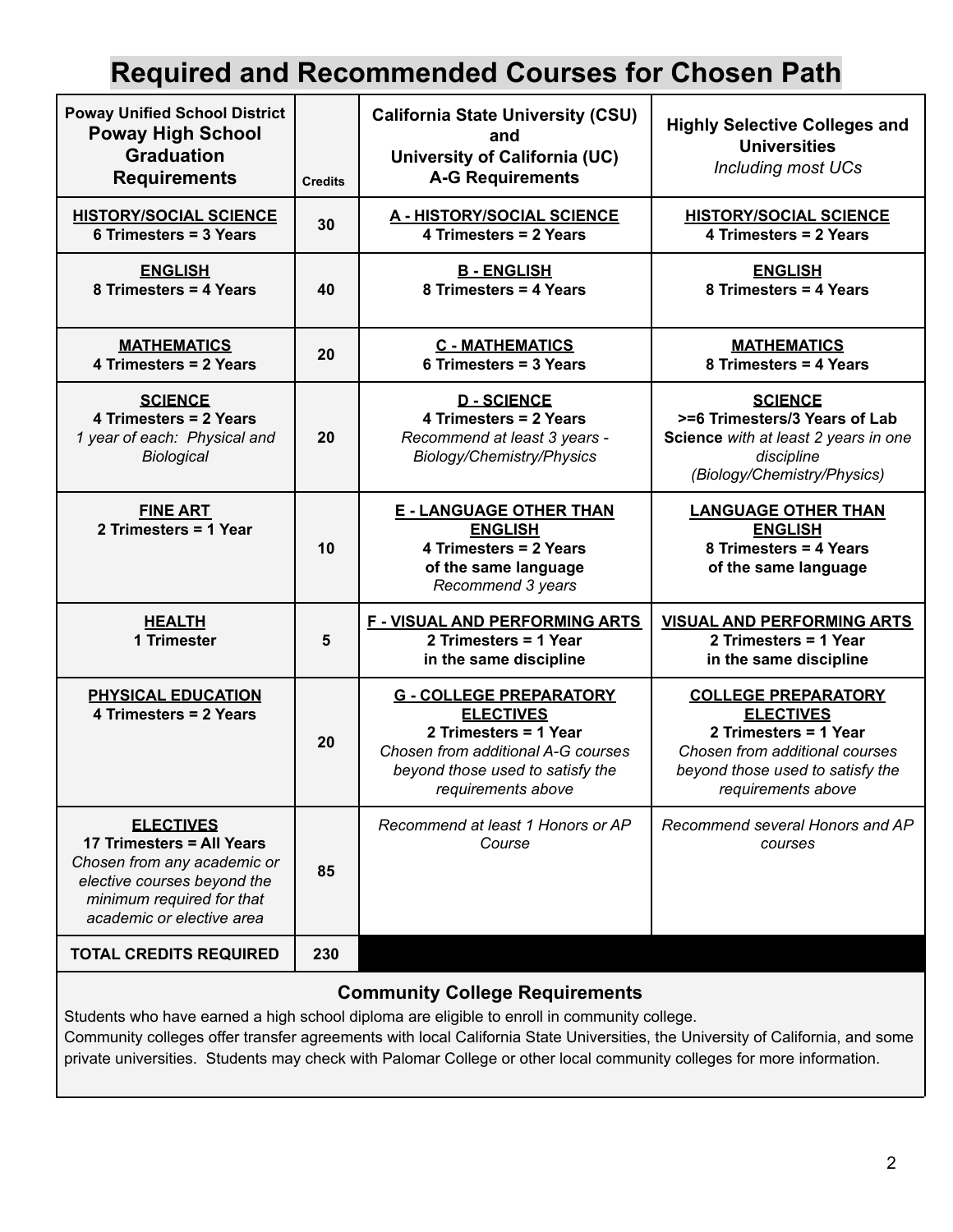# <span id="page-3-0"></span>**HISTORY/SOCIAL SCIENCE UC/CSU "A"**

<span id="page-3-4"></span><span id="page-3-3"></span>

| AP EUROPEAN HISTORY 1-2 (APEC)                                                                                                                                                                                                                                                                                                                                                                                                                                                                                                                                                                                     | 001316-001317 | <b>GRADE 10</b> | UC/CSU "A", "G" |  |  |
|--------------------------------------------------------------------------------------------------------------------------------------------------------------------------------------------------------------------------------------------------------------------------------------------------------------------------------------------------------------------------------------------------------------------------------------------------------------------------------------------------------------------------------------------------------------------------------------------------------------------|---------------|-----------------|-----------------|--|--|
| Prerequisite: Grade of B or higher in High School English 1-2 or teacher recommendation                                                                                                                                                                                                                                                                                                                                                                                                                                                                                                                            |               |                 |                 |  |  |
| Advanced Placement European History 1-2 covers the economic, political and cultural forces in Western civilization<br>from the 15th to the 20th Century. This course meets the World History requirement for high school graduation.<br>Students taking this course may take the Advanced Placement examination in European History. This course may be<br>used to meet the UC/CSU "A" or "G" requirement.                                                                                                                                                                                                         |               |                 |                 |  |  |
| AP EUROPEAN HISTORY 1-2 SEMINAR                                                                                                                                                                                                                                                                                                                                                                                                                                                                                                                                                                                    | 001709        | <b>GRADE 10</b> | <b>NON A-G</b>  |  |  |
| This is a one-trimester class. It will allow students to refine their understanding of and writing skills in the social<br>sciences. AP European History Seminar will further expose students to the issues of evidence, interpretation,<br>methodology and critique in social science research, applying these skills to an independent, long-range project.<br>Academic research methods and techniques specific to the social sciences will also be included. This course may be<br>used to meet a PUSD elective graduation requirement.                                                                        |               |                 |                 |  |  |
| Teacher Comments: AP European History is a challenging course aimed at giving students the experience and rigor<br>of college level work in the high school environment. Students will focus on mastering the historical thinking skills<br>needed to pass the culminating test in May with hopes of receiving college credit for their hard work. Students who<br>are highly motivated and disciplined will excel in AP European History. A typical night's homework is around one hour,<br>but is dependent on a student's reading comprehension skills. There is a video project or presentation each trimester |               |                 |                 |  |  |

done in groups aimed at diving deeper into a certain aspect of the content. AP European History is a rigorous but *rewarding class that can be a pivotal stepping stone to junior year.*

<span id="page-3-2"></span><span id="page-3-1"></span>

| AP U.S. GOVERNMENT & POLITICS 1-2                                                                                                                                                                                                                                                                                                                                                                                                                                                                                                                                                                                                                                                              | 001395-001396 | <b>GRADE 12</b> | UC/CSU "A", "G" |  |  |
|------------------------------------------------------------------------------------------------------------------------------------------------------------------------------------------------------------------------------------------------------------------------------------------------------------------------------------------------------------------------------------------------------------------------------------------------------------------------------------------------------------------------------------------------------------------------------------------------------------------------------------------------------------------------------------------------|---------------|-----------------|-----------------|--|--|
| Prerequisite: Grade of B or higher in U.S. History 1-2 or AP U.S. History or teacher recommendation                                                                                                                                                                                                                                                                                                                                                                                                                                                                                                                                                                                            |               |                 |                 |  |  |
| Advanced Placement U.S. Government & Politics 1-2 is designed to give students a critical perspective on<br>government, politics and economics in the United States. The class involves both the study of general concepts used<br>to interpret American governmental, political and economic systems and the analysis of specific case studies. It also<br>requires familiarity with the various institutions, groups, beliefs and ideas that make up the American political reality.<br>This course is intended to prepare students who wish to take the Advanced Placement examination in U.S.<br>Government & Politics. This course may be used to meet the UC/CSU "A" or "G" requirement. |               |                 |                 |  |  |
| AP U.S. GOVERNMENT & POLITICS 1-2<br><b>NON A-G</b><br>001710<br><b>GRADE 12</b><br><b>SEMINAR</b>                                                                                                                                                                                                                                                                                                                                                                                                                                                                                                                                                                                             |               |                 |                 |  |  |
| This is a one-trimester class. It begins with an in-depth analysis of civil liberties and civil rights. After that, the<br>emphasis will be on extending the content, knowledge and skills that were introduced in the AP U.S. Government 1-2<br>portion of the sequence of courses. It will introduce students to career options and investment strategies. This<br>course may be used to meet a PUSD elective graduation requirement.                                                                                                                                                                                                                                                        |               |                 |                 |  |  |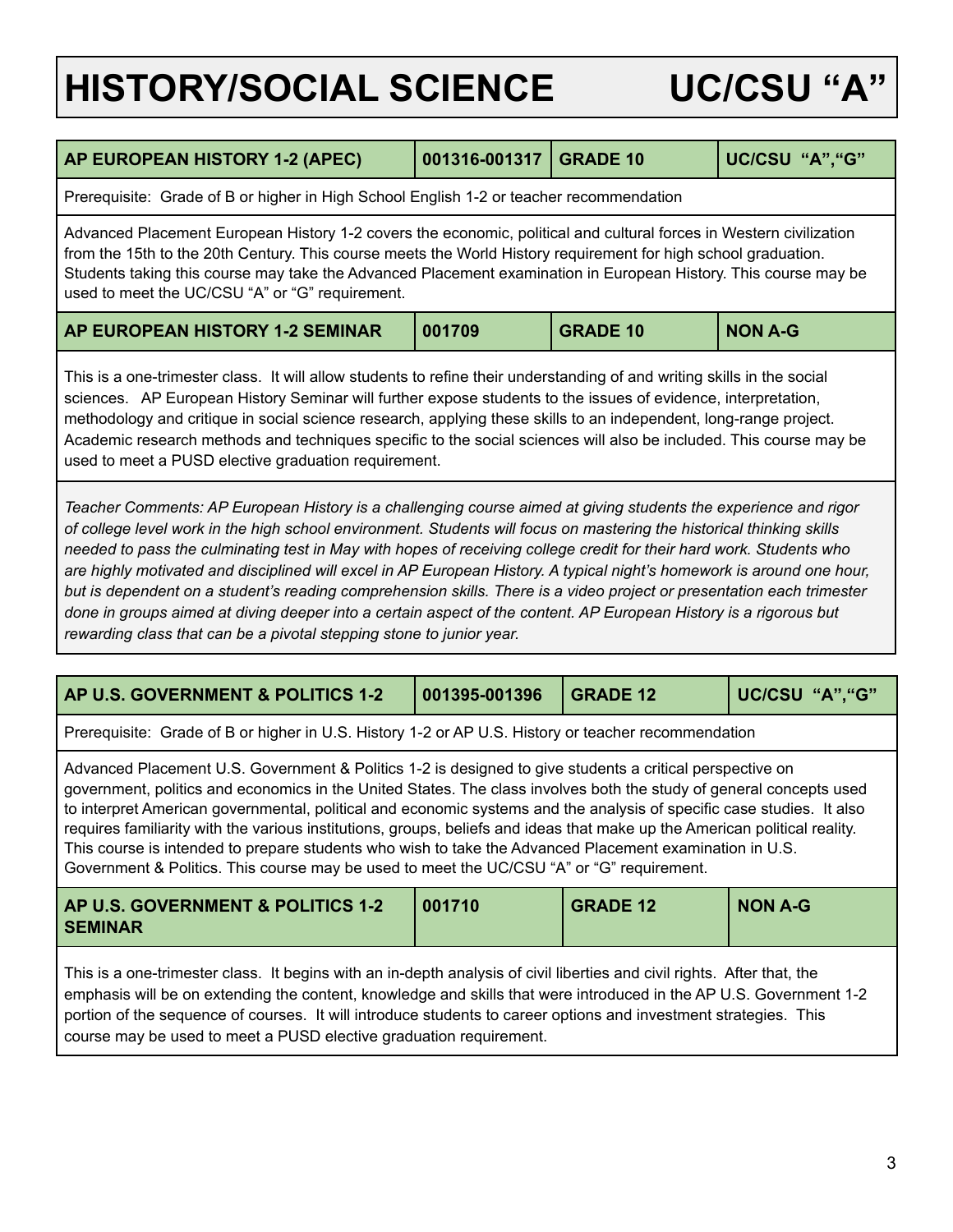<span id="page-4-0"></span>

| AP U.S. HISTORY (APUSH) 1-2                                                                         | 001382-001383                                                                                                                                                                                                                                                                                                                                        | <b>GRADE 11</b> | UC/CSU "A", "G" |  |  |
|-----------------------------------------------------------------------------------------------------|------------------------------------------------------------------------------------------------------------------------------------------------------------------------------------------------------------------------------------------------------------------------------------------------------------------------------------------------------|-----------------|-----------------|--|--|
| Prerequisite: Grade of B or higher in U.S. History 1-2 or AP U.S. History or teacher recommendation |                                                                                                                                                                                                                                                                                                                                                      |                 |                 |  |  |
| requirement.                                                                                        | Advanced Placement U.S. History 1-2 is an advanced course taught at the college level. It is designed for students<br>who wish to take the Advanced Placement examination and emphasizes extensive reading, research and problem<br>solving, writing, historiography and historical knowledge. This course may be used to meet the UC/CSU "A" or "G" |                 |                 |  |  |

<span id="page-4-1"></span>

| AP U.S. HISTORY 1-2 SEMINAR | 001715 | <b>GRADE 11</b> | <b>NON A-G</b> |
|-----------------------------|--------|-----------------|----------------|
|-----------------------------|--------|-----------------|----------------|

This is a one-trimester course which will allow students to refine their understanding of and writing skills in the social sciences as well as explore topics and concepts relevant to the United States in the global community of the 21st century. Academic research methods and techniques specific to the study of social sciences will also be included. This course may be used to meet a PUSD elective graduation requirement.

Teacher Comments: Students will engage in a critical, year long examination of historical events that have contributed to the development of an American identity. Beginning with a look into life in the Americas before Columbus and ending with the attacks on September 11th, students will read and analyze a variety of primary and secondary sources that they will use to support written and oral arguments. In addition, students will complete Focus Assignments and extensively research and write about a chosen topic in American history throughout the school year.

<span id="page-4-2"></span>

| <b>AGRICULTURAL GOVERNMENT POLICY</b><br>This course is also listed under Career Technical Education | 000919 | <b>GRADE 12</b> | I UC/CSU "A"/ |
|------------------------------------------------------------------------------------------------------|--------|-----------------|---------------|
|------------------------------------------------------------------------------------------------------|--------|-----------------|---------------|

This class is designed to allow students to study the origins of our federal, state and local governments and study their structure, function, theory and process while understanding the influence of the government on the agriculture industry. Students who successfully complete the course will earn civics credit..This course may be used to meet the UC/CSU "A" requirement.

<span id="page-4-3"></span>

| <b>CIVICS</b><br>"A","G"<br><b>UC/CSU</b><br>001393<br><b>GRADE 12</b> |
|------------------------------------------------------------------------|
|------------------------------------------------------------------------|

Civics surveys the origins of our federal, state and local governments and studies their structure, function, theory and process. It promotes citizenship skill building by serving the community in an "outside project" and prepares students for the political and social arenas of the future. This is a practical course applying knowledge toward voting, jury duty, and the rights and privileges of community participation. Must be taken in 12th grade only. This course may be used to meet the UC/CSU "A" or "G" requirement.

<span id="page-4-4"></span>

| <b>ECONOMICS</b> | 001398 | <b>GRADE 12</b> | UC/CSU "A" |
|------------------|--------|-----------------|------------|
|------------------|--------|-----------------|------------|

Economics is a course in which students will deepen their understanding of the economic problems and institutions of the nation and the world in which they live. They will learn to make reasoned decisions on economic issues as citizens, workers, consumers, business owners and managers. Primarily a course in social science, economics enriches students' understanding of the operations and institutions of economic systems. Must be taken in 12th grade only. This course may be used to meet the UC/CSU "G" requirement.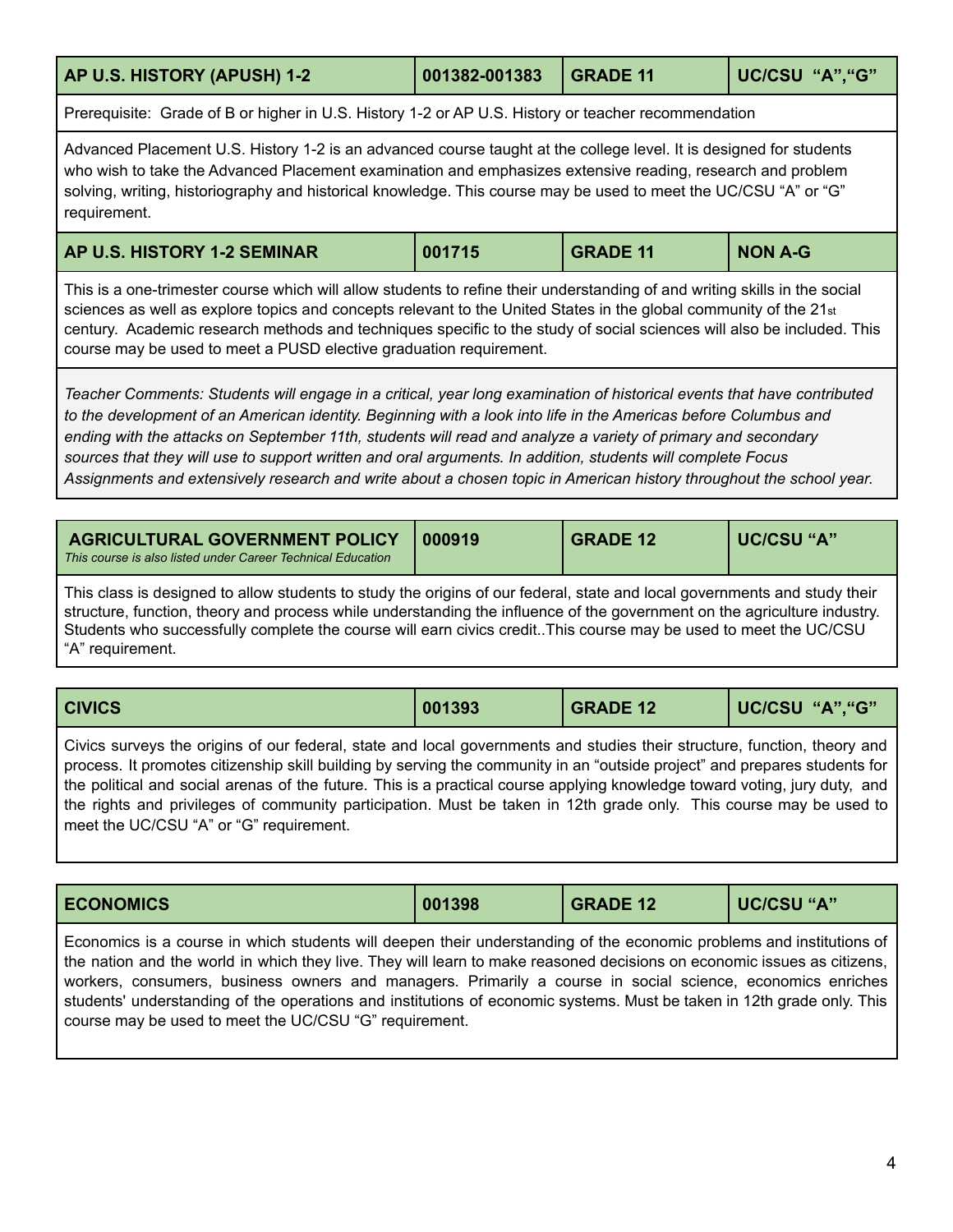Teacher Comments: Activities are interactive, reflecting the belief that students learn best through active, personalized *experiences with economics. Applications of economic understanding to real world situations and contexts dominate the lessons.*

<span id="page-5-0"></span>

| <b>U.S HISTORY 1-2</b> | 001376-001377 GRADE 11 |  | UC/CSU "A","G" |
|------------------------|------------------------|--|----------------|
|------------------------|------------------------|--|----------------|

U.S. History 1-2 is a course in which students examine the economic, social and political development of the United States, concentrating primarily on the twentieth century. During the year certain themes will be emphasized: the expanding role of the federal government; the continuing tension between the individual and the state; the emergence of a modern corporate economy; the impact of technology on American society and culture; change in the ethnic composition of American society; the movements toward equal rights for racial minorities and women; and the role of the United States as a major world power. Throughout the course students will explore American culture, literature, the arts and the mass media. Students will demonstrate competency in questioning, critical thinking, research and writing as it applies to the discipline of history. Competency-based educational objectives will be in compliance with California State Model Curriculum Standards. This course may be used to meet the UC/CSU "A" or "G" requirement.

### **US History 1-2 Online Requirements and Expectations**:

Online US History will operate virtually for a majority of the course. Our class will meet one day a week in person for assessments, check-in/s, discussions, and review. This date will be determined in advance by the instructor and will be the same day each week. In online history there are assignments due almost every school day, including Fridays. You will need to check in each day for assignments, announcements, and to see if there are any updates. With that said you are allowed to work ahead. There will be a penalty for late work up to one week. After one week, there will be no credit for late assignments. You will need a textbook for this course and reliable internet connection as this course is mostly virtual. This class depends on technology and is a requirement for the course. A student who is self-motivated, an independent learner, and looking to have flexibility in their schedule could benefit from this style of course.

<span id="page-5-1"></span>**WORLD HISTORY 1-2 001301-001302 GRADE 10 UC/CSU "A","G"**

World History 1-2 is a course where students will examine major turning points in the shaping of the modern world, from the late eighteenth century to the present. The year begins with an introduction to current world issues and then continues with a focus on the expansion of the west and the growing interdependence of people and cultures throughout the world. Art, music, literature and primary source documents will be used as a basis for analysis of the historical periods. Students will demonstrate competency in questioning, critical thinking, research and writing as it applies to the discipline of history. Competency-based educational objectives will be in compliance with California State Model Curriculum Standards. This course may be used to meet the UC/CSU "A" or "G" requirement.

Teacher Comments: World History 1: In this course, you will complete a survey of World History from the foundations of democracy through World War I. Critical thinking skills will be developed as past events are analyzed, evaluated and connected to current events. Skills that will be developed will be note-taking, analyzing primary sources and visual evidence, and learning to write an historical argument using research. A major goal of this class is to help you understand more about the world today. This class should begin to prepare you to move on to either United States History 1-2, or Advanced Placement United States History 1-2 your junior year. Completion of World History 1-2 or AP *European Civilization 1-2 is a high school graduation requirement.*

World History 2: In this course, you will complete a survey of World History from post-World War I to the present day. Critical thinking skills will be developed as past events are analyzed, evaluated and connected to current events. Skills that will be developed will be note-taking, analyzing primary sources and visual evidence, and learning to write an historical argument using research. A major goal of this class is to help you understand more about the world today. This class should prepare you to move on to either United States History 1-2, or Advanced Placement United States History 1-2 your junior year. Completion of World History 1-2 or AP European Civilization 1-2 is a high school *graduation requirement.*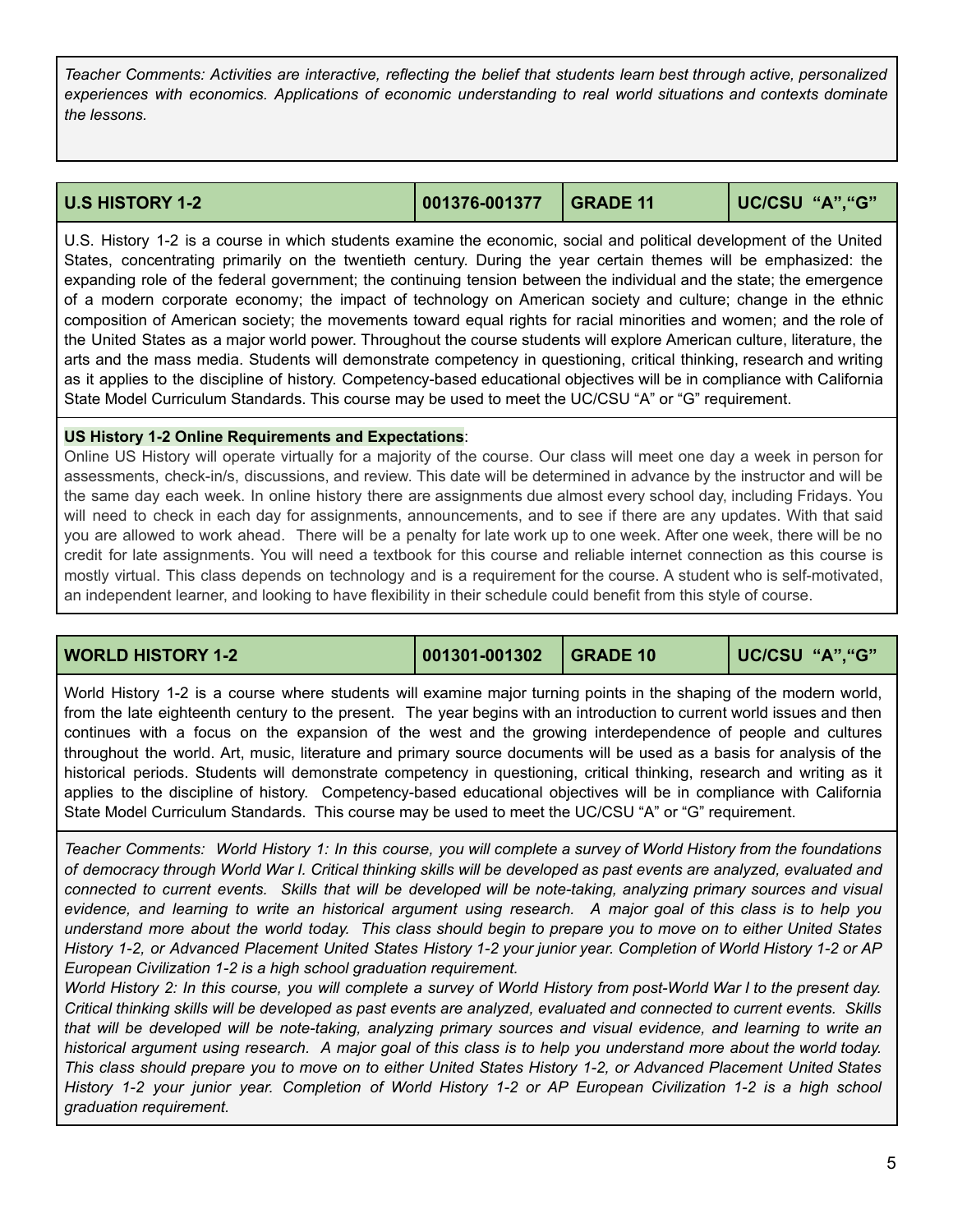## <span id="page-6-0"></span>**ENGLISH UC/CSU "B"**

### <span id="page-6-1"></span>**AMERICAN LITERATURE 1-2 000387-000388 GRADE 11 UC/CSU "B","G"**

Prerequisite: High School English 3-4

American Literature 1-2 introduces famous American writers such as Bradford, Dickinson, Whitman, Irving, Poe, Crane, Twain, O'Henry, Hawthorne, Hemingway and Steinbeck, and the philosophical context of the literature. American Literature 2 deals with more modern American writers. Possible choices of authors to be studied include Faulkner, Hemingway, Steinbeck, Albee, O'Neill, Williams, Salinger, Sandburg, Frost, or Fitzgerald. Students will continue to practice the essay format, including research based essay, advanced literary concepts and SAT vocabulary. This course may be used to meet the UC/CSU "B" or "G" requirement.

<span id="page-6-2"></span>

| AP ENGLISH LANGUAGE AND<br><b>COMPOSITION (APEL) 1-2</b>                                                                                                                                                                                                                                                                                                                                                                                                                                                                                                                                                                                                                                                                                                                                                                                                     | 000372-000373 | <b>GRADE 11</b> | UC/CSU "B", "G" |  |
|--------------------------------------------------------------------------------------------------------------------------------------------------------------------------------------------------------------------------------------------------------------------------------------------------------------------------------------------------------------------------------------------------------------------------------------------------------------------------------------------------------------------------------------------------------------------------------------------------------------------------------------------------------------------------------------------------------------------------------------------------------------------------------------------------------------------------------------------------------------|---------------|-----------------|-----------------|--|
| Prerequisite: Teacher recommendation                                                                                                                                                                                                                                                                                                                                                                                                                                                                                                                                                                                                                                                                                                                                                                                                                         |               |                 |                 |  |
| In this class students will read, discuss, and write about American fiction and non-fiction, from Colonial to modern<br>times, focusing on text analysis, rhetorical strategies, and vocabulary development to prepare them for the AP<br>English Language Exam. As an advanced reading and composition course, students should be familiar with the use<br>of concrete details and commentaries to support a thesis driven essay. Students will carefully review the essay form<br>before moving on to develop a more specific understanding of audience and style for persuasive writing. Students will<br>focus on academic writing and the research process. This course also emphasizes the development of research skills<br>and the preparation of a persuasive research paper. This course may be used to meet the UC/CSU "B" or "G"<br>requirement. |               |                 |                 |  |
| 001702<br><b>GRADE 11</b><br><b>NON A-G</b><br>AP ENGLISH LANGUAGE AND<br><b>COMPOSITION SEMINAR</b>                                                                                                                                                                                                                                                                                                                                                                                                                                                                                                                                                                                                                                                                                                                                                         |               |                 |                 |  |
| AP English Language and Composition Seminar will be offered during the third trimester. The course will offer students<br>the opportunity to partake in project-based learning and apply learning acquired during the Advanced Placement class.<br>Students will design their own projects that may involve creation of videos, distribution of surveys, publication of art, or<br>multimedia. Student learning will become active as students complete projects that demonstrate their learning and                                                                                                                                                                                                                                                                                                                                                         |               |                 |                 |  |

<span id="page-6-3"></span>understanding and/or show how this learning translates into an action or a product. Additionally, the course will allow students to earn elective credit as they review and continue to develop an understanding of the elements of effective rhetoric and argumentation. This includes, but is not limited to, the study of logos, ethos, pathos, and other stylistic tools. This course may be used to meet a PUSD elective graduation requirement.

<span id="page-6-4"></span>

| <b>AP ENGLISH LITERATURE 1-2</b>                                                                                                                                                                                                                                                                                                                                                                                                                                                                                                                                                                          | 000370-000371 | <b>GRADE 12</b> | UC/CSU "B", "G" |
|-----------------------------------------------------------------------------------------------------------------------------------------------------------------------------------------------------------------------------------------------------------------------------------------------------------------------------------------------------------------------------------------------------------------------------------------------------------------------------------------------------------------------------------------------------------------------------------------------------------|---------------|-----------------|-----------------|
| Prerequisite: Teacher recommendation                                                                                                                                                                                                                                                                                                                                                                                                                                                                                                                                                                      |               |                 |                 |
| Advanced Placement English Literature 1-2 is a college-level course designed to prepare students to take the<br>Advanced Placement English examination. The course presents examples of Western literary development from the<br>Greeks through the twentieth century, acquainting students with various genres and themes. Emphasis will be placed<br>on a close reading and analysis of the individual literary work. In addition, attention may be given to the historical and<br>philosophical characteristics of the authors, literary movements and genres. Students also will be expected to write |               |                 |                 |

expository, researched papers. This course may be used to meet the UC/CSU "B" or "G" requirement.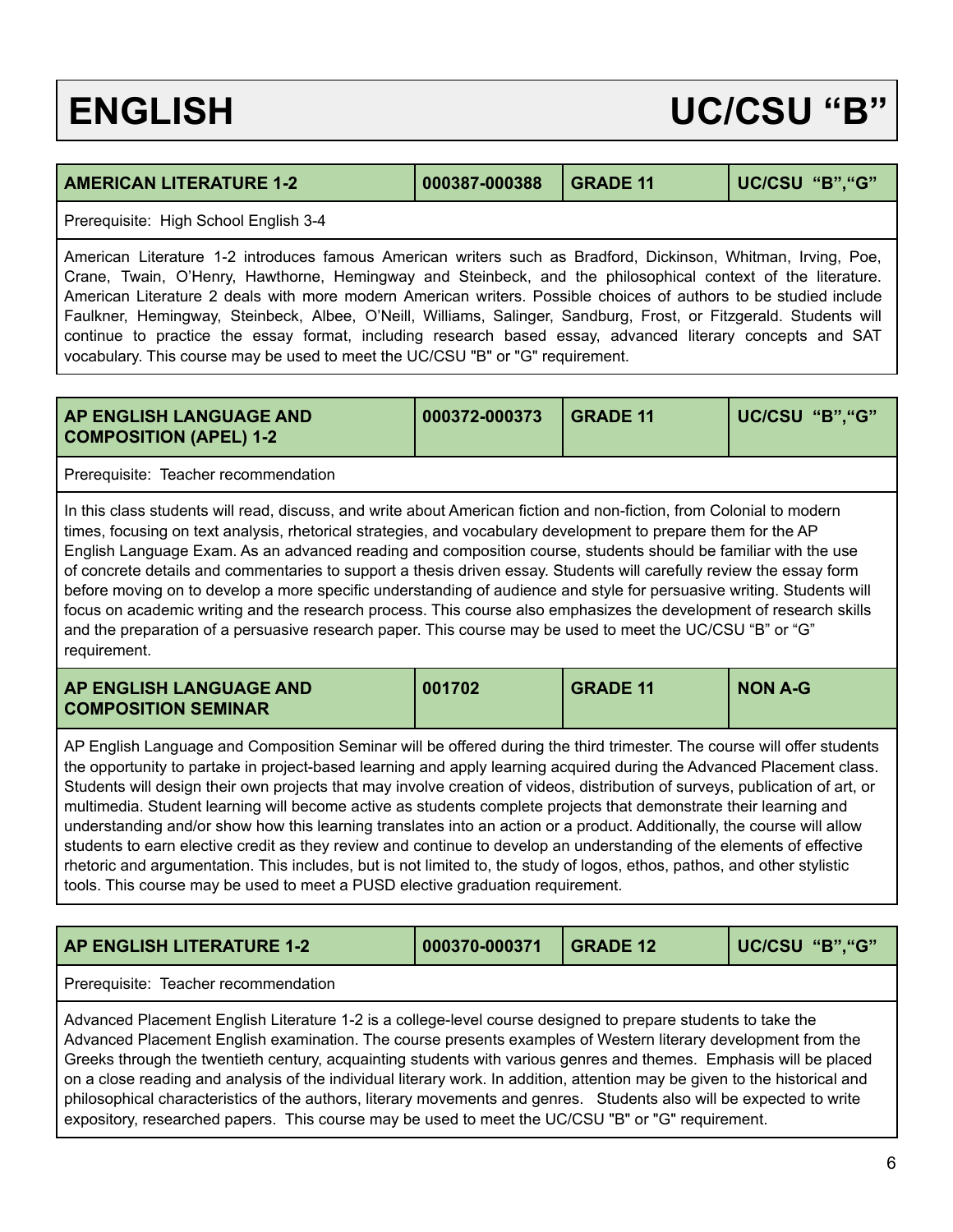<span id="page-7-0"></span>

| AP ENGLISH LITERATURE SEMINAR | 001703 | <b>GRADE 12</b> | NON A-G |
|-------------------------------|--------|-----------------|---------|
|                               |        |                 |         |

AP English Literature and Composition Seminar will be offered during the third trimester. The course will afford students the opportunity to apply learning acquired during the Advanced Placement class. Students will complete a final project that demonstrates their learning and understanding and/or shows how this learning translates into an action or a product. The seminar will allow students to earn elective credit as they continue to develop their understanding of literary devices, their appreciation of a wide range of literary genres, and their understanding of how literary works are a reflection of historical moments, values and culture. This course may be used to meet a PUSD elective graduation requirement.

<span id="page-7-1"></span>

| <b>EXPOSITORY READING AND WRITING</b><br>$\overline{1}$ 1-2                                                                                                                                                                                          | 000315-000316 | $\overline{)}$ GRADE 12 | UC/CSU "B", "G" |  |  |
|------------------------------------------------------------------------------------------------------------------------------------------------------------------------------------------------------------------------------------------------------|---------------|-------------------------|-----------------|--|--|
| Prerequisite: American Literature 1-2                                                                                                                                                                                                                |               |                         |                 |  |  |
| Expository Reading and Writing prepares college-bound seniors for the literacy demands of higher education. Students<br><u>Lin this rhetoric-based course will become more proficient in expository, analytical, and argumentative reading and L</u> |               |                         |                 |  |  |

se will become more proficient in expository, analytical, and argumentative reading a writing, increasing their awareness of the rhetorical strategies employed by authors and applying those same strategies to their own writing. This course may be used to meet the UC/CSU "B" or "G" requirement.

<span id="page-7-2"></span>

| <b>HIGH SCHOOL ENGLISH 1-2</b> | 000301-000302   GRADE 9 | UC/CSU "B", "G" |
|--------------------------------|-------------------------|-----------------|
|                                |                         |                 |

High School English 1-2 builds on knowledge and skills developed in middle school. Students will continue to develop their thinking-in-writing by practicing a variety of writing modes including description, narration, and literary analysis. Students will learn the basics of the academic essay, developing their understanding of appropriate paragraph structure. Concurrently, they will acquire and use specific skills to read and respond to different genres of literature, including short story, myths and legends, the novel, and assorted non-fiction. Students will continue to practice descriptive, narrative and analytical writing, while also acquainting themselves with reflective writing and formal academic research. They will develop more sophisticated responses to literature, learning to create and support inferences about characters, moods, themes, etc. They will read literary works of greater complexity and scope and thereby prepare themselves for more advanced English courses. This course may be used to meet the UC/CSU "B" or "G" requirement.

<span id="page-7-3"></span>

| <b>HIGH SCHOOL ENGLISH 3-4</b>                                                                                                                                                                                                                                                                                                                                                                                                                                                                                                                                                                                                    | 000310-000311 | <b>GRADE 10</b> | UC/CSU "B", "G" |
|-----------------------------------------------------------------------------------------------------------------------------------------------------------------------------------------------------------------------------------------------------------------------------------------------------------------------------------------------------------------------------------------------------------------------------------------------------------------------------------------------------------------------------------------------------------------------------------------------------------------------------------|---------------|-----------------|-----------------|
| Prerequisite: High School English 1-2                                                                                                                                                                                                                                                                                                                                                                                                                                                                                                                                                                                             |               |                 |                 |
| Through a thematic approach to the study of literature and written composition, students in High School English 3-4 will<br>broaden their knowledge of literature and its cultural elements (e.g. art, music, dance, politics, etc.). They will improve<br>their ability to understand their connection to literature, develop writing and thinking skills, master punctuation and<br>grammar skills, and further improve listening and speaking skills. Writing modes addressed will include: reflective,<br>interpretive, and evaluative. Also, a research-based controversial issue essay will be required. This course may be |               |                 |                 |

used to meet the UC/CSU "B" or "G" requirement.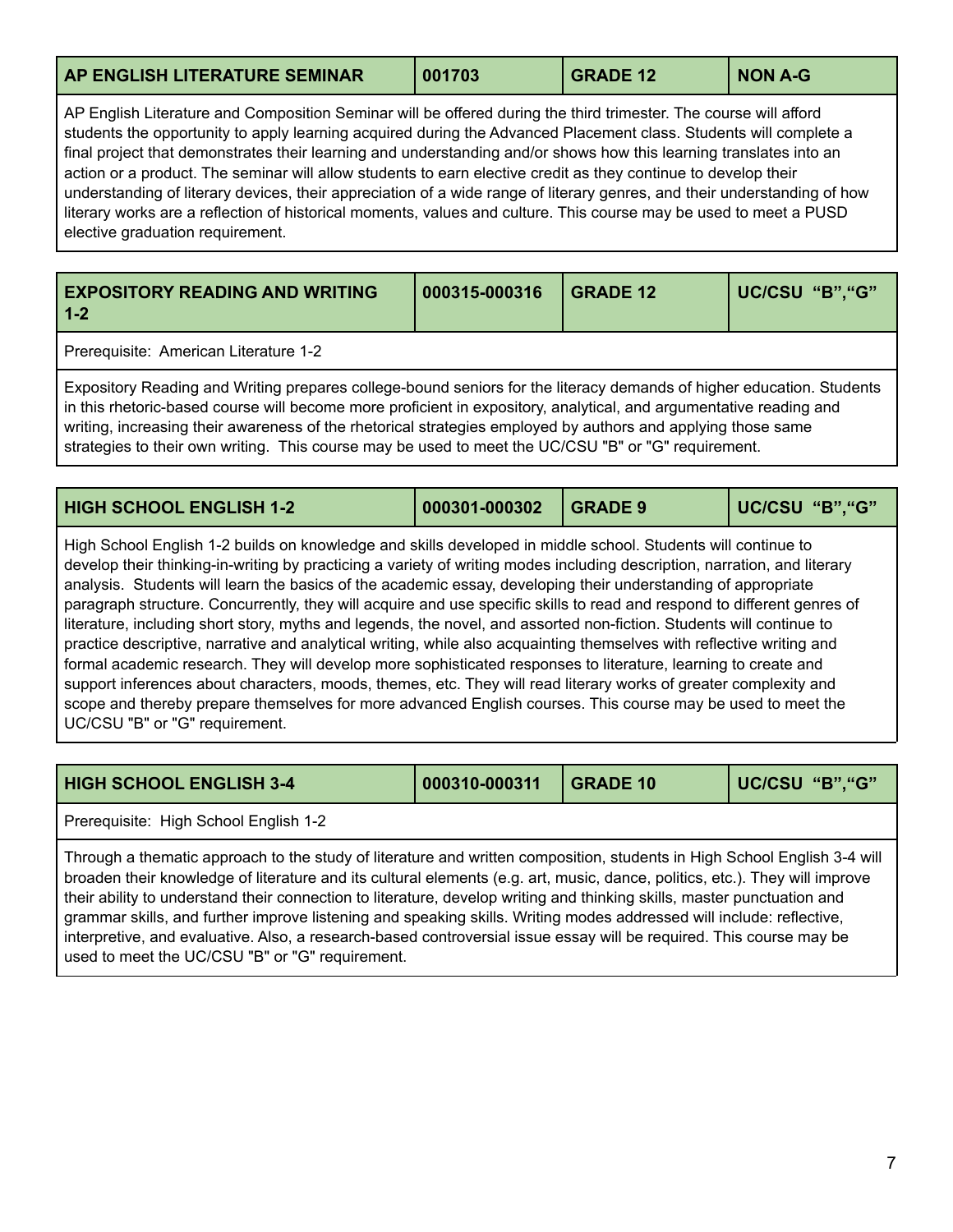<span id="page-8-1"></span>Prerequisite: Teacher recommendation

Honors HS English 1-2 moves at a more accelerated pace, requires more reading, and deeper critical analysis than High School English 1-2. Honors HS English 1-2 builds on knowledge and skills developed in middle school. Students will continue to develop their thinking-in-writing by practicing a variety of writing modes including description, narration, and literary analysis. Students will learn the basics of the academic essay, developing their understanding of appropriate paragraph structure. Concurrently, they will acquire and use specific skills to read and respond to different genres of literature, including the short story, myths and legends, the novel, and assorted non-fiction. Students will continue to practice descriptive, narrative and analytical writing, while also acquainting themselves with reflective writing and formal academic research. They will develop more sophisticated responses to literature, learning to create and support inferences about characters, moods, themes, etc. They will read literary works of greater complexity and scope, and thereby prepare themselves for more advanced English courses. This course may be used to meet the UC/CSU "B" or "G" requirement.

<span id="page-8-2"></span>

| <b>HONORS HUMANITIES 1-2</b> | 000313-000314 | <b>I</b> GRADE 10 | UC/CSU"B","G" |
|------------------------------|---------------|-------------------|---------------|
|------------------------------|---------------|-------------------|---------------|

Prerequisite: Teacher recommendation

Honors Humanities studies man's relationship with society, nature and himself. Students write in a variety of essay modes including: interpretive, expository, reflective, and persuasive. The course involves library research, outside reading, peer cooperation and formal public speaking. Students begin a survey of Western culture beginning with the Ancient Greeks and continuing through the Enlightenment in order to understand how the historical context in which a piece of writing, music or art is created gives added meaning, as does the cultural or social milieu. This course may be used to meet the UC/CSU "B" or "G" requirement.

<span id="page-8-3"></span>

| <b>WORLD LITERATURE 1-2</b>                                                                                                                                                                                                                                                                                                                                                                                                                                                                                                                                                                                                                                                                                                                                   | 000393-000394 | <b>GRADE 12</b> | UC/CSU "B", "G" |
|---------------------------------------------------------------------------------------------------------------------------------------------------------------------------------------------------------------------------------------------------------------------------------------------------------------------------------------------------------------------------------------------------------------------------------------------------------------------------------------------------------------------------------------------------------------------------------------------------------------------------------------------------------------------------------------------------------------------------------------------------------------|---------------|-----------------|-----------------|
| Prerequisite: American Literature 1-2                                                                                                                                                                                                                                                                                                                                                                                                                                                                                                                                                                                                                                                                                                                         |               |                 |                 |
| Students will develop their own voices and values on a journey of self-discovery through classic and contemporary<br>World Literature. The course will expose them to literary works from a variety of cultures where they can experience<br>the works of writers who view the world from perspectives different from their own. By visiting distant places and<br>times, students will discover not only the riches of human experience and the universality of the human condition; they<br>will also examine worldly and spiritual themes, all the while coming closer to becoming citizens of the world we live in<br>and thinkers considerate of other peoples and their cultures. This course may be used to meet the UC/CSU "B" or "G"<br>requirement. |               |                 |                 |

<span id="page-8-0"></span>

| <b>ETHNIC LITERATURE 1-2</b> | 000365-000366 | l GRADE 12 | <b>PENDING</b><br><b>APPROVAL FOR</b><br>UC/CSU "B" |
|------------------------------|---------------|------------|-----------------------------------------------------|
| Prerequisite: TBA            |               |            |                                                     |

This course will focus on the foundational disciplines of ethnic studies: African American Studies, Asian American Studies, Chicano Latino Studies, Middle Eastern, and Native American and Indigenous Studies. This course will promote cultural understanding and empathy through a deep analysis and examination of how systems of power in the United States have affected these groups. The course will also examine the intersectionality of gender and sexual orientation. This senior level course aligns with the California State Standards for English Language Arts. Teaching Tolerance's Anti-Bias Framework along with culturally responsive strategies, such as Dr. Gholdy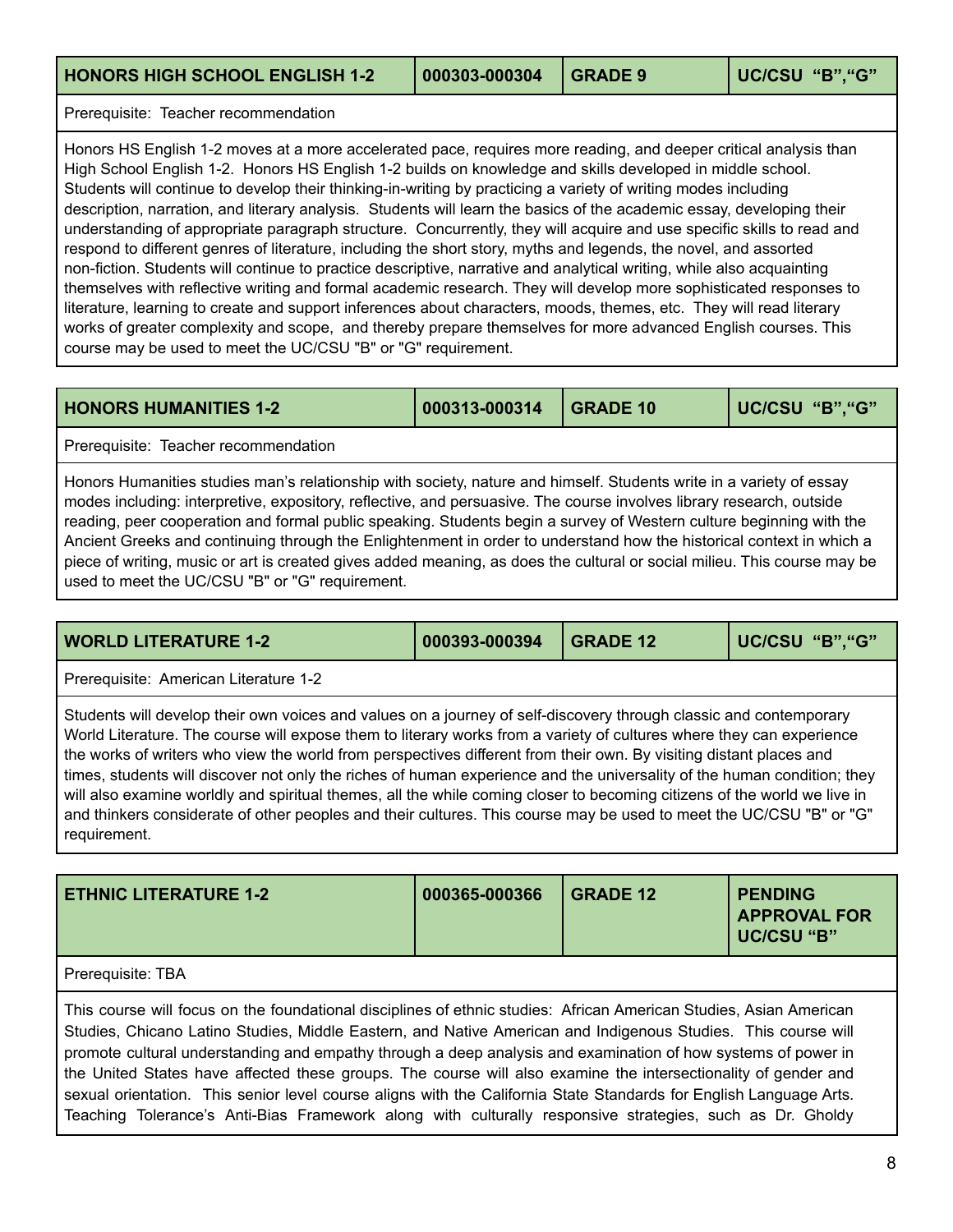Muhammad's historically responsive teaching, will be part of the instructional design of the class. Students will engage in discussions, conduct research, synthesize different mediums from poetry to film, and craft analytical essays in order to understand the social and political systems that have shaped different marginalized groups in America. Students will deepen their understanding of self and others through exploring their own implicit biases. Students will have the option to take this course or existing English courses available. This course will earn PUSD English credit for 12th grade students, and will be submitted to the University of California (UC) for "B" credit.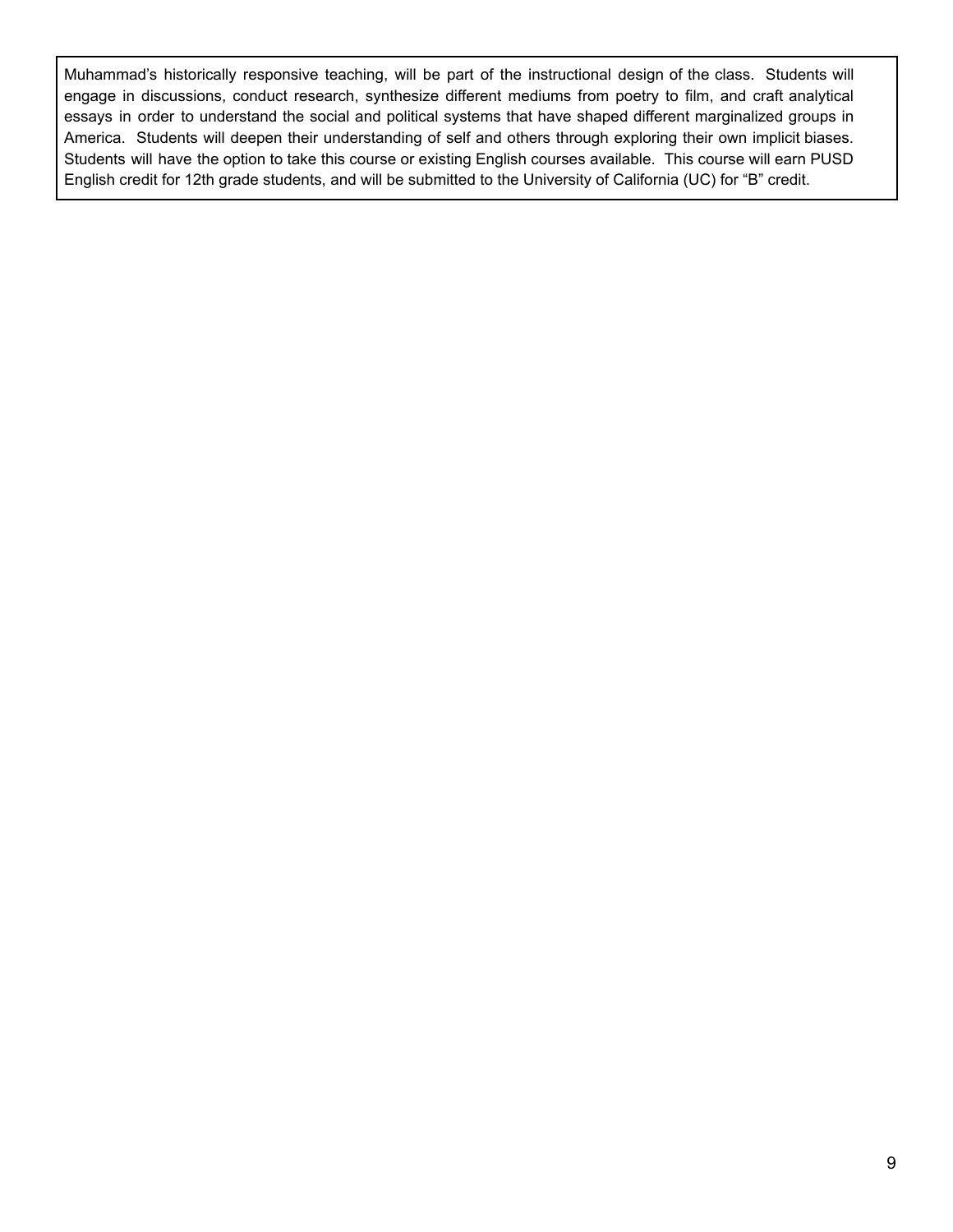# <span id="page-10-0"></span>**MATHEMATICS UC/CSU "C"**

<span id="page-10-3"></span><span id="page-10-2"></span>

| <b>AP CALCULUS AB 1-2</b>                                                                                                                                                                                                                                                                                                                                                                                                                                                                                                                                                                                                                                                                       | 001060-001061                                                                            | <b>GRADES 10-12</b> | UC/CSU "C"."G" |  |
|-------------------------------------------------------------------------------------------------------------------------------------------------------------------------------------------------------------------------------------------------------------------------------------------------------------------------------------------------------------------------------------------------------------------------------------------------------------------------------------------------------------------------------------------------------------------------------------------------------------------------------------------------------------------------------------------------|------------------------------------------------------------------------------------------|---------------------|----------------|--|
|                                                                                                                                                                                                                                                                                                                                                                                                                                                                                                                                                                                                                                                                                                 | Prerequisite: Grade of B or higher in Honors Pre-Calculus 1-2 and teacher recommendation |                     |                |  |
| Advanced Placement Calculus AB 1-2 is designed for students who have completed the equivalent of four years of<br>college preparatory mathematics. Students apply skills and information acquired in previous math courses. Topics<br>introduced include development of limits and derivatives, integration, and applications of the derivative and integral.<br>This course specifically prepares the student to take the College Board's Advanced Placement exam for Calculus AB.<br>This course has been approved to meet the UC/CSU "C" or "G" requirement.                                                                                                                                 |                                                                                          |                     |                |  |
| AP CALCULUS AB 1-2 SEMINAR                                                                                                                                                                                                                                                                                                                                                                                                                                                                                                                                                                                                                                                                      | 001705                                                                                   | <b>GRADES 10-12</b> | <b>NON A-G</b> |  |
| This course is a culmination of Calculus AB. It will focus on developing and reinforcing students' conceptual<br>understanding of calculus and their ability to apply knowledge to solve problems. Emphasis will be placed on the<br>acquisition of critical thinking, reading, and writing skills specific to college-level mathematics. Students will develop<br>problem-solving skills through investigations of free-response problems. Students will develop effective communication<br>skills through clear, concise written and verbal explanations of their solutions in a variety of mathematical contexts.<br>This course may be used to meet a PUSD elective graduation requirement. |                                                                                          |                     |                |  |
| <b>AP CALCULUS BC 1-2</b>                                                                                                                                                                                                                                                                                                                                                                                                                                                                                                                                                                                                                                                                       | 001062-001063                                                                            | <b>GRADES 11-12</b> | UC/CSU "C"."G" |  |
| Prerequisite: Successful completion of AP Calculus AB 1-2                                                                                                                                                                                                                                                                                                                                                                                                                                                                                                                                                                                                                                       |                                                                                          |                     |                |  |
| This course is for students who have completed four years of college preparatory math including Calculus AB. New<br>topics covered include parametric equations, vector functions, polar curves, advanced integration techniques, infinite<br>series, and Taylor polynomials. This course prepares the student to take the Advanced Placement exam for Calculus<br>BC. This course may be used to meet the UC/CSU "C" or "G" requirement.                                                                                                                                                                                                                                                       |                                                                                          |                     |                |  |
| AP CALCULUS BRIDGE FROM AB TO<br><b>BC/SEMINAR</b>                                                                                                                                                                                                                                                                                                                                                                                                                                                                                                                                                                                                                                              | 001704                                                                                   | <b>GRADES 11-12</b> | <b>NON A-G</b> |  |

<span id="page-10-5"></span><span id="page-10-4"></span>This course supports students in preparation for the AP Calculus BC exam and extends learning in college-level mathematics. During this course, students will take a more in-depth look at topics from differential and integral calculus as well as differential equations and series. This course may be used to meet a PUSD elective graduation requirement.

<span id="page-10-1"></span>

| <b>AP STATISTICS 1-2</b>                                                                                                                                                                                                                                                                                                                                                                                                                                                                                                                                                 | 001064-001065 | <b>GRADES 11-12</b> | UC/CSU "C", "G" |  |
|--------------------------------------------------------------------------------------------------------------------------------------------------------------------------------------------------------------------------------------------------------------------------------------------------------------------------------------------------------------------------------------------------------------------------------------------------------------------------------------------------------------------------------------------------------------------------|---------------|---------------------|-----------------|--|
| Prerequisite: Grade of C or higher in Integrated Math 3a-3b or above; Statistics is highly recommend                                                                                                                                                                                                                                                                                                                                                                                                                                                                     |               |                     |                 |  |
| The multidisciplinary aspects and applications of statistics make it one of the most rewarding classes to take. The<br>study blends the rigor, calculations and deductive thinking of mathematics, the real work examples and problems of<br>social science, the decision-making needs of business and medicine and the laboratory methods and experimental<br>procedures of the natural sciences. This course is designed to prepare students to take the Advanced Placement<br>exam for Statistics. This course may be used to meet the UC/CSU "C" or "G" requirement. |               |                     |                 |  |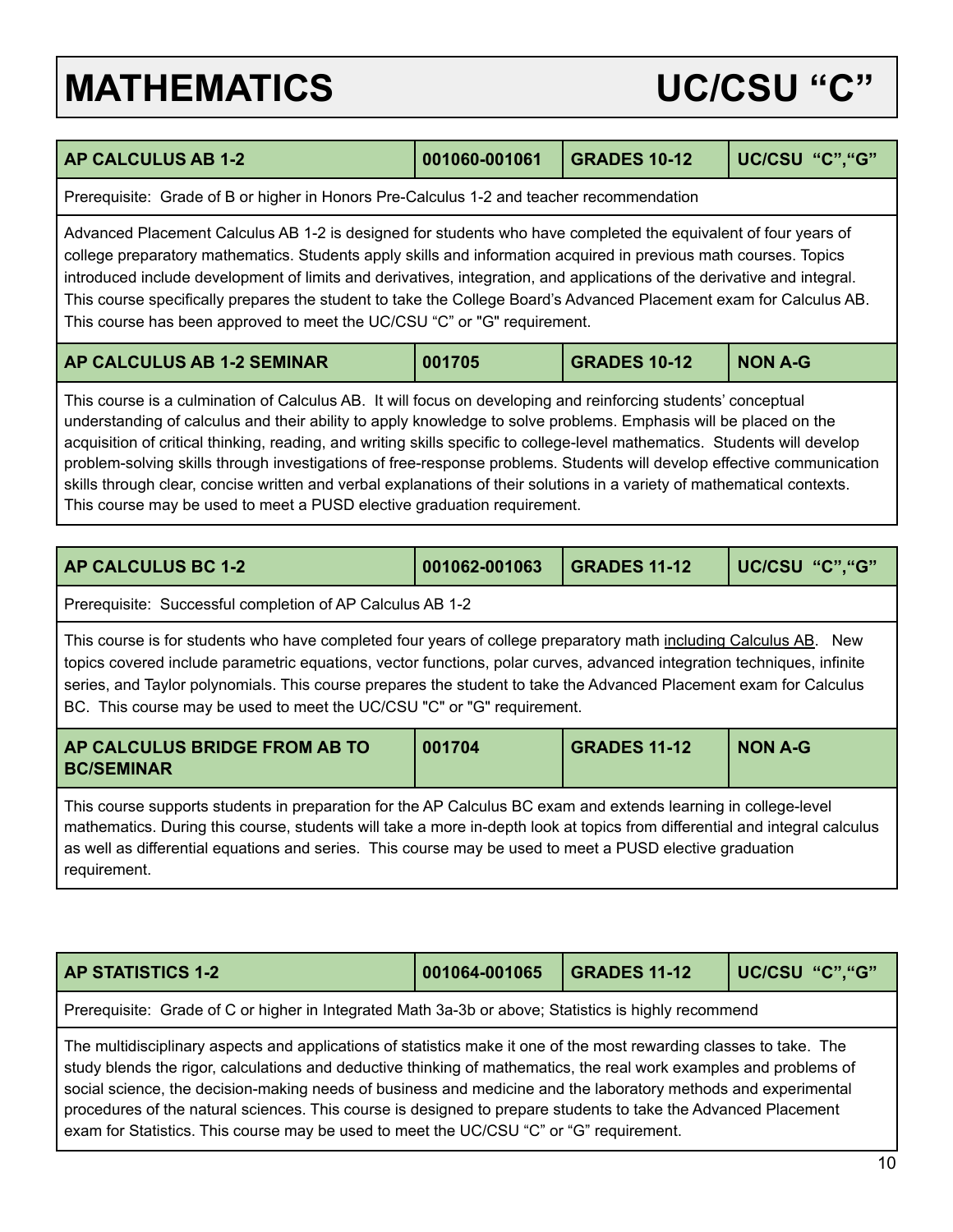*Teacher Comments: Successful students have strong written and verbal communication skills with a solid math background and an excellent work ethic.*

<span id="page-11-0"></span>

| COLLEGE ALGEBRA 1-2 | 001054-001055 GRADES 10-12 |  | UC/CSU "C", "G" |
|---------------------|----------------------------|--|-----------------|
|---------------------|----------------------------|--|-----------------|

Prerequisite: Grade of B or higher in Integrated Math 3a-3b or above

This course focuses on a study of a variety of mathematical functions. Upon satisfactory completion of this course, the student will be ready to enroll in an accredited college level Algebra course. This course provides an opportunity for a student to enter college without having to take remedial mathematics. This course is highly recommended for seniors who will be entering a 2-year community college and students who need to continue with math in their senior year to prepare for entry into a 4-year university. This course may be used to meet the UC/CSU "C" or "G" requirement.

Teacher Comments: We would like our students to have a basic understanding of algebraic concepts and a willingness to expand on these fundamental skills. With continued practice both at home and in class, students will develop a *stronger understanding and appreciation of the topics necessary for success in Trigonometry, Statistics, Pre-Calculus, or Business Calculus courses.*

<span id="page-11-1"></span>**HONORS PRE-CALCULUS 1-2 001050-001051 GRADES 10-12 UC/CSU "C","G"** Prerequisite: Grade of B or higher in Integrated Math 3a-3b or College Algebra 1-2 Honors Pre-calculus 1-2 is designed for the advanced college-preparatory student and will provide the foundation for students to proceed into Calculus. The major content will focus on: mathematical induction, vector algebra, function analysis, exponential and logarithmic functions, and circular and trigonometric functions. This course has been approved to meet the UC/CSU "C" or "G" requirement.

Teacher Comments: Students who take this course should know that Honors Pre-Calculus is a gateway to AP Calculus AB and should be prepared for the level of rigor to be increased when compared to previous courses. Strong study *skills are critical for success.*

<span id="page-11-2"></span>

|--|

Integrated Mathematics 1 uses properties and theorems involving congruent figures to deepen and extend understanding of geometric knowledge from prior grades. The critical areas, organized into units, deepen and extend understanding of linear relationships. The Mathematical Practice Standards together with the content standards prescribe that students experience mathematics as a coherent, useful, and logical subject that makes use of their ability to make sense of problem situations. This course has been approved to meet the UC/CSU "C" requirement.

Teacher Comments: Students will be expected to complete 15-25 minutes of homework, five times per week. They will be given both team and Individual tests to prove mastery. They will be expected to work collaboratively on a daily basis while working through the core problems for the day. Students must be willing to persevere (struggle) to complete assignments. This may include any or all of the following: using "hints" in the electronic book, Khan academy videos, *use of peer or professional tutor or seek help from the teacher.*

<span id="page-11-3"></span>

| <b>INTEGRATED MATH 2a-2b</b>        | 001016-001017 | $\mid$ GRADES 9-12 | UC/CSU "C" |
|-------------------------------------|---------------|--------------------|------------|
| Prerequisite: Integrated Math 1a-1b |               |                    |            |

The focus of Integrated Mathematics 2 is on quadratic expressions, equations, and functions. The link between probability and data is explored through conditional probability and counting methods, including their use in making and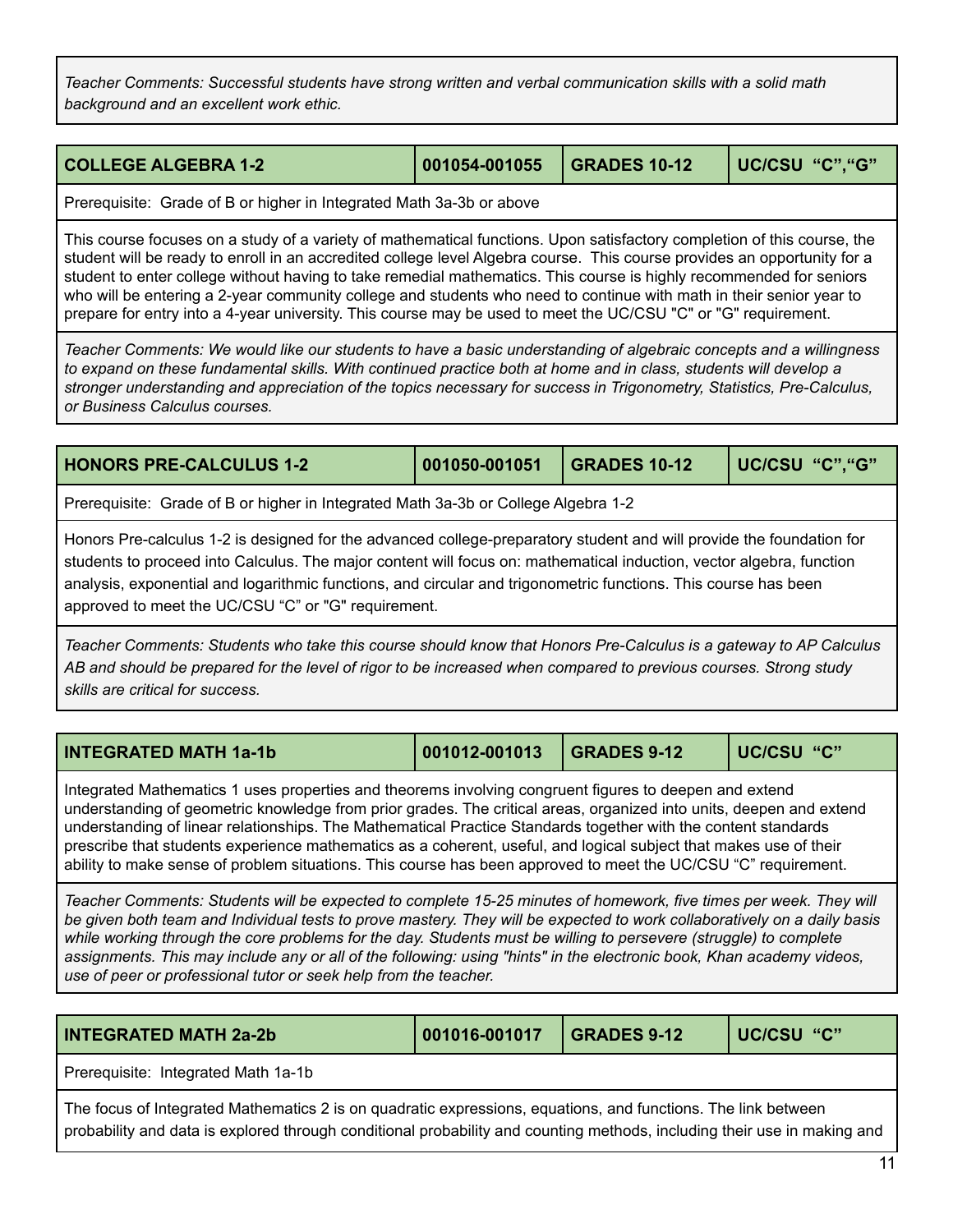evaluating decisions. The study of similarity leads to an understanding of right triangle trigonometry and connects to quadratics through Pythagorean relationships. Circles with their quadratic algebraic representations round out the course. The Mathematical Practice Standards together with the content standards prescribe that students experience mathematics as a coherent, useful, and logical subject that makes use of their ability to make sense of problem situations. This course has been approved to meet the UC/CSU "C" requirement.

### <span id="page-12-1"></span>**INTEGRATED MATH 3a-3b 001018-001019 GRADES 9-12 UC/CSU "C"**

Prerequisite: Integrated Math 2a-2b

In Integrated Mathematics 3 students apply the accumulation of learning from previous courses, with content grouped into four critical areas. They apply methods from probability and statistics to draw inferences and conclusions from data. Students expand their repertoire of functions to include polynomial, rational, and radical functions. They expand their study of right triangle trigonometry to include general triangles. Students bring together all of their experience with functions and geometry to create models and solve contextual problems. The Mathematical Practice Standards together with the content standards prescribe that students experience mathematics as a coherent, useful, and logical subject that makes use of their ability to make sense of problem situations. This course has been approved to meet the UC/CSU "C" requirement.

Teacher Comments: Students entering these courses should be able to factor trinomials, solve quadratics using the quadratic formula, factor or complete the square, graph quadratic equations, apply basic trig ratios (sin, cos, tan), and work with complex numbers. Students should expect in these courses to learn how to graph transformations of *functions and work with logarithms, polynomials, and trigonometry, among other concepts. Expect a minimum of 30 minutes of homework nightly for a typical student.*

<span id="page-12-0"></span>

| <b>MATHEMATICS ACCELERATION (MATH</b><br>ACCEL)                                                                                                                                                                                                                                                                                                                                                                                                                                                                                                                                                                                                                                                                 | 001003 | <b>GRADE 9</b> | <b>NON A-G</b> |  |  |
|-----------------------------------------------------------------------------------------------------------------------------------------------------------------------------------------------------------------------------------------------------------------------------------------------------------------------------------------------------------------------------------------------------------------------------------------------------------------------------------------------------------------------------------------------------------------------------------------------------------------------------------------------------------------------------------------------------------------|--------|----------------|----------------|--|--|
| Prerequisite: Teacher recommendation                                                                                                                                                                                                                                                                                                                                                                                                                                                                                                                                                                                                                                                                            |        |                |                |  |  |
| This course will provide a review of middle school mathematics and Algebra skills. The course develops skills in the<br>language and applications of algebra, including development of the real number system, variables, mathematical<br>expressions, linear equations, problem solving, inequalities, polynomials, special products and factoring, graphs,<br>relations and functions, quadratic equations, rational and radical expressions, and basic statistics and probability. It also<br>includes middle school topics such as the study of whole numbers, integers, decimals, fractions, percents, and scientific<br>notation. This course may be used to meet a PUSD elective graduation requirement. |        |                |                |  |  |

Teacher Comments: This course is designed for the student who struggles in math even though they complete all of their assignments and work hard. The Math Accel student needs and wants extra support. This student has a willingness to persevere and to work hard. There will be daily cooperative learning experiences where students are expected to work in teams to complete the class assignments. Homework is assigned daily and should take about 15 to *30 minutes.*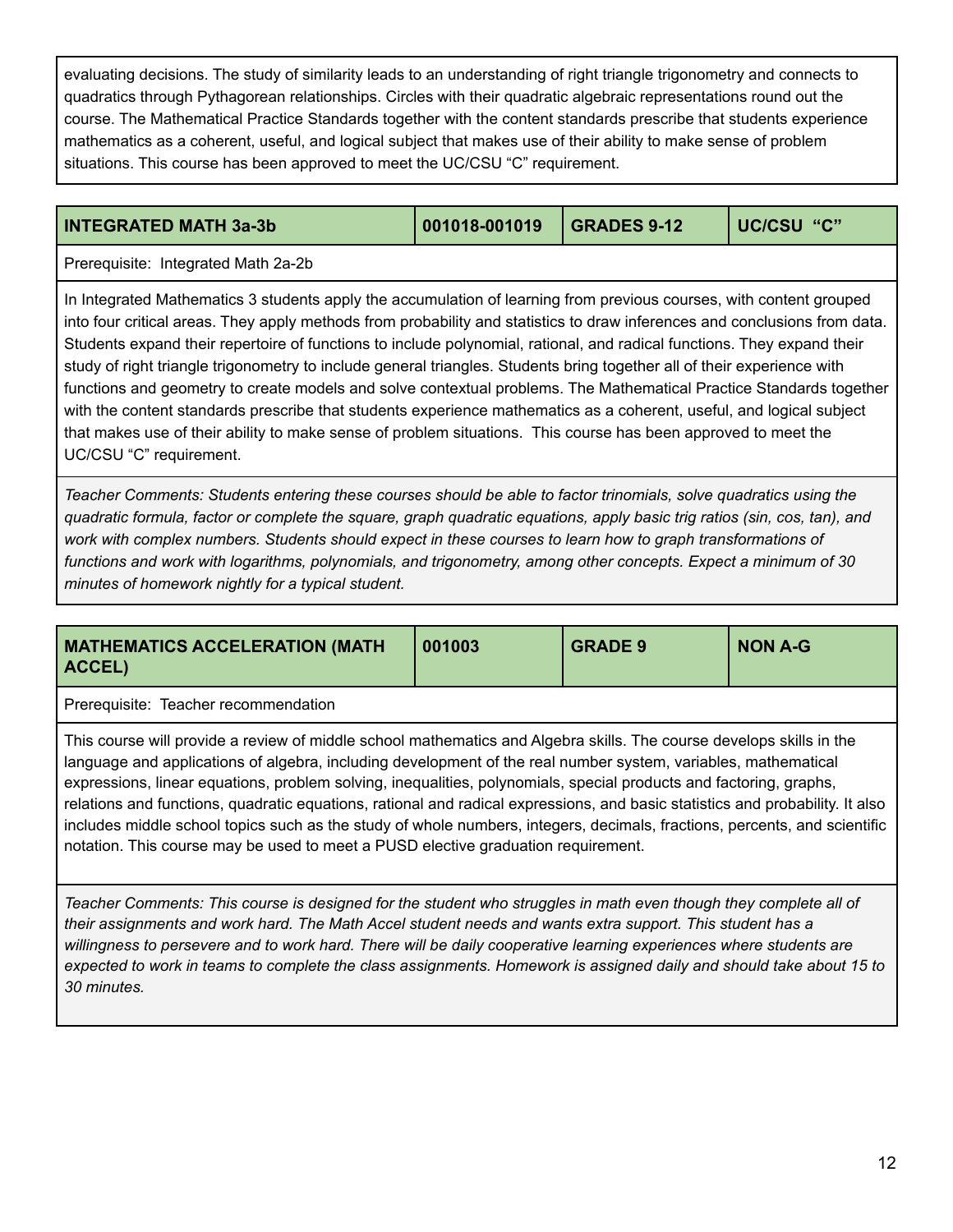<span id="page-13-0"></span>

| <b>STATISTICS</b>                                                                                                                                                                                                                                                                                                                                                                           | 001039 | <b>GRADES 11-12</b> | UC/CSU "C", "G" |  |
|---------------------------------------------------------------------------------------------------------------------------------------------------------------------------------------------------------------------------------------------------------------------------------------------------------------------------------------------------------------------------------------------|--------|---------------------|-----------------|--|
| Prerequisite: Grade of C or higher in Integrated Math 3a-3b                                                                                                                                                                                                                                                                                                                                 |        |                     |                 |  |
| Statistics is a one-trimester college preparatory course, which will introduce students to the major concepts and tools<br>for collecting, analyzing, and drawing conclusions from data. Probability and counting methods are included. Students<br>will apply descriptive statistics to a wide range of disciplines. This course may be used to meet the UC/CSU "C" or<br>"G" requirement. |        |                     |                 |  |

<span id="page-13-1"></span>

| <b>TRIGONOMETRY</b>                                         | 001037 | <b>GRADES 11-12</b> | UC/CSU "C", "G" |
|-------------------------------------------------------------|--------|---------------------|-----------------|
| Prerequisite: Grade of C or higher in Integrated Math 3a-3b |        |                     |                 |

Trigonometry is a one-trimester course. The topics covered include special triangles, the unit circle, using the graphing calculator, proving trigonometric identities, solving equations, solving triangles, angular velocity, and the laws of sines and cosines. This course may be used to meet the UC/CSU "C" or "G" requirement.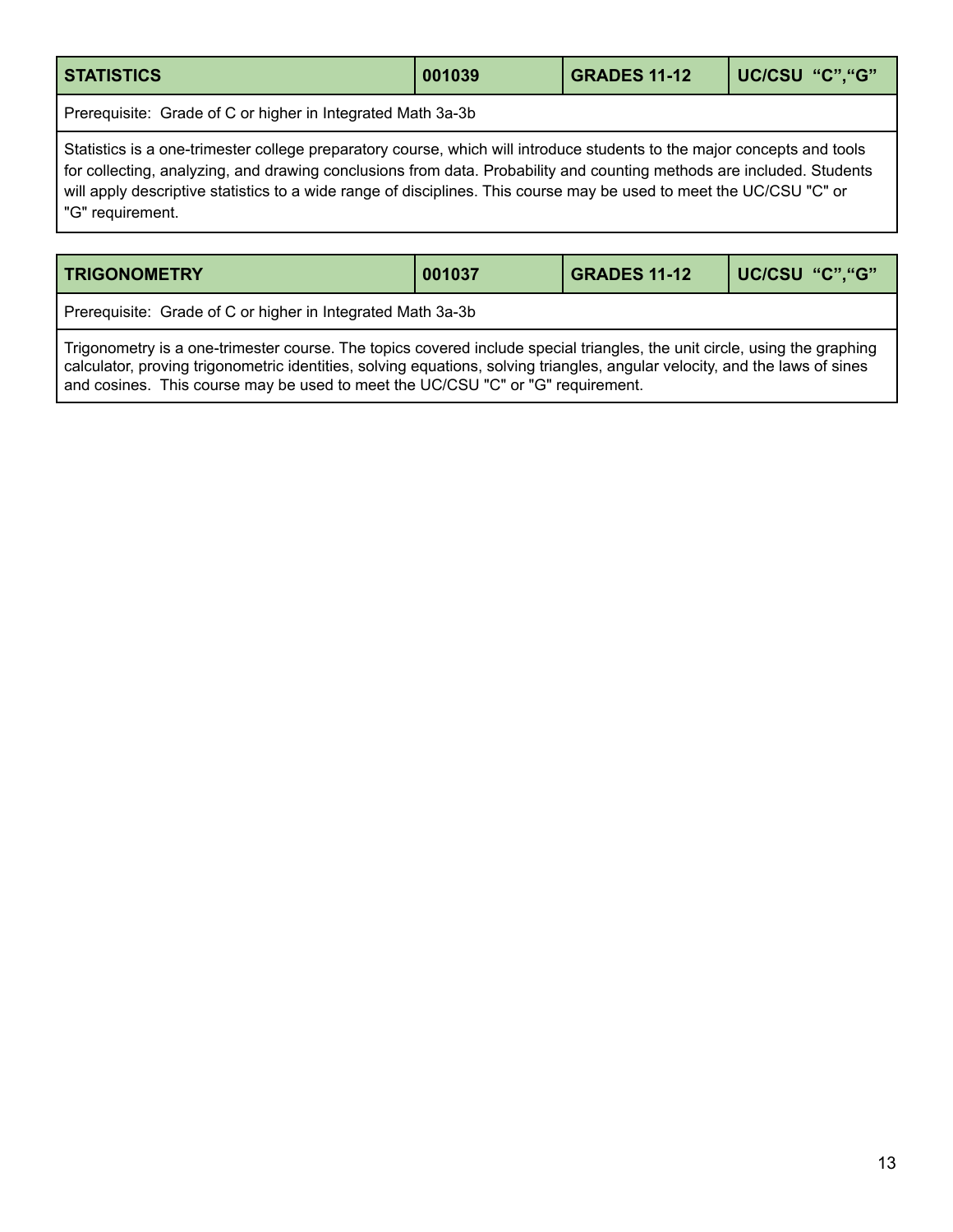## <span id="page-14-0"></span>SCIENCE UC/CSU "D"

<span id="page-14-2"></span><span id="page-14-1"></span>

| <b>AP BIOLOGY 3-4</b>                                                                                                                                                                                                                                                                                                                                                                                                                                                                                                                                                                                                                                                                                                                                                                                                                                                                                                                                                                                                                                                       | 001232-001233 | <b>GRADES 10-12</b> | UC/CSU "D", "G" |  |
|-----------------------------------------------------------------------------------------------------------------------------------------------------------------------------------------------------------------------------------------------------------------------------------------------------------------------------------------------------------------------------------------------------------------------------------------------------------------------------------------------------------------------------------------------------------------------------------------------------------------------------------------------------------------------------------------------------------------------------------------------------------------------------------------------------------------------------------------------------------------------------------------------------------------------------------------------------------------------------------------------------------------------------------------------------------------------------|---------------|---------------------|-----------------|--|
| Prerequisite: Grade of B or higher in Biology 1-2, C or higher in Chemistry 1-2 or B or higher in Geoscience;<br>Completion of summer assignment                                                                                                                                                                                                                                                                                                                                                                                                                                                                                                                                                                                                                                                                                                                                                                                                                                                                                                                            |               |                     |                 |  |
| AP Biology is intended to be equivalent to an introductory Biology course found at the freshman university level, and<br>reflects the outline provided by the College Board. This course features an inquiry-based approach to biology's four<br>Big Ideas: Evolution, Energy Processes, Information, and Interactions. The aim of this course is to provide the<br>conceptual framework and analytical skills necessary to understand and assess the rapidly growing science of<br>biology. This course may be used to meet the UC/CSU "D" or "G" requirement.                                                                                                                                                                                                                                                                                                                                                                                                                                                                                                             |               |                     |                 |  |
| <b>AP BIOLOGY 3-4 SEMINAR</b>                                                                                                                                                                                                                                                                                                                                                                                                                                                                                                                                                                                                                                                                                                                                                                                                                                                                                                                                                                                                                                               | 001714        | <b>GRADES 10-12</b> | <b>NON A-G</b>  |  |
| skills required in an introductory Biology course at the university level. Primary emphasis in the course is on<br>developing an understanding of concepts rather than memorizing terms and technical details. Essential to the<br>conceptual understanding are the following: a grasp of science as a process rather than as an accumulation of facts;<br>personal experience in scientific inquiry; recognition of unifying themes that integrate the major topics of biology and<br>application of biological knowledge and critical thinking to environmental and social concerns. This course may be<br>used to meet a PUSD elective graduation requirement.                                                                                                                                                                                                                                                                                                                                                                                                           |               |                     |                 |  |
| Teacher Comments: AP Biology is a great class that builds upon the concepts and ideas learned in freshman biology,<br>while continuing to develop students' independent lab skills. The course starts off with a summer reading, which is<br>then presented individually or in small groups. Over the course of the year we cover about 1.5 chapters per week,<br>with chapter notes and online activities for each chapter. In class we do activities, conduct pen and paper<br>investigations, and design and carry out our own labs on a variety of subjects; from pill bug behavior to bacterial<br>transformation. Students also learn how to conduct and apply basic statistical tests to their research results. The year<br>long class is best suited for those students who enjoy working hard and learning new things. A good reading ability<br>and work ethic are imperative. Much work is done independently, but many labs and their corresponding work are<br>done with a partner. We occasionally work in larger groups, but grades are usually individual. |               |                     |                 |  |
|                                                                                                                                                                                                                                                                                                                                                                                                                                                                                                                                                                                                                                                                                                                                                                                                                                                                                                                                                                                                                                                                             |               |                     |                 |  |
| <b>AP CHEMISTRY 3-4</b>                                                                                                                                                                                                                                                                                                                                                                                                                                                                                                                                                                                                                                                                                                                                                                                                                                                                                                                                                                                                                                                     | 001242-001243 | <b>GRADES 11-12</b> | UC/CSU "D", "G" |  |
| Prerequisite: Grade of B or higher in Chemistry 1-2 B or higher in Integrated Math 3a-3b and completion of or                                                                                                                                                                                                                                                                                                                                                                                                                                                                                                                                                                                                                                                                                                                                                                                                                                                                                                                                                               |               |                     |                 |  |

<span id="page-14-3"></span>Prerequisite: Grade of B or higher in Chemistry 1-2, B or higher in Integrated Math 3a-3b and completion of or concurrent enrollment in Honors Pre-Calculus 1-2

The course is a rigorous investigation of the principles of chemistry. Emphasis is placed on qualitative and quantitative understanding of thermodynamics, stoichiometry, kinetics and equilibrium. The laboratory component stresses a hands-on approach using contemporary scientific equipment. The curriculum parallels general chemistry courses at the university level. This course may be used to meet the UC/CSU "D" or "G" requirement.

<span id="page-14-4"></span>

| <b>AP CHEMISTRY 3-4 SEMINAR</b> | 001716 | <b>GRADES 11-12</b> | <b>NON A-G</b> |
|---------------------------------|--------|---------------------|----------------|
|                                 |        |                     |                |

AP Chemistry Seminar will serve as the culminating trimester for the previous two trimesters of AP Chemistry. This course continues to support students in preparation for the AP Exam and extends learning for college readiness. The course provides additional opportunities for laboratory experience in the core content areas and extends the core curriculum to include applications of organic chemistry and electrochemistry. This course may be used to meet a PUSD elective graduation requirement.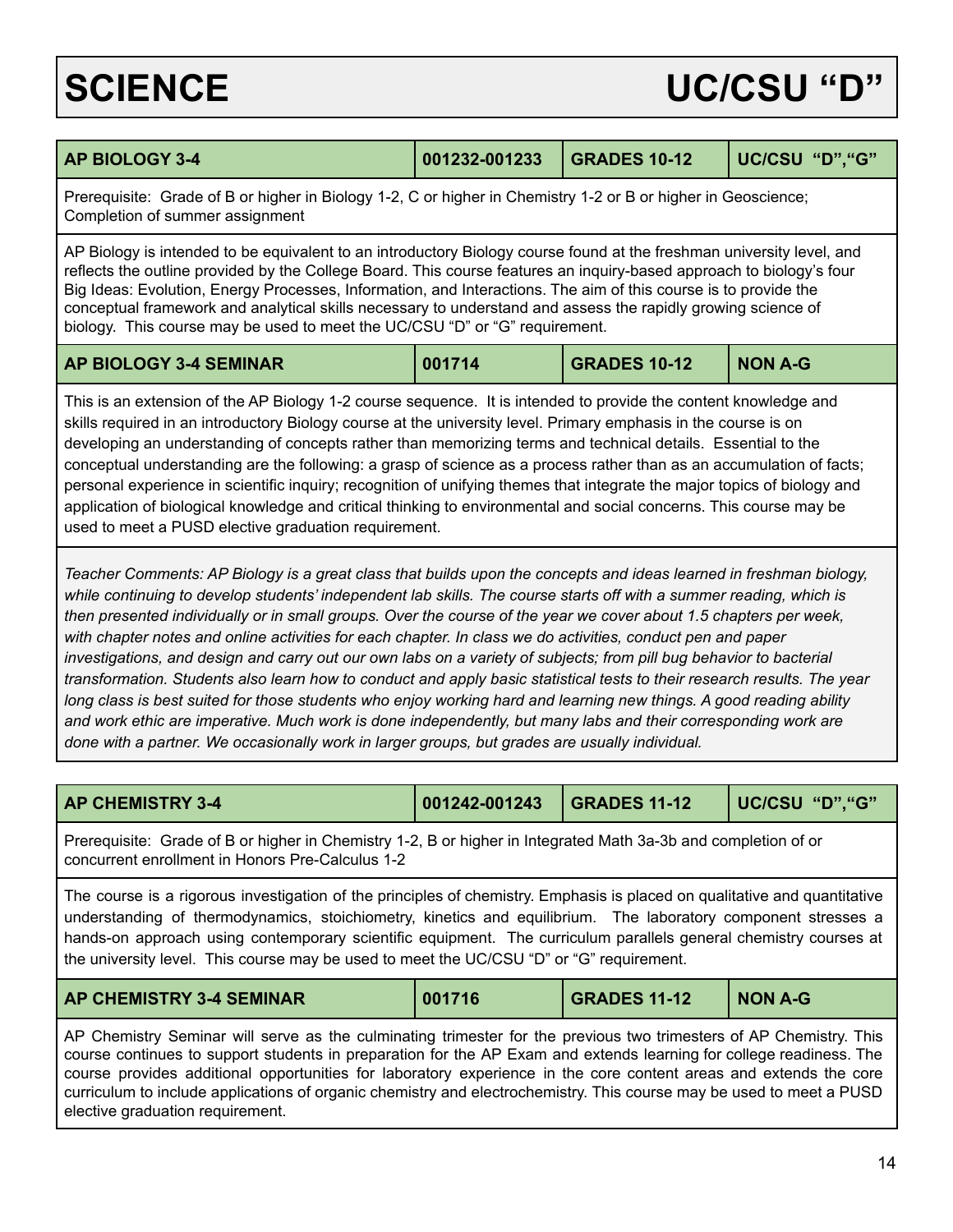### <span id="page-15-0"></span>**AP ENVIRONMENTAL SCIENCE 1-2 001244-001245 GRADES 11-12 UC/CSU "D","G"**

Prerequisite: Grade of C or higher in Biology 1-2 and Chemistry 1-2

Advanced Placement Environmental Science is a rigorous, college-level course covering the full range of curriculum required as preparation for the AP Exam. With sustainability as a theme, selected topics include Ecosystems, Biodiversity, Human Ecology, Pollution, Resource Management and Energy Use. AP Environmental Science is a course, which will provide students with the scientific principles, concepts, and methodologies required to understand the interrelationships of the natural world. Students will identify and analyze environmental problems, both natural and man-made, and evaluate the relative risks associated with these problems. Students will also examine alternative solutions for resolving and/or preventing these problems. This course may be used to meet the UC/CSU "D" or "G" requirement and the PUSD Physical Science requirement.

<span id="page-15-1"></span>

| <b>AP ENVIRONMENTAL SCIENCE 1-2</b> | 001713 | <b>GRADES 11-12</b> | <b>NON A-G</b> |
|-------------------------------------|--------|---------------------|----------------|
| <b>SEMINAR</b>                      |        |                     |                |

This is the culminating trimester of AP Environmental Science 1-2. It continues to support students in preparation for the AP exam and extended learning for college readiness. It provides additional opportunities for laboratory science in the core content areas and extends the core curriculum to include a deeper understanding in the areas of air and water pollution. Students have significant scientific field experiences. This course may be used to meet a PUSD elective graduation requirement.

<span id="page-15-2"></span>

| AP PHYSICS C 1A-1B MECHANICS                                                                                                                                                                                                                                                                                                                                                                                               | 001262-001263 | <b>GRADES 11-12</b> | UC/CSU "D", "G" |  |
|----------------------------------------------------------------------------------------------------------------------------------------------------------------------------------------------------------------------------------------------------------------------------------------------------------------------------------------------------------------------------------------------------------------------------|---------------|---------------------|-----------------|--|
| Prerequisite: Completion of or concurrent enrollment in Honors Pre-Calculus 1-2; Calculus strongly recommended.                                                                                                                                                                                                                                                                                                            |               |                     |                 |  |
| Advanced Placement Physics C 1A-1B course forms the first part of the college sequence that serves as the<br>foundation in physics for college physics students. The topic of mechanics will be the emphasis of the course;<br>however, other related topics may be covered. Strong emphasis is placed on laboratory experience and problem<br>solving. This course may be used to meet the UC/CSU "D" or "G" requirement. |               |                     |                 |  |

<span id="page-15-3"></span>

| <b>AP PHYSICS C 1A-1B MECHANICS</b> | 001708 | <b>GRADES 11-12</b> | <b>NON A-G</b> |
|-------------------------------------|--------|---------------------|----------------|
| <b>SEMINAR</b>                      |        |                     |                |

AP Physics C: Mechanics Seminar extends the study of mechanics as it is manifested in the form of waves. The characteristics and behaviors of waves will be the underlying principles upon which laboratory investigations are based. The course provides additional opportunities for laboratory experiences in the core content areas of mechanics and extends the core curriculum to include content selected from the following topics: sound, fluid mechanics, and special relativity. This course extends learning that supports college-level literacy in the sciences. This course may be used to meet a PUSD elective graduation requirement.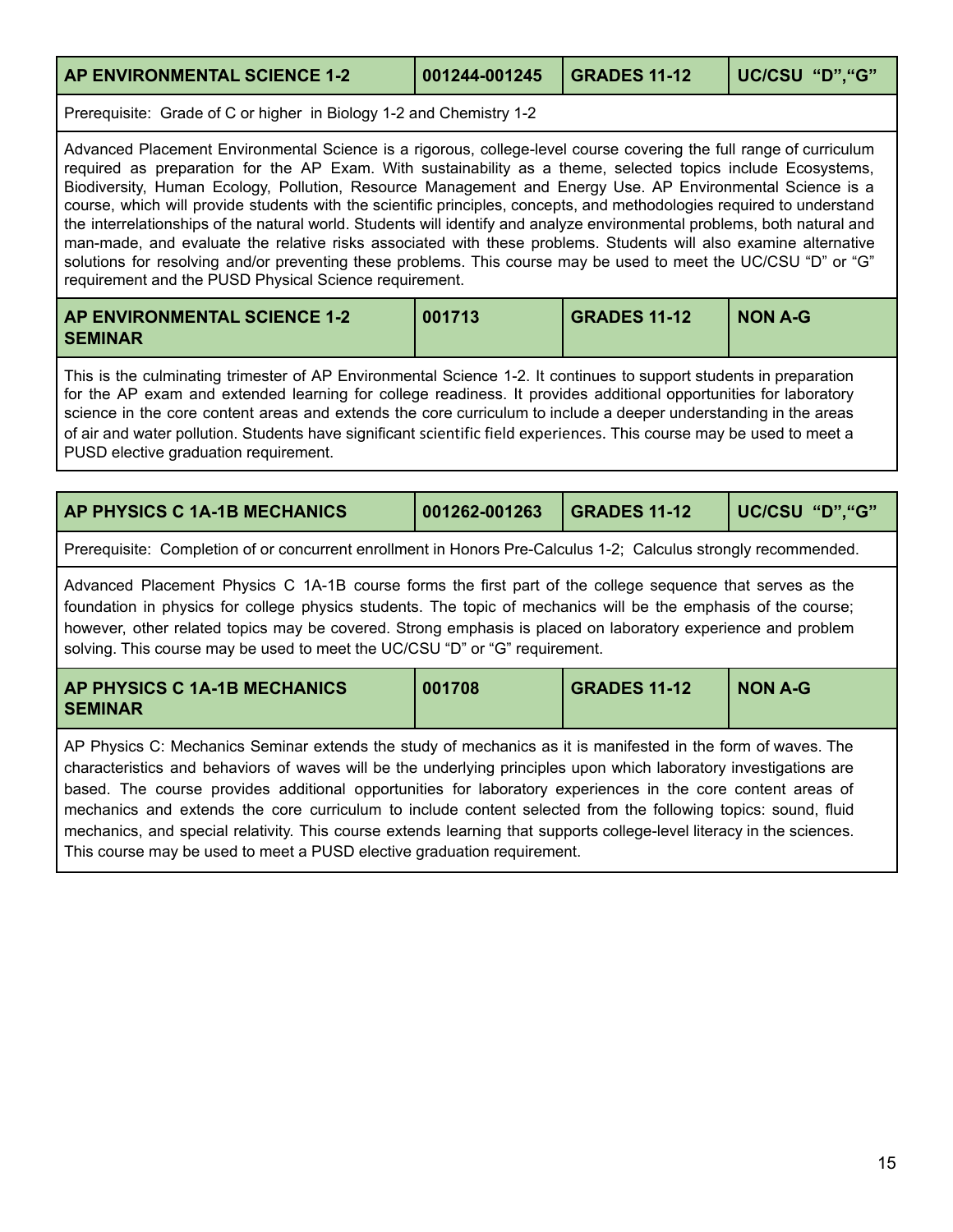<span id="page-16-0"></span>**BIOLOGY OF THE LIVING EARTH 1-2** (FORMERLY BIOLOGY 1-2)

Prerequisite: Completion of or concurrent enrollment in Integrated Math 1

Biology of the Living Earth 1-2 is a laboratory-based college preparatory course that integrates the high school Life Science (LS), Earth and Space Science (ESS), and Engineering, Technology, and Applications of Science (ETS), Performance Expectations (PE) from the California Next Generation Science Standards (NGSS). The fundamental concepts necessary to understand biology have been selected from the Disciplinary Core Ideas (DCIs) of NGSS. These core ideas form the basic biological content for investigating complex real world ideas and problems. Students employ two general tools in their investigation activities: Cross Cutting Concepts (CCCs), and Science and Engineering Practices (SEPs). Students will use CCCs to make connections across seemingly disparate biological disciplines, and to connect new learning to prior experiences. Throughout the course, students will investigate with activities, experiments, demonstrations, discussions, and observations of real-world phenomena and the evaluation and analysis of published materials.This course may be used to meet the UC/CSU "D" or "G" requirement. .

<span id="page-16-2"></span>

| <b>CHEMISTRY IN THE EARTH SYSTEM 1-2   001246-001247   GRADES 10-12</b> |  | UC/CSU "D" |
|-------------------------------------------------------------------------|--|------------|
| (FORMERLY CHEMISTRY 1-2)                                                |  |            |

Prerequisite: Grade of B or higher in Biology 1-2 and concurrent enrollment in Integrated Math 2 or above

This course is a laboratory based college preparatory science course which will focus on major principles and concepts of chemistry. This course integrates the High School Physical Science (PS), Earth and Space Science (ESS), and Engineering, Technology, and Applications of Science (ETS) Performance Expectations (PE) from the California Next Generation Science Standards (NGSS). The fundamental concepts necessary to understand chemistry have been selected from the Disciplinary Core Ideas (DCIs) of NGSS. These core ideas form the basic chemistry content for investigating complex real world ideas and problems. Students employ two general tools in their investigation activities: Cross Cutting Concepts (CCCs), and Science and Engineering Practices (SEPs). Students encounter chemistry through real world phenomena to heighten relevance and to emphasize that chemical laws are used to describe, explain, and make predictions about all matter, and that chemistry explains processes on earth and in space. Throughout the course, students will investigate with activities, experiments, demonstrations, discussions, and observations of real-world phenomena. Students will clearly and persuasively communicate their claims as they obtain and evaluate evidence derived from these investigations. This course has been approved to meet the UC/CSU "D" requirement.

*Teacher comments: This course emphasizes a hands-on, laboratory approach to the chemistry concepts students are* learning. Successful students spend three to five hours each week reading, completing lab write-ups and problem sets outside of class. A basic algebra understanding of variables in equations is important for much of the math in chemistry. Students find that the quantitative nature of the class means that they use math most days in learning *chemistry.*

<span id="page-16-1"></span>

| <b>CHEMISTRY AND AGRISCIENCE</b><br>This course is also listed under Career Technical Education                                                                                                                                                     | 000944-000945 | <b>GRADES 10-12</b> | UC/CSU "D" |  |  |
|-----------------------------------------------------------------------------------------------------------------------------------------------------------------------------------------------------------------------------------------------------|---------------|---------------------|------------|--|--|
| Prerequisite: Concurrent enrollment in another Agricultural Pathway course or prior completion of any agricultural<br>course, and concurrent or prior completion of Integrated Math 2a-2b                                                           |               |                     |            |  |  |
| This course explores the physical and chemical nature of soil as well as the relationships between soil, plants, animals<br>and agricultural practices. Students will evening properties of soil and land and their connections to plant and animal |               |                     |            |  |  |

and agricultural practices. Students will examine properties of soil and land and their connections to plant and animal production. Using knowledge of scientific protocols as well as course content, students will develop an Agriscience research program to be conducted throughout the first trimester of the course. Additionally, students will develop and present a capstone soil management plan for agricultural producers, using the content learned throughout the course.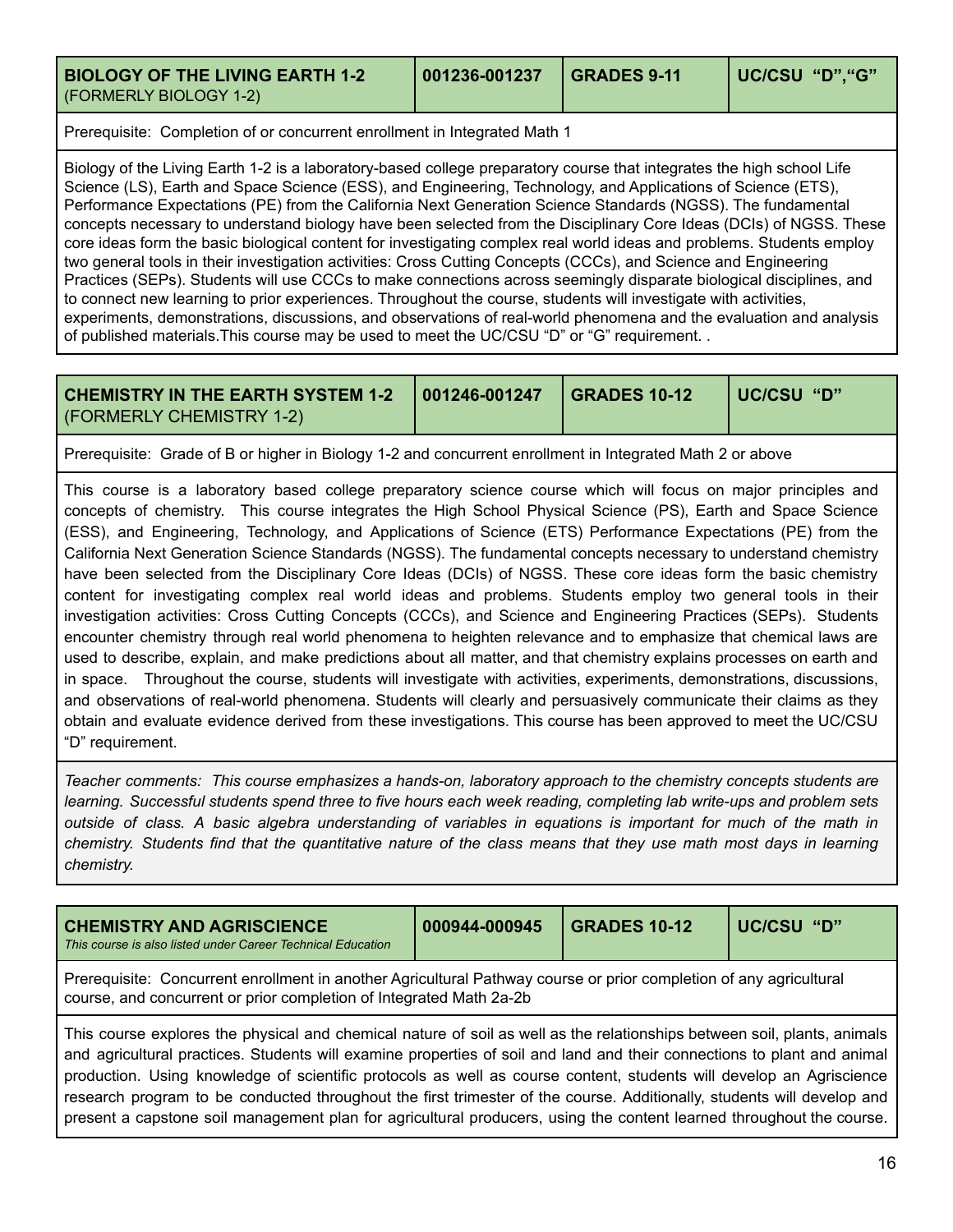This course has been approved to meet the UC "D" requirement and the PUSD Physical Science requirement.

<span id="page-17-0"></span>

| <b>FUNDAMENTALS OF (PHYSICS AND)</b><br><b>CHEMISTRY 1</b> | 001214 | <b>GRADES 10-12</b> | <b>NON A-G</b> |
|------------------------------------------------------------|--------|---------------------|----------------|
|                                                            |        |                     |                |

Prerequisite: Concurrent enrollment in Integrated Math 2b or higher

Poway High utilizes one trimester of this yearlong college preparatory elective science course. Using a strictly computational and mathematical approach, the course has embedded state standards into key topics of high school physics and chemistry including projectiles, free fall, momentum, energy, electricity/magnetism, circuits, spectral analysis, heat transfer, solution chemistry, bonding, and chemical reactions. The key component of the course is the extensive review and constant use of the necessary computational and mathematical skills essential for the study of these topics. Fundamentals of Physics and Chemistry 1-2 is designed to make high school chemistry and physics courses accessible as well as provide a solid coverage of topics in the physical sciences. This course has been submitted for approval to meet the UC/CSU "G" requirement. This course is approved for 5 credits toward the PUSD Physical Science requirement.

<span id="page-17-1"></span>**GEOSCIENCE 1-2 001212-001213 GRADES 10-12 UC/CSU "D", "G"**

Prerequisite: Biology 1-2

This course is a two-trimester laboratory based college preparatory course which will give students a strong background in the earth and space sciences. This course integrates the High School Earth and Space Science (ESS), Engineering, Technology, and Applications of Science (ETS) and some Physical Science (PS) Performance Expectations (PE) from the California Next Generation Science Standards (NGSS). The fundamental concepts necessary to understand Geoscience have been selected from the Disciplinary Core Ideas (DCIs) of NGSS. These core ideas form the basic Geoscience content for investigating complex real world ideas and problems. Students employ two general tools in their investigation activities: Cross Cutting Concepts (CCCs), and Science and Engineering Practices (SEPs). The course includes challenging activities, laboratory exercises, field experiences, and class projects in a collaborative work environment. Students enrolled in this class will learn by completing labs and laboratory reports, exams, and oral presentations. This course focuses on the dynamic interrelationships between the atmosphere, geosphere, hydrosphere, biosphere, and the earth-universe system. Geoscience is taught from an interdisciplinary perspective and each topic in the class will illustrate connections between the different disciplines in science, economics, and other global issues. This course has been approved to meet the UC "D" requirement for Laboratory Science or the UC "G" requirement.

<span id="page-17-2"></span>

| <b>HUMAN BIOLOGY 1-2</b>                                                                                                                                                                                                                                                                                                                                                                                                                                                                                                                                                                                                                                                                                                                                                                                                                                     | 001226-001227 | <b>GRADES 11-12</b> | UC/CSU "D", "G" |
|--------------------------------------------------------------------------------------------------------------------------------------------------------------------------------------------------------------------------------------------------------------------------------------------------------------------------------------------------------------------------------------------------------------------------------------------------------------------------------------------------------------------------------------------------------------------------------------------------------------------------------------------------------------------------------------------------------------------------------------------------------------------------------------------------------------------------------------------------------------|---------------|---------------------|-----------------|
| Prerequisite: Grade of C or higher in Biology 1-2; Chemistry recommended                                                                                                                                                                                                                                                                                                                                                                                                                                                                                                                                                                                                                                                                                                                                                                                     |               |                     |                 |
| Human Biology introduces physiology and anatomy of the human body. Major organ systems that will be investigated<br>include nervous, immune, digestive, endocrine, etc. Contemporary scientific issues affecting biology will be integrated<br>into course curriculum. Topics may include DNA's role in behavior, the ethics of cloning and fetal tissue research,<br>cancer and other diseases. This course is designed to support students interested in health-related careers. Students<br>who are interested in health-related careers (such as biotechnology, nursing, dental assistant, physical therapy<br>assistant, medical technician, EMT, firefighter; and/or planning to pursue a certificate degree (or AA) at a community<br>college are the primary candidates. This course may be used to meet the UC/CSU "D" or "G" requirement and meets |               |                     |                 |

the PUSD Biological Science requirement.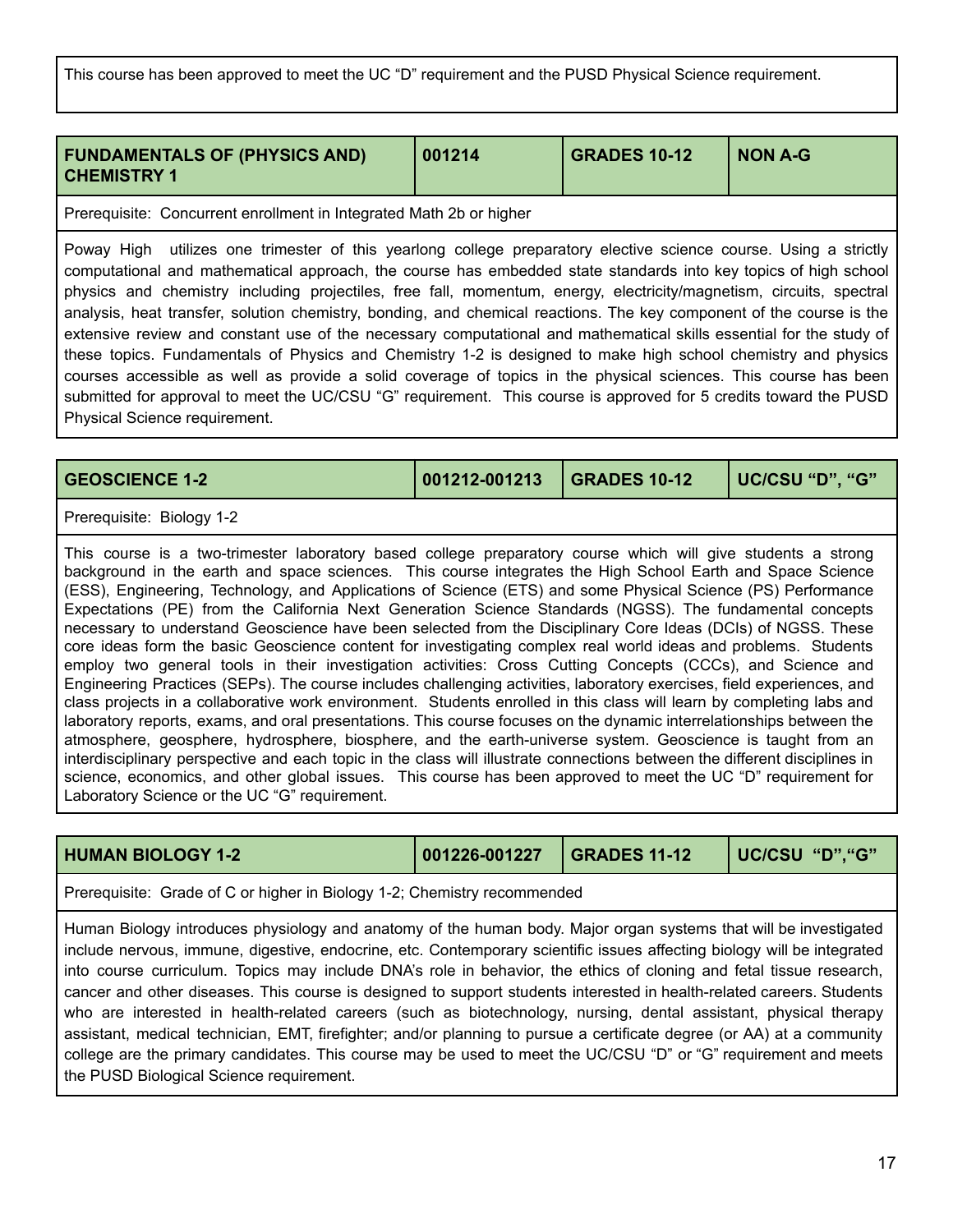<span id="page-18-0"></span>**PHYSICS IN THE UNIVERSE 1-2** (FORMERLY PHYSICS 1-2)

Prerequisite: Concurrent enrollment in Integrated Math 3a-3b or above

Physics in the Universe 1-2 is a laboratory-based college preparatory course that integrates the high school Physical Science (PS), Earth and Space Science (ESS), and Engineering, Technology, and Applications of Science (ETS) Performance Expectations (PE) from the California Next Generation Science Standards (NGSS). The fundamental concepts necessary to understand physics have been selected from the Disciplinary Core Ideas (DCIs) of NGSS. These core ideas form the basic physics content for investigating complex real world ideas and problems. Students employ two general tools in their investigation activities: Cross Cutting Concepts (CCCs), and Science and Engineering Practices (SEPs). Students will use CCCs to make connections across seemingly disparate physics disciplines, and to connect new learning to prior experiences. SEPs guide the investigative approach to physics phenomena all the way from a student's introduction, to the exploration, and the formative and culminating student assessments. The course is broken down into five learning segments, spanning content from Physics to Earth Science and Astronomy. Students encounter physics through real world phenomena to heighten relevance and to emphasize that physical laws are used to describe, explain, and make predictions about the physical universe. This course may be used to meet the UC/CSU "D" or "G" requirement.

<span id="page-18-1"></span>

| <b>SUSTAINABLE AGRICULTURE - I</b>                                                     | 000699-000700 | I GRADES 9-12 | UC/CSU "D","G" |
|----------------------------------------------------------------------------------------|---------------|---------------|----------------|
| BIOLOGICAL APPROACH 1-2<br>This course is also listed under Career Technical Education |               |               |                |

This one year course, organized into four major units, integrates biological science practices and knowledge into the practice of sustainable agriculture. Within each unit of study, specific life science principles integrate with agricultural principles, as students gain knowledge of how the two disciplines inform each other, culminating in the development of a sustainable farm model and portfolio of supporting student research. This course has been approved to meet the UC/CSU "D" or "G" requirement and meets the PUSD Life Science requirement.

<span id="page-18-2"></span>**ZOOLOGY 1-2 001260-001261 GRADES 10-12 UC/CSU "D","G"**

Zoology 1-2 is a more in-depth study of the animal kingdom than is possible in Biology 1-2. Major animal groups will be studied emphasizing many aspects of their anatomy/physiology, evolution, distribution, animal diversity, and ecology. The course includes facilitated discussions, weekly laboratory activities, field studies, projects, field trips, and guest speakers. This course may be used to meet the UC/CSU "D" or "G" requirement and meets the PUSD Life Science requirement.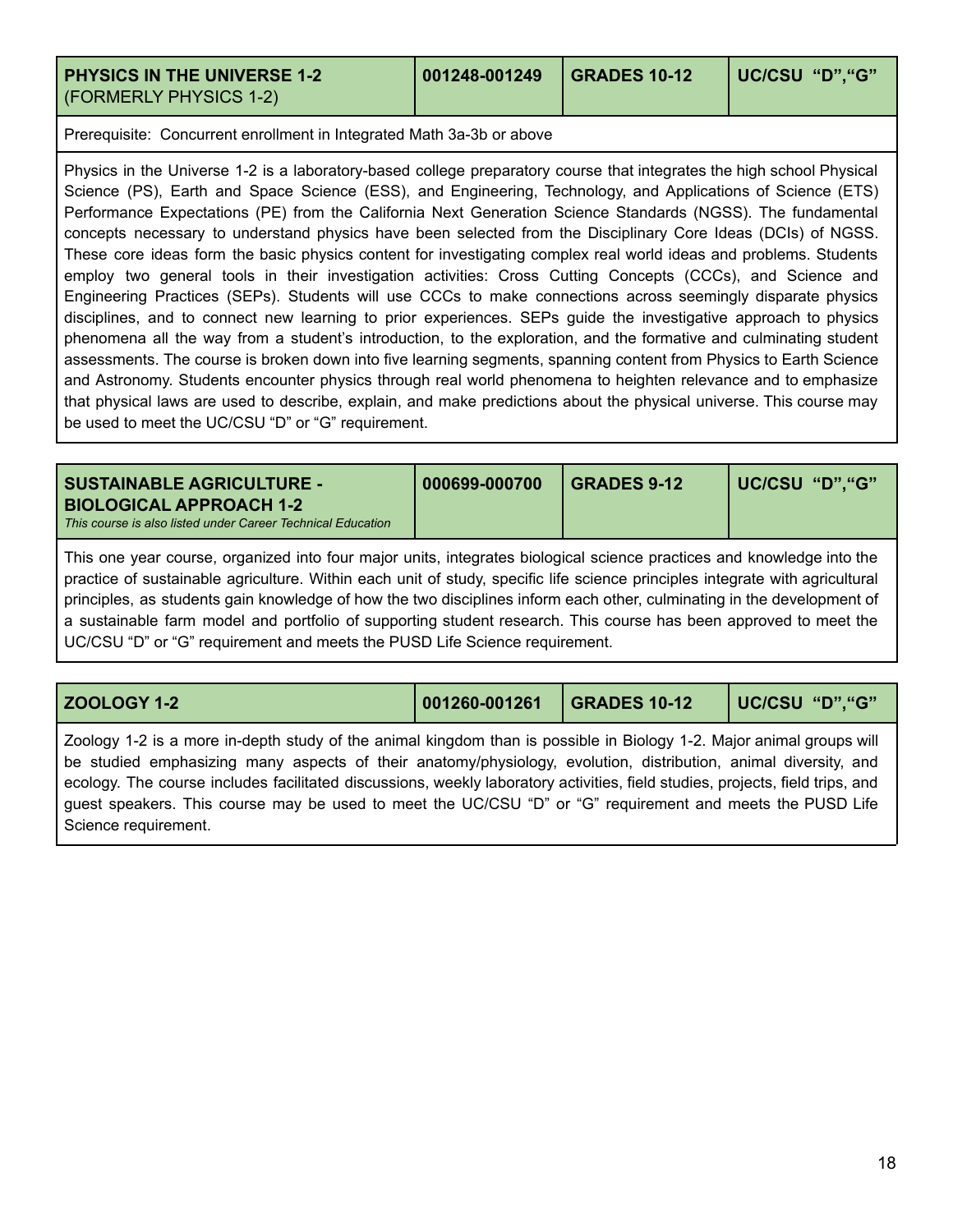## <span id="page-19-0"></span>**LANGUAGE OTHER THAN ENGLISH UC/CSU "E"**

<span id="page-19-2"></span>

| <b>FRENCH 1-2</b>                          | 000405-000406 GRADES 9-11 | <b>UC/CSU "E"</b> |
|--------------------------------------------|---------------------------|-------------------|
| Prerequisite: Strong basic language skills |                           |                   |

French 1-2 is a beginning course which develops the four communication skills of listening, speaking, reading, and writing with basic vocabulary, grammar, and idiomatic expressions. Oral and written exercises, both individually and in groups, provide practice to develop these skills. Students are exposed to various aspects of the history and culture of French-speaking countries. This course has been approved to meet the UC/CSU "E" requirement.

<span id="page-19-3"></span>

| <b>FRENCH 3-4</b> | 000407-000408 | GRADES 9-12 | UC/CSU "E", "G" |
|-------------------|---------------|-------------|-----------------|
|                   |               |             |                 |

Prerequisite: French 1-2

French 3-4 is designed to further develop the four communication skills of listening, speaking, reading, and writing with basic vocabulary, grammar, and idiomatic expressions. Students will increase their vocabulary and the ability to use it in progressively more complicated structures, reinforcing their ability to use previously learned material. Oral and written exercises, both individually and in groups, provide practice to develop these skills. Students are exposed to various aspects of the history and culture of French-speaking countries. This course has been approved to meet the UC/CSU "E" or "G" requirement.

<span id="page-19-4"></span>

| <b>FRENCH 5-6</b>                                                                                                                                                                                                                                                                                                                                                                                                                                                                                                                                                                                                                                                                                                                                                              | 000409-000410 | <b>GRADES 10-12</b> | UC/CSU "E", "G" |
|--------------------------------------------------------------------------------------------------------------------------------------------------------------------------------------------------------------------------------------------------------------------------------------------------------------------------------------------------------------------------------------------------------------------------------------------------------------------------------------------------------------------------------------------------------------------------------------------------------------------------------------------------------------------------------------------------------------------------------------------------------------------------------|---------------|---------------------|-----------------|
| Prerequisite: French 3-4                                                                                                                                                                                                                                                                                                                                                                                                                                                                                                                                                                                                                                                                                                                                                       |               |                     |                 |
| French 5-6 prepares the student for the more advanced structures and communication activities required at the<br>college level. The four communication skills of listening, speaking, reading, and writing with basic vocabulary,<br>grammar, and idiomatic expressions are practiced more extensively. Students will increase their vocabulary and ability<br>to use it in progressively more complicated structures, reinforcing their ability to use previously learned material. Oral<br>and written exercises, both individually and in groups, provide practice to develop these skills. Students are exposed<br>to various aspects of the history and culture of French-speaking countries. This course has been approved to meet the<br>UC/CSU "E" or "G" requirement. |               |                     |                 |

<span id="page-19-5"></span>

| <b>HONORS FRENCH 7</b>   | 000415 | <b>GRADES 10-12</b> | UC/CSU "E", "G" |
|--------------------------|--------|---------------------|-----------------|
| $\overline{\phantom{a}}$ |        |                     |                 |

Prerequisite: French 5-6

Honors French 7 continues developing and refining oral and written communication skills. Activities are divided among listening, speaking, reading, and writing. Students will work in small groups, whole class and individual settings as appropriate. Vocabulary development continues in a thematic context as students expand the range of expression. Students also continue mastery of increasingly complex verb and grammatical forms. This course has been approved to meet the UC "E" or "G" requirement.

<span id="page-19-1"></span>

| <b>AP FRENCH LANGUAGE 7-8</b> | $ 000411.000412 $ GRADES 10-12 | UC/CSU "E", "G" |
|-------------------------------|--------------------------------|-----------------|
|                               |                                |                 |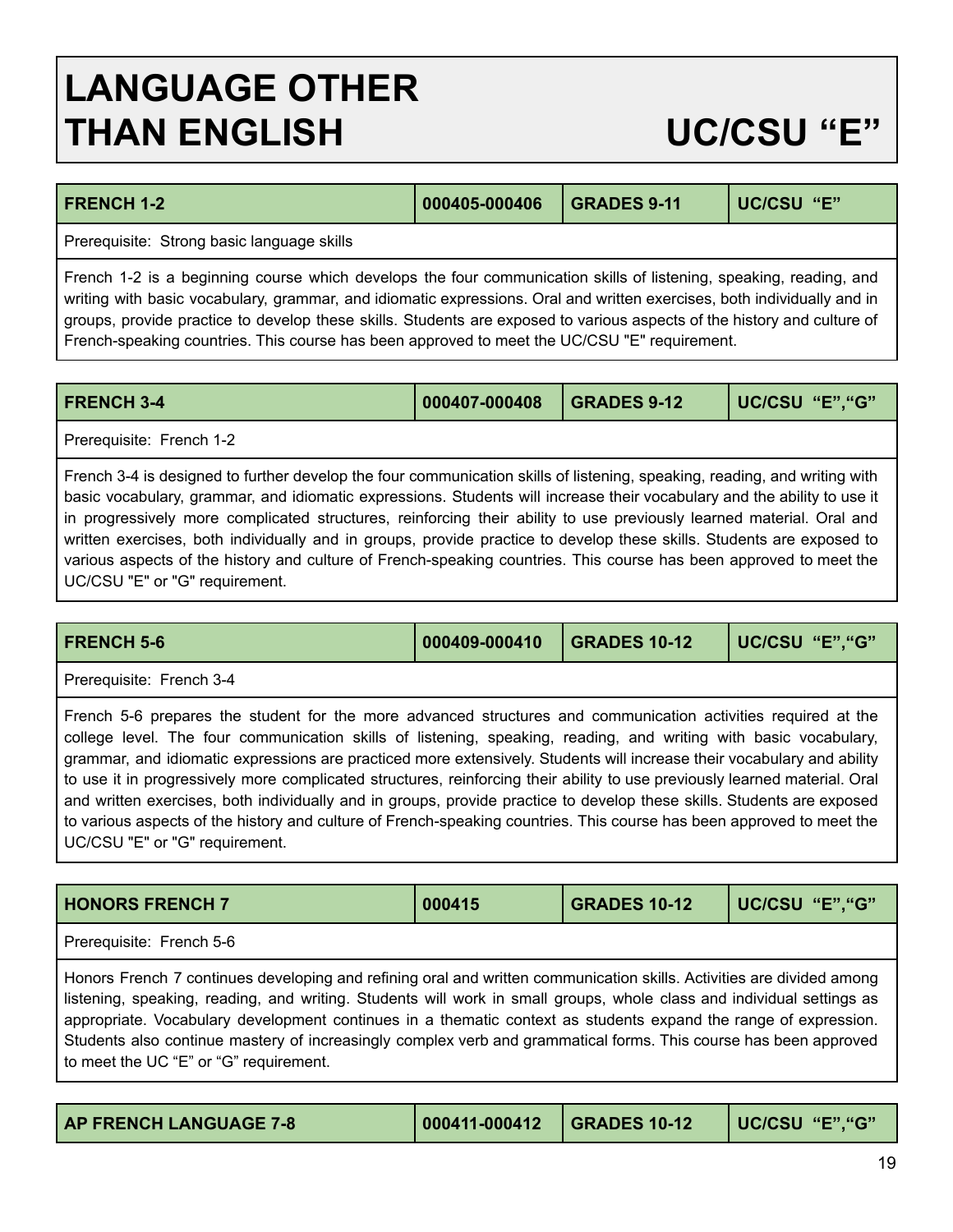Prerequisite: Grade of B or higher in French 5-6 and teacher recommendation

AP French Language 7-8 will further develop and refine the knowledge, skills, and attitudes related to specific themes. Within this context, appropriate emphasis will be placed on student competency in the areas of reading, writing, listening, and speaking. This course has been approved to meet the UC/CSU "E" or "G" requirement.

<span id="page-20-2"></span>

| <b>GERMAN 1-2</b>                                                                                                                                                                                              | 000420-000421 | GRADES 9-11 | <b>UC/CSU "E"</b> |  |
|----------------------------------------------------------------------------------------------------------------------------------------------------------------------------------------------------------------|---------------|-------------|-------------------|--|
| Prerequisite: Strong basic language skills                                                                                                                                                                     |               |             |                   |  |
| German 1-2 is a beginning class that teaches basic understanding, speaking and writing in German. Daily life and<br>culture is also studied. This course has been approved to meet the UC/CSU "E" requirement. |               |             |                   |  |

<span id="page-20-3"></span>

| <b>GERMAN 3-4</b>                                | 000422-000423 GRADES 9-12 | UC/CSU "E", "G" |
|--------------------------------------------------|---------------------------|-----------------|
| Prerequisite: Grade of C or higher in German 1-2 |                           |                 |

German 3-4 builds on what has been learning in German 1-2. This course introduces more advanced patterns, requires more speaking, and enables the student to read and understand written texts. This course has been approved to meet the UC/CSU "E" or "G" requirement.

<span id="page-20-5"></span>

| <b>GERMAN 5-6</b> | 000424-000425 | $\overline{\phantom{0}}$ GRADES 10-12 | UC/CSU "E", "G" |
|-------------------|---------------|---------------------------------------|-----------------|
|                   |               |                                       |                 |

Prerequisite: Grade of C or better in German 3-4 or teacher recommendation

German 5-6 covers the basic language structures of German. It refines pronunciation and increases listening and speaking skills. Reading unsimplified texts is a major part of the course. This course has been approved to meet the UC/CSU "E" or "G" requirement.

<span id="page-20-0"></span>

| <b>AP GERMAN LANGUAGE 7-8</b> | $000426 - 000427$ | $\overline{\phantom{0}}$ GRADES 10-12 | UC/CSU "E","G" |
|-------------------------------|-------------------|---------------------------------------|----------------|
|                               |                   |                                       |                |

Prerequisite: Grade of B or higher in German 5-6 or teacher recommendation

German 7/8 Advanced Placement will further develop and refine knowledge, skills and attitudes related to specific themes, including current events of German speaking countries, culturally specific happenings, the arts, politics and global issues This course is a demanding course which relies on the maturity and self motivation of the individual student. Considerable independent work is expected. This course has been approved to meet the UC/CSU "E" or "G" requirement.

<span id="page-20-1"></span>

| AP GERMAN LANGUAGE SEMINAR | 001711 | GRADES 10-12 | <b>NON A-G</b> |
|----------------------------|--------|--------------|----------------|
|----------------------------|--------|--------------|----------------|

The focus of AP German Language Seminar is to further develop a student's ability to speak, read, and understand the German language and to interact with people from German cultures. The course is conducted in the target language. Selected literary works, including texts, prose, and poetry, plus authentic materials, will be read and analyzed through student discussion, questioning, and theme-based writing. To increase students' proficiency in the German language, the course offers vocabulary development combined with new grammar constructions including subjunctive, passive voice, and complex sentence structure. Topics will include current events, environmental issues, political and historical texts, and expansion of the topics included in the AP German curriculum: the home, health, tourism, past times, conditional statements, and education. This course may be used to meet a PUSD elective graduation requirement.

<span id="page-20-4"></span>

| <b>SPANISH 1-2</b> |  |  | UC/CSU "E" |
|--------------------|--|--|------------|
|--------------------|--|--|------------|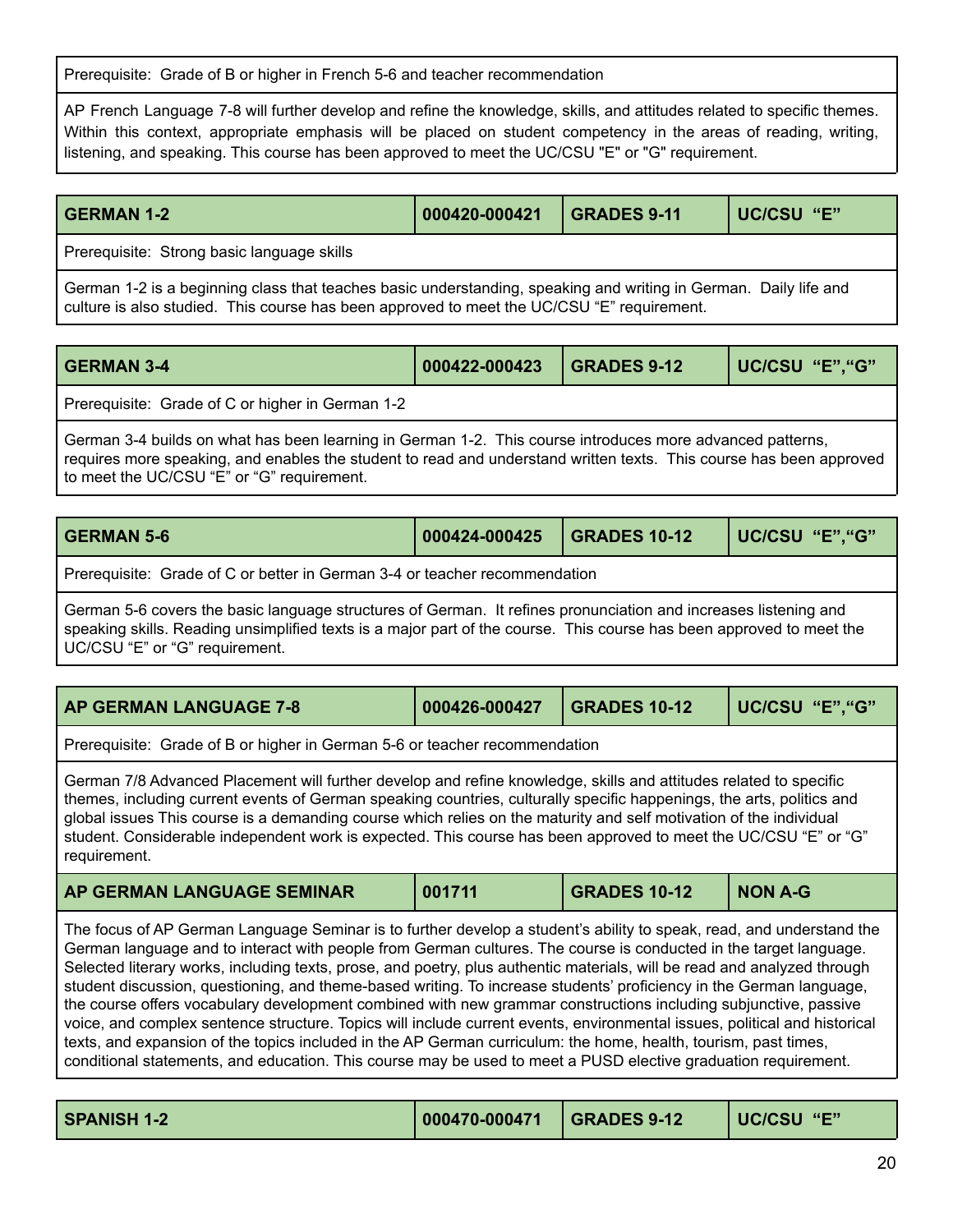Prerequisite: Strong basic language skills

Spanish 1-2 is a beginning course which develops the four communication skills of listening, speaking, reading, and writing with basic vocabulary, grammar, and idiomatic expressions. Oral and written exercises, both individually and in groups, provide practice to develop these skills. Students are exposed to various aspects of Spanish speaking history and culture. This course has been approved to meet the UC/CSU "E" requirement.

<span id="page-21-1"></span>

| <b>SPANISH 3-4</b> |  | UC/CSU "E","G" |
|--------------------|--|----------------|
|                    |  |                |

Prerequisite: Grade of C or higher in Spanish 1-2

Spanish 3-4 is designed to further develop the four communication skills of listening, speaking, reading, and writing with basic vocabulary, grammar, and idiomatic expressions. Students will increase their vocabulary and ability to use it in progressively more complicated structures, reinforcing their ability to use previously learned material. Oral and written exercises, both individually and in groups, provide practice to develop these skills. Students are exposed to various aspects of the Spanish speaking world. This course has been approved to meet the UC/CSU "E" or "G" requirement.

<span id="page-21-2"></span>

| <b>SPANISH 5-6</b>                                                                                                                                                                                                                                                                                                                                                                                                                                                                                                                                                                                                                                                                                                                                   | 000474-000475 | <b>GRADES 9-12</b> | UC/CSU "E", "G" |
|------------------------------------------------------------------------------------------------------------------------------------------------------------------------------------------------------------------------------------------------------------------------------------------------------------------------------------------------------------------------------------------------------------------------------------------------------------------------------------------------------------------------------------------------------------------------------------------------------------------------------------------------------------------------------------------------------------------------------------------------------|---------------|--------------------|-----------------|
| Prerequisite: Grade of C or higher in Spanish 3-4                                                                                                                                                                                                                                                                                                                                                                                                                                                                                                                                                                                                                                                                                                    |               |                    |                 |
| Spanish 5-6 prepares the student for the more advanced structures and communication activities required at the<br>college level. The four communication skills of listening, speaking, reading, and writing with basic vocabulary, grammar,<br>and idiomatic expressions are practiced more extensively. Students will increase their vocabulary and ability to use it in<br>progressively more complicated structures, reinforcing their ability to use previously learned material. Oral and written<br>exercises, both individually and in groups, provide practice to develop these skills. Students are exposed to various<br>aspects of Hispanic history and culture. This course has been approved to meet the UC/CSU "E" or "G" requirement. |               |                    |                 |

<span id="page-21-3"></span>

| <b>SPANISH 7-8</b>                                                                                                                                                                                                                                                                                                                                                                                                                            | 000476-000477 | <b>GRADES 9-12</b> | UC/CSU "E", "G" |
|-----------------------------------------------------------------------------------------------------------------------------------------------------------------------------------------------------------------------------------------------------------------------------------------------------------------------------------------------------------------------------------------------------------------------------------------------|---------------|--------------------|-----------------|
| Prerequisite: Grade of C or higher in Spanish 5-6                                                                                                                                                                                                                                                                                                                                                                                             |               |                    |                 |
| Spanish 7-8 will further develop and refine knowledge, skills, and attitudes related to specific themes, including but not<br>limited to traveler's survival, Hispanics in the United States, and history-geography. Within this context, appropriate<br>emphasis will be placed on student competency in the areas of reading, writing, listening, and speaking. This course<br>has been approved to meet the UC/CSU "E" or 'G" requirement. |               |                    |                 |

<span id="page-21-4"></span>

| <b>HONORS SPANISH 8</b>                                                                                                                                                                                                                                                                                                                                                                                                                                  | 000497 | <b>GRADES 10-12</b> | UC/CSU "E", "G" |
|----------------------------------------------------------------------------------------------------------------------------------------------------------------------------------------------------------------------------------------------------------------------------------------------------------------------------------------------------------------------------------------------------------------------------------------------------------|--------|---------------------|-----------------|
| Honors Spanish 8 will further develop and refine knowledge, skills, and attitudes related to specific themes. Grammar<br>instruction will be in-depth with sufficient preparation to continue on to Advanced Placement Spanish. Within this<br>context, appropriate emphasis will be placed on student competency in the areas of reading, writing, listening, and<br>speaking. This course has been approved to meet the UC/CSU "E" or "G" requirement. |        |                     |                 |

<span id="page-21-0"></span>

| <b>AP SPANISH LANGUAGE 1-2</b>                                                                                          | 000484-000485 | <b>GRADES 10-12</b> | UC/CSU "E", "G" |
|-------------------------------------------------------------------------------------------------------------------------|---------------|---------------------|-----------------|
| Prerequisite: Grade of B or higher in Spanish 5-6 and teacher recommendation <i>(interview required for 10th grade)</i> |               |                     |                 |
| Advanced Placement Spanish language refines the skills required for advanced work equivalent to a third vear college    |               |                     |                 |

ht Spanish language refines the skills required for advanced work equivalent to a third yea level course and for the AP Language examination. Extensive reading, writing, and speaking practice increases the competency level to that required on the AP examination. Selected literary works are analyzed. This course has been approved to meet the UC/CSU "E" or "G" requirement.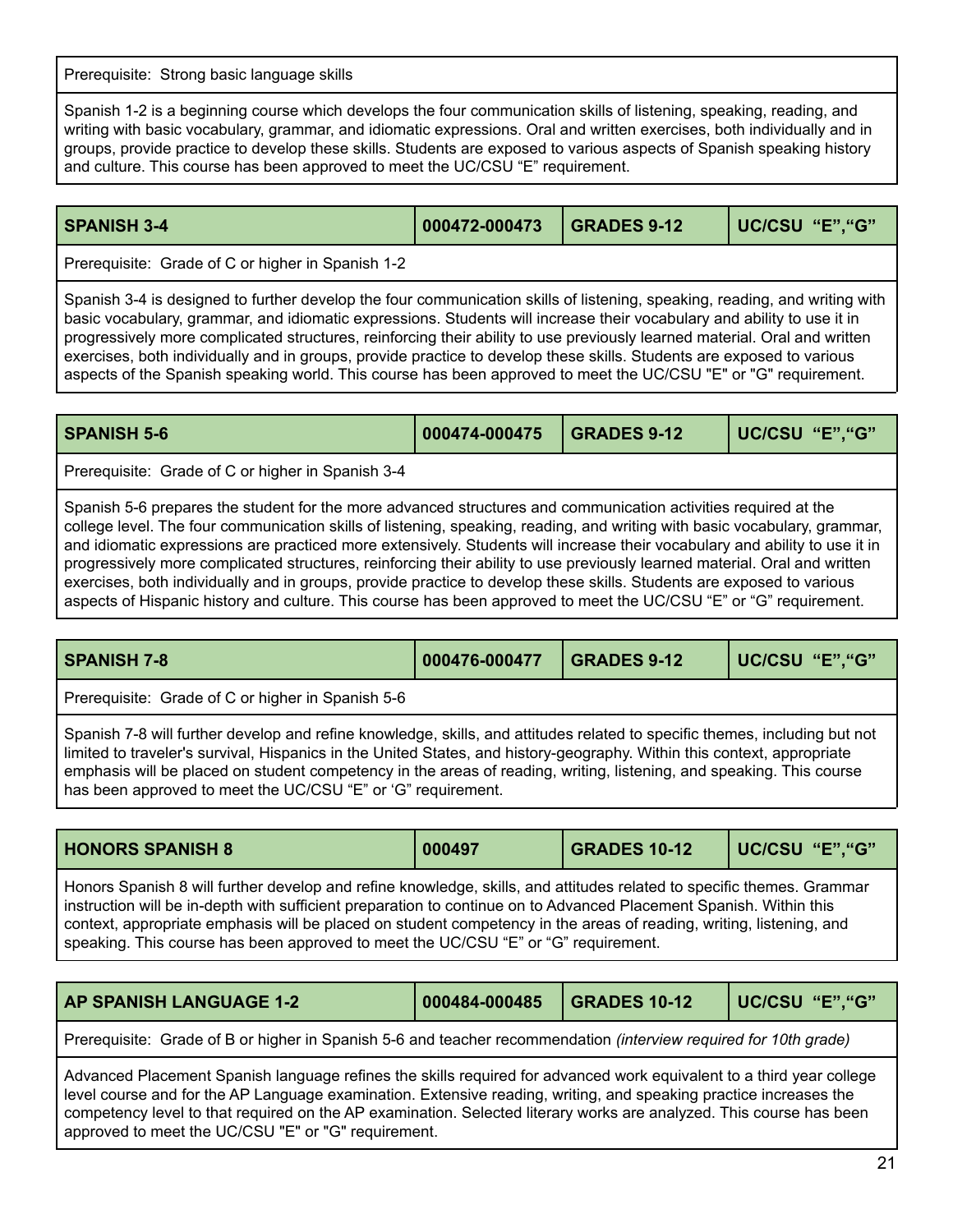<span id="page-22-1"></span>

| AP SPANISH LANGUAGE SEMINAR | 001712 | GRADES 10-12 | NON A-G |
|-----------------------------|--------|--------------|---------|
|                             |        |              |         |

The focus of AP Spanish Language Seminar is to continue to develop a student's ability to speak, read, write, and understand increasingly complex levels of the Spanish language and to function with people of Spanish cultures. The course is conducted in the target language. Selected literary works, including texts, prose, and poetry, plus authentic materials, will be read and analyzed through student discussion, questioning, and theme based writing. The course offers vocabulary development combined with grammar instruction to increase students' proficiency in the Spanish language. Themes will include current events specific to commerce and mankind, and an expansion of the themes included during AP Spanish: the home, health, the environment, tourism, pastimes, sports, and education. This course continues to support students in preparation for future Spanish experiences and extends learning for college readiness. Selected literary works will be analyzed through student discussion and theme-based writing. This course will emphasize literature, i.e, Pablo Neruda poetry, Carlos Fuentes short stories, and other selections from Latin American authors from Abriendo Puertas: Anthology. Additionally, the course will emphasize film and art appreciation to include the genre of magical realism. This course may be used to meet a PUSD elective graduation requirement.

<span id="page-22-0"></span>

| <b>AP SPANISH LITERATURE 1-2</b>                                                                                                                                                                                                                                                                                                                                                                                                                                                                                                                                                                                                                                                                                                                                                                                                                                | 000486-000487 | <b>GRADES 10-12</b> | UC/CSU "E", "G" |
|-----------------------------------------------------------------------------------------------------------------------------------------------------------------------------------------------------------------------------------------------------------------------------------------------------------------------------------------------------------------------------------------------------------------------------------------------------------------------------------------------------------------------------------------------------------------------------------------------------------------------------------------------------------------------------------------------------------------------------------------------------------------------------------------------------------------------------------------------------------------|---------------|---------------------|-----------------|
| Prerequisite: Grade of B or higher in Spanish 5-6 and teacher recommendation                                                                                                                                                                                                                                                                                                                                                                                                                                                                                                                                                                                                                                                                                                                                                                                    |               |                     |                 |
| The Advanced Placement Spanish Literature and Culture course is a two-trimester survey of the Hispanic literary<br>tradition. The course is designed to expose students to major Peninsular, Latin American, and Hispanic American<br>works, from the medieval period through the twentieth century. Cultural, historical, and sociopolitical contexts are<br>introduced as a backdrop for a deeper understanding of the different genres and periods covered. Students will be<br>taught literary analysis and terminology. They will be expected to read the Spanish text and be able to analyze and<br>discuss critically, both orally and in written form. This course has been approved to meet the UC/CSU "E" or "G"<br>requirement. Students who meet this requirement will also qualify to take the Advanced Placement Spanish Language<br>Examination. |               |                     |                 |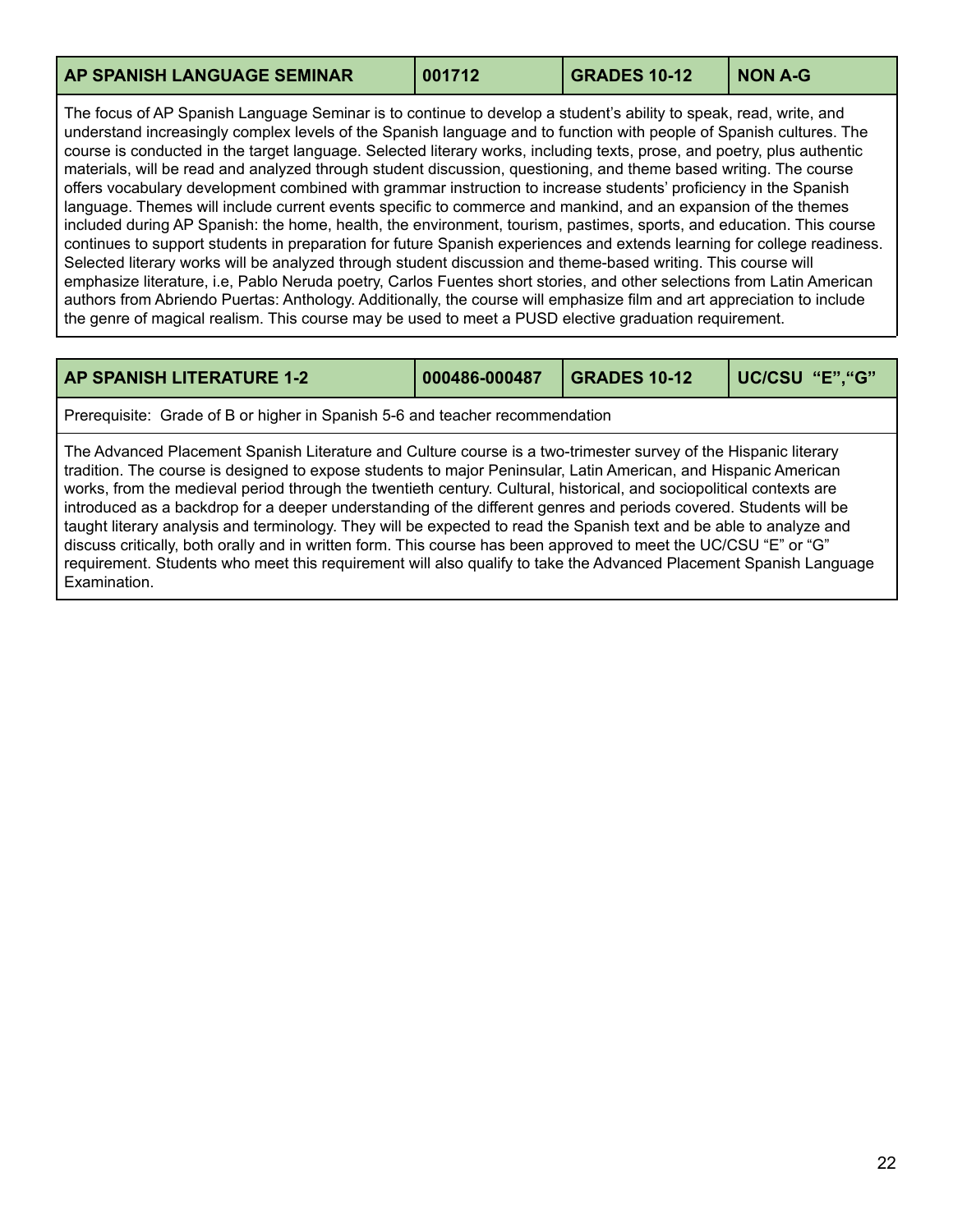## <span id="page-23-0"></span>**VISUAL AND PERFORMING ARTS UC/CSU "F"**

## **VISUAL ARTS**

<span id="page-23-1"></span>

| <b>3D COMPUTER ANIMATION 1-2</b><br>This course is also listed under Career Technical Education                                                                                                                                                                                                                                                                                                                                                                                                                                                                                                                                               | 000857-000858 | <b>GRADES 9-12</b> | <b>UC/CSU "F"</b> |  |
|-----------------------------------------------------------------------------------------------------------------------------------------------------------------------------------------------------------------------------------------------------------------------------------------------------------------------------------------------------------------------------------------------------------------------------------------------------------------------------------------------------------------------------------------------------------------------------------------------------------------------------------------------|---------------|--------------------|-------------------|--|
| 3D Computer Animation is an in-depth hands-on course that allows students to learn transferable skills and concepts<br>used in the work force and in our highly technological society related to the fields of computer design and virtual reality.<br>Students will concentrate on the principles and elements of design and theoretical ideas of art/design, broadening the<br>students' creativity and cultural awareness to develop innovative and creative computer-aided graphics/design and<br>virtual reality. This course has been approved to meet the UC/CSU "F" requirement and the PUSD Fine and Practical<br>Arts requirements. |               |                    |                   |  |
| Teacher Comments: 3D Computer Animation 1-2 focuses on the art of 3D computer animation. Students will have fun<br>to the colonical cools and <b>AB</b> and let the models and the boson composition to boson of the believed and leady.                                                                                                                                                                                                                                                                                                                                                                                                      |               |                    |                   |  |

as they learn how to create 3D models, characters, and their very own animations to impress their friends and family. Students will learn the basics of the principles of animation, design, animation software (3D Studio Max), 3D modeling, storyboard development, script writing, and character development. Toward the end of the course, students will also work in a production group to create a small-animated movie. Students will have the opportunity to self-express and *communicate their own ideas through modeling, animation and story development. They will analysis formally and aesthetically their group and individual work. Students will experience working with different mediums to create* storyboards and to design their own animated scenes and short stories. The course work is primarily in class with little *homework.*

<span id="page-23-2"></span>

| AP STUDIO ART: 2D DESIGN 1-2<br>(PHOTOGRAPHY)<br>This course is also listed under Career Technical Education | 000157-000158 | <b>GRADES 10-12</b> | UC/CSU "F","G" |
|--------------------------------------------------------------------------------------------------------------|---------------|---------------------|----------------|
| Prerequisite: Photography 1-4 and teacher recommendation                                                     |               |                     |                |
|                                                                                                              |               |                     |                |

Advanced Placement Studio Art: 2D Design provides instruction for the highly skilled exceptional students in two-dimensional design. The course assists these students in the preparation of a 2D Portfolio. It is designed to address a very broad interpretation of two-dimensional design issues. This type of design involves purposeful decision-making about how to use the elements and principles of art in an integrative way. The elements of design (line, shape, space, form, texture, value and color) are like a palette of possibilities that artists use to express themselves. The principles of design help guide artists in making decisions about how to organize the elements on a picture plane in order to communicate content. These principles include contrast, emphasis, balance, pattern, rhythm, movement and unity. Portfolio preparation involves a significant time commitment and is, therefore, intended for motivated students with advanced skills who are seriously dedicated to studying art. This course has been approved to meet the UC/CSU "F" or "G" requirement.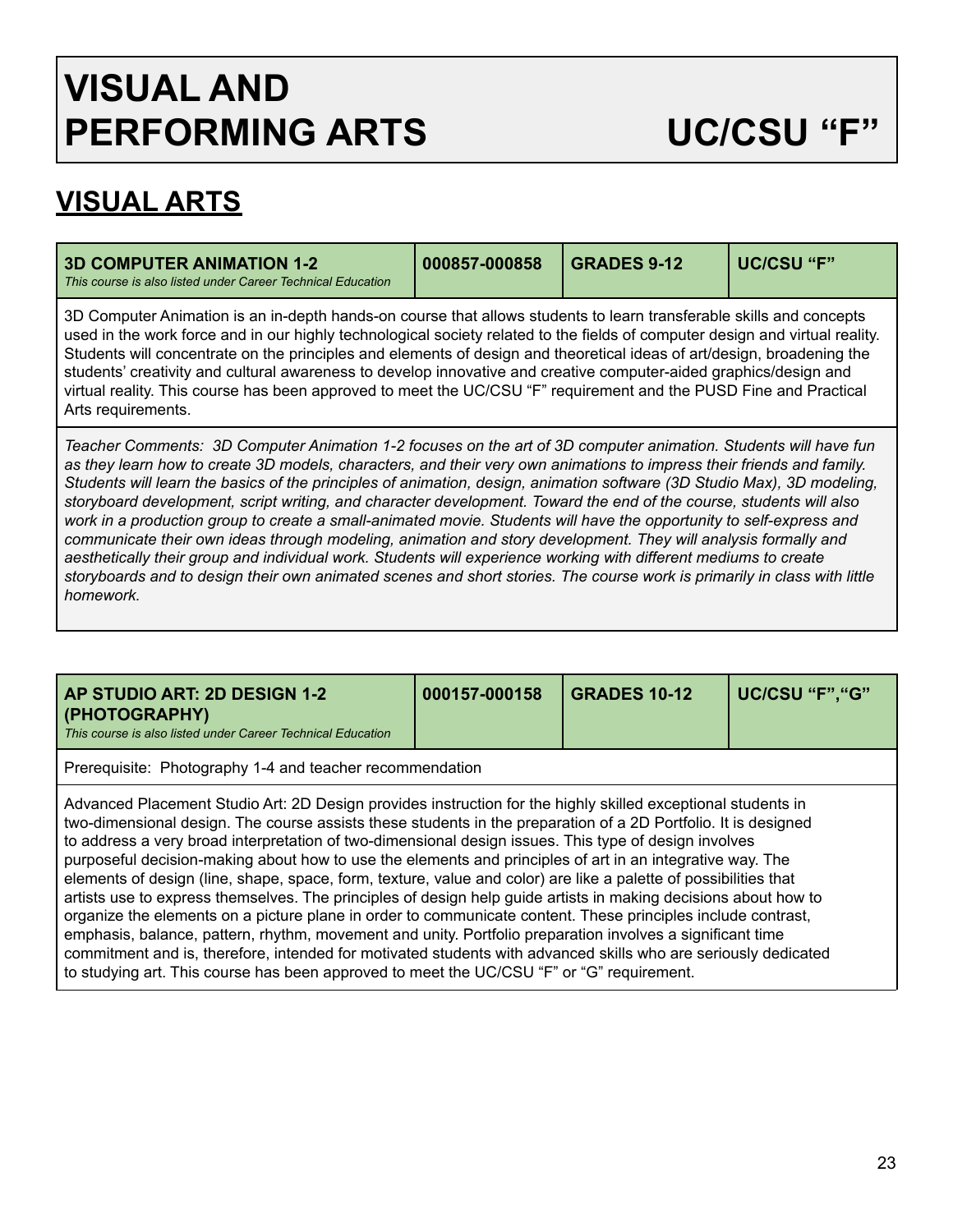<span id="page-24-0"></span>

| (CERAMICS)<br>This course is also listed under Career Technical Education |  |
|---------------------------------------------------------------------------|--|
|---------------------------------------------------------------------------|--|

Prerequisite: Ceramics 3-4 and teacher recommendation

Advanced Placement Studio Art: 3D Design provides instruction for the highly skilled exceptional students in 3D Design. The course assists these students in the preparation of a Three-Dimensional Design Portfolio. It is designed to address a very broad interpretation of sculpture issues in depth and space. These may include mass, volume, form, plane, light, and texture. Such elements and concepts can be articulated through additive, subtractive, and/or fabrication processes. Portfolio preparation involves a significant time commitment and is, therefore, intended for motivated students with advanced skills who are seriously dedicated to studying art. This course has been approved by meet the UC/CSU "F" or "G" requirement.

<span id="page-24-1"></span>

| AP STUDIO ART: DRAWING 1-2<br>This course is also listed under Career Technical Education                                                                                                                                                                                                                                                                                                                                                                                                                                                                                               | 000151-000152 | <b>GRADES 10-12</b> | UC/CSU "F", "G" |  |
|-----------------------------------------------------------------------------------------------------------------------------------------------------------------------------------------------------------------------------------------------------------------------------------------------------------------------------------------------------------------------------------------------------------------------------------------------------------------------------------------------------------------------------------------------------------------------------------------|---------------|---------------------|-----------------|--|
| Prerequisite: Drawing and Painting 1-4 and teacher recommendation                                                                                                                                                                                                                                                                                                                                                                                                                                                                                                                       |               |                     |                 |  |
| Advanced Placement Studio Art: Drawing provides instruction for the highly skilled exceptional students in drawing,<br>painting, and three dimensional design. The course assists these students in the preparation of a portfolio for the<br>Advanced Placement program in Studio Art. Portfolio preparation involves a significant time commitment and is,<br>therefore, intended for motivated students with advanced skills who are seriously dedicated to studying art. It may be<br>repeated for credit. This course has been approved to meet the UC/CSU "F" or "G" requirement. |               |                     |                 |  |

<span id="page-24-2"></span>

| <b>ARCHITECTURAL DESIGN (AD) 1-2</b>                        | 000846-000847 | <b>GRADES 9-12</b> | UC/CSU "F", "G" |
|-------------------------------------------------------------|---------------|--------------------|-----------------|
| This course is also listed under Career Technical Education |               |                    |                 |

Architectural Design includes the study and application of the elements and principles of design, the study of the history of ancient architecture from Catal Huyuk to the Ancient Baroque and its relevant vocabulary and structural devices, and an introduction to basic sketching and technical drawing skills. Students will experience working with different mediums (a variety of different pencils, charcoal, pen and ink, watercolor, tempera, and clay) to copy ancient structures and to design their own structures using various construction devices. Architectural Design 1-2 meets PUSD Fine Art or Practical Art credit, PUSD Computer Literacy/Competency, and UC/CSU "F" or "G" Elective Credit (Students must complete 1 and 2 to receive UC/CSU "F"credit).

Teacher Comments: Architectural Design 1-2 focuses on the art of architecture. Students will study the history of architecture and design a set of architectural plans using Computer Aided Design software (Autodesk Revit) of their dream home. Students will have fun as they create a 3D model of their future dream house and create an interior design plan. The course includes the study and application of the elements and principles of design, the study of the history of ancient architecture from Stonehenge to Baroque and its relevant vocabulary and structural devices, and an introduction to basic sketching and technical drawing skills. The course work is primarily in class with little homework.

<span id="page-24-3"></span>

| ART & HISTORY OF FLORAL DESIGN 1-2<br>This course is also listed under Career Technical Education                                                                                                                                                                                                                                                                                                                                                                                                                                                                                                                                                                                                                                                                                                                                                                                                                                             | 000174-000175 | <b>GRADES 9-12</b> | <b>UC/CSU "F"</b> |
|-----------------------------------------------------------------------------------------------------------------------------------------------------------------------------------------------------------------------------------------------------------------------------------------------------------------------------------------------------------------------------------------------------------------------------------------------------------------------------------------------------------------------------------------------------------------------------------------------------------------------------------------------------------------------------------------------------------------------------------------------------------------------------------------------------------------------------------------------------------------------------------------------------------------------------------------------|---------------|--------------------|-------------------|
| Art and History of Floral Design 1-2 provides an introduction to artistic and creative perception including<br>aesthetic valuing through a series of projects in various media including tempera, pencil, flowers, tile, and a<br>variety of papers. Students are also introduced to the elements and principles of visual art design such as line,<br>shape/form, color, balance, and emphasis using a series of floral-based projects to explore the connections,<br>relations, and application to visual arts design. Students will research and study floral trends to understand and<br>develop an appreciation for floral design within historical and cultural, formal and casual, ceremonial, and<br>traditional, including an understanding that floral designs are affected by society, culture, history, politics, and<br>economic influence. Various assignments based on abstract two- and three-dimensional designs, historical |               |                    |                   |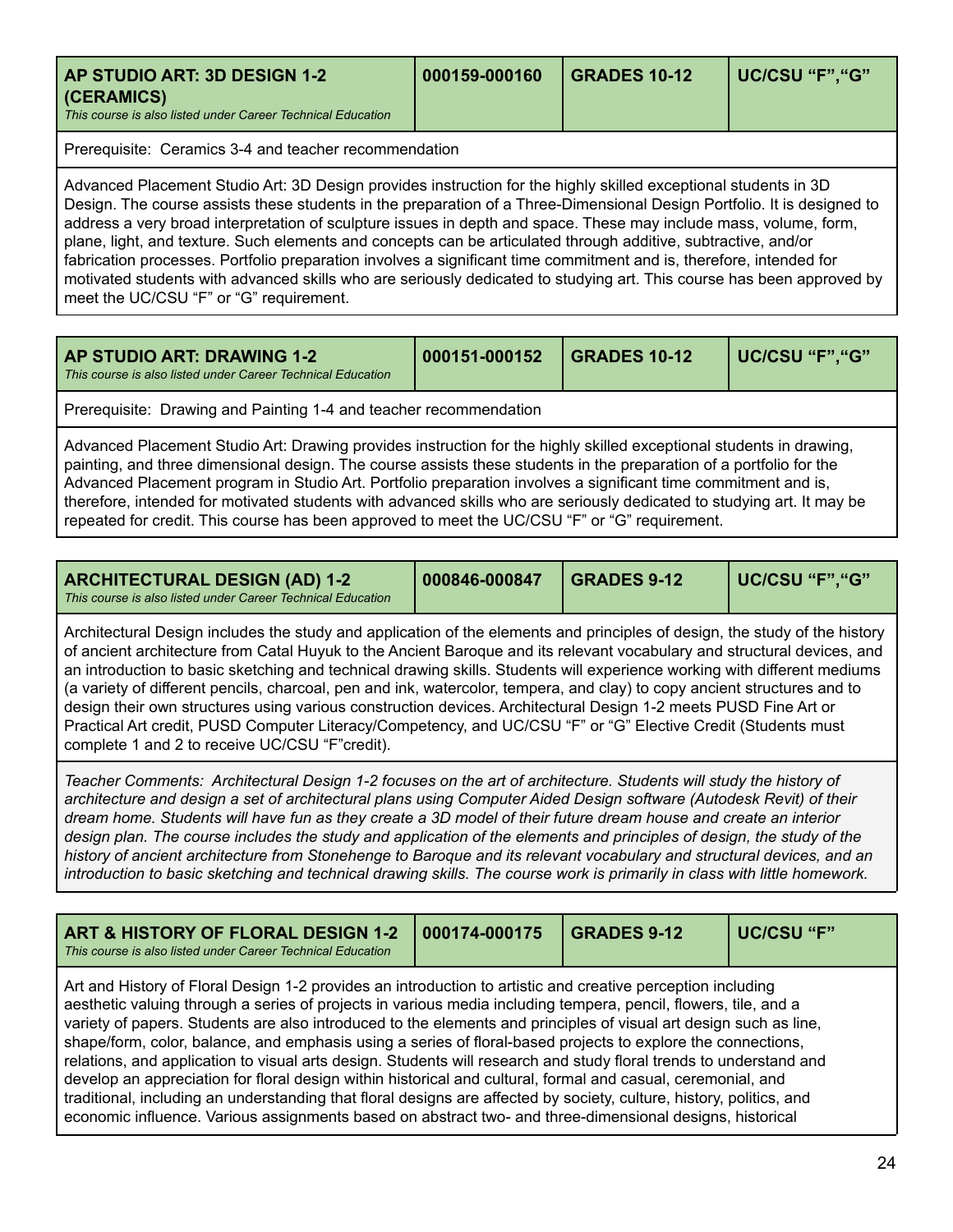culture and theory, color theory, and analytical critiques of various floral art works using design vocabulary in conjunction with the development of technical skills in floral art will serve as a foundation for more complex works such as multi-part floral designs and creative expression through wedding consultations.This course has been approved to meet the UC/CSU "F "requirement.

<span id="page-25-0"></span>**CERAMICS 1-2 000115-000116 GRADES 9-12 UC/CSU "F"**

Students enrolled in Ceramics 1-2 will be introduced to the basic elements and principles of art through exploration in various ceramic techniques. This course will provide opportunities for the student through guided experiences, discussion, and explorations that emphasize art criticism, as well as art production. This course has been approved to meet the UC/CSU "F" requirement.

<span id="page-25-1"></span>

| <b>CERAMICS 3-4</b>        | 000117-000118 | $\overline{\phantom{0}}$ GRADES 9-12 | UC/CSU "F", "G" |
|----------------------------|---------------|--------------------------------------|-----------------|
| Prerequisite: Ceramics 1-2 |               |                                      |                 |

Students enrolled in Ceramics 3-4 will apply more advanced elements and principles of art through exploration in various ceramic techniques. This course will provide opportunities for the student through guided experiences, discussion, and explorations that emphasize art criticism, as well as art production. This course has been approved to meet the UC/CSU "F" or "G" requirement.

<span id="page-25-2"></span>

| <b>DIGITAL MEDIA PRODUCTION 1-2</b><br>This course is also listed under Career Technical Education                                                                                                                                                                                                                                                                    | 000998-000999 | <b>GRADES 9-12</b> | UC/CSU "F" |
|-----------------------------------------------------------------------------------------------------------------------------------------------------------------------------------------------------------------------------------------------------------------------------------------------------------------------------------------------------------------------|---------------|--------------------|------------|
| Students will learn to create short films (vignettes) from idea to inception. This course provides introductory and<br>intermediate training in digital media production. This course covers the following: operation of video cameras, digital<br>video editing equipment, digital audio editing equipment, lighting equipment, multi-track digital recorders, video |               |                    |            |

recorders, compact disc & DVD recorders and rendering. Instruction includes basic development of treatments, storyboarding, script writing, and production concepts. Students will use equipment, which includes Final Cut Pro video & audio editing software, Digidesign Pro-tools, audio editing software and digital video cameras. This course has been approved to meet the UC/CSU "F" requirement.

| <b>DIGITAL MEDIA PRODUCTION 3-4</b><br>This course is also listed under Career Technical Education                                                                                                                                                                                                                                                                                                                                                                                                                                                                                                                                                                                                                                                                                                                                                                                                                                                                                                                                                                                                                                                                                                                                                                                                                                                                                                                                                                                                                                                                         | 000996-000997 | <b>GRADES 9-12</b> | <b>UC/CSU "F"</b> |
|----------------------------------------------------------------------------------------------------------------------------------------------------------------------------------------------------------------------------------------------------------------------------------------------------------------------------------------------------------------------------------------------------------------------------------------------------------------------------------------------------------------------------------------------------------------------------------------------------------------------------------------------------------------------------------------------------------------------------------------------------------------------------------------------------------------------------------------------------------------------------------------------------------------------------------------------------------------------------------------------------------------------------------------------------------------------------------------------------------------------------------------------------------------------------------------------------------------------------------------------------------------------------------------------------------------------------------------------------------------------------------------------------------------------------------------------------------------------------------------------------------------------------------------------------------------------------|---------------|--------------------|-------------------|
| Prerequisite: Digital Media 1-2                                                                                                                                                                                                                                                                                                                                                                                                                                                                                                                                                                                                                                                                                                                                                                                                                                                                                                                                                                                                                                                                                                                                                                                                                                                                                                                                                                                                                                                                                                                                            |               |                    |                   |
| This course is a continuation of Digital Media Production 1-2. In this course, students take the skills learned in the first<br>course of the sequence and choose areas in which to specialize (writing, directing, acting, producing, storyboarding,<br>scheduling, cinematography, lighting design, audio engineering, and editing). Students develop advanced skills within<br>their areas of specialization and collaborate on projects with students who are specializing in the other areas of digital<br>media production. This course will expose students to the proper use of state-of-the-art film and video production tools<br>as well as access to professional seminars from industry professionals. They will learn the vocabulary of film and use it<br>to express themselves clearly and concisely in their writings for that industry. They will be using industry standards in<br>computer hardware and editing software. Most important is the art of filmmaking and the creative process that precedes<br>any film or television project. This page-to-film process can be a painstaking endless series of creating, writing,<br>rewriting, collaboration, and more rewrites. Students will study the impact of film and television on society from its<br>social, economic, and political viewpoint. Films will be previewed for students in class and after school. Students are<br>expected to know the history of filmmaking and the technology that advances the art form. This course has been<br>approved to meet the UC/CSU "F" requirement. |               |                    |                   |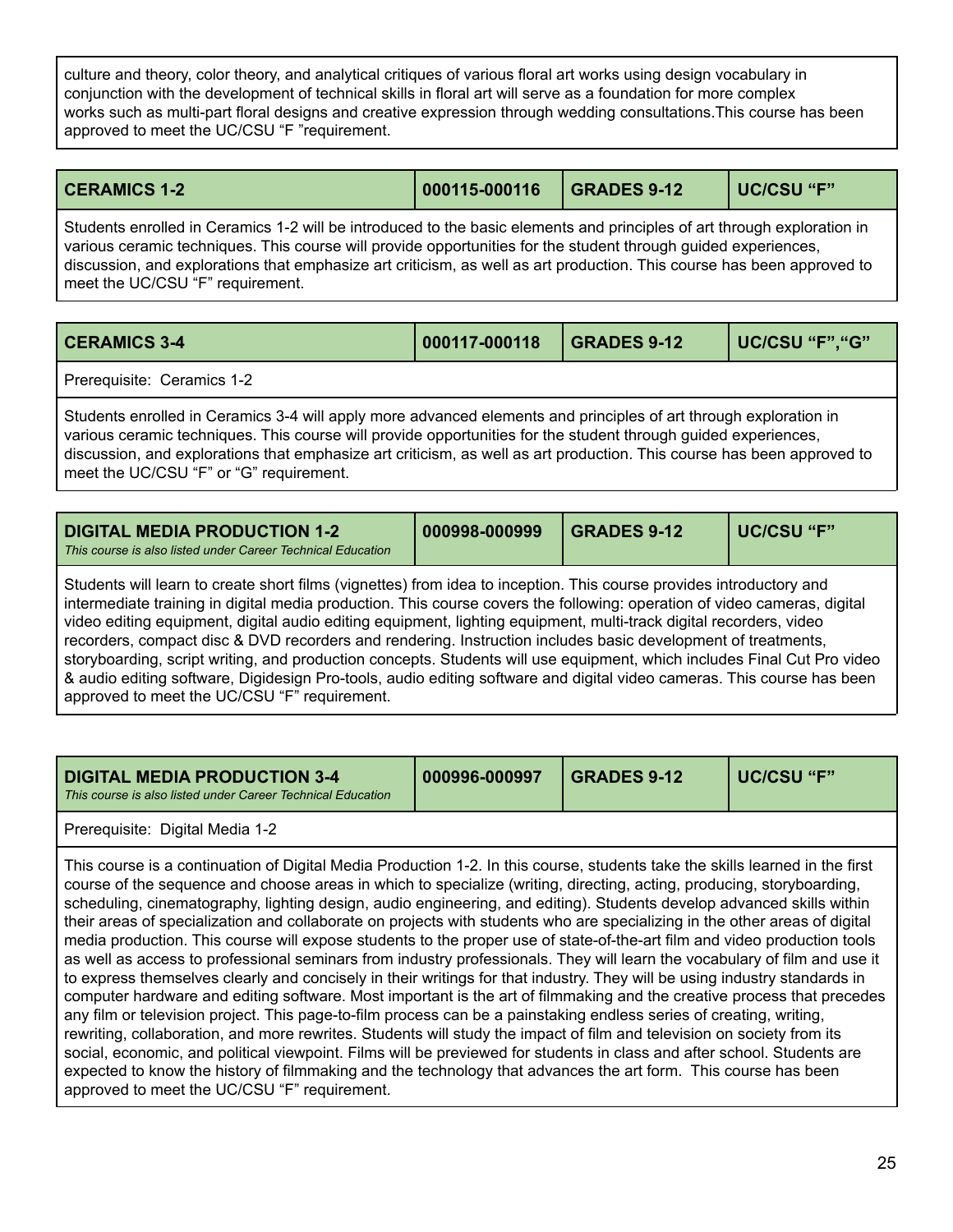<span id="page-26-1"></span>

| <b>DRAWING AND PAINTING 1-2</b> | 000130-000131 GRADES 9-12 | UC/CSU "F" |
|---------------------------------|---------------------------|------------|
|                                 |                           |            |

Drawing and Painting 1-2 is designed for students who have an interest in developing their drawing and painting skills. Students will have an opportunity to produce, view, discuss, and analyze a wide variety of paintings and drawings. The class will explore design elements and principles including line, color, form, space, and texture. Composition and technical skills will also be covered. This course may be used to meet the UC/CSU "F" requirement and PUSD Fine Arts requirement.

<span id="page-26-0"></span>**DRAWING AND PAINTING 3-4 000132-000133 GRADES 9-12 UC/CSU "F","G"**

Prerequisite: Drawing and Painting 1-2

Drawing and Painting 3-4 is a course designed for students who have both the interest and talent to further develop their drawing and painting skills. These courses will be conducted in a studio environment which allow students the experience of working in an artistic atmosphere and to participate in the processes used by artists to create works of art including but not limited to the communication of ideas, symbols, moods, or feelings with originality. These processes include conceptualizing, designing, drawing, painting, and finishing a variety of different media. Working through these processes, the student not only gains an appreciation for the artistic process but gains an insight into their own creative abilities. This course will give students a framework in which they may explore other creative outlets of their own. This course has been approved to meet the UC/CSU "F" or "G" requirement.

<span id="page-26-3"></span>

| UC/CSU "F"<br>000172-000173<br><b>INTRODUCTION TO DESIGN (ID) 1-2</b><br><b>GRADES 9-12</b><br>This course is also listed under Career Technical Education |
|------------------------------------------------------------------------------------------------------------------------------------------------------------|
|------------------------------------------------------------------------------------------------------------------------------------------------------------|

Prerequisite: Grade of C or higher in Integrated Math 1a-1b; recommended to take Introduction to Engineering Design 1 or 2 with ID

Part of the Project Lead the Way Engineering pathway curricula. The course is an in-depth, project-based course that concentrates on principles of visual design and the design process. Projects focus on design factors such as aesthetics, format, geometric shape and form, perspective drawing, scale, proportion, and presentation techniques. Students use computers as a medium/tool for the design of project components such as sketching techniques, orthographic drawing, and 3D modeling and rendering. Assignment requirements are based on color, form and aesthetics with an emphasis on the stages of the design process and critical thinking. The curriculum involves details around the concept of 'form follows function' aspects and the effects of successful presentation. Students explore various materials and media for self-expression and learn to express opinions through class critiques and oral presentations. Class projects include toy design, abstract pattern design, architectural model building, poster and brochure design, and design of various products such as desktop organizers and amusement park rides. Design tools will include 3D modeling and other computer software. This course has been approved to meet the UC/CSU "F" requirement.

*Teacher Comments: Introduction to Engineering Design is a project-based course that concentrates on the Engineering Design process focusing on the Principles and Elements of Design, 3D Modeling, Reverse Engineering, and Design* Challenges. Students will learn how to use professional software in designing a toy car and other projects of their very own, such as a marshmallow cannon or automata and building a functional prototype. It is a lot of fun, as students get to work with peers designing and coming up with solutions to engineering problems through competitions or games. The course work is primarily in class with little homework. As part of the national Project Lead the Way Engineering Pathway curricula, students will take a national engineering test to receive college credit to any university or college.

<span id="page-26-2"></span>

| <b>PHOTOGRAPHY 1</b><br>This course is also listed under Career Technical Education | 000872 | <b>GRADES 9-12</b> | UC/CSU "F" |
|-------------------------------------------------------------------------------------|--------|--------------------|------------|
|                                                                                     |        |                    |            |

Photography 1 provides a media that allows the student a pragmatic method of application of chemistry, art, and physics, as well as an introduction to vocational possibilities in the field of photography. This course will deal primarily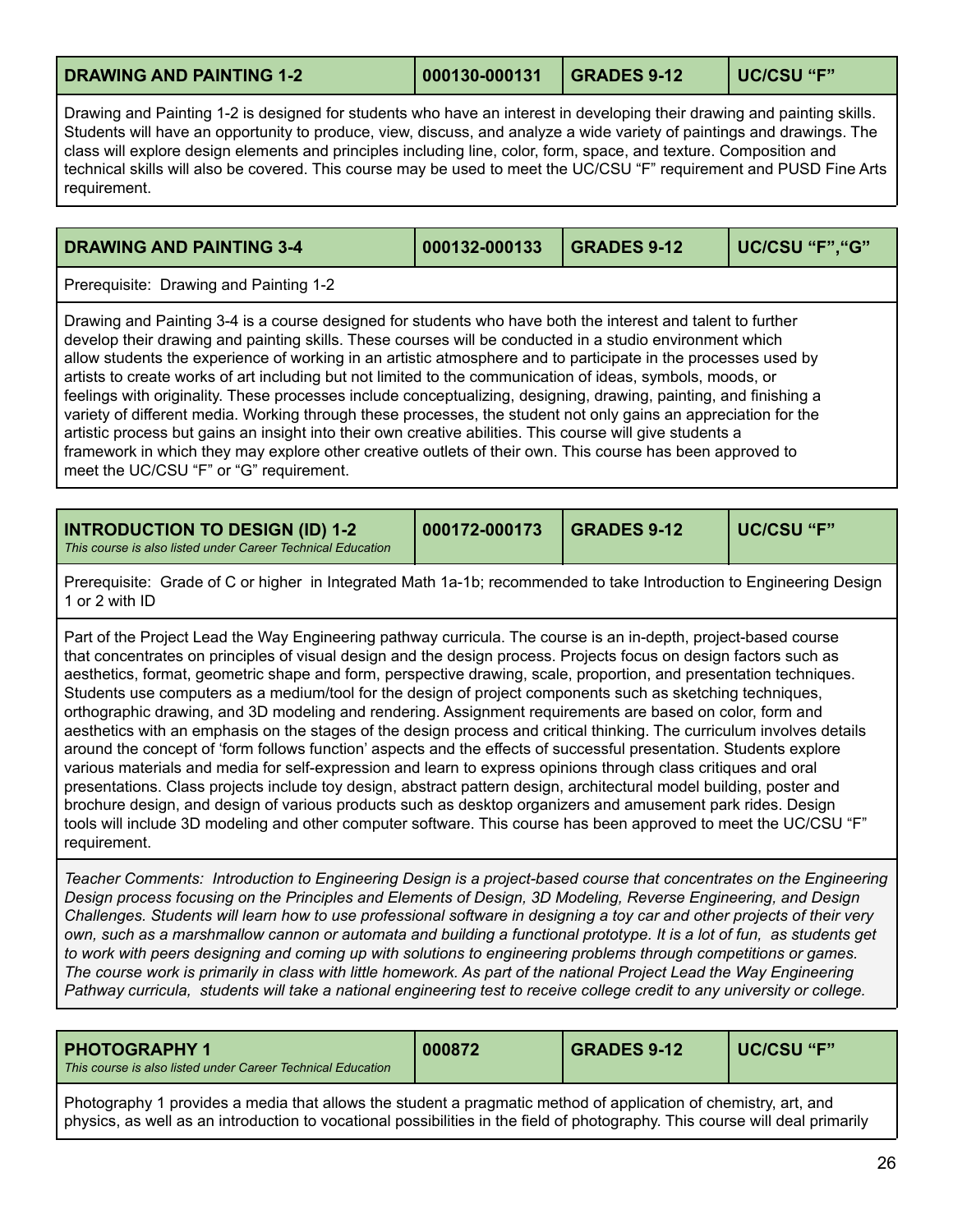with learning to properly use photo developing equipment and different cameras. Students may receive Fine Arts or Practical Arts credit for this class. This course has been approved to meet the UC/CSU "F" requirement.

<span id="page-27-0"></span>

| <b>PHOTOGRAPHY 2</b><br>This course is also listed under Career Technical Education                                                                                                                                                                                                                                                                      | 000873 | <b>GRADES 9-12</b> | UC/CSU "F" |  |  |
|----------------------------------------------------------------------------------------------------------------------------------------------------------------------------------------------------------------------------------------------------------------------------------------------------------------------------------------------------------|--------|--------------------|------------|--|--|
| Prerequisite: Photography 1                                                                                                                                                                                                                                                                                                                              |        |                    |            |  |  |
| Photography 2 will continue fine tuning the technical skills learned in Photography 1. Students will learn to use a<br>camera as a way of communication and creative expression. Imagination, emotion, and aesthetic perception will be<br>etropood through proper exacpization of photographic elements and composition. The biotomy of photography and |        |                    |            |  |  |

stressed through proper organization of photographic elements and composition. The history of photography, and critical evaluation of prints will be emphasized throughout the course. Students may receive Fine Arts or Practical Arts credit for this class. This course has been approved to meet the UC/CSU "F" requirement.

<span id="page-27-1"></span>

| <b>PHOTOGRAPHY 3-4</b><br>This course is also listed under Career Technical Education | 000874-000875 | GRADES 9-12 | UC/CSU "F","G" |
|---------------------------------------------------------------------------------------|---------------|-------------|----------------|
| Prerequisite: Photography 2                                                           |               |             |                |

Photography 3-4 emphasizes applications of photography; for example, journalism, magazine articles, offset printing (textbook), electronic schematics, portraiture. This course provides the opportunity for students to explore creative and career opportunities within many different areas. Students may receive Fine Arts or Practical Arts credit for these classes. This course has been approved to meet the UC/CSU "F" or "G" requirement.

<span id="page-27-2"></span>

| UC/CSU "F" "G"<br>000110-000111<br>  GRADES 10-12<br><b>SOUND PRODUCTION AND</b><br><b>ENGINEERING 1-2</b><br>This course is also listed under Career Technical Education |
|---------------------------------------------------------------------------------------------------------------------------------------------------------------------------|
|---------------------------------------------------------------------------------------------------------------------------------------------------------------------------|

Prerequisite: High School English 1-2

Sound Production and Engineering is an introduction to basic Musical Instrument Digital Interface (MIDI) concepts, soundboards and recording devices, performance production and techniques. Topics include soundboard engineering, keyboard programming, sound modules, sequencing, and electronic music production. Students will also gain a working knowledge of the equipment, including computer equipment performances per year to help prepare for their recording experience. Students gain experience in mixing down and outputting source music projects by working with analog and digital mixing technology. This course has been approved to meet the UC/CSU "F" requirement.

<span id="page-27-3"></span>

| <b>STUDIO ART</b><br>This course is also listed under Career Technical Education                                                                                                                                                                                                                                                                                                                                                                                                                                                  | 000150 | <b>GRADES 10-12</b> | UC/CSU "F" |  |  |
|-----------------------------------------------------------------------------------------------------------------------------------------------------------------------------------------------------------------------------------------------------------------------------------------------------------------------------------------------------------------------------------------------------------------------------------------------------------------------------------------------------------------------------------|--------|---------------------|------------|--|--|
| Prerequisite: Teacher recommendation                                                                                                                                                                                                                                                                                                                                                                                                                                                                                              |        |                     |            |  |  |
| Studio Art is for those students who have advanced skills in drawing, painting, and three-dimensional design.<br>The course assists these students in preparation of a portfolio for application to, and scholarships to, institutes<br>granting degrees in visual arts. Through oral discussions and writing in research/response journals, the students<br>will address subject, form, and content in works of historical, contemporary, and personal art. This course has<br>been approved to meet the UC/CSU "F" requirement. |        |                     |            |  |  |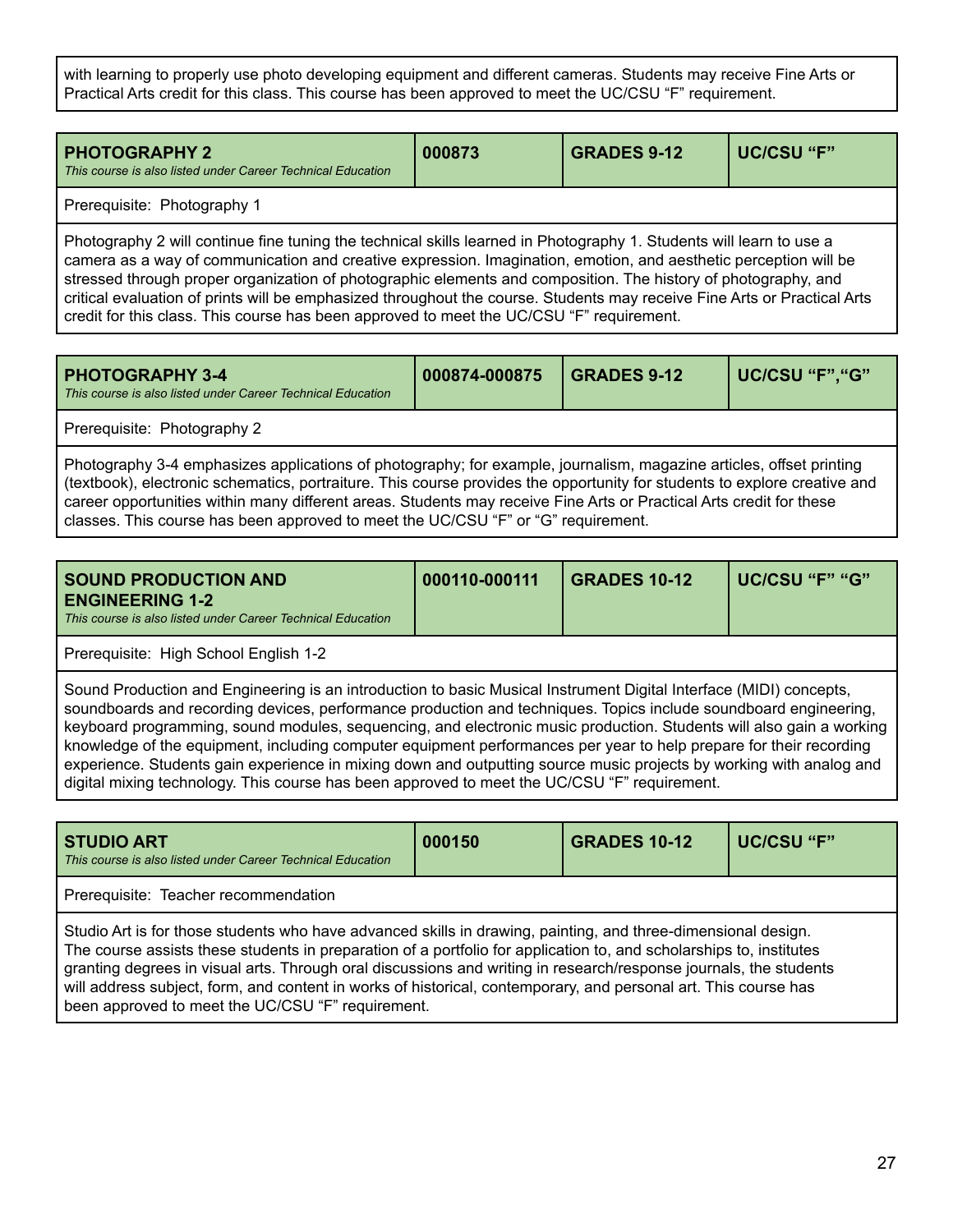## **PERFORMING ARTS - CHOIR**

<span id="page-28-0"></span>

| <b>CLASSICAL VOCAL ENSEMBLE 1-2</b>                                                                                                                                                                                                                                                                                                                                                                                                                                                                                                                                                                      | 001110-001111 | <b>GRADES 10-12</b> | <b>UC/CSU "F"</b> |  |  |
|----------------------------------------------------------------------------------------------------------------------------------------------------------------------------------------------------------------------------------------------------------------------------------------------------------------------------------------------------------------------------------------------------------------------------------------------------------------------------------------------------------------------------------------------------------------------------------------------------------|---------------|---------------------|-------------------|--|--|
| Prerequisite: Audition and teacher recommendation                                                                                                                                                                                                                                                                                                                                                                                                                                                                                                                                                        |               |                     |                   |  |  |
| Classical Vocal Ensemble 1-2 is a course for advanced choral musicians. Advanced choral and vocal techniques will be<br>taught. Classical and traditional repertoire will be studied and performed. This is a performance class, and students are<br>expected to participate in all choral activities. Outside time is required. Activities will include school and community<br>performances. The Classical Vocal Ensemble will represent the school at District and state levels in adjudicated<br>festivals. This course has been approved to meet the UC/CSU "F" and the PUSD Fine Arts requirement. |               |                     |                   |  |  |

<span id="page-28-1"></span>

| <b>CONCERT CHOIR 1-2</b>                                                                                                 | 001120-001121   GRADES 9-12 |  | UC/CSU "F" |  |
|--------------------------------------------------------------------------------------------------------------------------|-----------------------------|--|------------|--|
| Concert Choir 1-2 offers the student of choral music an opportunity to further develop musical skills and to broaden the |                             |  |            |  |

musical experience through rehearsal and performance. This is a performance class and students are expected to participate in all choral activities. The make up of this class could be mixed voices, women only, or men only. The Concert Choir will represent the school at District and state levels in adjudicated festivals. This course has been approved to meet the UC/CSU "F" requirement and the PUSD Fine Arts requirement.

<span id="page-28-3"></span>

| <b>8OMEN'S ENSEMBLE 1-2</b>                                                                                                                                                                                                                                                                                                                                                                                                                                                                                                                                                                                            | 001118-001119 | <b>GRADES 10-12</b> | UC/CSU "F" |  |
|------------------------------------------------------------------------------------------------------------------------------------------------------------------------------------------------------------------------------------------------------------------------------------------------------------------------------------------------------------------------------------------------------------------------------------------------------------------------------------------------------------------------------------------------------------------------------------------------------------------------|---------------|---------------------|------------|--|
| Prerequisite: Audition and teacher recommendation                                                                                                                                                                                                                                                                                                                                                                                                                                                                                                                                                                      |               |                     |            |  |
| Women's Ensemble is a course for advanced choral musicians. Advanced choral and vocal techniques will be taught.<br>Classical and traditional repertoire specifically written for women's voices will be studied and performed. This is a<br>performance class, and students are expected to participate in all choral activities. Outside time is required. Activities<br>will include school and community performances. The Women's Ensemble will represent the school at District and state<br>levels in adjudicated festivals. This course has been approved to meet the UC/CSU "F" requirement and the PUSD Fine |               |                     |            |  |

Arts requirement.

## **PERFORMING ARTS - DRAMA**

<span id="page-28-2"></span>

| <b>DRAMA1</b><br>This course is also listed under Career Technical Education                                                                                                                                                                                                                                                                                                                                                                                                                 | 000345 | <b>GRADES 9-12</b> | <b>UC/CSU "F"</b> |  |
|----------------------------------------------------------------------------------------------------------------------------------------------------------------------------------------------------------------------------------------------------------------------------------------------------------------------------------------------------------------------------------------------------------------------------------------------------------------------------------------------|--------|--------------------|-------------------|--|
| Drama 1 is a survey course which includes many facets of dramatic activity. Included are basic storytelling,<br>voice and diction, reader's theater, pantomime, and improvisational exercises. The students will be requested to<br>visit at least one selected rehearsal or performance of a school play each trimester. This course has been approved to<br>meet the UC/CSU "F" requirement.                                                                                               |        |                    |                   |  |
| Teacher Comments: Drama 1 is a Career in Technical Education (CTE) class, which means this class will prepare you<br>for a career in theatre performance and production. Drama 1 focuses on basic acting skills, ensemble building,<br>improvisation, and performance analysis and critique. Students will participate in a variety of acting exercises, activities,<br>and assignments to help them learn about the fundamentals of acting. Additionally, students will learn about theatre |        |                    |                   |  |

*history and theatre production.*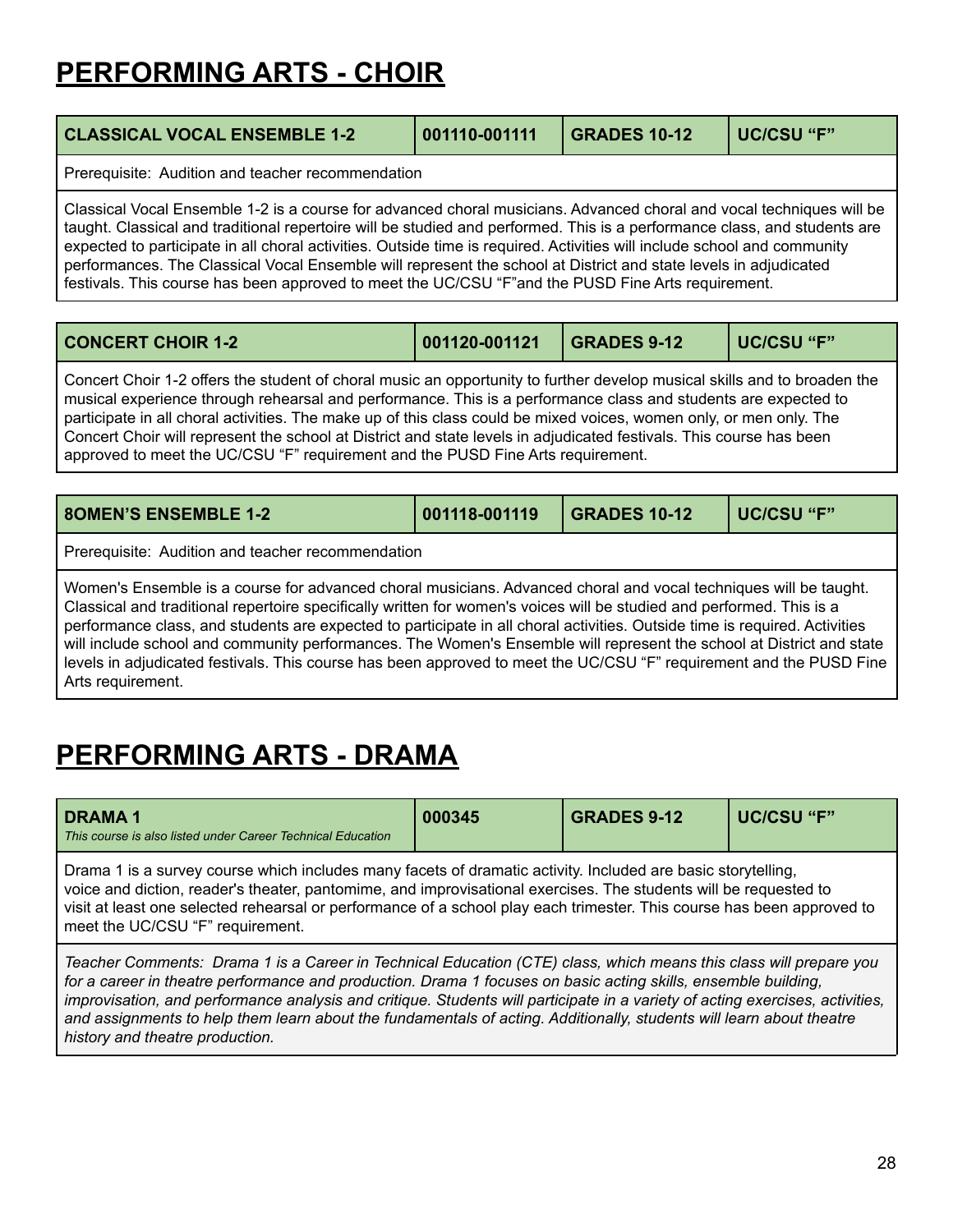<span id="page-29-0"></span>

|  | <b>DRAMA 2</b><br>This course is also listed under Career Technical Education | 000346 | <b>GRADES 9-12</b> | UC/CSU "F" |
|--|-------------------------------------------------------------------------------|--------|--------------------|------------|
|--|-------------------------------------------------------------------------------|--------|--------------------|------------|

### Prerequisite: Drama 1

Drama 2 is a course in which students do creative exercises to illustrate characters and situations, as well as improvisational exercises. It is a beginning study of theater with in-depth looks at structure of theater and plays and more improvisations and pantomimes. Students will visit movies and plays and be able to write a critique of them. At least one basic scene and/or series of pantomimes must be presented. Also included is a study of the function of the playwright, the actor, the director, and the technicians. In addition, the students will study the written scripts of four genres: melodrama, comedy, farce, and modern drama. Drama may be applied to the Fine Arts requirement but not the English requirement. This course has been approved to meet the UC/CSU "F" requirement.

*Teacher Comments: Drama 2-6 focuses on performance, playwriting, theatre production, and theatre history. Students* will participate in a variety of acting exercises, activities, and assignments to help them sharpen their acting skills. Higher level courses (Drama 3-4 and Drama 5-6) will have more challenging assignments. This is a Career and *Technical Education (CTE) class and is designed to prepare you for a job in the theatre industry.*

<span id="page-29-1"></span>

| <b>DRAMA 3</b><br>This course is also listed under Career Technical Education                                            | 000347 | <b>GRADES 9-12</b> | UC/CSU "F","G" |  |
|--------------------------------------------------------------------------------------------------------------------------|--------|--------------------|----------------|--|
| Prerequisite: Drama 2 or teacher recommendation                                                                          |        |                    |                |  |
| Drama 3 is an intermediate acting course. Included in the course is a study of the history of the theater and changes in |        |                    |                |  |

acting styles. Students are expected to perform scenes or plays from classical literature after studying the influences of the various periods on costumes, movement, and makeup. Students are expected to investigate the technical side of theater with regard to designing lighting, costuming, and creating special makeup, along with knowing the function of a playwright, actor, director, and technician. Drama may be applied to the Fine Arts requirement but not the English requirement. This course has been approved to meet the UC/CSU "F" or "G" requirement.

*Teacher Comments: Drama 2-6 focuses on performance, playwriting, theatre production, and theatre history. Students* will participate in a variety of acting exercises, activities, and assignments to help them sharpen their acting skills. Higher level courses (Drama 3-4 and Drama 5-6) will have more challenging assignments. This is a Career and *Technical Education (CTE) class and is designed to prepare you for a job in the theatre industry.*

<span id="page-29-2"></span>

| <b>DRAMA 4</b><br>l This course is also listed under Career Technical Education | 000348 | <b>GRADES 10-12</b> | UC/CSU "F","G" |
|---------------------------------------------------------------------------------|--------|---------------------|----------------|
| $\overline{\phantom{0}}$<br>$\overline{\phantom{a}}$                            |        |                     |                |

Prerequisite: Drama 3 or teacher recommendation

Drama 4 is a course in play production. The course includes a detailed study of how plays are produced, designed, costumed, cast, and directed. Specifically, students are expected to choose material, prepare the prompt book, draw a floor plan of the set, draw a set elevation, and design appropriate costumes for each character. Additionally, students are expected to collect a "makeup morgue," to arrange the rehearsal schedule, and to act in two scenes for other directors. A continuing study is made of theater history and additional styles and terminology. Students will begin to learn principles of directing and technical theater as well as produce a trimester project and participate in scene work. This is a performance class. Drama may be applied to the Fine Arts requirement. This course has been approved to meet the UC/CSU "F" or "G" requirement.

*Teacher Comments: Drama 2-6 focuses on performance, playwriting, theatre production, and theatre history. Students* will participate in a variety of acting exercises, activities, and assignments to help them sharpen their acting skills. Higher level courses (Drama 3-4 and Drama 5-6) will have more challenging assignments. This is a Career and *Technical Education (CTE) class and is designed to prepare you for a job in the theatre industry.*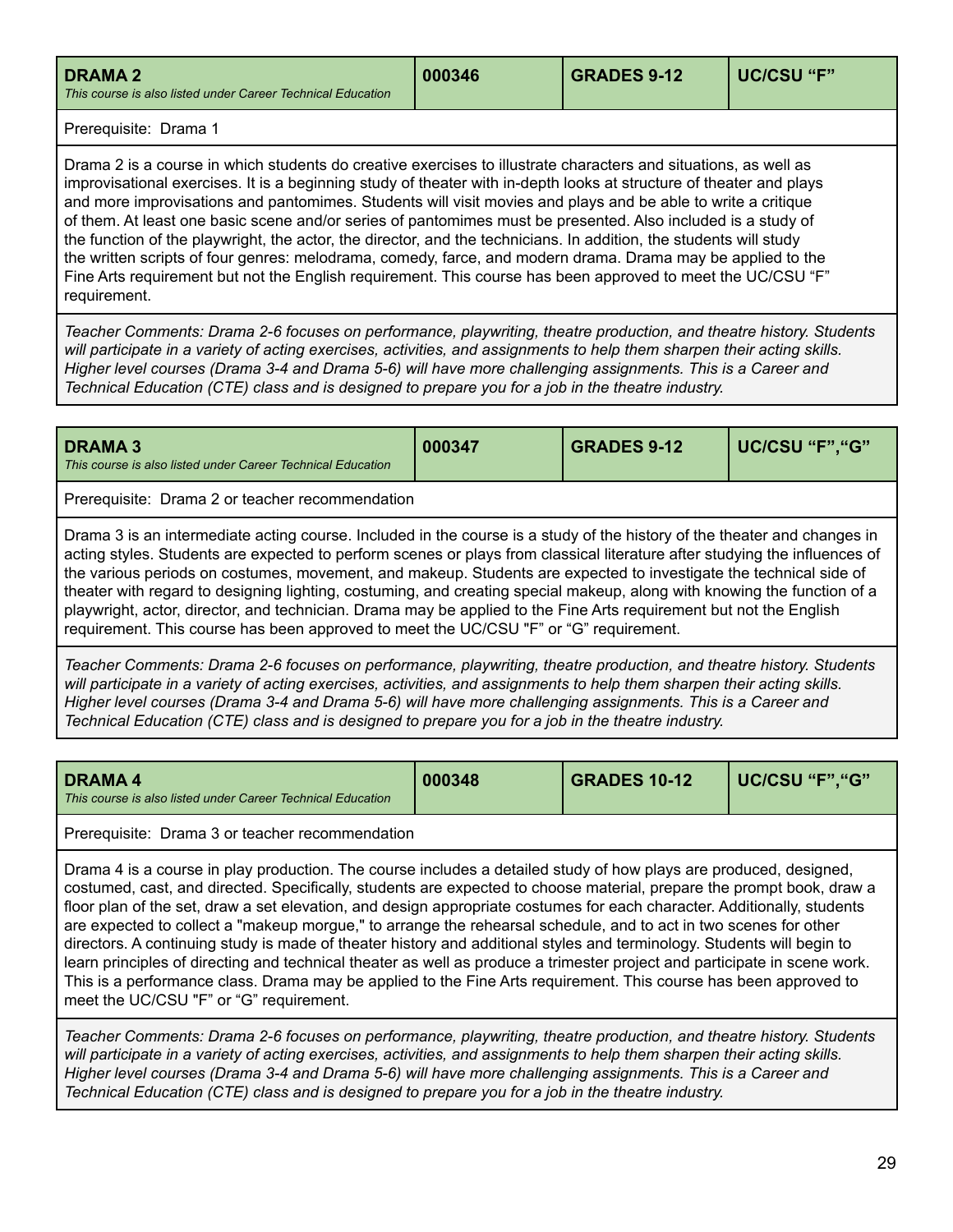<span id="page-30-0"></span>

| <b>GRADES 10-12</b><br>  UC/CSU "F", "G"<br>000349<br><b>DRAMA 5</b><br>This course is also listed under Career Technical Education |
|-------------------------------------------------------------------------------------------------------------------------------------|
|-------------------------------------------------------------------------------------------------------------------------------------|

Prerequisite: Drama 4 or teacher recommendation

Drama 5 continues the application of the play direction techniques introduced in Drama 4. Students are expected to select a trimester project and carry it to culmination in presentation and evaluation by an audience. In addition, students are expected to perform in scenes from classic, modern British, and modern American dramatic literature, as well as to research a selected topic. Students are also expected to develop a prompt book which demonstrates an increased attention to detail, steady improvement in basic techniques, and heightened creativity. Also elements of theater management will be covered. Drama may be applied to the Fine Arts requirement. This course has been approved to meet the UC/CSU "F" or "G" requirement.

*Teacher Comments: Drama 2-6 focuses on performance, playwriting, theatre production, and theatre history. Students* will participate in a variety of acting exercises, activities, and assignments to help them sharpen their acting skills. Higher level courses (Drama 3-4 and Drama 5-6) will have more challenging assignments. This is a Career and *Technical Education (CTE) class and is designed to prepare you for a job in the theatre industry.*

<span id="page-30-1"></span>

| <b>DRAMA 6</b><br>This course is also listed under Career Technical Education                                                                                                                                                                                                                                                                                                                                                                                                                                                                                                                                             | 000350 | <b>GRADES 10-12</b> | UC/CSU "F", "G" |  |  |
|---------------------------------------------------------------------------------------------------------------------------------------------------------------------------------------------------------------------------------------------------------------------------------------------------------------------------------------------------------------------------------------------------------------------------------------------------------------------------------------------------------------------------------------------------------------------------------------------------------------------------|--------|---------------------|-----------------|--|--|
| Prerequisite: Drama 5 or teacher recommendation                                                                                                                                                                                                                                                                                                                                                                                                                                                                                                                                                                           |        |                     |                 |  |  |
| Drama 6 is a course in which students explore advanced methods and techniques of acting, interpretation, and<br>direction. Students are expected to participate in classroom scenes and touring productions. Students are expected to<br>research an individually selected topic. Costuming and makeup are also to be covered in this course. This is essentially<br>a director's laboratory/workshop and a performance class with scenes and projects. Drama may be applied to the Fine<br>Arts requirement but not the English requirement. This course has been approved to meet the UC/CSU "F" or "G"<br>requirement. |        |                     |                 |  |  |
| Teacher Comments: Drama 2-6 focuses on performance, playwriting, theatre production, and theatre history. Students<br>will participate in a variety of acting exercises, activities, and assignments to help them sharpen their acting skills.<br>Higher level courses (Drama 3-4 and Drama 5-6) will have more challenging assignments. This is a Career and                                                                                                                                                                                                                                                             |        |                     |                 |  |  |

*Technical Education (CTE) class and is designed to prepare you for a job in the theatre industry.*

<span id="page-30-2"></span>

| THEATER 1-2<br>This course is also listed under Career Technical Education | <b>TECHNICAL PRODUCTION FOR</b> | 000340-000341 | <b>GRADES 9-12</b> | UC/CSU "F" |
|----------------------------------------------------------------------------|---------------------------------|---------------|--------------------|------------|
|----------------------------------------------------------------------------|---------------------------------|---------------|--------------------|------------|

Technical Production for the Theater 1-2 is a course which covers the basics of set design and construction, lighting, costuming, sound, makeup, and stage management. Specifically, students will be expected to design, construct, and paint flats, to plan and draw a lighting plot for a play, to operate a lighting board, and to choose costume designs and colors for characters in a play. In addition, students will be expected to operate the equipment used in sound effects and musical background for a play, to plan and apply makeup for play characters, and to act as stage manager. This course has been approved to meet the UC/CSU "F" requirement.

<span id="page-30-3"></span>

| <b>TECHNICAL PRODUCTION FOR</b><br><b>THEATER 3-4</b><br>This course is also listed under Career Technical Education                                                                                                            | 000342-000343 | <b>GRADES 10-12</b> | UC/CSU "F" "G" |  |
|---------------------------------------------------------------------------------------------------------------------------------------------------------------------------------------------------------------------------------|---------------|---------------------|----------------|--|
| Prerequisite: Technical Production for Theater 1-2                                                                                                                                                                              |               |                     |                |  |
| Technical Production for the Theater 3-4 is a practical theater class which continues to build on knowledge,<br>experience, and interest acquired in 1-2. Students will be able to perform the varied "behind the scenes" tasks |               |                     |                |  |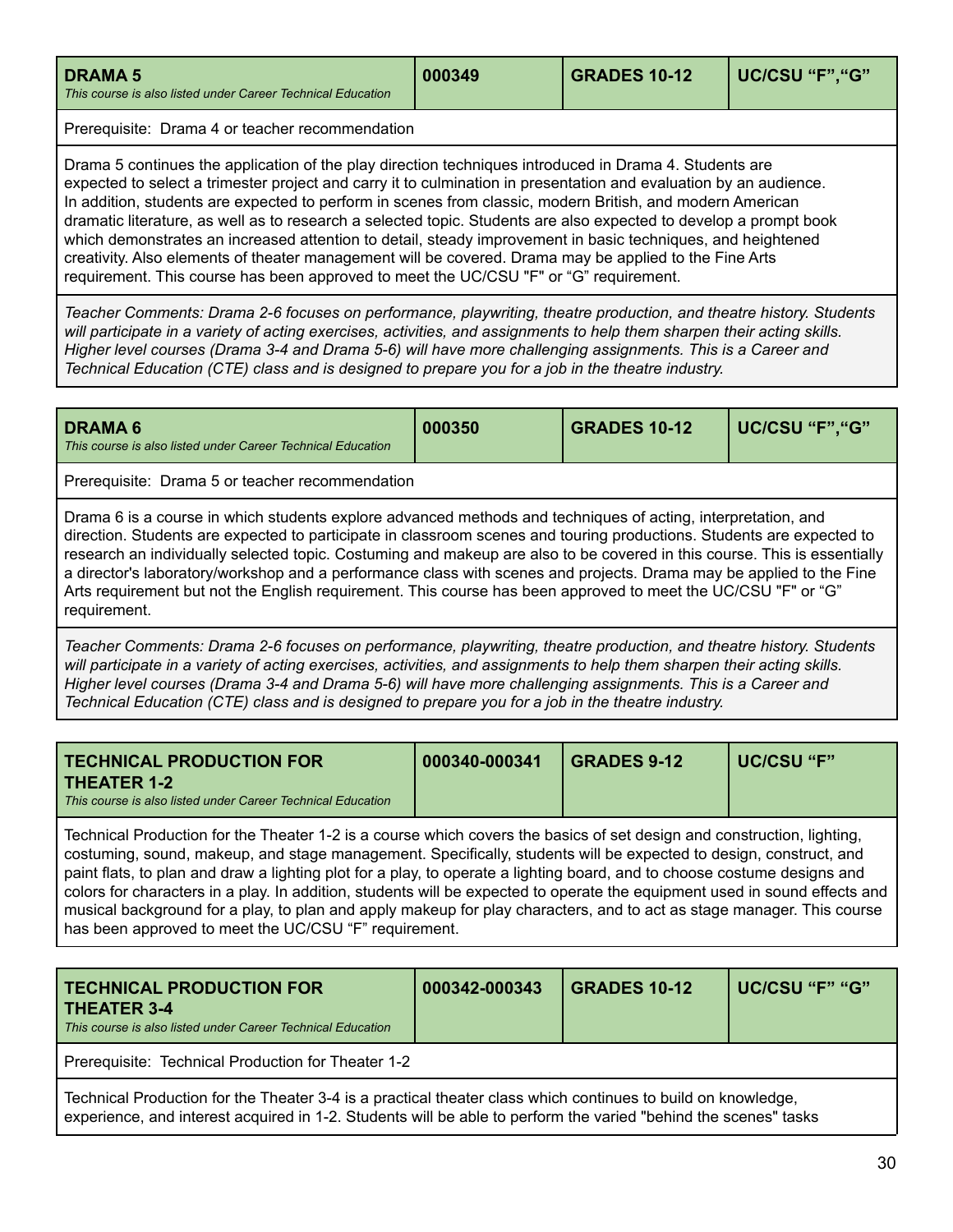at a level of expertness which would make them eligible for theater employment. This course does not apply to the English or Fine Arts graduation requirements but it has been approved to meet the UC/CSU "F" or "G" requirement.

Teacher Comments: Technical Production for Theater 3-4 is a Career in Technical Education (CTE) class, which means this class will prepare you for a career in technical theatre and theatre production. This class focuses on advancing *students' knowledge in technical theatre, production, design, and theatre jobs. Students will participate in hands-on* activities to sharpen their skills in the areas of painting, set building, design, lighting and sound technology.

<span id="page-31-2"></span>

| THEATER ARTS STUDY AND<br><b>PERFORMANCE 7-8</b><br>This course is also listed under Career Technical Education | 000351-000352 | <b>GRADES 10-12</b> | UC/CSU "F"."G" |
|-----------------------------------------------------------------------------------------------------------------|---------------|---------------------|----------------|
| Prerequisite: Teacher recommendation                                                                            |               |                     |                |

This course is intended for those students who are ready to make an in depth commitment to the study and performance of theatre. Students will continue to hone and expand their skills in performance, design, stagecraft and theatre management through the process of selecting and producing plays from a variety of theatre genres for public performance. This course has been approved to meet the UC/CSU "F" or "G" requirement.

*Teacher Comments: Theater Studies 7-8 focuses on performance, playwriting, theatre production, directing, and theatre* history. Students will participate in a variety of acting exercises, activities, and assignments to help them sharpen their acting skills. This is a Career and Technical Education (CTE) class and is designed to prepare you for a job in the *theatre industry.*

### **PERFORMING ARTS - MUSIC**

<span id="page-31-0"></span>

| <b>CONCERT BAND 1-2</b><br><b>GRADES 9-12</b><br>UC/CSU "F"<br>001175-001176                                                                                                                                                                                                                                                                                                                                                                                                                                                              |  |  |  |  |  |
|-------------------------------------------------------------------------------------------------------------------------------------------------------------------------------------------------------------------------------------------------------------------------------------------------------------------------------------------------------------------------------------------------------------------------------------------------------------------------------------------------------------------------------------------|--|--|--|--|--|
| Prerequisite: Previous band experience                                                                                                                                                                                                                                                                                                                                                                                                                                                                                                    |  |  |  |  |  |
| Concert Band 1-2 is designed for instrumental musicians. This is a performance class, and students are expected to<br>participate in all band activities. Activities will include concerts for the band as well as solo and ensemble festivals. This<br>band represents the school at District and state levels in concert festivals. All students are required to be enrolled in<br>Marching Physical Education first trimester. This course has been approved to meet the UC/CSU "F" requirement and<br>the PUSD Fine Arts requirement. |  |  |  |  |  |

<span id="page-31-1"></span>

| <b>DANCE PROPS 1-2 (TALL FLAGS)</b>                                                                                                                                                                                                                                                                                                                                                                                                                                                                                                                                                         | 001193-001194 | <b>GRADES 9-12</b> | <b>UC/CSU "F"</b> |  |  |
|---------------------------------------------------------------------------------------------------------------------------------------------------------------------------------------------------------------------------------------------------------------------------------------------------------------------------------------------------------------------------------------------------------------------------------------------------------------------------------------------------------------------------------------------------------------------------------------------|---------------|--------------------|-------------------|--|--|
| Prerequisite: Audition and teacher recommendation                                                                                                                                                                                                                                                                                                                                                                                                                                                                                                                                           |               |                    |                   |  |  |
| The course provides a means to develop an awareness and understanding of the styles, idioms, performance<br>medium, and purposes of music and dance that are part of our multicultural heritage and to provide a sound<br>basis of musical and dance experience promoting good judgment of musical and dance value. The course is<br>also designed to develop sensitivity to the qualities of music and to prepare students to participate in all<br>aspects of public performance. This course has been approved to meet the UC/CSU "F" requirement and the PUSD<br>Fine Arts requirement. |               |                    |                   |  |  |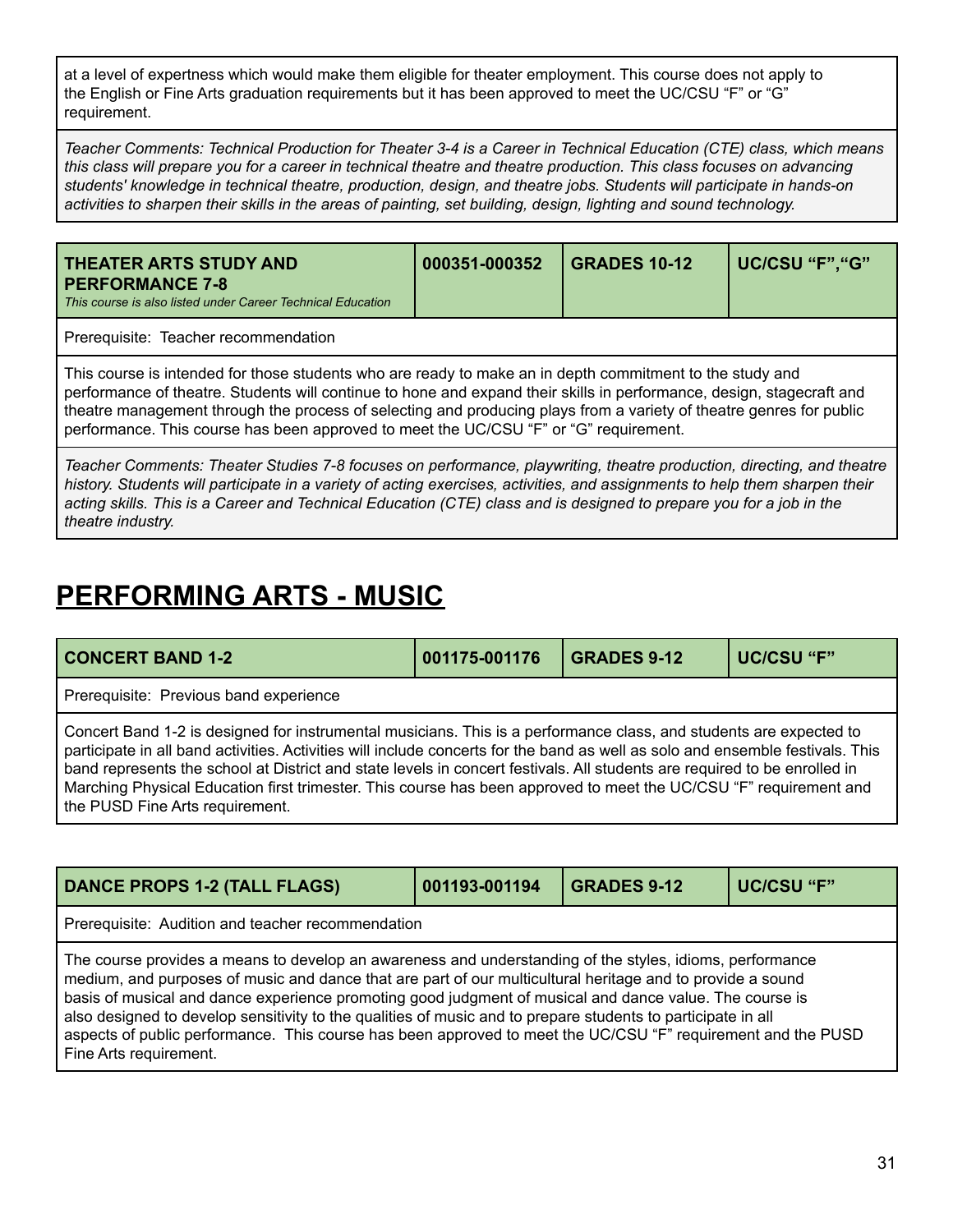<span id="page-32-1"></span>

| <b>INSTRUMENTAL ENSEMBLE 1-2</b><br>(PERCUSSION ONLY) | 001186-001187 | <b>GRADES 9-12</b> | l UC/CSU "F" |
|-------------------------------------------------------|---------------|--------------------|--------------|
|-------------------------------------------------------|---------------|--------------------|--------------|

Instrumental Ensemble 1-2 is a course for all levels of instrumental musicians. Small ensembles are encouraged, although solos may be prepared for the solo and ensemble festival held at two different locations in the county. The students may be required to participate in the solo and ensemble festival. This course may be repeated for credit. This course has been approved to meet the UC/CSU "F" requirement and PUSD Fine Arts requirement.

<span id="page-32-3"></span>

| <b>I JAZZ ENSEMBLE 1-2</b> I                                                                                   | 001181-001182 GRADES 9-12 |  | UC/CSU "F" |  |
|----------------------------------------------------------------------------------------------------------------|---------------------------|--|------------|--|
| Prerequisite: Audition and teacher recommendation                                                              |                           |  |            |  |
| Llazz Ensemble 1-2 is a course for advanced instrumental performers. Advanced Jazz techniques will be taught i |                           |  |            |  |

semble 1-2 is a course for advanced instrumental performers. Advanced Jazz techniques will be taught. Modern as well as traditional repertoire will be studied and performed. This is a performance class, and students are expected to participate in all Jazz Ensemble activities. Outside time is required. Activities will include school and community performances. The Jazz Ensemble will represent the school at District and State levels in adjudicated festivals. This course has been approved to meet the UC/CSU "F" requirement.

<span id="page-32-0"></span>

| <b>ORCHESTRA 1-2 (STRINGS ONLY)</b>                                                                                                                                                                                                                                                                                                                                                                                     | 001183-001184 | <b>GRADES 9-12</b> | UC/CSU "F" |  |
|-------------------------------------------------------------------------------------------------------------------------------------------------------------------------------------------------------------------------------------------------------------------------------------------------------------------------------------------------------------------------------------------------------------------------|---------------|--------------------|------------|--|
| Prerequisite: Previous experience playing an orchestral string instrument                                                                                                                                                                                                                                                                                                                                               |               |                    |            |  |
| Orchestra (String Ensemble) 1-2 is designed for the stringed-instrument student who desires to play in a performing<br>organization of orchestral instruments. The group will play a variety of string orchestra music and will perform at<br>concerts and music festivals. This course may be repeated for credit. This course has been approved to meet the<br>UC/CSU "F" requirement and PUSD Fine Arts requirement. |               |                    |            |  |

<span id="page-32-2"></span>

| <b>WIND ENSEMBLE 1-2</b>                                                                                                                                                                                                                                                                                                                                                                                                                                     | 001177-001188 | <b>GRADES 10-12</b> | UC/CSU "F", "G" |  |
|--------------------------------------------------------------------------------------------------------------------------------------------------------------------------------------------------------------------------------------------------------------------------------------------------------------------------------------------------------------------------------------------------------------------------------------------------------------|---------------|---------------------|-----------------|--|
| Prerequisite: Concert Band or Instrumental Ensemble                                                                                                                                                                                                                                                                                                                                                                                                          |               |                     |                 |  |
| Wind Ensemble 1-2 is a course for advanced instrumental musicians. This is a performance class, and students are<br>expected to participate in all band activities. Some outside time is necessary. Activities will include concerts for the band<br>and various festivals. The Wind Ensemble 1-2 will represent the school at District and state levels in concert<br>evaluations. This course has been approved to meet the UC/CSU "F" or "G" requirement. |               |                     |                 |  |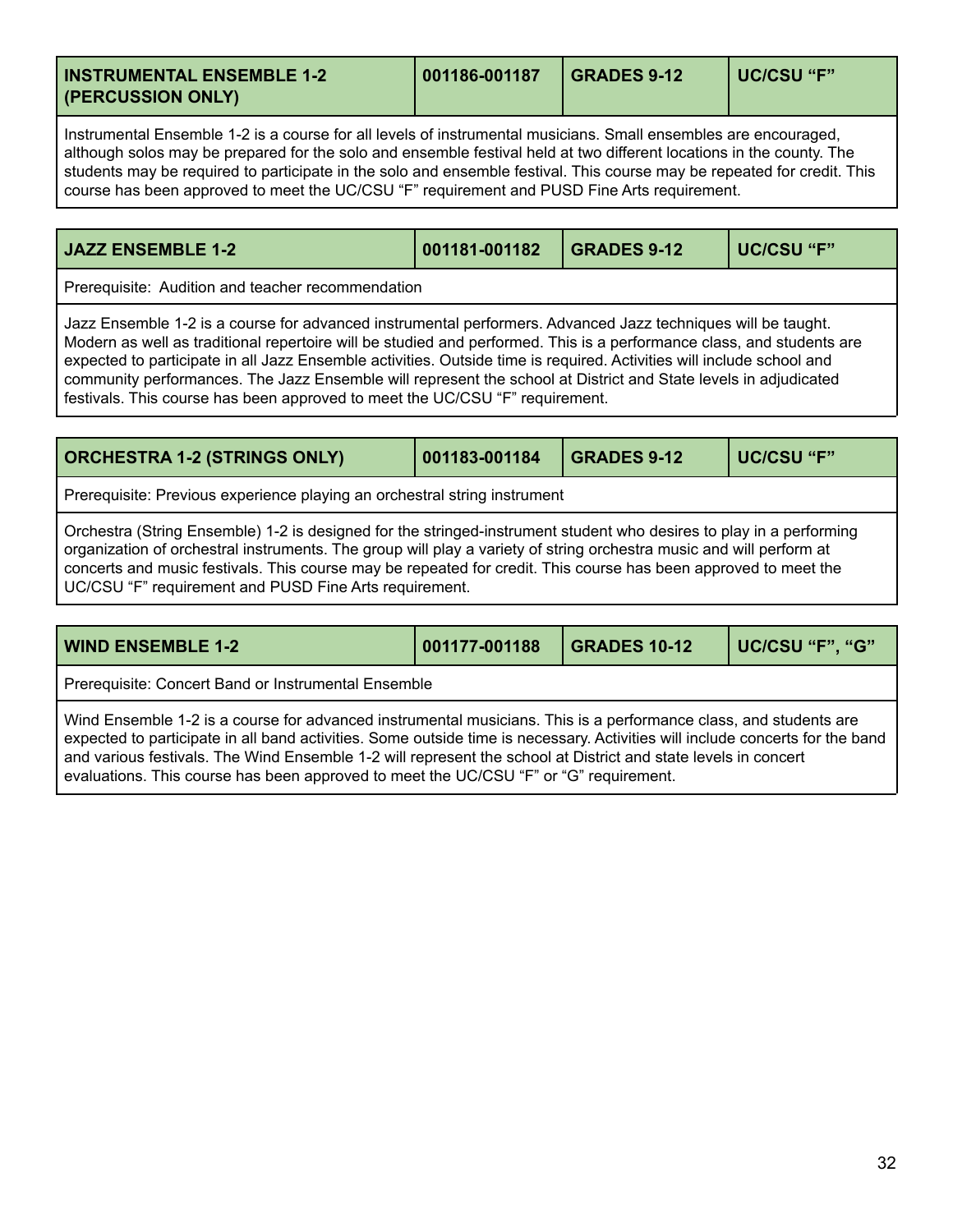## <span id="page-33-0"></span>**COLLEGE PREP ELECTIVES UC/CSU "G"**

<span id="page-33-1"></span>

| <b>AGRICULTURAL ECONOMICS</b><br>This course is also listed under Career Technical Education                                                                                                                                                                                                                                                                                                                                                                                           | 000696 | <b>GRADE 12</b> | UC/CSU "G" |  |
|----------------------------------------------------------------------------------------------------------------------------------------------------------------------------------------------------------------------------------------------------------------------------------------------------------------------------------------------------------------------------------------------------------------------------------------------------------------------------------------|--------|-----------------|------------|--|
| Students will be provided the knowledge and technical skills to assess the role of agriculture in the United State and<br>global economies and will apply basic economic principles as they relate to individual consumers, production<br>agriculture, and agri-business management. In addition, this course will allow students to deepen their understanding of<br>the economic problems and institutions of the nation and the world in which they live. Students who successfully |        |                 |            |  |

complete the course will earn economics credit. This course has been approved to meet the UC/CSU "G" requirement.

<span id="page-33-2"></span>

| <b>AP COMPUTER SCIENCE A 1-2</b><br>This course is also listed under Career Technical Education | 001056-001057 | <b>GRADES 10-12</b> | UC/CSU "G" |
|-------------------------------------------------------------------------------------------------|---------------|---------------------|------------|
|                                                                                                 |               |                     |            |

Recommended Prerequisite: Previous or concurrent enrollment in Integrated Math 3a-3b

course has been approved to meet the UC/CSU "G" requirement.

Advanced Placement Computer Science A 1-2 places major emphasis on programming methodology, algorithms, and data structures. Applications of computing provide the context in which these subjects are treated; applications are used to develop student awareness of the need for particular algorithms and data structures, as well as to provide topics for programming assignments to which students can apply their knowledge. A particular programming language constitutes the vehicle for implementing computer-based solutions to particular problems. Treatments of computer systems and the social implications of computing are integrated into the course and not isolated as separate units. This course has been approved to meet the UC/CSU "G" requirement, the Practical Arts requirement, and the District's Computer Literacy requirement.

<span id="page-33-3"></span>

| AP COMPUTER SCIENCE PRINCIPLES<br>$1 - 2$<br>This course is also listed under Career Technical Education                                                                                                                                                                                                                                                                                                                                                                      | 001078-001079 | <b>GRADES 10-12</b> | UC/CSU "G" |  |
|-------------------------------------------------------------------------------------------------------------------------------------------------------------------------------------------------------------------------------------------------------------------------------------------------------------------------------------------------------------------------------------------------------------------------------------------------------------------------------|---------------|---------------------|------------|--|
| Prerequisite: Grade of C or higher in Integrated Math Ia-Ib                                                                                                                                                                                                                                                                                                                                                                                                                   |               |                     |            |  |
| AP Computer Science Principles is designed as a college-level introduction to a computer science course for<br>non-computer science majors. The course focuses on computational thinking and fluency. In order to gain a basic<br>understanding of computers and computation, students will: learn about the impacts of computing; identify abstractions<br>and learn how to use them in computing; be given solutions to computer programs to analyze for correctness and to |               |                     |            |  |

engage in discussions about the solutions; and create computational artifacts, working individually and in teams. This

| <b>DATA STRUCTURES</b><br>This course is also listed under Career Technical Education                                                                                                                                                                                                                                                                                                                                                                                                                                             | 001072 | <b>GRADES 10-12</b> | UC/CSU "G" |  |
|-----------------------------------------------------------------------------------------------------------------------------------------------------------------------------------------------------------------------------------------------------------------------------------------------------------------------------------------------------------------------------------------------------------------------------------------------------------------------------------------------------------------------------------|--------|---------------------|------------|--|
| Prerequisite: AP Computer Science Principles 1-2                                                                                                                                                                                                                                                                                                                                                                                                                                                                                  |        |                     |            |  |
| This college prep elective is the capstone of the introduction of students to creating computer programs of their own.<br>The "C" language is used in this course to instruct the iterative programming paradigm. Topics covered: file handling,<br>dynamic data structure (including linked lists and doubly-linked lists), dynamic allocation, analysis of algorithms, and<br>ethics in Computer Science. This course is pending approval to meet the UC/CSU "g" requirement. At PHS, this course<br>is offered in Trimester 3. |        |                     |            |  |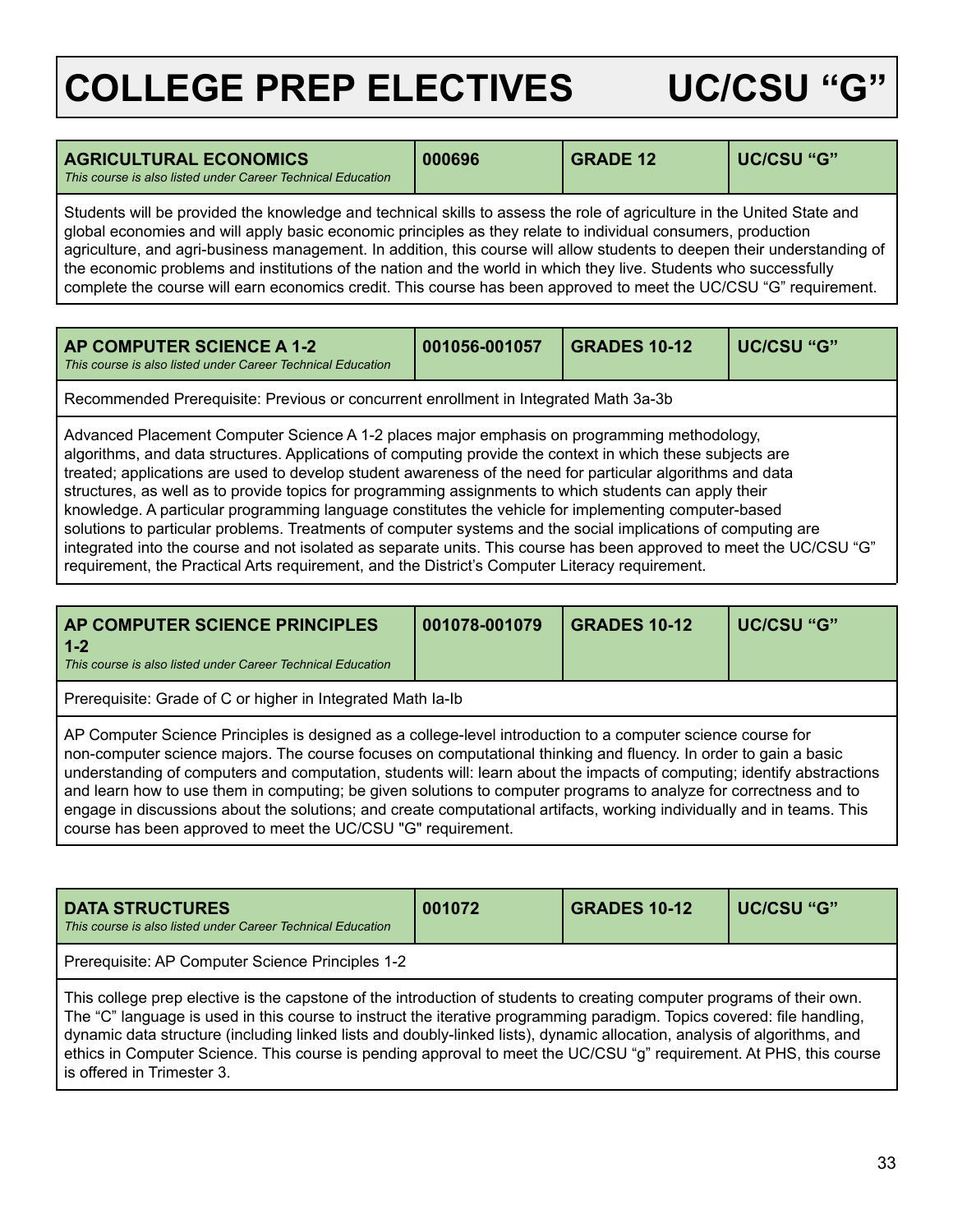### <span id="page-34-0"></span>**AP HUMAN GEOGRAPHY 1-2 (AP HUG) 001312-001313 GRADES 9-12 UC/CSU "G"** Prerequisite: Grade of B or higher in High School English 1-2 or teacher recommendation

AP Human Geography introduces students to the basic concepts of human geography and provides a geographic framework for the analysis of current world problems through the use of case studies. The course develops students' abilities to ask geographic questions; acquire, organize, and analyze geographic information; and answer geographic questions. This course will cover basic concepts of geography, population, migration, folk and popular culture, language, religion, ethnicity, political geography, development, agriculture, industry, services, and urban geography. The class strives to provide students with the analytical skills and factual knowledge to deal critically with the problems and issues in geography. To achieve this goal, students should be prepared to spend a significant amount of time outside of class on homework and research. Students in AP Human Geography need to be extremely motivated, responsible, and dedicated in order to make this commitment.This course has been approved to meet the UC/CSU "G" requirement.

<span id="page-34-1"></span>

| AP HUMAN GEOGRAPHY SEMINAR | 001315 | <b>GRADES 9-12</b> | <b>NON A-G</b> |
|----------------------------|--------|--------------------|----------------|
|----------------------------|--------|--------------------|----------------|

AP Human Geography Seminar is a one-trimester class that will allow students to refine their understanding of and writing skills in the Social Sciences as well as explore topics and concepts relevant to the study of Human Geography on a spatial level. Academic research methods and techniques specific to Social Science will also be included. This course may be used to meet a PUSD elective graduation requirement.

*Teacher Comments: AP Human Geography is an elective course offered for students freshman through senior at* Poway High School. This is a challenging course that focuses on humans and their interactions with our planet. Students will have the opportunity to earn college credit by taking the AP Exam at the end of the year. Students who have disciplined work habits, strong reading comprehension, and a willingness to learn will be successful in the course. A typical night's homework is around 45 min or less but is dependent on a student's reading comprehension and use of class time provided. There is a presentation or project associated with most chapters. The class strives to provide students with the analytical skills and factual knowledge to deal critically with the problems and issues in geography. Students in AP Human Geography need to be motivated, responsible, and dedicated in order to make this *commitment.*

<span id="page-34-2"></span>**AP PSYCHOLOGY 1-2 001327-001328 GRADES 11-12 UC/CSU "G"**

The AP Psychology course is designed to introduce students to the systematic and scientific study of the behavior and mental processes of human beings and other animals. Students are exposed to the psychological facts, principles, and phenomena associated with each of the major subfields within psychology. They also learn about the ethics and methods psychologists use in their science and practice. This course has been approved to meet the UC/CSU "G" requirement.

Teacher Comments: AP Psychology is a two trimester course that aims to answer the question: "How do psychologists think?" Whether you choose to pursue a career related to psychology or one in some entirely different field, this habit of mind will be of great value. Our journey will encourage you to (1) explore discoveries made by psychologists over the past century; (2) assess the differing approaches adopted by psychologists; (3) appreciate the kind of critical analysis that psychologists espouse and hope to model in their words and actions; and (4) develop a unique understanding of yourself and others. Students can count on approximately two nights of homework per week and multiple-choice and written free-response questions for tests after each of the 13 units. There are also mid-term exams given at the half-way *mark of each trimester with cumulative finals after each trimester.*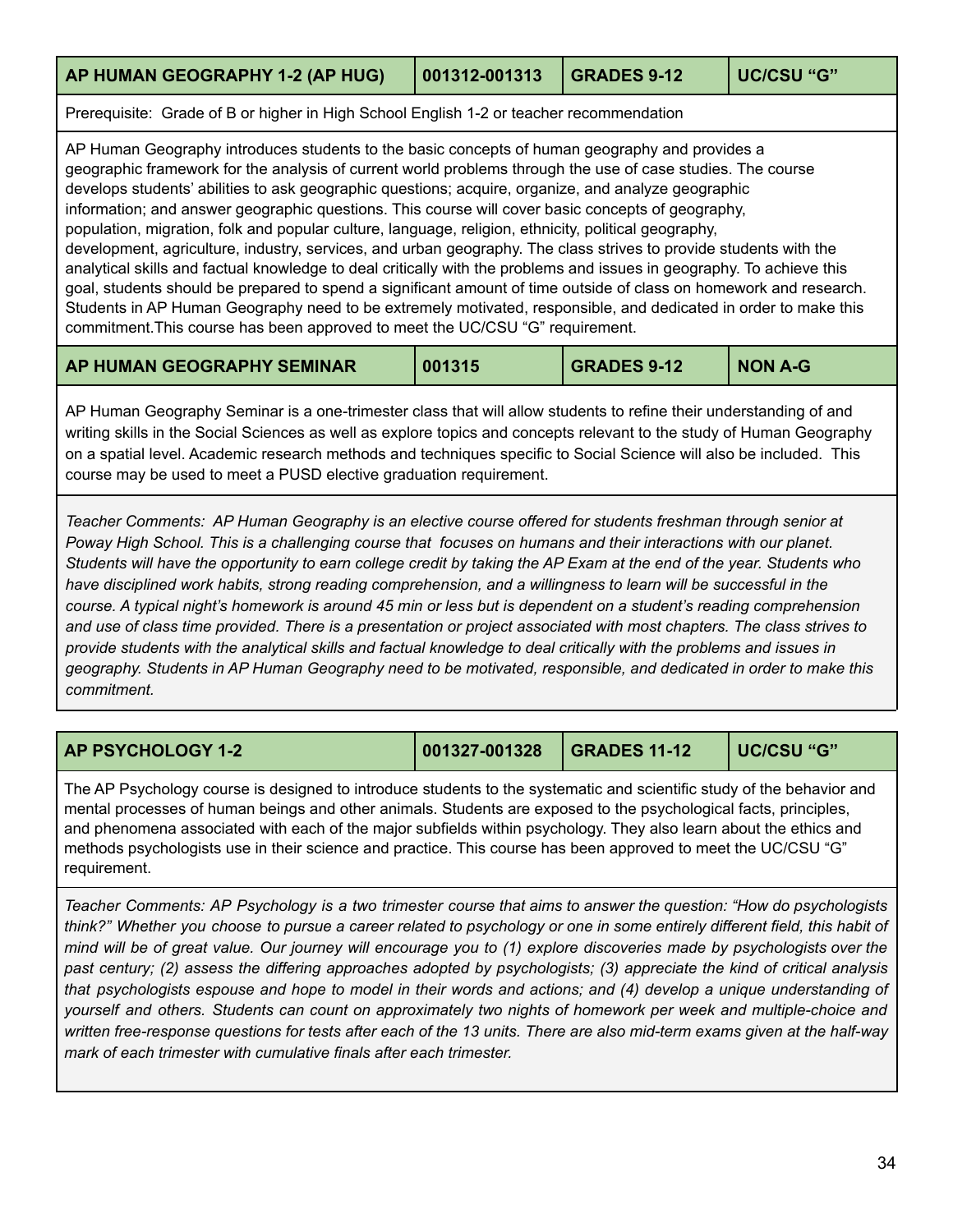<span id="page-35-0"></span>

| <b>AVID 1-2</b>                                                                                                                                                                                                                               | 001595-001596 | <b>GRADE 9</b> | UC/CSU "G" |  |
|-----------------------------------------------------------------------------------------------------------------------------------------------------------------------------------------------------------------------------------------------|---------------|----------------|------------|--|
| Prerequisite: Application and interview required                                                                                                                                                                                              |               |                |            |  |
| The ninth grade AVID course is an elective class for students who are college bound. While concurrently enrolled in a<br>college-prep course of study, students learn strategies to enhance success. To ensure success in college-prep course |               |                |            |  |

work, students work individually, as well as in tutor-led collaborative groups. Note taking, outlining, writing, speaking, reading, and test-taking strategies are stressed. In addition, the course includes college motivational activities. This course has been approved to meet the UC/CSU "G" requirement.

<span id="page-35-1"></span>

| <b>AVID 3-4</b>                                   | 001597-001598 | $\overline{ }$ GRADE 10 | UC/CSU "G" |
|---------------------------------------------------|---------------|-------------------------|------------|
| I Dessaulaita: Analiaatian and interview raculead |               |                         |            |

Prerequisite: Application and interview required

The tenth grade AVID course is an elective class for students who are college bound. While concurrently enrolled in a college-prep course of study, students further develop strategies to enhance success. To ensure continued success in college-prep course work, students work individually, as well as in tutor-led collaborative groups. Note taking, outlining, writing, speaking, reading, and test taking strategies are stressed. In addition, the course includes college motivational and career exploration activities. This course has been approved to meet the UC/CSU "G" requirement.

<span id="page-35-2"></span>

| <b>AVID 5-6</b>                                                                                                                                                                                                                                                                                                                                                                                                                                                                                         | 001599-001600 | <b>GRADE 11</b> | UC/CSU "G" |  |  |
|---------------------------------------------------------------------------------------------------------------------------------------------------------------------------------------------------------------------------------------------------------------------------------------------------------------------------------------------------------------------------------------------------------------------------------------------------------------------------------------------------------|---------------|-----------------|------------|--|--|
| Prerequisite: Application and interview required                                                                                                                                                                                                                                                                                                                                                                                                                                                        |               |                 |            |  |  |
| The 11th grade AVID course is an elective class for students who are college bound. To ensure continued success in<br>college-prep course work, students work individually, as well as in tutor-led collaborative groups to develop stronger<br>academic skills in a variety of content areas. Note taking, outlining, writing, speaking, reading, and test taking strategies<br>are stressed. In addition, the course includes college motivational and career exploration activities. This course has |               |                 |            |  |  |

been approved to meet the UCCSU "G" requirement.

<span id="page-35-4"></span>

| <b>AVID SENIOR SEMINAR 1-2</b>                                                                                                                                                                                                                                                                                                                                                                                                                                                                                                                                                                                                                                                                                                                                                                                                                                                                        | 001609-001610 | <b>GRADE 12</b> | <b>UC/CSU "G"</b> |  |
|-------------------------------------------------------------------------------------------------------------------------------------------------------------------------------------------------------------------------------------------------------------------------------------------------------------------------------------------------------------------------------------------------------------------------------------------------------------------------------------------------------------------------------------------------------------------------------------------------------------------------------------------------------------------------------------------------------------------------------------------------------------------------------------------------------------------------------------------------------------------------------------------------------|---------------|-----------------|-------------------|--|
| Prerequisite: Application and interview required                                                                                                                                                                                                                                                                                                                                                                                                                                                                                                                                                                                                                                                                                                                                                                                                                                                      |               |                 |                   |  |
| The AVID Senior Seminar 1-2 follows the weekly structure of all AVID classes, with two days of teacher-led curriculum<br>per week, two days of tutorials, and a day allocated for guest speakers, mini-courses taught by college instructors, and<br>visits to colleges, museums, art galleries, or drama productions. The course involves substantial critical reading and<br>writing, preparation for external exams such as the Advanced Placement and Subject A examinations, and weekly<br>Socratic seminars. Students enrolled in the course are required to complete weekly timed writings and analytical<br>discourses in subjects across the curriculum. In addition, students are required to make oral presentations to the class<br>on topics related to college entrance, contemporary issues, and social concerns. This course has been approved to<br>meet the UC/CSU "G" requirement. |               |                 |                   |  |
| <b>AVID 8</b>                                                                                                                                                                                                                                                                                                                                                                                                                                                                                                                                                                                                                                                                                                                                                                                                                                                                                         | 1608          | <b>GRADE 12</b> | <b>NON A-G</b>    |  |
| Prerequisite: Application and interview required                                                                                                                                                                                                                                                                                                                                                                                                                                                                                                                                                                                                                                                                                                                                                                                                                                                      |               |                 |                   |  |

<span id="page-35-3"></span>AVID 8 follows the weekly structure of all AVID classes, with two days of teacher-led curriculum per week, two days of tutorials, and a day allocated for guest speakers, mini-courses taught by college instructors, and visits to colleges, museums, art galleries, or drama productions. This course continues the development of critical reading and writing, preparation for College Board exams and weekly Socratic seminars. Students enrolled in the course are required to complete timed writings and analytical discourses in subjects across the curriculum. In addition, students are required to make oral presentations to the class on topics related to college entrance, contemporary issues, and social concerns. This course may be used to meet a PUSD elective graduation requirement..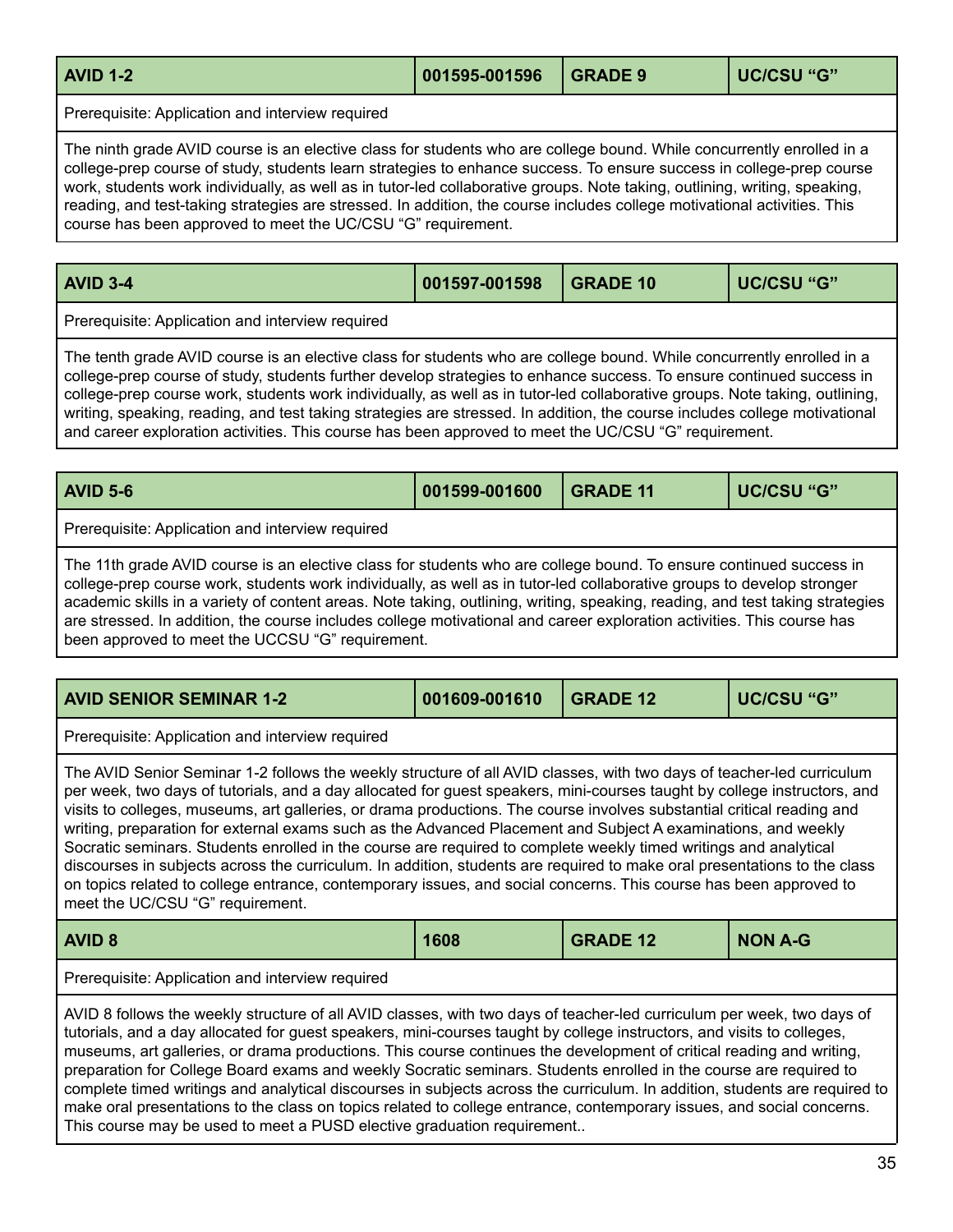<span id="page-36-0"></span>

| BROADCAST JOURNALISM/TELEVISION   000987-000988<br><b>PRODUCTION 1-2</b><br>This course is also listed under Career Technical Education | <b>GRADES 9-12</b> | l UC/CSU "G" |
|-----------------------------------------------------------------------------------------------------------------------------------------|--------------------|--------------|
|                                                                                                                                         |                    |              |

Broadcast Journalism/Television Production introduces students to the basic tools, techniques, and vocabulary of broadcast journalism. It provides an overview of the principles and historical and contemporary practices of broadcast journalism in society, with emphasis on methods, writing, announcing, ethics, and career opportunities. Students will practice the fundamentals of communicating using the television medium and through hands-on projects will learn to perform the basic job requirements of the camera operator, audio operator, video switcher, lighting director, floor manager, graphics operator, announcer, and director. Students will apply their knowledge as they produce regular news segments to be broadcast for the school. This course has been approved to meet the UC "G" requirement. This course is repeatable; however, when approved, only two terms (1-2) will apply toward meeting the UC/CSU "G" requirement.

<span id="page-36-1"></span>

|--|

Prerequisite: Recommended to take Pre-Engineering and Design 1 or 2 with CEA, CIM, or EDD

Civil Engineering and Architecture is a specialization course in the sequence of Project Lead the Way Engineering courses. This course provides an overview of the fields of Civil Engineering and Architecture, while emphasizing the interrelationship and dependence of both fields upon each other. Students use state of the art software to solve real world problems and communicate solutions to hands-on projects and activities. This course covers topics such as: Project Planning, Site Planning, Building Design, Project Documentation and Presentation. Students learn important aspects of building and site design and development. They apply math, science, and standard engineering practices to design both residential and commercial projects and document their work using 3D architecture design software. This course has been approved to meet the UC/CSU "G" requirement.

<span id="page-36-2"></span>

| <b>DEVELOPMENT (EDD) 1-2</b><br>This course is also listed under Career Technical Education |
|---------------------------------------------------------------------------------------------|
|---------------------------------------------------------------------------------------------|

Prerequisite: Integrated Math Ia-Ib; recommended to take Pre-Engineering and Design 1 or 2 with CEA, CIM, or EDD

Engineering Design and Development (EDD) is the capstone course in the Project Lead the Way (PLTW) high school engineering program. It is an engineering research course in which students work in teams to design and develop an original solution to a valid open-ended technical problem by applying the engineering design process. The course applies, and concurrently develops, secondary level knowledge and skills in mathematics, science, and technology. Utilizing the Activity-Project-Problem-Based (APPB) teaching and learning pedagogy, students will perform research to choose, validate, and justify a technical problem. After carefully defining the problem, teams of students will design, build, and test their solutions. Finally, student teams will present and defend their original solutions to an outside panel. While progressing through the engineering design process, students will work closely with experts and will continually hone their organizational, communication and interpersonal skills, their creative and problem solving abilities, and their understanding of the design process. EDD is a high school level course that is appropriate for juniors or seniors. Since the projects on which students work vary with student interest, and the curriculum focuses on the development of problem solving skills, EDD is appropriate for students who are interested in any technical career path. This course has been approved to meet the UC/CSU "G" requirement.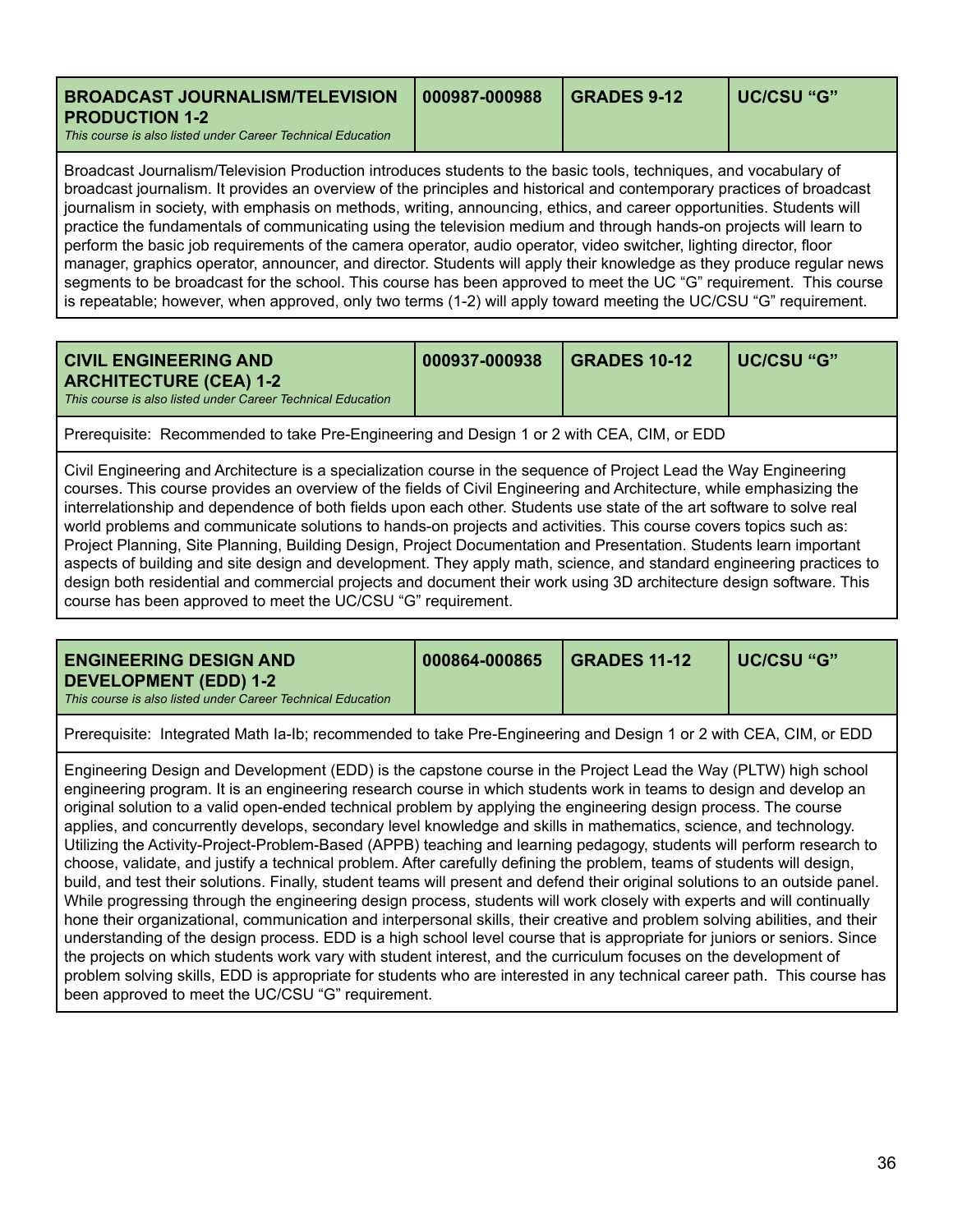<span id="page-37-0"></span>Prerequisite: TBA

This course is designed to further students' development and understanding of how values and perceptions placed on race, ethnicity, nationality, and culture have shaped and continue to influence individuals and society in the United States. The course will be rooted in the four foundational disciplines of ethnic studies: African American Studies, Asian American Studies, Chicano Latino Studies, and Native American and Indigenous Studies. It will also examine other racialized peoples in the United States. The purpose of this course is to learn about the perspectives of these groups while allowing students from all backgrounds to better understand and appreciate how race, culture, ethnicity, and identity effect and impact their experiences. The course aims to build self-awareness, and foster active social engagement while encouraging students to be socially and politically conscious. By examining the constructs of race, ethnicity, nationality, and culture, students will develop respect, empathy and value for individuals and groups of people locally, nationally, and globally. This course has been approved to meet the UC/CSU "G" requirement.

<span id="page-37-1"></span>

| HONORS PRINCIPLES OF ENGINEERING   000886-000887                         | $\overline{\phantom{0}}$ GRADES 9-12 | UC/CSU "G" |
|--------------------------------------------------------------------------|--------------------------------------|------------|
| (POE) 1-2<br>This course is also listed under Career Technical Education |                                      |            |

Prerequisite: Grade of C or higher in Integrated Math Ia-Ib; recommended to take Introduction to Engineering Design 1 or 2 with POE

Honors Principles of Engineering (POE) 1-2 is a high school-level survey course of engineering and physics topics. The course exposes students to many core concepts in physics and engineering that they will encounter in a postsecondary engineering course of study, including kinematics, energy, power, materials, structures, control systems, and statistics. As part of the Project Lead the Way Engineering pathway curricula, this course provides students the opportunity to develop skills and gain an understanding of Engineering concepts through laboratory activities, projects, and problem-based learning. This course has been approved to meet the UC/CSU "G" requirement.

Teacher Comments: This course is a lot of fun, as students will work with fuel cell technology by building a fuel cell car and boat, learn about civil engineering by designing bridges, create electronic projects, and design, code and build robots for future space exploration. The course work is primarily in class with little homework. As part of the National Project Lead the Way Engineering pathway curricula, students will take a national engineering test to receive college credit to any university or college. For PUSD graduation requirements, the course fulfills your UC/CSU 'q' College Prep Elective Credit or your UC/CSU 'd' Science Credit counting toward your 3rd year of science for college admittance. This *course is on a weighted 5.0 scale.*

<span id="page-37-2"></span>

| (AGRICULTURAL SCIENCE) | This course is also listed under Career Technical Education |
|------------------------|-------------------------------------------------------------|
|------------------------|-------------------------------------------------------------|

Introduction to Agriculture 1-2 (Agricultural Science) is offered to first year agriculture students who are planning to major in agriculture in a college or university. The course is designed in conjunction with Agriculture Biology to meet UC requirements and California State Standards for Biological Sciences. It has been designed to provide students with a unique perspective of agriculture and its impact on American society. It also provides students with critical thinking and leadership development skills via the Future Farmers of America (FFA), as well as foundation skills and knowledge in the seven program areas of agriculture. The Agriculture Science 1-2 course is designed to be both academically challenging and demanding. Students will be expected to not only acquire knowledge, but also to organize, analyze, evaluate, predict, problem solve, and apply this knowledge. The student must be able to read and comprehend a variety of materials; demonstrate writing skills that convey ideas in written and visual form; speak with clarity, meaning, and confidence, exhibit creativity; use technology in research and accessing information; appreciate and respect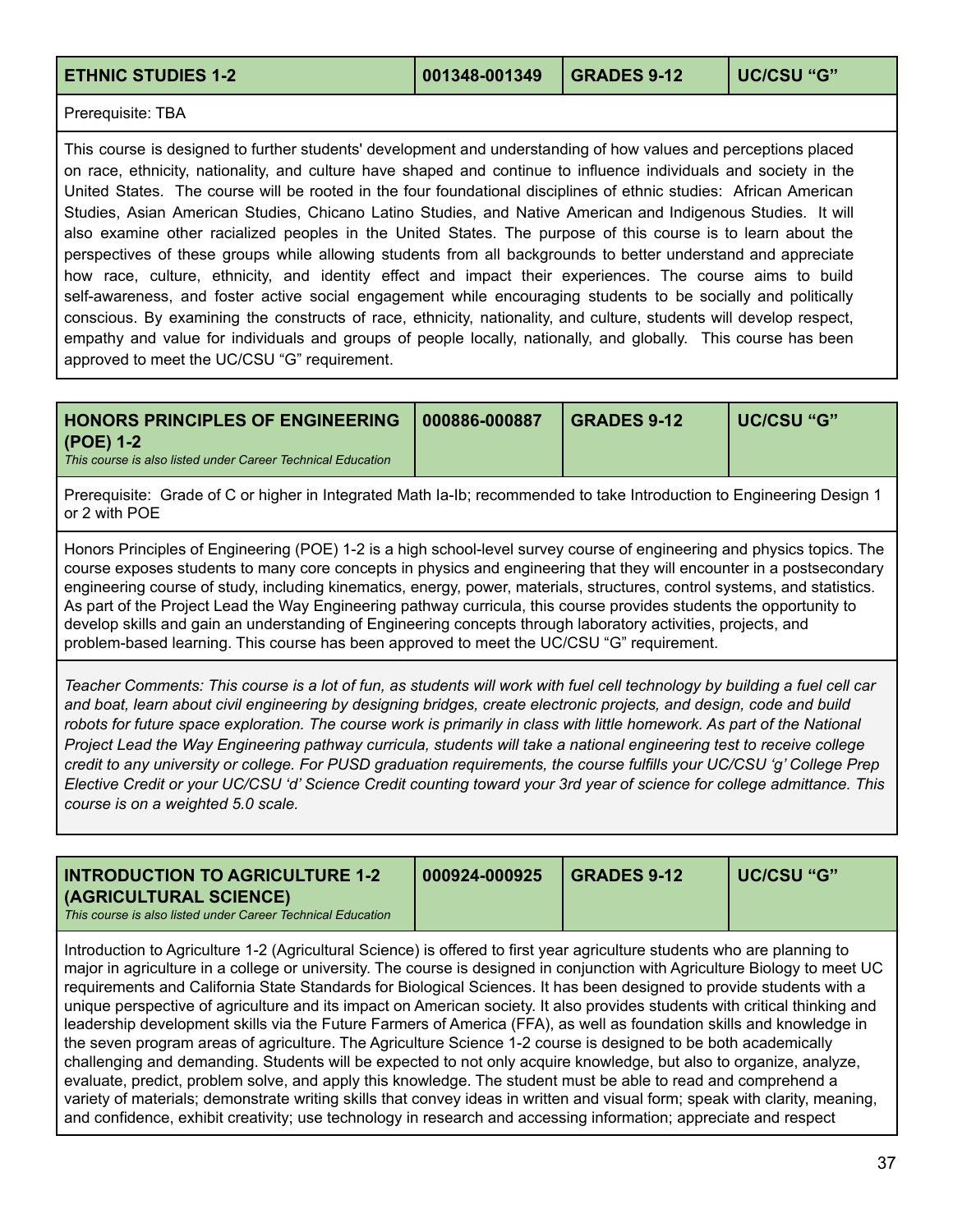individual and cultural differences; and demonstrate the ability to work collaboratively. This course has been approved to meet the UC/CSU "G" requirement.

<span id="page-38-1"></span>

| <b>INTRODUCTION TO COMPUTER</b><br><b>PROGRAMMING 1-2</b><br>This course is also listed under Career Technical Education | 001058 | <b>GRADES 9-12</b> | UC/CSU "G" |
|--------------------------------------------------------------------------------------------------------------------------|--------|--------------------|------------|
|                                                                                                                          |        |                    |            |

Prerequisite: Grade of C or higher in Integrated Math Ia-Ib

Introduction to Computer Programming 1-2 will introduce the students to the current computer programming language. Students will learn to develop algorithms, computer programming in the computer language, as well as learn the Windows XP operating system. The primary emphasis will be to learn the proper and efficient use of standard commands, structures, and statements in the computer programming language. This course will stress logic and analytical thinking skills. It is recommended for the college bound student planning on a business, math, or computer science major. This course is designed for the student planning to take AP Computer Science 1-2. This course has been approved to meet the UC/CSU "G" requirement.

<span id="page-38-2"></span>

| <b>JOURNALISM 2 (ILIAD)</b>                                                                                                                                                                                                                                                                                                                                                                                                                                                                                           | 000398 | <b>GRADES 9-12</b> | UC/CSU "G" |  |
|-----------------------------------------------------------------------------------------------------------------------------------------------------------------------------------------------------------------------------------------------------------------------------------------------------------------------------------------------------------------------------------------------------------------------------------------------------------------------------------------------------------------------|--------|--------------------|------------|--|
| Prerequisite: Teacher recommendation                                                                                                                                                                                                                                                                                                                                                                                                                                                                                  |        |                    |            |  |
| Journalism 2 is a course in which students use the skills of lead writing, news writing, editorial writing, feature<br>writing, and headline writing to produce the school newspaper. Other skills used in the production of the paper<br>include copyediting, layout and design, headline and caption writing, photography, and cartooning. One trimester of<br>Journalism 1 or 2 has been approved to meet the UC/CSU "G" requirement; and Journalism 2 can be used to meet<br>the PUSD Practical Arts requirement. |        |                    |            |  |

<span id="page-38-0"></span>

| <b>LAW IN ACTION</b>                                                                                                 | 001350 | <b>GRADES 10-12</b> | UC/CSU "G" |
|----------------------------------------------------------------------------------------------------------------------|--------|---------------------|------------|
| Law in Action is a practical, participatory education about law, democracy, and human rights. A course that is a     |        |                     |            |
| blend of content and methodology that uses techniques that promote cooperative learning, critical thinking, and the  |        |                     |            |
| ability to participate in a democratic society. The curriculum promotes knowledge of legal rights and                |        |                     |            |
| responsibilities, engagement in the democratic process, and belief in the rule of law. This course's approach to law |        |                     |            |
| related education is to provide practical information and problem solving opportunities that develop in students the |        |                     |            |
| knowledge and skills necessary for survival in our law-saturated society. This course has been approved to meet      |        |                     |            |
| the UC/CSU "G" requirement.                                                                                          |        |                     |            |

Teacher Comments: Law in Action is a one trimester elective high school law class. It is intended to be a general survey of the American legal system, and is geared to the issues important to young adults. Topics covered include *criminal law (crimes against people and property, drunk driving, controlled substances, gun laws, Good Samaritans,* social hosting, and crime victims); employment law (career search, resumes and cover letters, the interview process, *wages/salary laws, benefits, retirement planning, budgeting, payroll, tax-planning, preparing tax returns); and* landlord-tenant law (buying v. renting, the lease agreement as a legally-binding contract, lease terms, security deposits, *pets, discrimination, subletting, and landlord and tenant rights and responsibilities). Issues relating to insurance,* contract and family law, and other legal topics, are addressed as they relate to the foregoing. The class takes a fieldtrip to the San Diego County Superior Courthouse to meet judges, participate in mock trials, and observe actual civil and criminal trials. The Law in Action student can expect: (1) to do most, but not all, of the course work during class; (2) daily discussions of legal issues; (3) to learn about the variety of legal careers available; and (4) to gain insights about *the realities of practicing law. This course meets the UC "G" requirement as a social science elective.*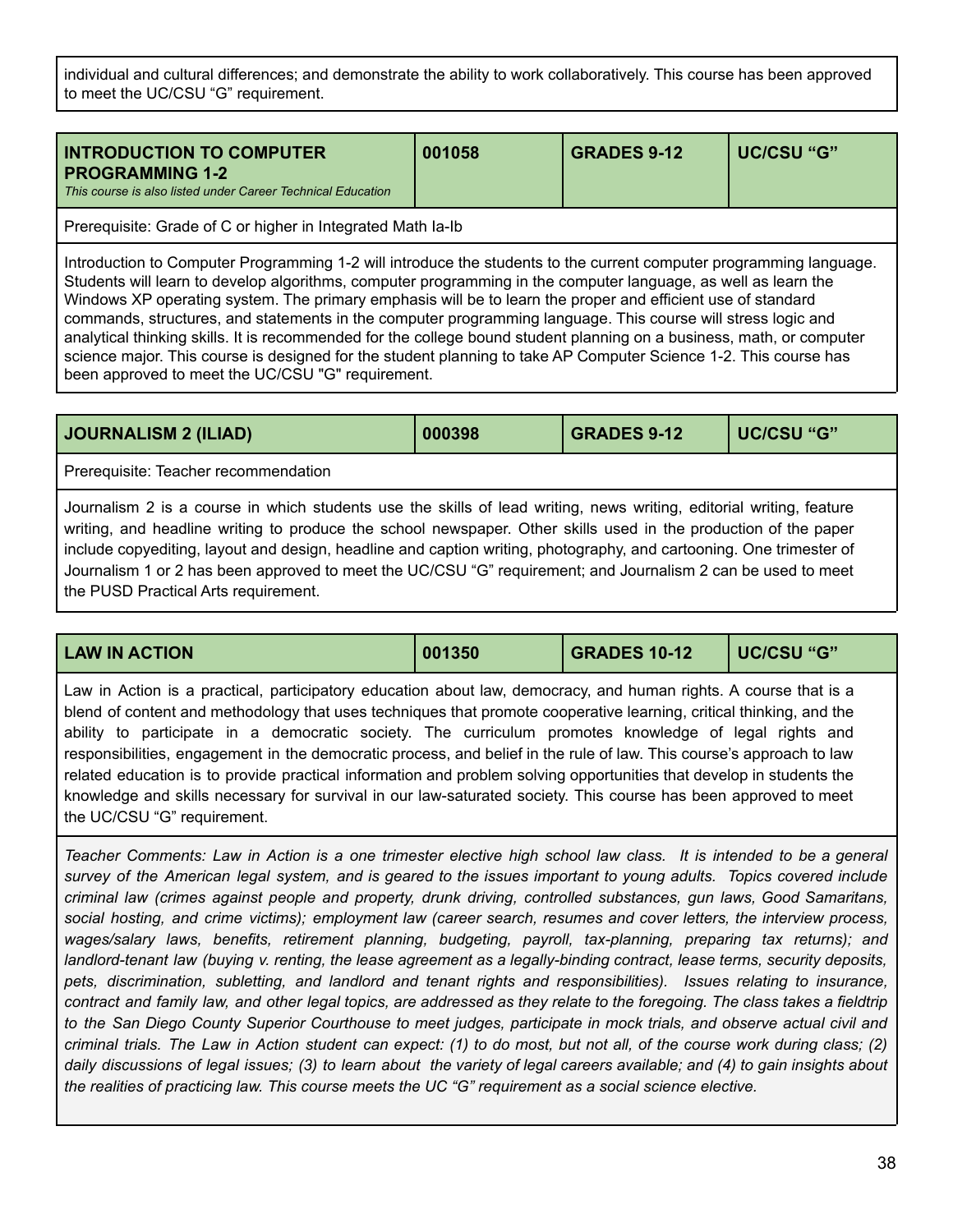<span id="page-39-0"></span>

| <b>PRE-ENGINEERING AND DESIGN (PED)</b>                                | 000850-000851 | GRADES 10-12 | <b>UC/CSU "G"</b> |
|------------------------------------------------------------------------|---------------|--------------|-------------------|
| $1 - 2$<br>This course is also listed under Career Technical Education |               |              |                   |

Pre-Engineering and Design is an in-depth, hands-on course that concentrates on Industrial Design/Technology and is divided into four units: Technical Illustration and Design, Aesthetic Theories and Creativity, Computer-Aided Drafting, and Modeling. This course will give students the opportunity to use technology to learn about Engineering and Industrial Design. This course has been approved to meet the UC/CSU "G" requirement. This course may be used to meet the PUSD Practical Arts requirement.

<span id="page-39-1"></span>

| <b>PSYCHOLOGY 1</b> | 001325 | <b>GRADES 10-12</b> | UC/CSU "G" |
|---------------------|--------|---------------------|------------|
|                     |        |                     |            |

Psychology 1 is a course which deals with the factors which help to shape an individual's personality and behavior. Included are biological bases of behavior, physical maturation, the psychological development of the individual through various stages from infancy to adulthood, and perception. Other topics included are motivation, intelligence, and behavior disorders. Various strategies are discussed which can help people attain healthy, normal relationships and solutions to frustrations and conflicts. . This course has been approved to meet the UC/CSU "G" requirement.

<span id="page-39-2"></span>

| <b>SOCIOLOGY</b> | 001360 | <b>GRADES 9-12</b> | UC/CSU "G" |
|------------------|--------|--------------------|------------|
| $\sim$ $\sim$    |        |                    |            |

Sociology is the study of human relationships through analysis of the types, structures, dynamics, and functions of groups. In particular, students will study why groups form, how groups are organized, in what way groups fulfill the needs of individual members and of society as a whole, and how groups are affected by outside influences. The commonality of human behavior in groups and the similarity of groups throughout the world will be stressed. This course has been approved to meet the UC/CSU "G" requirement.

Teacher Comments: In this class, we seek to understand the ways in which society influences the language(s) we speak, the music we listen to, the friends we make, the food we like, the clothes we wear, and ultimately who we become. Is this learned or something encoded in our DNA? To find out, we will examine and discuss how relevant *social issues such as racism, poverty, stereotypes, homelessness, and education coincide with human behavior and* agents of socialization to create the self and broader society. In doing so, students will develop a deeper understanding of how the world works and their roles in it. Those who thrive in this course are often curious about how individuals can *and do make differences in their communities.*

<span id="page-39-3"></span>

| <b>STUDENT SUCCESS</b> | <b>GRADES 9-12</b> | NON A-G |
|------------------------|--------------------|---------|

This is a one trimester course. This course may be used to meet a PUSD elective graduation requirement.

<span id="page-39-4"></span>

| <b>VETERINARY SCIENCE 1-2</b><br>This course is also listed under Career Technical Education                                                                                                                                                                                                                                                                                                                                                                                                                                                                                                                                                                                                                                                                                                                                                                                                                                                                                                                                                                                           | 000928-000929 | <b>GRADES 9-12</b> | <b>UC/CSU "G"</b> |
|----------------------------------------------------------------------------------------------------------------------------------------------------------------------------------------------------------------------------------------------------------------------------------------------------------------------------------------------------------------------------------------------------------------------------------------------------------------------------------------------------------------------------------------------------------------------------------------------------------------------------------------------------------------------------------------------------------------------------------------------------------------------------------------------------------------------------------------------------------------------------------------------------------------------------------------------------------------------------------------------------------------------------------------------------------------------------------------|---------------|--------------------|-------------------|
| Veterinary Science 1-2 is a one-year, laboratory science course, designed for college-bound students with<br>career interests in veterinary science. Using veterinary science as the vehicle, students will be able to:<br>A. Access research material from the library, Internet, and other sources to complete increasingly challenging<br>assignments as self-directed learners. In-depth study of the anatomy and physiology of a variety of animal<br>species is designed to build knowledgeable problem solvers in the field of Veterinary Science.<br>B. Acquire advanced animal principles, know and respect diversity in the animal kingdom, and become an<br>animal advocate for their welfare on all levels encompassing family pets, domestic livestock, and our<br>wildlife resources.<br>C. Demonstrate ability to solve problems and think critically by effectively completing group and individual<br>projects and assignments. The combination of science labs and research enables students to use complex,<br>creative thinking skills to reach sound conclusions. |               |                    |                   |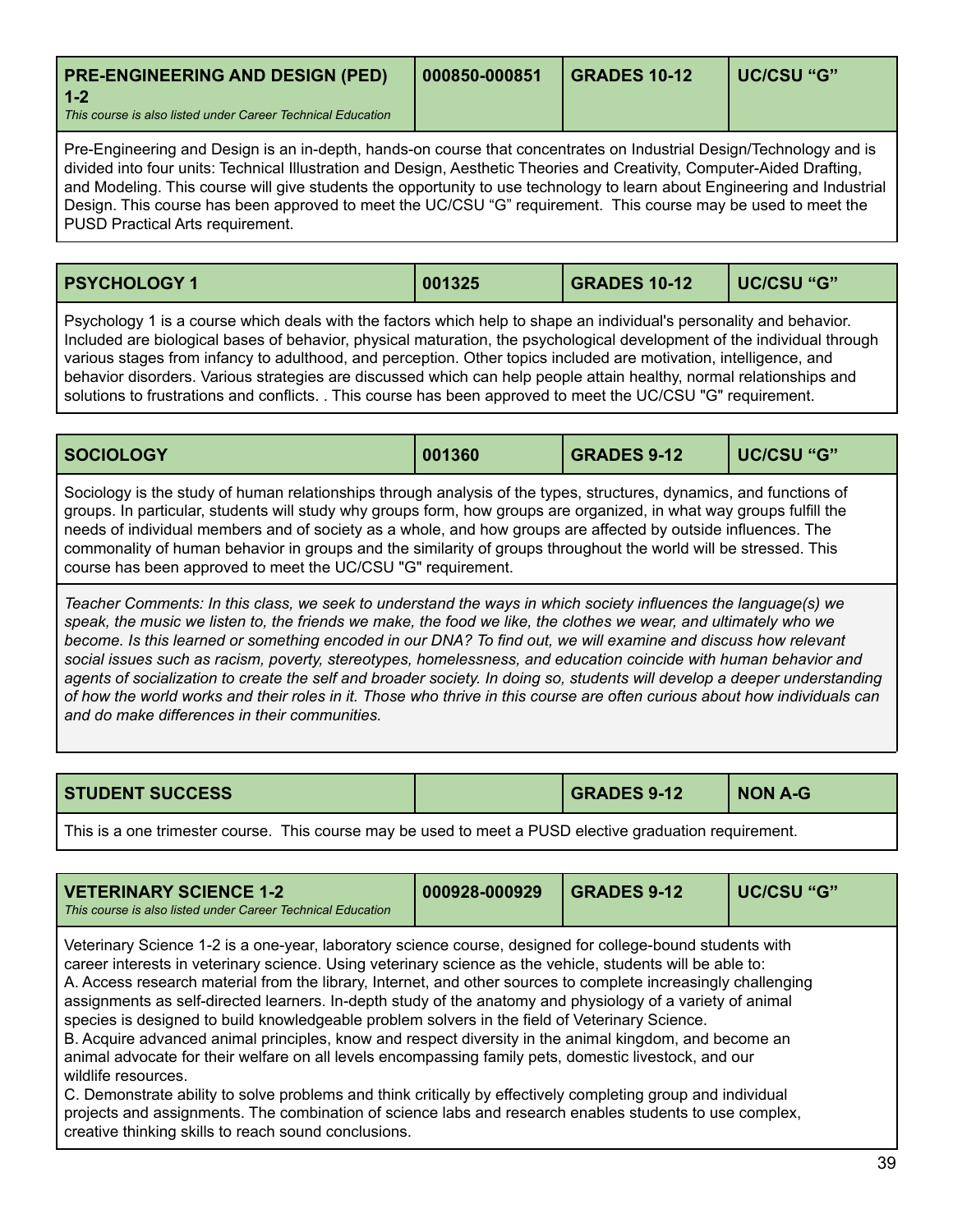D. Develop and enhance computer skills while working on individual and group projects to practice and refine written, oral, and multimedia communication skills.

E. Prepare for advanced post-secondary level education in animal science, biology, and/or zoology.

This course has been approved to meet the UC/CSU "G" requirement.

<span id="page-40-0"></span>

| <b>WRITING SEMINAR 1,2</b> | 000363-000364   GRADES 11-12 | UC/CSU "G" |
|----------------------------|------------------------------|------------|
|                            |                              |            |

Prerequisite: Teacher recommendation

Writing Seminar 1 is designed for students with an interest in creative written expression and an interest in the connection between writing and reading. The course has three purposes: 1) to explore and practice various styles of expository and narrative writing, 2) to understand the writing process and the importance of revision to writers, and 3) to read critically various pieces of literature and to apply the techniques of published writers into their own analyses. This course has been approved to meet the UCCSU "G" requirement.

Writing Seminar 2 is designed for those students who wish to continue with the advanced study and practice of creative writing with more emphasis on independent study and research into authors and styles. Students will utilize more of the connection between their reading and their writing. Students will seriously involve themselves in all aspects of the writing process and will write for publication. This course has been approved to meet the UC/CSU "G" requirement.

<span id="page-40-1"></span>

| <b>YEARBOOK 1-2</b>                                                                                                                                                                                                                                                                                                                                                                                                                  | 001632-001633 | <b>GRADES 9-12</b> | <b>UC/CSU "G"</b> |  |
|--------------------------------------------------------------------------------------------------------------------------------------------------------------------------------------------------------------------------------------------------------------------------------------------------------------------------------------------------------------------------------------------------------------------------------------|---------------|--------------------|-------------------|--|
| Prerequisite: Strong English grade recommended                                                                                                                                                                                                                                                                                                                                                                                       |               |                    |                   |  |
| The basic purpose of the Yearbook class is to produce an offset yearbook. Students are assigned various tasks<br>which require initiative and responsibility. Records must be kept, ads sold, pictures taken, dummy copy prepared,<br>and money collected. A dummy yearbook is prepared for the following year. This course may not be used for<br>English credit. This course has been approved to meet the UC/CSU "G" requirement. |               |                    |                   |  |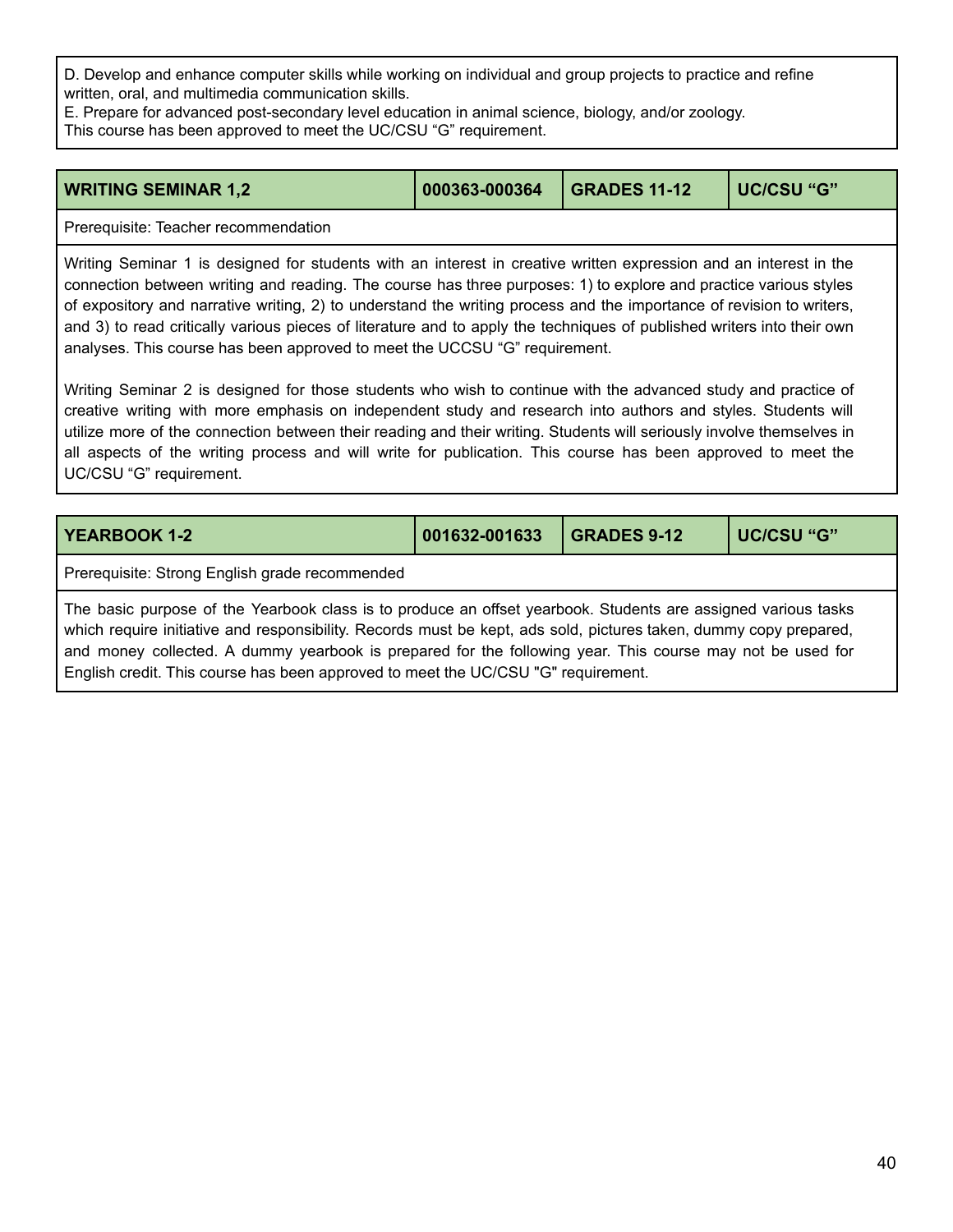# <span id="page-41-0"></span>**HEALTH AND PHYSICAL EDUCATION**

<span id="page-41-5"></span>

| <b>HEALTH</b>                                                                                                                                                                                                                                                                                                                                                                                                                                                                                                                                                                                                                                                  | 000515 | <b>GRADES 9-12</b> | <b>NON A-G</b> |
|----------------------------------------------------------------------------------------------------------------------------------------------------------------------------------------------------------------------------------------------------------------------------------------------------------------------------------------------------------------------------------------------------------------------------------------------------------------------------------------------------------------------------------------------------------------------------------------------------------------------------------------------------------------|--------|--------------------|----------------|
| Health is a graduation requirement and can be taken at any grade level. Health is a course designed to teach<br>students to take personal responsibility for lifelong health, including an understanding of the variety of physical, mental,<br>emotional, and social changes that occur throughout life. Students will gain knowledge and develop skills in such areas<br>as substance abuse, infectious and chronic diseases, decision-making and effective communication, nutrition and<br>fitness, and family life and sex education. Throughout the course, students will develop an understanding and respect<br>for the health and wellbeing of others. |        |                    |                |

<span id="page-41-1"></span>

| <b>ADVANCED BASEBALL/WEIGHT</b><br><b>TRAINING</b>                                                                                                       | 001410 | <b>GRADES 10-12</b> | NON A-G |
|----------------------------------------------------------------------------------------------------------------------------------------------------------|--------|---------------------|---------|
| Prerequisite: Teacher recommendation                                                                                                                     |        |                     |         |
| Advanced Baseball/Weight Training is a course designed to enhance the basic fundamentals of baseball and<br>provide a program for physical conditioning. |        |                     |         |

<span id="page-41-2"></span>

| <b>ADVANCED BASKETBALL</b>                                                                                                   | 001414 | <b>GRADES 10-12</b> | NON A-G |  |
|------------------------------------------------------------------------------------------------------------------------------|--------|---------------------|---------|--|
| Prerequisite: Teacher recommendation                                                                                         |        |                     |         |  |
| Advanced Basketball is a course designed to refine intermediate skills and to teach more difficult basketball<br>techniques. |        |                     |         |  |

<span id="page-41-3"></span>

| <b>ADVANCED FOOTBALL/WEIGHT</b><br><b>TRAINING</b>                                                       | 001496 | <b>GRADES 10-12</b> | NON A-G |  |
|----------------------------------------------------------------------------------------------------------|--------|---------------------|---------|--|
| Prerequisite: Teacher recommendation                                                                     |        |                     |         |  |
| Advanced Football/Weight Training is a course designed to enhance the basic fundamentals of football and |        |                     |         |  |

provide a program for physical conditioning.

<span id="page-41-4"></span>

| <b>ADVANCED WRESTLING/WEIGHT</b><br><b>TRAINING</b>                                                                                                                                                                                                                             | 001495 | <b>GRADES 10-12</b> | <b>NON A-G</b> |  |  |
|---------------------------------------------------------------------------------------------------------------------------------------------------------------------------------------------------------------------------------------------------------------------------------|--------|---------------------|----------------|--|--|
| Prerequisite: Teacher recommendation                                                                                                                                                                                                                                            |        |                     |                |  |  |
| Advanced Wrestling/Weight Training is designed to further a wrestler's skill level and physical strength to a much<br>higher level. Major emphasis will be placed on the various techniques used in wrestling, as well as a higher degree<br>of intensity when weight training. |        |                     |                |  |  |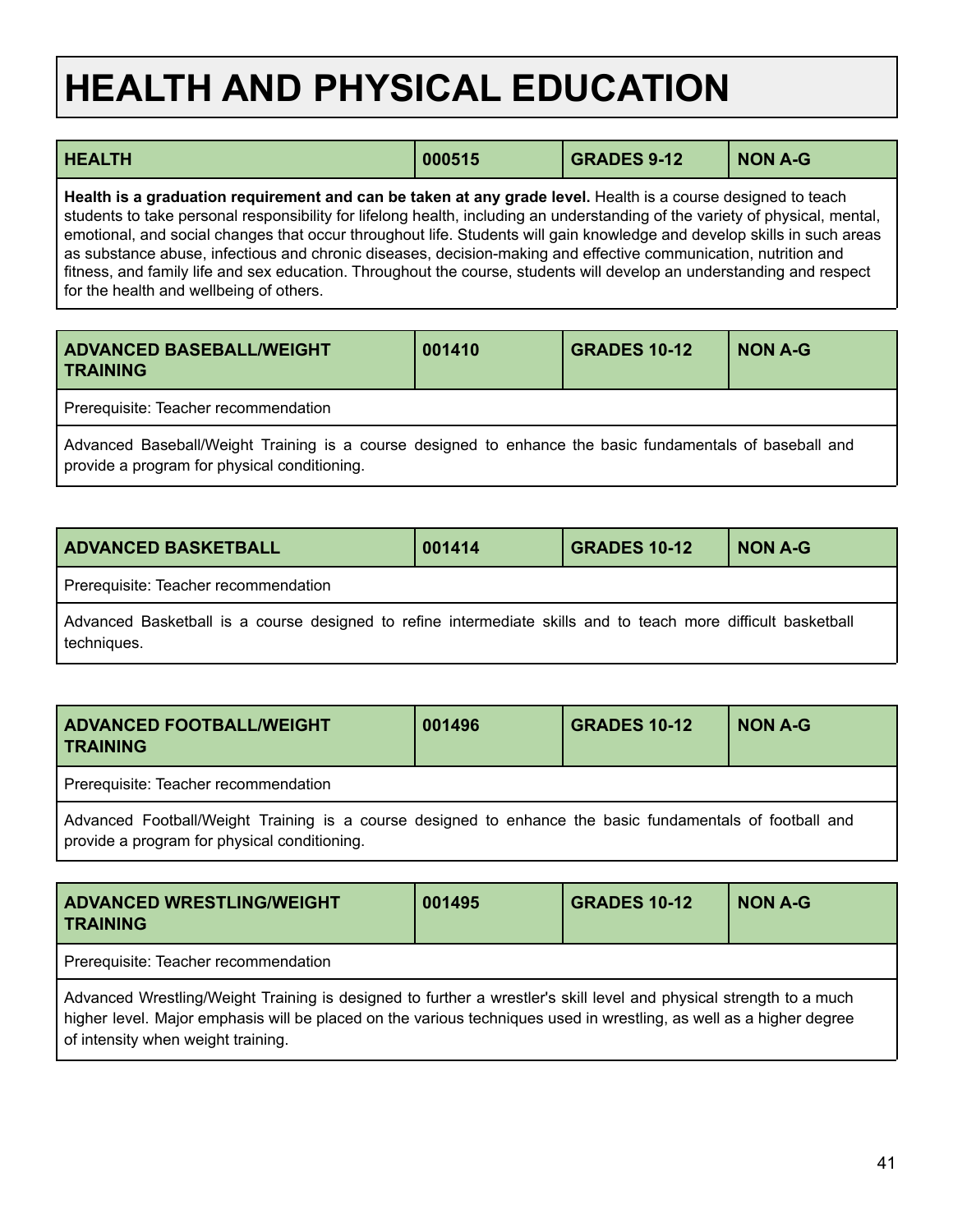<span id="page-42-0"></span>

| <b>AEROBIC DANCE</b> | 001428 | <b>GRADES 10-12</b> | NON A-G |
|----------------------|--------|---------------------|---------|
|----------------------|--------|---------------------|---------|

Aerobic Dance is a course in which students are taught basic dance movements, rhythmic fundamentals, and breathing methods. Objectives of the course include developing and improving cardiovascular fitness through dance, developing flexibility, and relating the fundamentals of music to body movement and dance.

<span id="page-42-1"></span>

| <b>AEROBICS/WEIGHT TRAINING</b> | 001427 | <b>GRADES 10-12</b> | NON A-G |
|---------------------------------|--------|---------------------|---------|
|                                 |        |                     |         |

Aerobics/Weight Training is a course in which students are taught basic dance movements, rhythmic fundamentals, and breathing methods while involved in the isotonic type of weight training. Exercises which students perform on the universal weight machine include bench press, military press, upright rowing, lat pull, leg press, bar dips, and leg extension. Free weight exercises include bench press, toe raises, curls, military press, and back squats. Objectives of the course also include developing and improving cardiovascular fitness through dance, developing flexibility, and relating the fundamentals of music to body movement and dance.

<span id="page-42-2"></span>

| <b>BEGINNING BASKETBALL</b>                                                                                       | 001412 | <b>GRADES 10-12</b> | NON A-G |
|-------------------------------------------------------------------------------------------------------------------|--------|---------------------|---------|
| Beginning Basketball is a course designed to increase the student's proficiency in the sport through learning and |        |                     |         |
| practicing fundamental skills, rules, and techniques.                                                             |        |                     |         |

<span id="page-42-4"></span>

| <b>FIELD SPORTS 1-2</b> |  | <b>NON A-G</b> |
|-------------------------|--|----------------|
|                         |  |                |

Students will understand, participate, and teach the advanced principles of training and competition for Field Sports that include football, soccer, lacrosse, and speedball. Areas of study will include understanding and execution of advanced offensive and defensive strategies, development of appropriate training practices, application of dynamic scientific principles, sports psychology, optimal nutritional habits, application and modification of rules of the game, officiating, tournament facilitation, and coaching.

<span id="page-42-5"></span>

| <b>FRESHMAN PHYSICAL EDUCATION 1-2</b> | $\vert$ 001400-001401 GRADE 9 |  | NON A-G |
|----------------------------------------|-------------------------------|--|---------|
|----------------------------------------|-------------------------------|--|---------|

Freshman Physical Education is designed for freshman students to introduce them to physical education at the high school level. During the freshman year, students will be exposed to six different activities, including one from each of the following: aquatics, individual/dual sports, team sports, fitness, and weight training. Individual fitness evaluation, goal-setting, and program development will be a major focus during the freshman year.

<span id="page-42-3"></span>

| <b>MARCHING PHYSICAL EDUCATION</b>                                                                                                                                                                                                                                                                                                                                | 001198 | <b>GRADES 9-12</b> | <b>NON A-G</b> |
|-------------------------------------------------------------------------------------------------------------------------------------------------------------------------------------------------------------------------------------------------------------------------------------------------------------------------------------------------------------------|--------|--------------------|----------------|
| Prerequisite: Concurrent enrollment in Band or Tall Flags                                                                                                                                                                                                                                                                                                         |        |                    |                |
| Marching Physical Education is designed to develop a well-coordinated and precise marching unit. Students will<br>learn to prepare and execute marching, dance, and drill routines. All band members are required to take this<br>course. Note: A total of 15 credits in Marching Physical Education may be applied toward the Physical Education<br>requirement. |        |                    |                |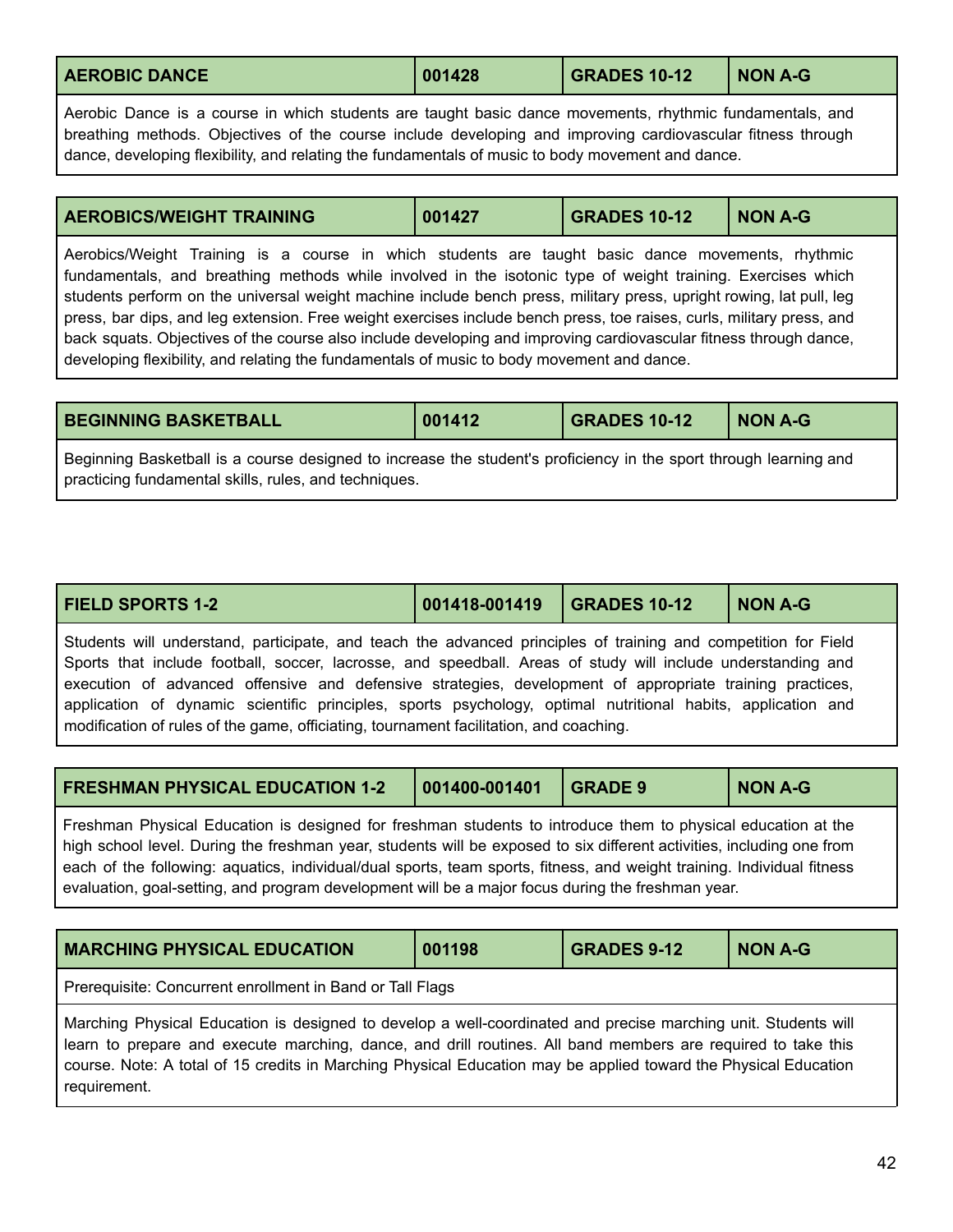<span id="page-43-0"></span>

| <b>MARCHING PHYSICAL EDUCATION TALL   001199</b><br><b>FLAGS (COLOR GUARD)</b> |  | <b>GRADES 9-12</b> | <b>NON A-G</b> |
|--------------------------------------------------------------------------------|--|--------------------|----------------|
|--------------------------------------------------------------------------------|--|--------------------|----------------|

The Color Guard class provides students with the opportunity to develop musical/visual concepts, skills, and interpretations. These concepts will be used in conjunction with the marching program and the indoor tall flag instruction. Evaluation will be provided by the Southern California School Band and Orchestra Association and the California Tall Flag Association, in addition to teacher observation.

<span id="page-43-1"></span>

| <b>RACQUET SPORTS 1-2</b> | 001420-001421 | <b>GRADES 10-12</b> | <b>NON A-G</b> |
|---------------------------|---------------|---------------------|----------------|
|                           |               |                     |                |

Students will understand, participate, and teach the advanced principles of training and competition for Racquet Sports that include tennis, racquetball, and badminton. Areas of study will include understanding and execution of advanced offensive and defensive strategies, development of appropriate training practices, application of dynamic scientific principles, sports psychology, optimal nutritional habits, application and modification of rules of the game, officiating, tournament facilitation, and coaching.

| <b>WEIGHT TRAINING</b>                                                                                                                                                                                                                                                                                                                                                              | 001493 | <b>GRADES 10-12</b> | <b>NON A-G</b> |
|-------------------------------------------------------------------------------------------------------------------------------------------------------------------------------------------------------------------------------------------------------------------------------------------------------------------------------------------------------------------------------------|--------|---------------------|----------------|
| Weight Training is a course in which students are involved in the isotonic type of weight training. Exercises<br>which students perform on the universal weight machine include bench press, military press, upright rowing, lat<br>pull, leg press, bar dips, and leg extension. Free weight exercises include bench press, toe raises, curls, military<br>press, and back squats. |        |                     |                |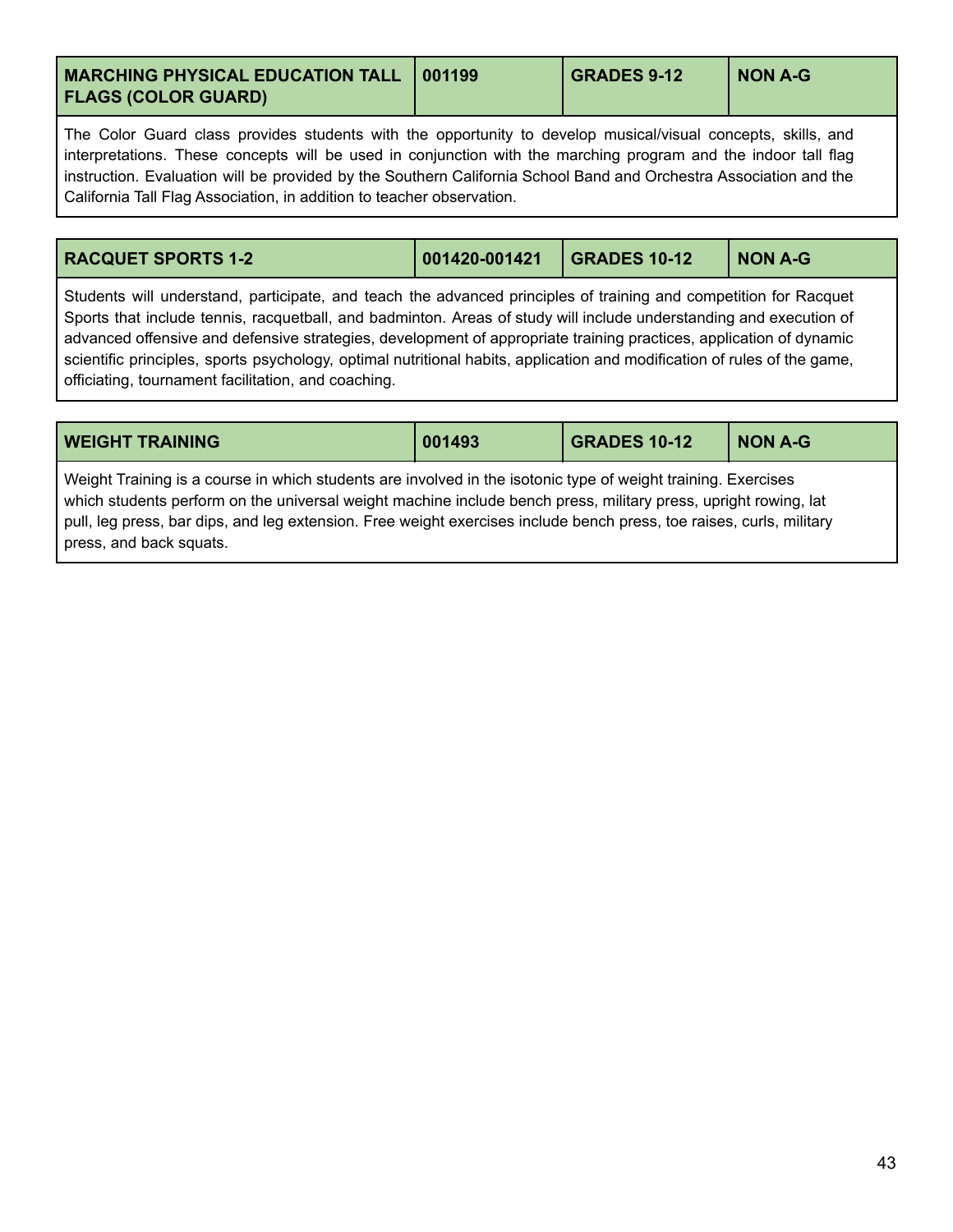## <span id="page-44-0"></span>**CAREER TECHNICAL EDUCATION (CTE) ELECTIVES**

## **AGRICULTURE AND NATURAL RESOURCES**

<span id="page-44-1"></span>

| <b>AGRICULTURAL ECONOMICS</b><br>This course is also listed under College Prep Electives                                                                                                                                                                                                                                                                                                                                                                                                                                                                                                                    | 000696 | <b>GRADE 12</b> | UC/CSU "G" |
|-------------------------------------------------------------------------------------------------------------------------------------------------------------------------------------------------------------------------------------------------------------------------------------------------------------------------------------------------------------------------------------------------------------------------------------------------------------------------------------------------------------------------------------------------------------------------------------------------------------|--------|-----------------|------------|
| Students will be provided the knowledge and technical skills to assess the role of agriculture in the United State and<br>global economies and will apply basic economic principles as they relate to individual consumers, production<br>agriculture, and agri-business management. In addition, this course will allow students to deepen their understanding of<br>the economic problems and institutions of the nation and the world in which they live. Students who successfully<br>complete the course will earn economics credit. This course has been approved to meet the UC/CSU "G" requirement. |        |                 |            |

<span id="page-44-3"></span>

| <b>AGRICULTURAL GOVERNMENT POLICY</b><br>This course is also listed under History/Social Science                                                                                                                                                                                                                                                                                                     | 000919 | <b>GRADE 12</b> | UC/CSU "A" |
|------------------------------------------------------------------------------------------------------------------------------------------------------------------------------------------------------------------------------------------------------------------------------------------------------------------------------------------------------------------------------------------------------|--------|-----------------|------------|
| This class is designed to allow students to study the origins of our federal, state and local governments and study their<br>structure, function, theory and process while understanding the influence of the government on the agriculture industry.<br>Students who successfully complete the course will earn civics credit. This course has been approved to meet the<br>UC/CSU "A" requirement. |        |                 |            |

<span id="page-44-2"></span>

| <b>ART AND HISTORY OF FLORAL DESIGN</b><br>UC/CSU "F"<br>$\big  000174 - 000175 \big $<br><b>GRADES 9-12</b><br>l 1-2<br>This course is also listed under Visual and Performing Arts |
|--------------------------------------------------------------------------------------------------------------------------------------------------------------------------------------|
|--------------------------------------------------------------------------------------------------------------------------------------------------------------------------------------|

Art and History of Floral Design 1-2 provides an introduction to artistic and creative perception including aesthetic valuing through a series of projects in various media including tempera, pencil, flowers, tile, and a variety of papers. Students are also introduced to the elements and principles of visual art design such as line, shape/form, color, balance, and emphasis using a series of floral-based projects to explore the connections, relations, and application to visual arts design. Students will research and study floral trends to understand and develop an appreciation for floral design within historical and cultural, formal and casual, ceremonial, and traditional, including an understanding that floral designs are affected by society, culture, history, politics, and economic influence. Various assignments based on abstract two- and three-dimensional designs, historical culture and theory, color theory, and analytical critiques of various floral art works using design vocabulary in conjunction with the development of technical skills in floral art will serve as a foundation for more complex works such as multi-part floral designs and creative expression through wedding consultations.This course has been approved to meet the UC/CSU "F "requirement.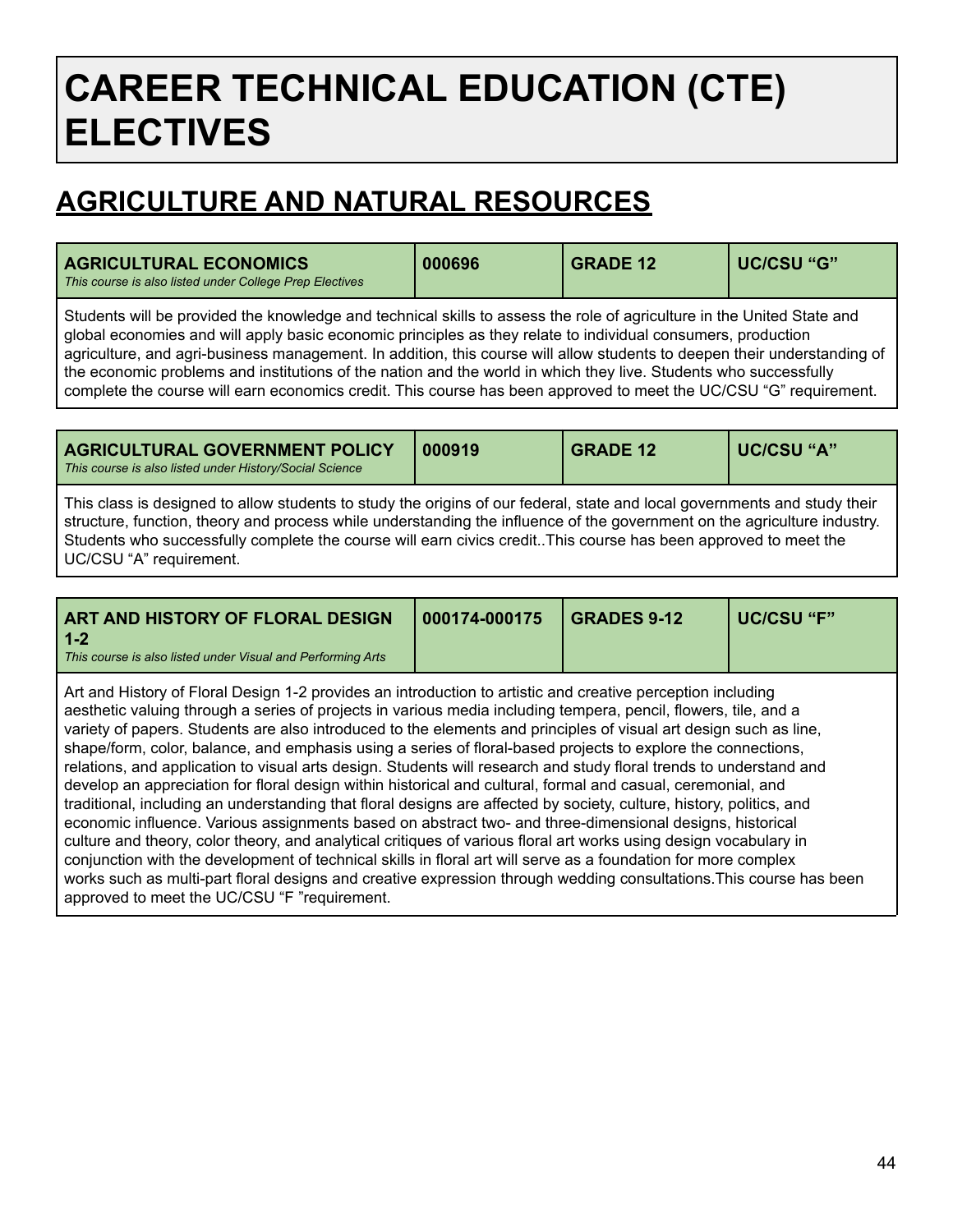<span id="page-45-0"></span>

| <b>CHEMISTRY AND AGRISCIENCE</b><br>This course is also listed under Science                                       | 000944-000945 GRADES 10-12 | UC/CSU "D" |
|--------------------------------------------------------------------------------------------------------------------|----------------------------|------------|
| Processibile: Concurrent oprollment in another Agricultural Pathway course or prior completion of any agricultural |                            |            |

Prerequisite: Concurrent enrollment in another Agricultural Pathway course or prior completion of any agricultural course, and concurrent or prior completion of Integrated Math 2a-2b.

This course explores the physical and chemical nature of soil as well as the relationships between soil, plants, animals and agricultural practices. Students will examine properties of soil and land and their connections to plant and animal production. Using knowledge of scientific protocols as well as course content, students will develop an Agriscience research program to be conducted throughout the first trimester of the course. Additionally, students will develop and present a capstone soil management plan for agricultural producers, using the content learned throughout the course. This course has been approved to meet the UC/CSU "D" requirement and the PUSD Physical Science requirement.

<span id="page-45-2"></span>

| <b>INTRODUCTION TO AGRICULTURE 1-2</b><br>(AGRICULTURAL SCIENCE)<br>This course is also listed under College Prep Electives | 000924-000925 | <b>GRADES 9-12</b> | ∣ UC/CSU "G" |
|-----------------------------------------------------------------------------------------------------------------------------|---------------|--------------------|--------------|
|                                                                                                                             |               |                    |              |

Introduction to Agriculture 1-2 (Agricultural Science) is offered to first year agriculture students who are planning to major in agriculture in a college or university. The course is designed in conjunction with Agriculture Biology to meet UC requirements and California State Standards for Biological Sciences. It has been designed to provide students with a unique perspective of agriculture and its impact on American society. It also provides students with critical thinking and leadership development skills via the Future Farmers of America (FFA), as well as foundation skills and knowledge in the seven program areas of agriculture. The Agriculture Science 1-2 course is designed to be both academically challenging and demanding. Students will be expected to not only acquire knowledge, but also to organize, analyze, evaluate, predict, problem solve, and apply this knowledge. The student must be able to read and comprehend a variety of materials; demonstrate writing skills that convey ideas in written and visual form; speak with clarity, meaning, and confidence, exhibit creativity; use technology in research and accessing information; appreciate and respect individual and cultural differences; and demonstrate the ability to work collaboratively. This course has been approved to meet the UC/CSU "G" requirement.

This one year course, organized into for major units integrates biological science practices and knowledge into the practice of sustainable agriculture. Within each unit of study, specific life science principles integrate with agricultural principles, as students gain knowledge of how the two disciplines inform each other, culminating in the development of a sustainable farm model and portfolio of supporting student research. This course has been approved to meet the UC/CSU "D" or "G" requirement and meets THE PUSD Life Science requirement.

<span id="page-45-1"></span>

| <b>VETERINARY SCIENCE 1-2</b><br>This course is also listed under College Prep Electives                                                                                                                                                                                                                                                                                                                                                                                                                                                                                                                                                                                                                                                                                                                                                                                                                            | 000928-000929 | <b>GRADES 9-12</b> | <b>UC/CSU "G"</b> |
|---------------------------------------------------------------------------------------------------------------------------------------------------------------------------------------------------------------------------------------------------------------------------------------------------------------------------------------------------------------------------------------------------------------------------------------------------------------------------------------------------------------------------------------------------------------------------------------------------------------------------------------------------------------------------------------------------------------------------------------------------------------------------------------------------------------------------------------------------------------------------------------------------------------------|---------------|--------------------|-------------------|
| Veterinary Science 1-2 is a one-year, laboratory science course, designed for college-bound students with<br>career interests in veterinary science. Using veterinary science as the vehicle, students will be able to:<br>A. Access research material from the library, Internet, and other sources to complete increasingly challenging<br>assignments as self-directed learners. In-depth study of the anatomy and physiology of a variety of animal<br>species is designed to build knowledgeable problem solvers in the field of Veterinary Science.<br>B. Acquire advanced animal principles, know and respect diversity in the animal kingdom, and become an<br>animal advocate for their welfare on all levels encompassing family pets, domestic livestock, and our<br>wildlife resources.<br>C. Demonstrate ability to solve problems and think critically by effectively completing group and individual |               |                    |                   |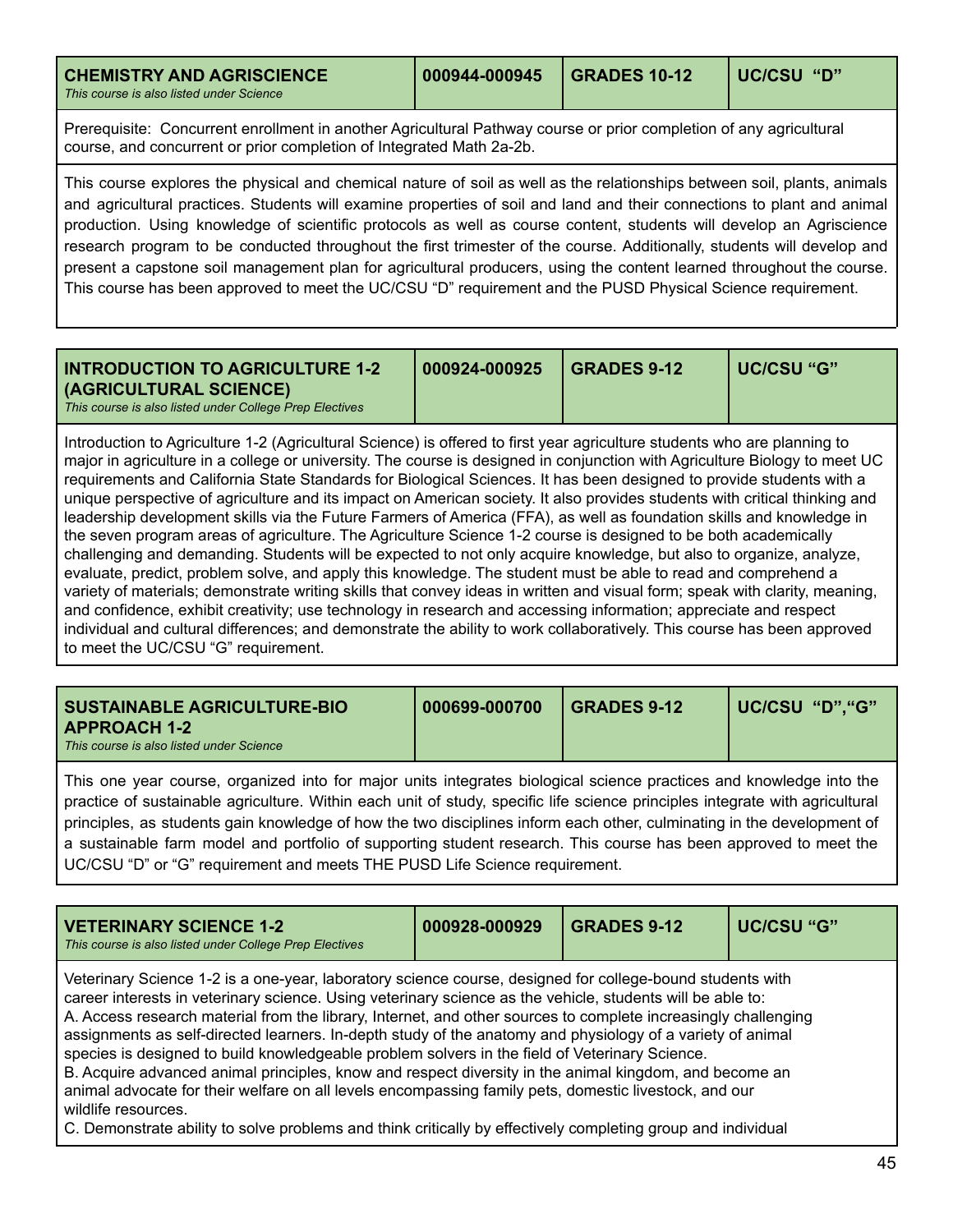projects and assignments. The combination of science labs and research enables students to use complex, creative thinking skills to reach sound conclusions.

D. Develop and enhance computer skills while working on individual and group projects to practice and refine written, oral, and multimedia communication skills.

E. Prepare for advanced post-secondary level education in animal science, biology, and/or zoology.

This course has been approved to meet the UC/CSU "G" requirement.

### **ARTS, MEDIA AND ENTERTAINMENT (AME)**

<span id="page-46-0"></span>

| <b>3D COMPUTER ANIMATION 1-2</b><br>This course is also listed under Visual and Performing Arts | 000857-000858 | GRADES 9-12 | <b>UC/CSU "F"</b> |
|-------------------------------------------------------------------------------------------------|---------------|-------------|-------------------|
|-------------------------------------------------------------------------------------------------|---------------|-------------|-------------------|

3D Computer Animation is an in-depth hands-on course that allows students to learn transferable skills and concepts used in the work force and in our highly technological society related to the fields of computer design and virtual reality. Students will concentrate on the principles and elements of design and theoretical ideas of art/design, broadening the students' creativity and cultural awareness to develop innovative and creative computer-aided graphics/design and virtual reality. This course has been approved to meet the UC/CSU "F" requirement and the PUSD Fine and Practical Arts requirement.

Teacher Comments: 3D Computer Animation 1-2 focuses on the art of 3D computer animation. Students will have fun as they learn how to create 3D models, characters, and their very own animations to impress their friends and family. Students will learn the basics of the principles of animation, design, animation software (3D Studio Max), 3D modeling, storyboard development, script writing, and character development. Toward the end of the course, students will also work in a production group to create a small-animated movie. Students will have the opportunity to self-express and *communicate their own ideas through modeling, animation and story development. They will analysis formally and aesthetically their group and individual work. Students will experience working with different mediums to create* storyboards and to design their own animated scenes and short stories. The course work is primarily in class with little *homework.*

<span id="page-46-1"></span>**3D COMPUTER ANIMATION 3-4 000859-000860 GRADES 10-12 NON A-G**

Prerequisite: 3D Computer Animation 1-2

3D Computer Animation 3-4 is a studio class that provides students the opportunity to communicate original ideas through the study of 3D Computer Animation. Students will develop a script/story and create a feature animation, video game, scientific visualization, or historical reconstruction. Storyboards will emphasize character development, design, backgrounds, props, digital painting, special effects, and scene development, using video techniques and principles. 3D Computer Animation 3-4 meets the PUSD Fine and Practical Arts requirement.

<span id="page-46-2"></span>

| <b>3D COMPUTER ANIMATION 5-6</b>                                                                                                                                                                                                                                                                                                                                                                                                                                                              | 000861-000862 | <b>GRADES 10-12</b> | <b>NON A-G</b> |
|-----------------------------------------------------------------------------------------------------------------------------------------------------------------------------------------------------------------------------------------------------------------------------------------------------------------------------------------------------------------------------------------------------------------------------------------------------------------------------------------------|---------------|---------------------|----------------|
| Prerequisite: 3D Computer Animation 3-4                                                                                                                                                                                                                                                                                                                                                                                                                                                       |               |                     |                |
| 3D Computer Animation 5-6 is a studio class, following successful completion of 3D Computer Animation 3-4, that<br>provides students with a valuable insight into the field through a mentor and internship with a local business/industry<br>partner. The course will provide a real-world context as well as continue to provide students with the opportunity to self<br>express and communicate their own ideas through design props digital painting special effects, and storyboard and |               |                     |                |

express and communicate their own ideas through design, props, digital painting, special effects, and storyboard and scene development. Students will continue to focus on their area of interest within the computer animation field and delve into the area with the help of the mentor/internship. 3D Computer Animation 5-6 meets the PUSD Fine and Practical Arts requirement.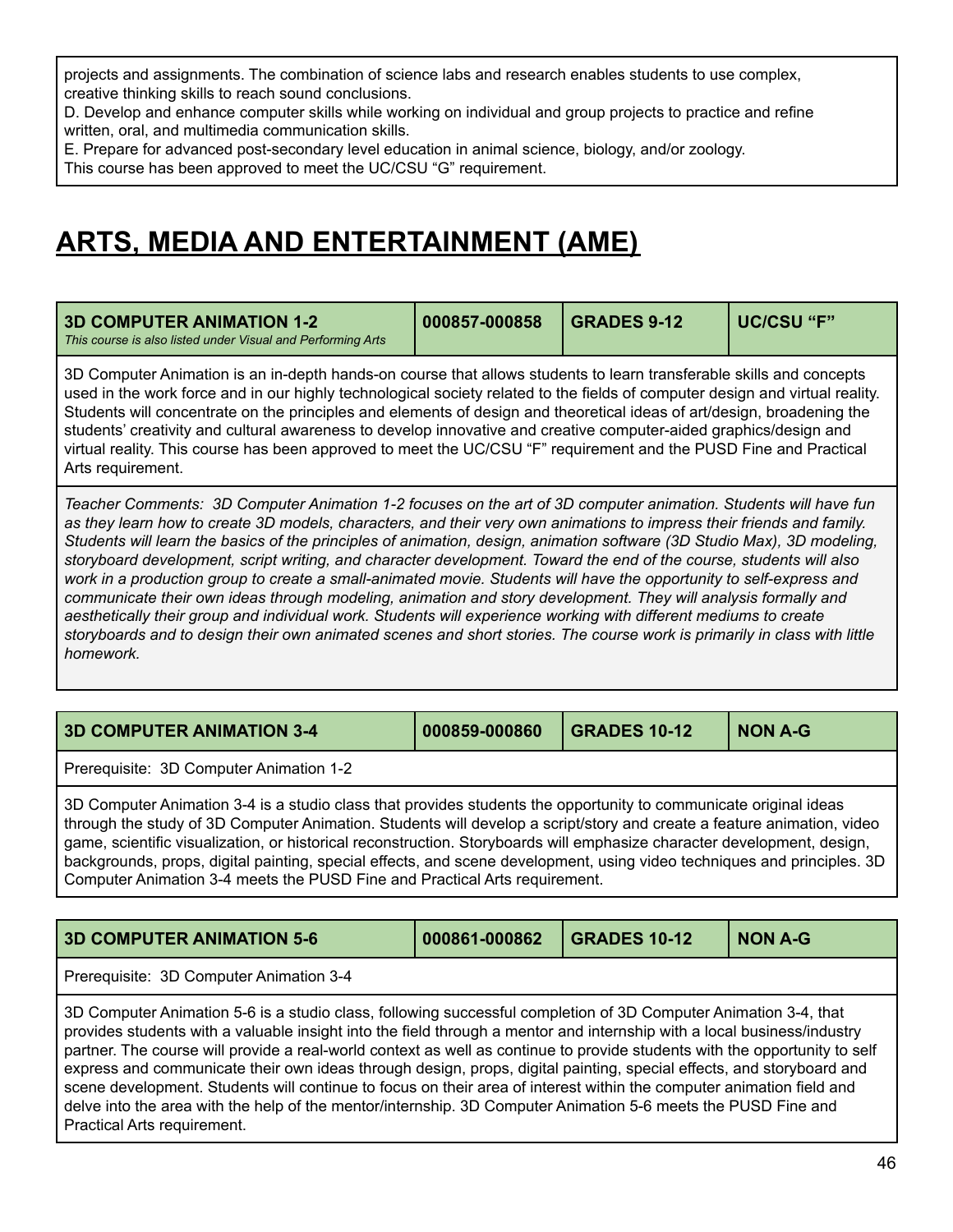<span id="page-47-0"></span>

| AP STUDIO ART: 2D DESIGN 1-2<br>(PHOTOGRAPHY)<br>This course is also listed under Visual and Performing Arts | 000157-000158 | <b>GRADES 10-12</b> | ∣ UC/CSU "F"."G" |
|--------------------------------------------------------------------------------------------------------------|---------------|---------------------|------------------|
| Prerequisite: Photography 1-4 and teacher recommendation                                                     |               |                     |                  |

Advanced Placement Studio Art: 2D Design provides instruction for the highly skilled exceptional students in two-dimensional design. The course assists these students in the preparation of a 2D Portfolio. It is designed to address a very broad interpretation of two-dimensional design issues. This type of design involves purposeful decision-making about how to use the elements and principles of art in an integrative way. The elements of design (line, shape, space, form, texture, value and color) are like a palette of possibilities that artists use to express themselves. The principles of design help guide artists in making decisions about how to organize the elements on a picture plane in order to communicate content. These principles include contrast, emphasis, balance, pattern, rhythm, movement and unity. Portfolio preparation involves a significant time commitment and is, therefore, intended for motivated students with advanced skills who are seriously dedicated to studying art. This course has been approved to meet the UC/CSU "F" or "G" requirement.

<span id="page-47-1"></span>

| AP STUDIO ART: 3D DESIGN 1-2<br><b>(CERAMICS)</b><br>This course is also listed under Visual and Performing Arts | 000159-000160 | <b>GRADES 10-12</b> | UC/CSU "F", "G" |
|------------------------------------------------------------------------------------------------------------------|---------------|---------------------|-----------------|
| Prerequisite: Ceramics 3-4 and teacher recommendation                                                            |               |                     |                 |

Advanced Placement Studio Art: 3D Design provides instruction for the highly skilled exceptional students in 3D Design. The course assists these students in the preparation of a Three-Dimensional Design Portfolio. It is designed to address a very broad interpretation of sculpture issues in depth and space. These may include mass, volume, form, plane, light, and texture. Such elements and concepts can be articulated through additive, subtractive, and/or fabrication processes. Portfolio preparation involves a significant time commitment and is, therefore, intended for motivated students with advanced skills who are seriously dedicated to studying art. This course has been approved to meet the UC/CSU "F" or "G" requirement.

<span id="page-47-2"></span>

| <b>AP STUDIO ART: DRAWING 1-2</b><br>This course is also listed under Visual and Performing Arts | 000151-000152 | <b>GRADES 10-12</b> | UC/CSU "F", "G" |
|--------------------------------------------------------------------------------------------------|---------------|---------------------|-----------------|
| Prerequisite: Drawing and Painting 1-4 and teacher recommendation                                |               |                     |                 |

Advanced Placement Studio Art: Drawing provides instruction for the highly skilled exceptional students in drawing, painting, and three dimensional design. The course assists these students in the preparation of a portfolio for the Advanced Placement program in Studio Art. Portfolio preparation involves a significant time commitment and is, therefore, intended for motivated students with advanced skills who are seriously dedicated to studying art. It may be repeated for credit. This course has been approved to meet the UC/CSU "F" or "G" requirement.

<span id="page-47-3"></span>

| <b>BROADCAST JOURNALISM/TELEVISION</b>                                           | $1000987 - 000988$ | <b>GRADES 9-12</b> | UC/CSU "G" |
|----------------------------------------------------------------------------------|--------------------|--------------------|------------|
| <b>PRODUCTION 1-2</b><br>This course is also listed under College Prep Electives |                    |                    |            |

Broadcast Journalism/Television Production introduces students to the basic tools, techniques, and vocabulary of broadcast journalism. It provides an overview of the principles and historical and contemporary practices of broadcast journalism in society, with emphasis on methods, writing, announcing, ethics, and career opportunities. Students will practice the fundamentals of communicating using the television medium and through hands-on projects will learn to perform the basic job requirements of the camera operator, audio operator, video switcher, lighting director, floor manager, graphics operator, announcer, and director. Students will apply their knowledge as they produce regular news segments to be broadcast for the school. This course has been approved to meet the UC/CSU "G" requirement. This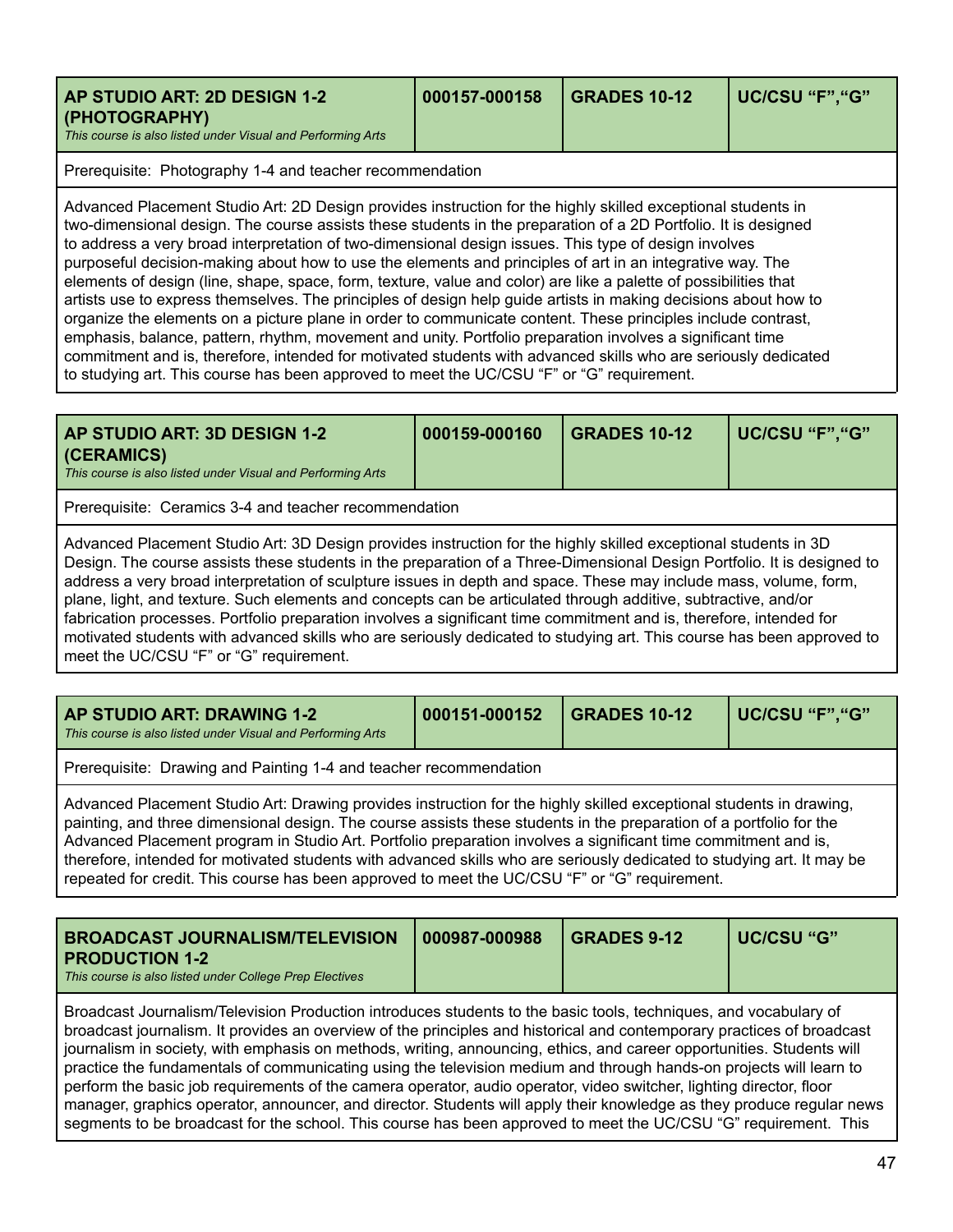course is repeatable; however, when approved, only two terms (1-2) will apply toward meeting the UC "G" requirement.

<span id="page-48-0"></span>

| <b>BROADCAST JOURNALISM/TELEVISION</b><br><b>PRODUCTION 3-4</b>                                                                                                                                                                                                                                                                                                                                                                                                                                                                     | 000353-000354 | <b>GRADES 10-12</b> | <b>NON A-G</b> |  |
|-------------------------------------------------------------------------------------------------------------------------------------------------------------------------------------------------------------------------------------------------------------------------------------------------------------------------------------------------------------------------------------------------------------------------------------------------------------------------------------------------------------------------------------|---------------|---------------------|----------------|--|
| Prerequisite: Broadcast Journalism 1-2                                                                                                                                                                                                                                                                                                                                                                                                                                                                                              |               |                     |                |  |
| Students will develop a thorough understanding of creative non-fiction storytelling in various forms including<br>documentary, short form packages, and live reporting. Additionally, students will write and create compelling,<br>creative voice overs to accompany visual imagery. Students will have the opportunity to become program<br>directors and manage a full day, weekly newscast program with a large crew of production students. This course has<br>been submitted for approval to meet the UC/CSU "F" requirement. |               |                     |                |  |

<span id="page-48-1"></span>

| <b>DIGITAL MEDIA PRODUCTION 1-2</b><br>This course is also listed under Visual and Performing Arts                    | 000998-000999 | $\overline{\phantom{0}}$ GRADES 9-12 | UC/CSU "F" |
|-----------------------------------------------------------------------------------------------------------------------|---------------|--------------------------------------|------------|
| l Students will learn to create short films (vignettes) from idea to incention. This course provides introductory and |               |                                      |            |

create short films (vignettes) from idea to inception. This course provides introductory and intermediate training in digital media production. This course covers the following: operation of video cameras, digital video editing equipment, digital audio editing equipment, lighting equipment, multi-track digital recorders, video recorders, compact disc & DVD recorders and rendering. Instruction includes basic development of treatments, storyboarding, script writing, and production concepts. Students will use equipment, which includes Final Cut Pro video & audio editing software. Digidesign Pro-tools, audio editing software, digital video cameras. This course has been approved to meet the UC/CSU "F" requirement.

<span id="page-48-2"></span>

| <b>DIGITAL MEDIA PRODUCTION 3-4</b><br>This course is also listed under Visual and Performing Arts | 000996-000997 | <b>GRADES 10-12</b> | UC/CSU "F" |
|----------------------------------------------------------------------------------------------------|---------------|---------------------|------------|
|                                                                                                    |               |                     |            |

Prerequisite: Digital Media 1-2

This course is a continuation of Digital Media Production 1-2. In this course, students take the skills learned in the first course of the sequence and choose areas in which to specialize (writing, directing, acting, producing, storyboarding, scheduling, cinematography, lighting design, audio engineering, and editing). Students develop advanced skills within their areas of specialization and collaborate on projects with students who are specializing in the other areas of digital media production. This course will expose students to the proper use of state-of-the-art film and video production tools as well as access to professional seminars from industry professionals. They will learn the vocabulary of film and use it to express themselves clearly and concisely in their writings for that industry. They will be using industry standards in computer hardware and editing software. Most important is the art of filmmaking and the creative process that precedes any film or television project, this page-to-film process can be a painstaking endless series of creating, writing, rewriting, collaboration, and more rewrites. Students will study the impact of film and television on society from its social, economic, and political viewpoint. Films will be previewed for students in class and after school, they are expected to know the history of filmmaking and the technology that advances the art form. This course has been approved to meet the UC/CSU "F" requirement.

<span id="page-48-3"></span>

| <b>DIGITAL MEDIA PRODUCTION</b><br><b>ADVANCED</b>                                                                                                                                                                                                                                                                                                                                                                                                                                                                                                                                                              | 001000 | <b>GRADES 12</b> | <b>NON A-G</b> |
|-----------------------------------------------------------------------------------------------------------------------------------------------------------------------------------------------------------------------------------------------------------------------------------------------------------------------------------------------------------------------------------------------------------------------------------------------------------------------------------------------------------------------------------------------------------------------------------------------------------------|--------|------------------|----------------|
| Prerequisite: Digital Media 3-4                                                                                                                                                                                                                                                                                                                                                                                                                                                                                                                                                                                 |        |                  |                |
| This course concentrates on developing competencies across the breadth of film and video production, from script<br>creation to presentation of the finished product. The course, a continuation from Digital Media 3-4, will continue to<br>develop students' skills in writing, directing, acting, producing, storyboarding, scheduling, cinematography, lighting<br>design, audio engineering, and editing. Students will facilitate and mentor students from lower-level courses and<br>manage projects throughout the production process. Students will be exposed to industry standard professional tools |        |                  |                |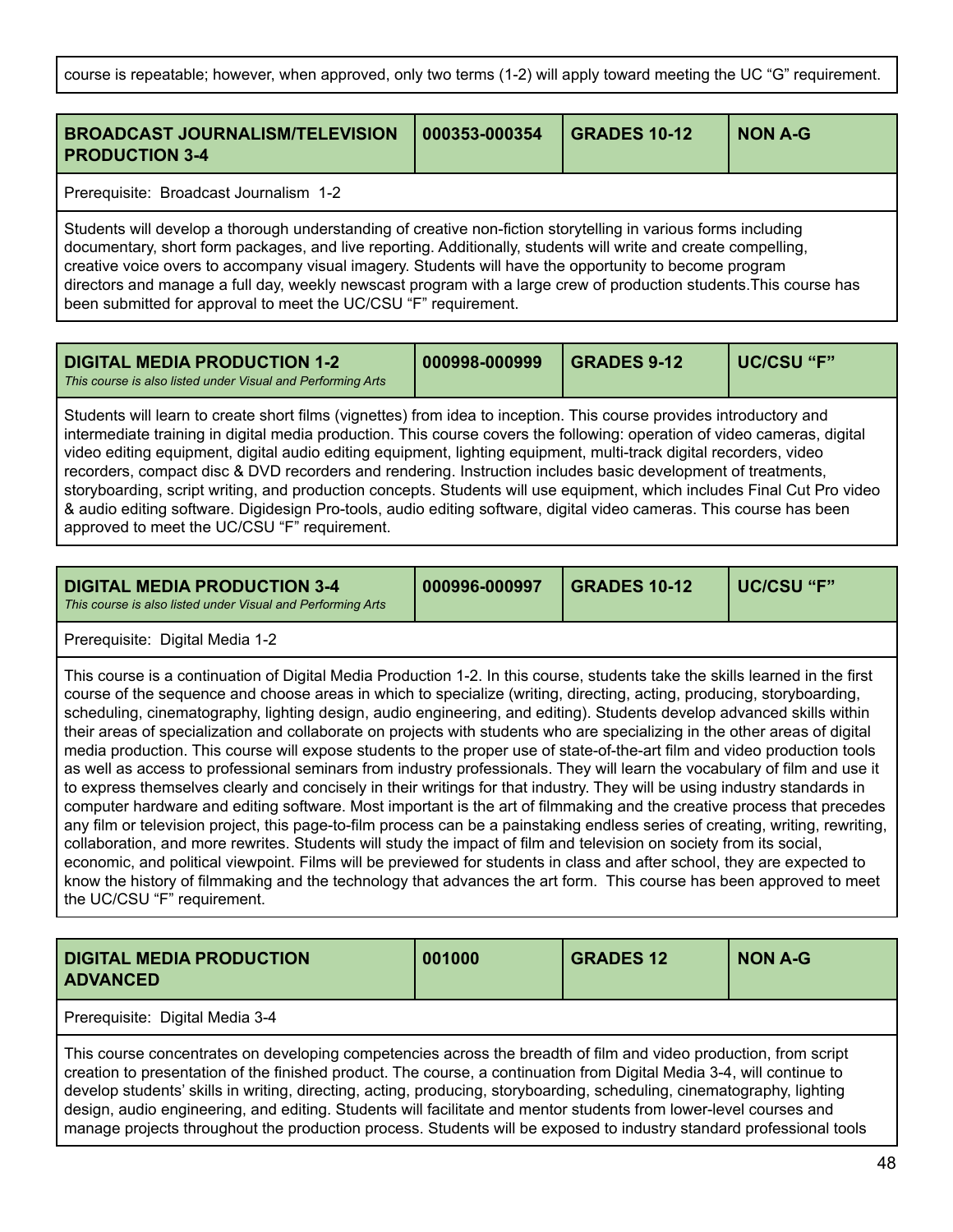and will be expected to manage large-scale projects such as schoolwide broadcasts, campus film projects, and to enter their work into local and national media contests. This course is repeatable. This course may be used to meet the PUSD Fine Arts requirement.

<span id="page-49-0"></span>

| <b>DRAMA1</b><br>This course is also listed under Visual and Performing Arts | 000345 | <b>GRADES 9-12</b> | UC/CSU "F" |
|------------------------------------------------------------------------------|--------|--------------------|------------|
|------------------------------------------------------------------------------|--------|--------------------|------------|

Drama 1 is a survey course which includes many facets of dramatic activity. Included are basic storytelling, voice and diction, reader's theater, pantomime, and improvisational exercises. The students will be requested to visit at least one selected rehearsal or performance of a school play each quarter. Drama may be applied to the Fine Arts requirement but not the English requirement. This course has been approved to meet the UC/CSU "F" requirement.

Teacher Comments: Drama 1 is a Career in Technical Education (CTE) class, which means this class will prepare you for a career in theatre performance and production. Drama 1 focuses on basic acting skills, ensemble building, improvisation, and performance analysis and critique. Students will participate in a variety of acting exercises, activities, and assignments to help them learn about the fundamentals of acting. Additionally, students will learn about theatre *history and theatre production.*

<span id="page-49-1"></span>

| <b>DRAMA 2</b><br>This course is also listed under Visual and Performing Arts | 000346 | <b>GRADES 9-12</b> | <b>UC/CSU "F"</b> |
|-------------------------------------------------------------------------------|--------|--------------------|-------------------|
| Indiana and alternative communication                                         |        |                    |                   |

Prerequisite: Drama 1

Drama 2 is a course in which students do creative exercises to illustrate characters and situations, as well as improvisational exercises. It is a beginning study of theater with in-depth looks at structure of theater and plays and more improvisations and pantomimes. Students will visit movies and plays and be able to write a critique of them. At least one basic scene and/or series of pantomimes must be presented. Also included is a study of the function of the playwright, the actor, the director, and the technicians. In addition, the students will study the written scripts of four genres: melodrama, comedy, farce, and modern drama. Drama may be applied to the Fine Arts requirement but not the English requirement. This course has been approved to meet the UC/CSU "F" requirement.

*Teacher Comments: Drama 2-6 focuses on performance, playwriting, theatre production, and theatre history. Students* will participate in a variety of acting exercises, activities, and assignments to help them sharpen their acting skills. Higher level courses (Drama 3-4 and Drama 5-6) will have more challenging assignments. This is a Career and *Technical Education (CTE) class and is designed to prepare you for a job in the theatre industry.*

<span id="page-49-2"></span>

| <b>DRAMA 3</b><br>This course is also listed under Visual and Performing Arts                                                                                                                                                                                                                                                                                                                                                                                                                                                                                                                                                                                                                                         | 000347 | <b>GRADES 9-12</b> | UC/CSU "F", "G" |  |  |
|-----------------------------------------------------------------------------------------------------------------------------------------------------------------------------------------------------------------------------------------------------------------------------------------------------------------------------------------------------------------------------------------------------------------------------------------------------------------------------------------------------------------------------------------------------------------------------------------------------------------------------------------------------------------------------------------------------------------------|--------|--------------------|-----------------|--|--|
| Prerequisite: Drama 1-2 or teacher recommendation                                                                                                                                                                                                                                                                                                                                                                                                                                                                                                                                                                                                                                                                     |        |                    |                 |  |  |
| Drama 3 is an intermediate acting course. Included in the course is a study of the history of the theater and changes in<br>acting styles. Students are expected to perform scenes or plays from classical literature after studying the influences of<br>the various periods on costumes, movement, and makeup. Students are expected to investigate the technical side of<br>theater with regard to designing lighting, costuming, and creating special makeup, along with knowing the function of a<br>playwright, actor, director, and technician. Drama may be applied to the Fine Arts requirement but not the English<br>requirement. This course has been approved to meet the UC/CSU "F" or "G" requirement. |        |                    |                 |  |  |
| Teacher Commente: Drama 2.6 focuses on performance, playwriting, theatre production, and theatre bistory, Students                                                                                                                                                                                                                                                                                                                                                                                                                                                                                                                                                                                                    |        |                    |                 |  |  |

*Teacher Comments: Drama 2-6 focuses on performance, playwriting, theatre production, and theatre history. Students* will participate in a variety of acting exercises, activities, and assignments to help them sharpen their acting skills. Higher level courses (Drama 3-4 and Drama 5-6) will have more challenging assignments. This is a Career and *Technical Education (CTE) class and is designed to prepare you for a job in the theatre industry.*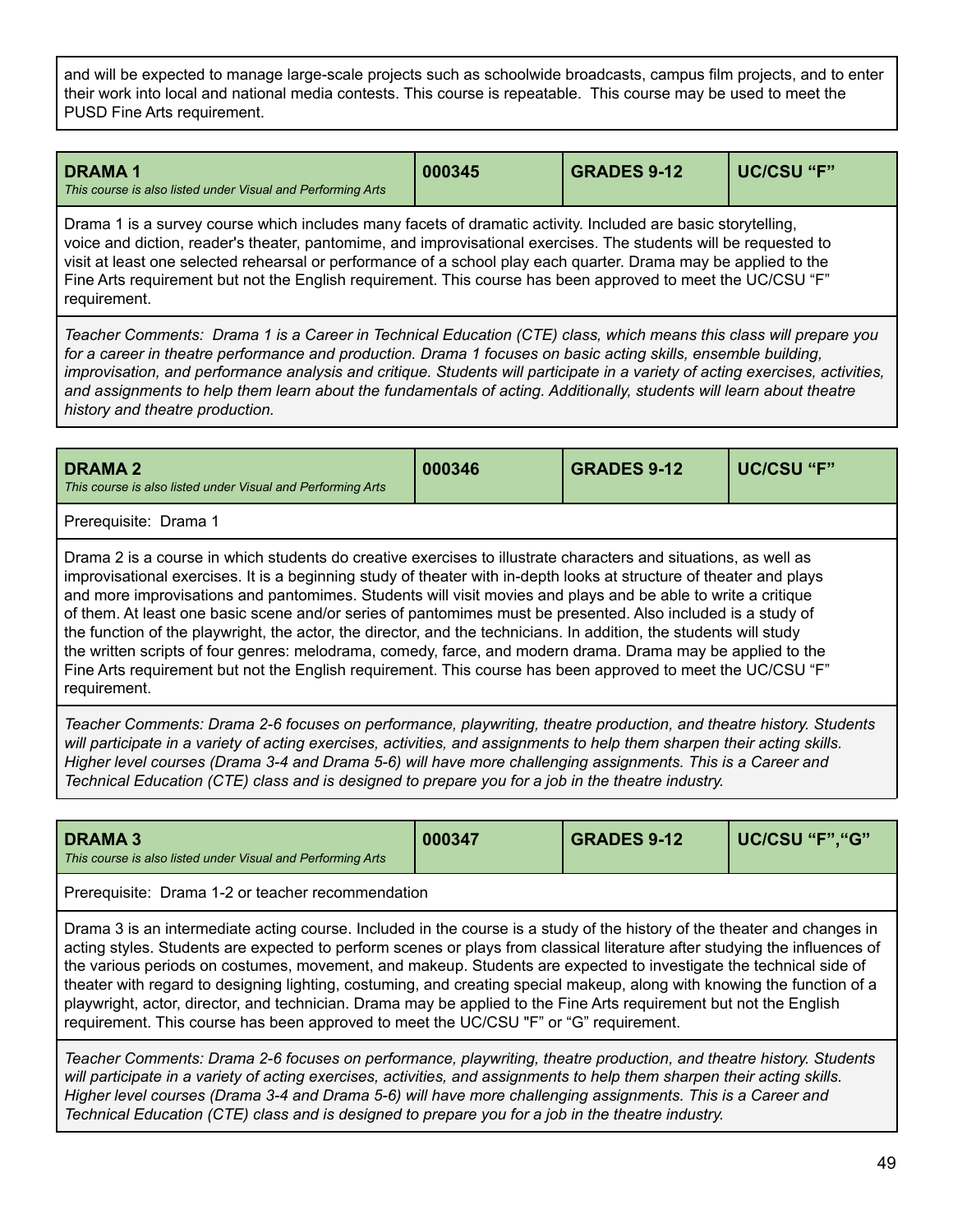<span id="page-50-0"></span>

| <b>DRAMA 4</b><br>This course is also listed under Visual and Performing Arts | 000348 | <b>GRADES 10-12</b> | UC/CSU "F", "G" |
|-------------------------------------------------------------------------------|--------|---------------------|-----------------|
|-------------------------------------------------------------------------------|--------|---------------------|-----------------|

Prerequisite: Drama 3 or teacher recommendation

Drama 4 is a course in play production. The course includes a detailed study of how plays are produced, designed, costumed, cast, and directed. Specifically, students are expected to choose material, prepare the prompt book, draw a floor plan of the set, draw a set elevation, and design appropriate costumes for each character. Additionally, students are expected to collect a "makeup morgue," to arrange the rehearsal schedule, and to act in two scenes for other directors. A continuing study is made of theater history and additional styles and terminology. Students will begin to learn principles of directing and technical theater as well as produce a trimester project and participate in much scene work. This is a performance class. Drama may be applied to the Fine Arts requirement but not the English requirement. This course has been approved to meet the UC/CSU "F" or "G" requirement.

*Teacher Comments: Drama 2-6 focuses on performance, playwriting, theatre production, and theatre history. Students* will participate in a variety of acting exercises, activities, and assignments to help them sharpen their acting skills. Higher level courses (Drama 3-4 and Drama 5-6) will have more challenging assignments. This is a Career and *Technical Education (CTE) class and is designed to prepare you for a job in the theatre industry.*

<span id="page-50-1"></span>

| <b>DRAMA 5</b><br>This course is also listed under Visual and Performing Arts                                                                                                                                                                                                                                                                                                                                                                                                                                                                                                                                                                                                                                                                                                                                      | 000349 | <b>GRADES 10-12</b> | UC/CSU "F", "G" |  |  |
|--------------------------------------------------------------------------------------------------------------------------------------------------------------------------------------------------------------------------------------------------------------------------------------------------------------------------------------------------------------------------------------------------------------------------------------------------------------------------------------------------------------------------------------------------------------------------------------------------------------------------------------------------------------------------------------------------------------------------------------------------------------------------------------------------------------------|--------|---------------------|-----------------|--|--|
| Prerequisite: Drama 4 or teacher recommendation                                                                                                                                                                                                                                                                                                                                                                                                                                                                                                                                                                                                                                                                                                                                                                    |        |                     |                 |  |  |
| Drama 5 continues the application of the play direction techniques introduced in Drama 4. Students are<br>expected to select a trimester project and carry it to culmination in presentation and evaluation by an audience.<br>In addition, students are expected to perform in scenes from classic, modern British, and modern American<br>dramatic literature, as well as to research a selected topic. Students are also expected to develop a prompt book<br>which demonstrates an increased attention to detail, steady improvement in basic techniques, and heightened<br>creativity. Also elements of theater management will be covered. Drama may be applied to the Fine Arts<br>requirement but not the English requirement. This course has been approved to meet the UC/CSU "F" or "G"<br>requirement. |        |                     |                 |  |  |

*Teacher Comments: Drama 2-6 focuses on performance, playwriting, theatre production, and theatre history. Students* will participate in a variety of acting exercises, activities, and assignments to help them sharpen their acting skills. Higher level courses (Drama 3-4 and Drama 5-6) will have more challenging assignments. This is a Career and *Technical Education (CTE) class and is designed to prepare you for a job in the theatre industry.*

| <b>DRAMA 6</b><br>This course is also listed under Visual and Performing Arts                                                                                                                                                                                                                                                                                                                                                                                                                                                                                                          | 000350 | <b>GRADES 10-12</b> | UC/CSU "F", "G" |  |  |
|----------------------------------------------------------------------------------------------------------------------------------------------------------------------------------------------------------------------------------------------------------------------------------------------------------------------------------------------------------------------------------------------------------------------------------------------------------------------------------------------------------------------------------------------------------------------------------------|--------|---------------------|-----------------|--|--|
| Prerequisite: Drama 5 or teacher recommendation                                                                                                                                                                                                                                                                                                                                                                                                                                                                                                                                        |        |                     |                 |  |  |
| Drama 6 is a course in which students explore advanced methods and techniques of acting, interpretation, and<br>direction. Students are expected to participate in classroom scenes and touring productions. Students are expected to<br>research an individually selected topic. Costuming and makeup are also to be covered in this course. This is essentially<br>a director's laboratory/workshop and a performance class with scenes and projects. Drama may be applied to the Fine<br>Arts requirement. This course has been approved to meet the UC/CSU "F" or "G" requirement. |        |                     |                 |  |  |
| Teacher Comments: Drama 2-6 focuses on performance, playwriting, theatre production, and theatre history. Students<br>will participate in a variety of acting exercises, activities, and assignments to belp them sharpen their acting skills                                                                                                                                                                                                                                                                                                                                          |        |                     |                 |  |  |

will participate in a variety of acting exercises, activities, and assignments to help them sharpen their acting skills. Higher level courses (Drama 3-4 and Drama 5-6) will have more challenging assignments. This is a Career and *Technical Education (CTE) class and is designed to prepare you for a job in the theatre industry.*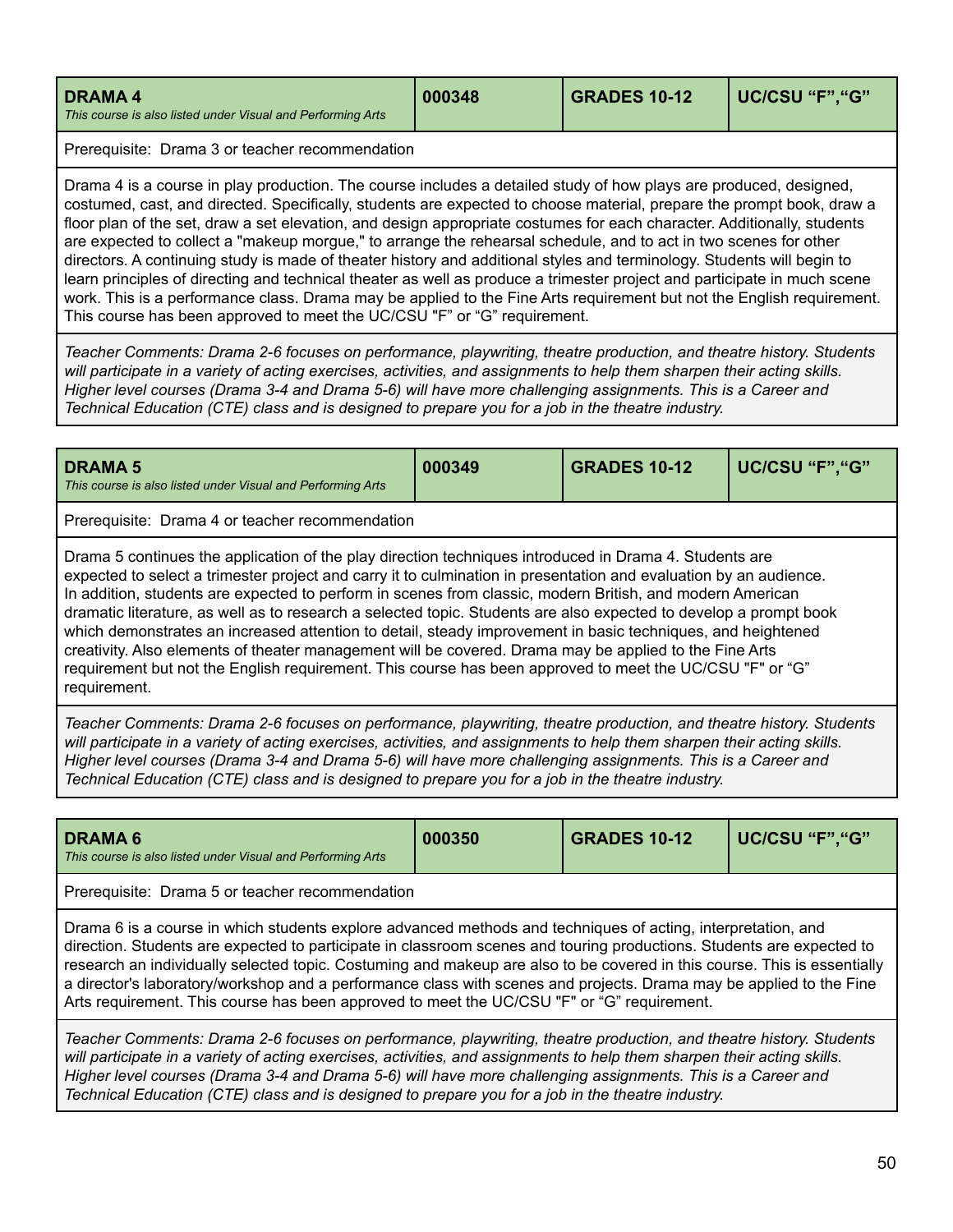<span id="page-51-0"></span>

| <b>PHOTOGRAPHY 1</b>                                        | 000872 | <b>GRADES 9-12</b> | UC/CSU "F" |
|-------------------------------------------------------------|--------|--------------------|------------|
| This course is also listed under Visual and Performing Arts |        |                    |            |

Photography 1 provides a media that allows the student a pragmatic method of application of chemistry, art, and physics, as well as an introduction to vocational possibilities in the field of photography. This course will deal primarily with learning to properly use photo developing equipment and different cameras. Students may receive Fine Arts or Practical Arts credit for this class. This course has been approved to meet the UC/CSU "F" requirement.

<span id="page-51-1"></span>

|  | <b>PHOTOGRAPHY 2</b><br>This course is also listed under Visual and Performing Arts | 000873 | <b>GRADES 9-12</b> | UC/CSU "F" |
|--|-------------------------------------------------------------------------------------|--------|--------------------|------------|
|--|-------------------------------------------------------------------------------------|--------|--------------------|------------|

Prerequisite: Photography 1

Photography 2 will continue fine tuning the technical skills learned in Photography 1. Students will learn to use a camera as a way of communication and creative expression. Imagination, emotion, and aesthetic perception will be stressed through proper organization of photographic elements and composition. The history of photography, and critical evaluation of prints will be emphasized throughout the course. Students may receive Fine Arts or Practical Arts credit for this class. This course has been approved to meet the UC/CSU "F" requirement.

<span id="page-51-2"></span>

| <b>PHOTOGRAPHY 3-4</b><br>This course is also listed under Visual and Performing Arts | 000874-000875 | <b>GRADES 9-12</b> | UC/CSU "F", "G" |
|---------------------------------------------------------------------------------------|---------------|--------------------|-----------------|
| Prerequisite: Photography 1-2                                                         |               |                    |                 |

Photography 3-4 emphasizes applications of photography; for example, journalism, magazine articles, offset printing (textbook), electronic schematics, portraiture. This course provides the opportunity for students to explore creative and career opportunities within many different areas. Students may receive Fine Arts or Practical Arts credit for these classes. This course has been approved to meet the UC/CSU "F" or "G" requirement.

<span id="page-51-3"></span>

| <b>PHOTOGRAPHY 5-6</b> |  |  | NON A-G |
|------------------------|--|--|---------|
|------------------------|--|--|---------|

Prerequisite: Photography 1-4

Students in Photography 5-6 focus on portfolio development and further refinement of skills needed for careers in commercial photography, editing, and photojournalism. Students will begin to expand their own personal artistic style through individualized assignments, class critiques, and written self-reflection. Experimentation and creativity is encouraged at every level of design: conception, editing, and presentation. Written assessments on art intent will be evaluated, and students will engage in daily aesthetic valuing through verbal and short written response in class during discussions and lecture. Upon Board approval this course will be submitted for UC/CSU "F" credit. Upon successful completion of the course, students will earn fine art credit towards high school graduation.

<span id="page-51-4"></span>

| <b>SOUND PRODUCTION AND</b><br><b>ENGINEERING 1-2</b><br>This course is also listed under Visual and Performing Arts | 000110-000111 | <b>GRADES 10-12</b> | l UC/CSU "F" "G" |
|----------------------------------------------------------------------------------------------------------------------|---------------|---------------------|------------------|
| Prerequisite: High School English 1-2                                                                                |               |                     |                  |

Sound Production and Engineering is an introduction to basic Musical Instrument Digital Interface (MIDI) concepts, soundboards and recording devices, performance production and techniques. Topics include soundboard engineering, keyboard programming, sound modules, sequencing, and electronic music production. Students will also gain a working knowledge of the equipment, including computer equipment performances per year to help prepare for their recording experience. Students gain experience in mixing down and outputting source music projects by working with analog and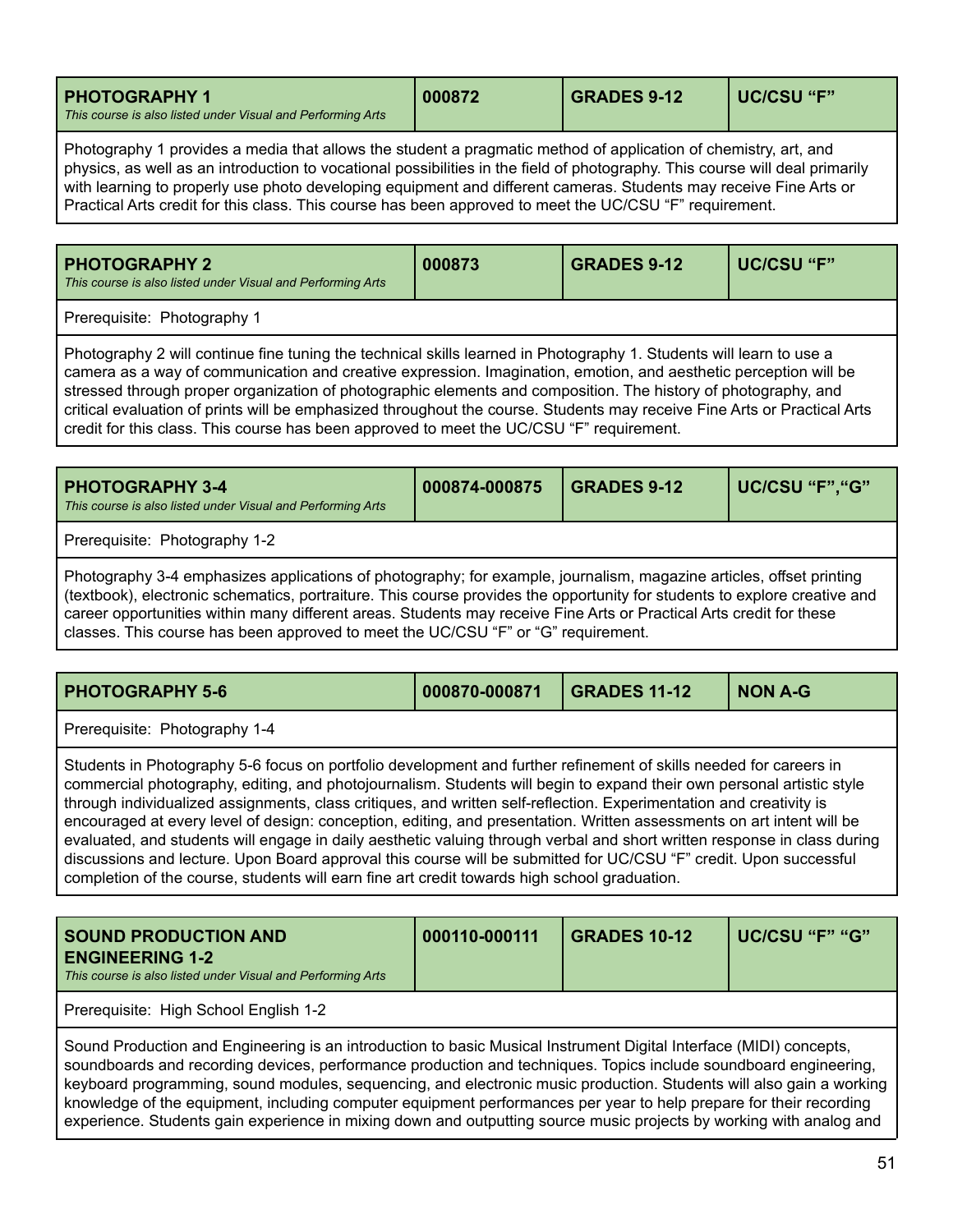digital mixing technology. This course has been approved to meet the UC/CSU "F" requirement.

| <b>STUDIO ART</b><br>This course is also listed under Visual and Performing Arts                                                                                                                                                     | 000150 | <b>GRADES 10-12</b> | UC/CSU "F" |  |
|--------------------------------------------------------------------------------------------------------------------------------------------------------------------------------------------------------------------------------------|--------|---------------------|------------|--|
| Studio Art is for those students who have advanced skills in drawing, painting, and three-dimensional design.<br>The course assists these students in preparation of a portfolio for application to, and scholarships to, institutes |        |                     |            |  |

The course assists these students in preparation of a portfolio for application to, and scholarships to, institutes granting degrees in visual arts. Through oral discussions and writing in research/response journals, the students will address subject, form, and content in works of historical, contemporary, and personal art. This course has been approved to meet the UC/CSU "F" requirement.

<span id="page-52-0"></span>

| <b>TECHNICAL PRODUCTION FOR</b><br>THEATER 1-2              | 000340-000341 | <b>GRADES 9-12</b> | ∣ UC/CSU "F" |
|-------------------------------------------------------------|---------------|--------------------|--------------|
| This course is also listed under Visual and Performing Arts |               |                    |              |

Technical Production for the Theater 1-2 is a course which covers the basics of set design and construction, lighting, costuming, sound, makeup, and stage management. Specifically, students will be expected to design, construct, and paint flats, to plan and draw a lighting plot for a play, to operate a lighting board, and to choose costume designs and colors for characters in a play. In addition, students will be expected to operate the equipment used in sound effects and musical background for a play, to plan and apply makeup for play characters, and to act as stage manager. This course has been approved to meet the UC/CSU "F" requirement.

Teacher Comments: Technical Production for Theater 1-2 is a Career in Technical Education (CTE) class, which means this class will prepare you for a career in technical theatre and theatre production. This class focuses on technical theatre, production, and design. Students will participate in hands-on activities to learn about painting, set building, design, lighting and sound technology, and how to safely and properly operate a variety of tools and power tools.

<span id="page-52-1"></span>

| <b>TECHNICAL PRODUCTION FOR</b><br><b>THEATER 3-4</b><br>This course is also listed under Visual and Performing Arts                                                                                                                                                                                                                                                                                                                                                                      | 000342-000343 | <b>GRADES 10-12</b> | UC/CSU "F" "G" |  |
|-------------------------------------------------------------------------------------------------------------------------------------------------------------------------------------------------------------------------------------------------------------------------------------------------------------------------------------------------------------------------------------------------------------------------------------------------------------------------------------------|---------------|---------------------|----------------|--|
| Prerequisite: Technical Production for Theater 1-2                                                                                                                                                                                                                                                                                                                                                                                                                                        |               |                     |                |  |
| Technical Production for the Theater 3-4 is a practical theater class which continues to build on knowledge,<br>experience, and interest acquired in 1-2. Students will be able to perform the varied "behind the scenes" tasks<br>at a level of expertness which would make them eligible for theater employment. This course does not apply to<br>the English or Fine Arts graduation requirements but it has been approved to meet the UC/CSU "F" or "G"<br>requirement.               |               |                     |                |  |
| Teacher Comments: Technical Production for Theater 3-4 is a Career in Technical Education (CTE) class, which means<br>this class will prepare you for a career in technical theatre and theatre production. This class focuses on advancing<br>students' knowledge in technical theatre, production, design, and theatre jobs. Students will participate in hands-on<br>activities to sharpen their skills in the areas of painting, set building, design, lighting and sound technology. |               |                     |                |  |

<span id="page-52-2"></span>

| THEATER ARTS STUDY AND<br><b>PERFORMANCE 7-8</b><br>This course is also listed under Visual and Performing Arts                                                                                                                                                                                                                                          | 000351-000352 | <b>GRADES 10-12</b> | UC/CSU "F", "G" |  |
|----------------------------------------------------------------------------------------------------------------------------------------------------------------------------------------------------------------------------------------------------------------------------------------------------------------------------------------------------------|---------------|---------------------|-----------------|--|
| Prerequisite: Teacher recommendation                                                                                                                                                                                                                                                                                                                     |               |                     |                 |  |
| This course is intended for those students who are ready to make an in depth commitment to the study and<br>performance of theatre. Students will continue to hone and expand their skills in performance, design, stagecraft and<br>theatre management through the process of selecting and producing plays from a variety of theatre genres for public |               |                     |                 |  |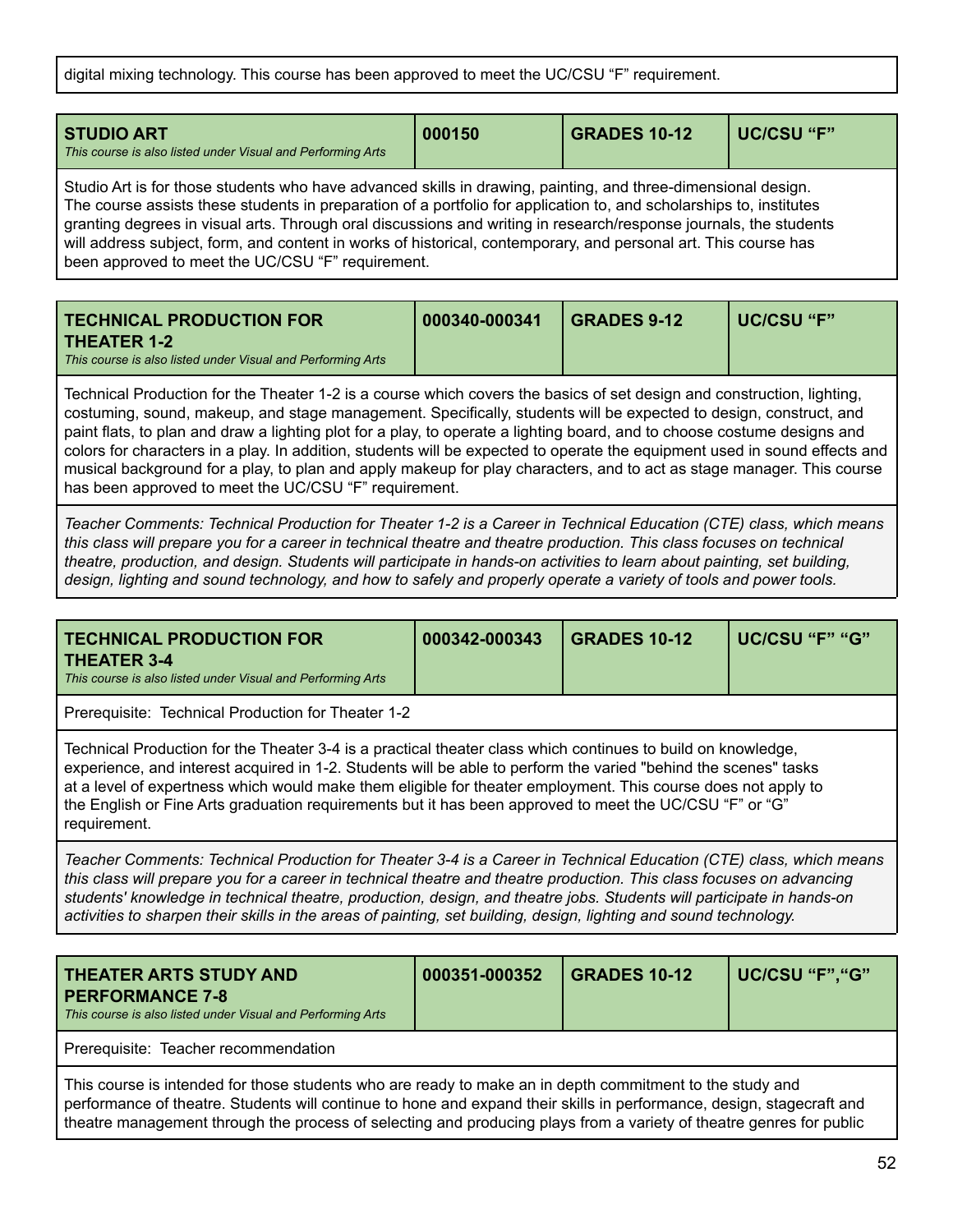performance. This course has been approved to meet the UC/CSU "F" or "G" requirement.

*Teacher Comments: Theater Studies 7-8 focuses on performance, playwriting, theatre production, directing, and theatre* history. Students will participate in a variety of acting exercises, activities, and assignments to help them sharpen their acting skills. This is a Career and Technical Education (CTE) class and is designed to prepare you for a job in the *theatre industry.*

## **CONSTRUCTION**

<span id="page-53-1"></span>

| <b>CONSTRUCTION TECHNOLOGY 1-2</b> | 000954-0009555   GRADES 9-12 | <b>PENDING UC/CSU</b><br><b>A-G COURSE</b><br><b>APPROVAL</b> |
|------------------------------------|------------------------------|---------------------------------------------------------------|
| Prerequisite: None                 |                              |                                                               |

Construction Technology 1, 2 exposes students to the construction industry and its practices. The course follows the National Center for Construction Education and Research (NCCER) certification core curriculum, which provides a solid overview of occupational and worksite safety, which is key to this industry. Students may obtain NCCER Certificates of Accomplishment in basic hand and power tool operation, interpretation of blueprints and plan checking, as well as basic construction principles and a number of related, hands-on, industry-recognized skill areas.

The course infuses math, English, and communication skills into instruction. Upon completion of this course, students will have mastered industry-recognized skills in basic construction and have a leading edge and exposure to various building trades and construction occupations. Optional units of instruction may encompass green and sustainable building materials and the Leadership in Energy and Environmental Design construction applications. This course will serve as the introductory course in the Building Traders and Construction pathway. This course is pending UC/CSU a-g course approval.

### **ENGINEERING AND ARCHITECTURE**

<span id="page-53-0"></span>

| <b>ARCHITECTURAL DESIGN (AD) 1-2</b><br>This course is also listed under Visual and Performing Arts                                                                                                                                                                                                                                                                                                                                                                                                                                                                                                                                                                                                                                                                                                | 000846-000847 | <b>GRADES 9-12</b> | UC/CSU "F", "G" |
|----------------------------------------------------------------------------------------------------------------------------------------------------------------------------------------------------------------------------------------------------------------------------------------------------------------------------------------------------------------------------------------------------------------------------------------------------------------------------------------------------------------------------------------------------------------------------------------------------------------------------------------------------------------------------------------------------------------------------------------------------------------------------------------------------|---------------|--------------------|-----------------|
| Architectural Design includes the study and application of the elements and principles of design, the study of the history<br>of ancient architecture from Catal Huyuk to the Ancient Baroqueand its relevant vocabulary and structural devices, and<br>an introduction to basic sketching and technical drawing skills. Students will experience working with different mediums<br>(a variety of different pencils, charcoal, pen and ink, watercolor, tempera, and clay) to copy ancient structures and to<br>design their own structures using various construction devices. Architectural Design 1-2 meets PUSD Fine Art or<br>Practical Art credit, PUSD Computer Literacy/Competency, and UC/CSU "F" or "G" Elective Credit (Students must<br>complete 1 and 2 to receive UC/CSU "F"credit). |               |                    |                 |

Teacher Comments: Architectural Design 1-2 focuses on the art of architecture. Students will study the history of architecture and design a set of architectural plans using Computer Aided Design software (Autodesk Revit) of their dream home. Students will have fun as they create a 3D model of their future dream house and create an interior design plan. The course includes the study and application of the elements and principles of design, the study of the history of ancient architecture from Stonehenge to Baroque and its relevant vocabulary and structural devices, and an introduction to basic sketching and technical drawing skills. The course work is primarily in class with little homework.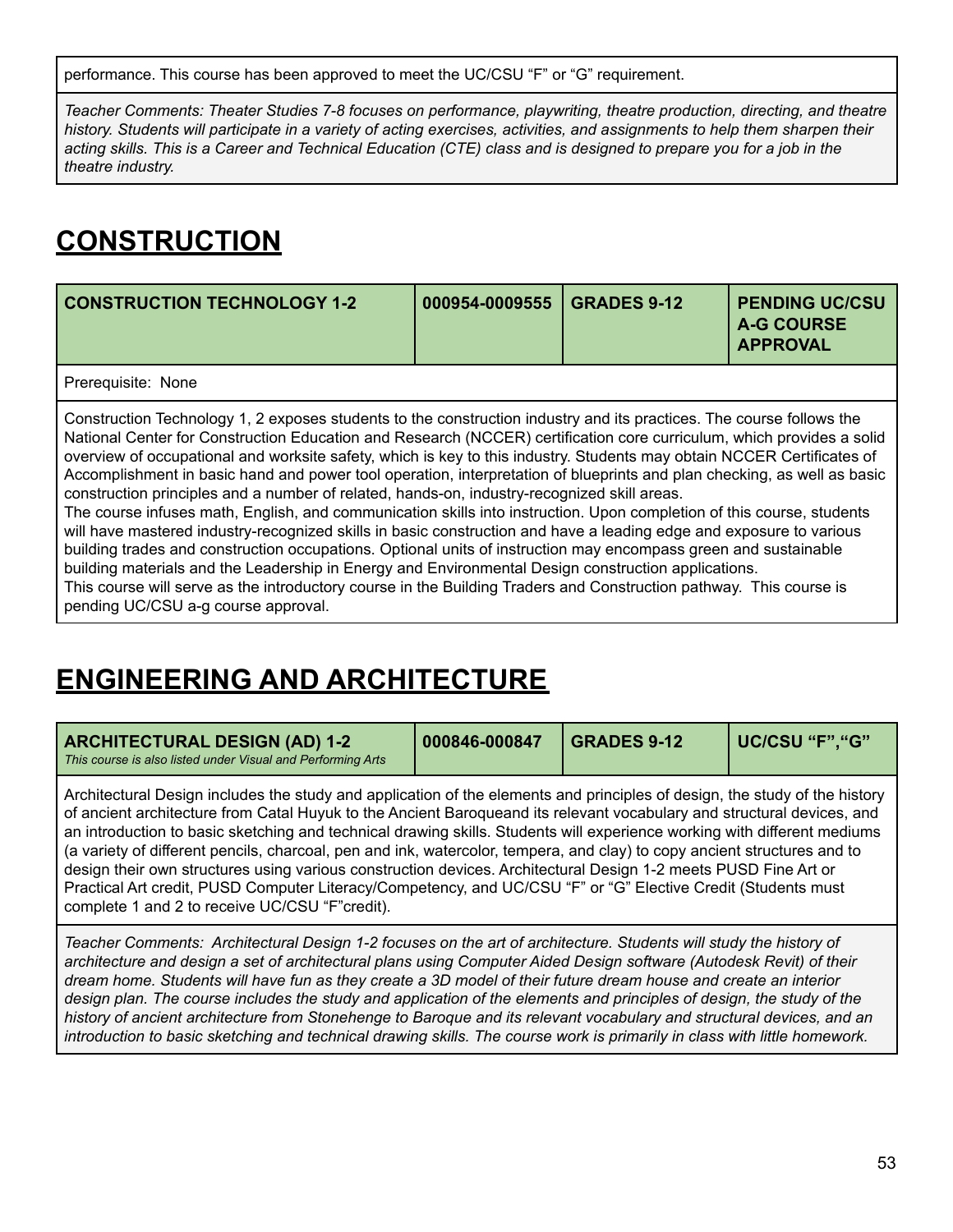<span id="page-54-0"></span>

| <b>CIVIL ENGINEERING AND</b>                            | 000937-000938 | GRADES 10-12 | UC/CSU "G" |
|---------------------------------------------------------|---------------|--------------|------------|
| <b>ARCHITECTURE (CEA) 1-2</b>                           |               |              |            |
| This course is also listed under College Prep Electives |               |              |            |

Prerequisite: Recommended to take Pre-Engineering and Design 1 or 2 with CEA, CIM, or EDD

Civil Engineering and Architecture is a specialization course in the sequence of Project Lead the Way Engineering courses. This course provides an overview of the fields of Civil Engineering and Architecture, while emphasizing the interrelationship and dependence of both fields upon each other. Students use state of the art software to solve real world problems and communicate solutions to hands-on projects and activities. This course covers topics such as: Project Planning, Site Planning, Building Design, Project Documentation and Presentation. Students learn important aspects of building and site design and development. They apply math, science, and standard engineering practices to design both residential and commercial projects and document their work using 3D architecture design software. This course has been approved to meet the UC/CSU "G" requirement.

<span id="page-54-1"></span>

| <b>COMPUTER INTEGRATED</b><br><b>MANUFACTURING (CIM) 1-2</b>                                                                                                                                                                                                                                                                                                                                                                                                                                                                                       | 000888-000889 | <b>GRADES 10-12</b> | UC/CSU "D", "G" |  |
|----------------------------------------------------------------------------------------------------------------------------------------------------------------------------------------------------------------------------------------------------------------------------------------------------------------------------------------------------------------------------------------------------------------------------------------------------------------------------------------------------------------------------------------------------|---------------|---------------------|-----------------|--|
| Prerequisite: Integrated Math Ia-Ib; recommended to take Pre-Engineering and Design 1 or 2 with CEA, CIM, or EDD                                                                                                                                                                                                                                                                                                                                                                                                                                   |               |                     |                 |  |
| Computer Integrated Manufacturing is a high school level course for 10th, 11th, or 12th grade students who<br>are interested in manufacturing and automation. It is recommended for students who have successfully<br>completed the Introduction to Engineering Design (IED) course or Principles of Engineering course (POE).<br>Computer Integrated Manufacturing (CIM) is the study of manufacturing, planning, integration, and<br>implementation of automation. The course explores manufacturing history, individual processes, systems, and |               |                     |                 |  |

careers. In addition to technical concepts, the course incorporates finance, ethics, and engineering design, and reflects the integrated approach that leading manufacturers have adopted to improve safety, quality, and efficiency.

Computer Integrated Manufacturing is one of the specialization courses in the Project Lead the Way high school engineering program. The course applies and concurrently develops secondary-level knowledge and skills in mathematics, science, and technology. This course has been approved to meet the UC/CSU "D" and "G" requirements.

<span id="page-54-2"></span>

|--|

Prerequisite: Integrated Math Ia-Ib; recommended to take Pre-Engineering and Design 1 or 2 with CEA, CIM, or EDD

Engineering Design and Development (EDD) is the capstone course in the Project Lead the Way (PLTW) high school engineering program. It is an engineering research course in which students work in teams to design and develop an original solution to a valid open-ended technical problem by applying the engineering design process. The course applies, and concurrently develops, secondary level knowledge and skills in mathematics, science, and technology. Utilizing the Activity-Project-Problem-Based (APPB) teaching and learning pedagogy, students will perform research to choose, validate, and justify a technical problem. After carefully defining the problem, teams of students will design, build, and test their solutions. Finally, student teams will present and defend their original solutions to an outside panel. While progressing through the engineering design process, students will work closely with experts and will continually hone their organizational, communication and interpersonal skills, their creative and problem solving abilities, and their understanding of the design process. EDD is a high school level course that is appropriate for juniors or seniors. Since the projects on which students work vary with student interest, and the curriculum focuses on the development of problem solving skills, EDD is appropriate for students who are interested in any technical career path. This course has been approved to meet the UC/CSU "D" and "G" requirements.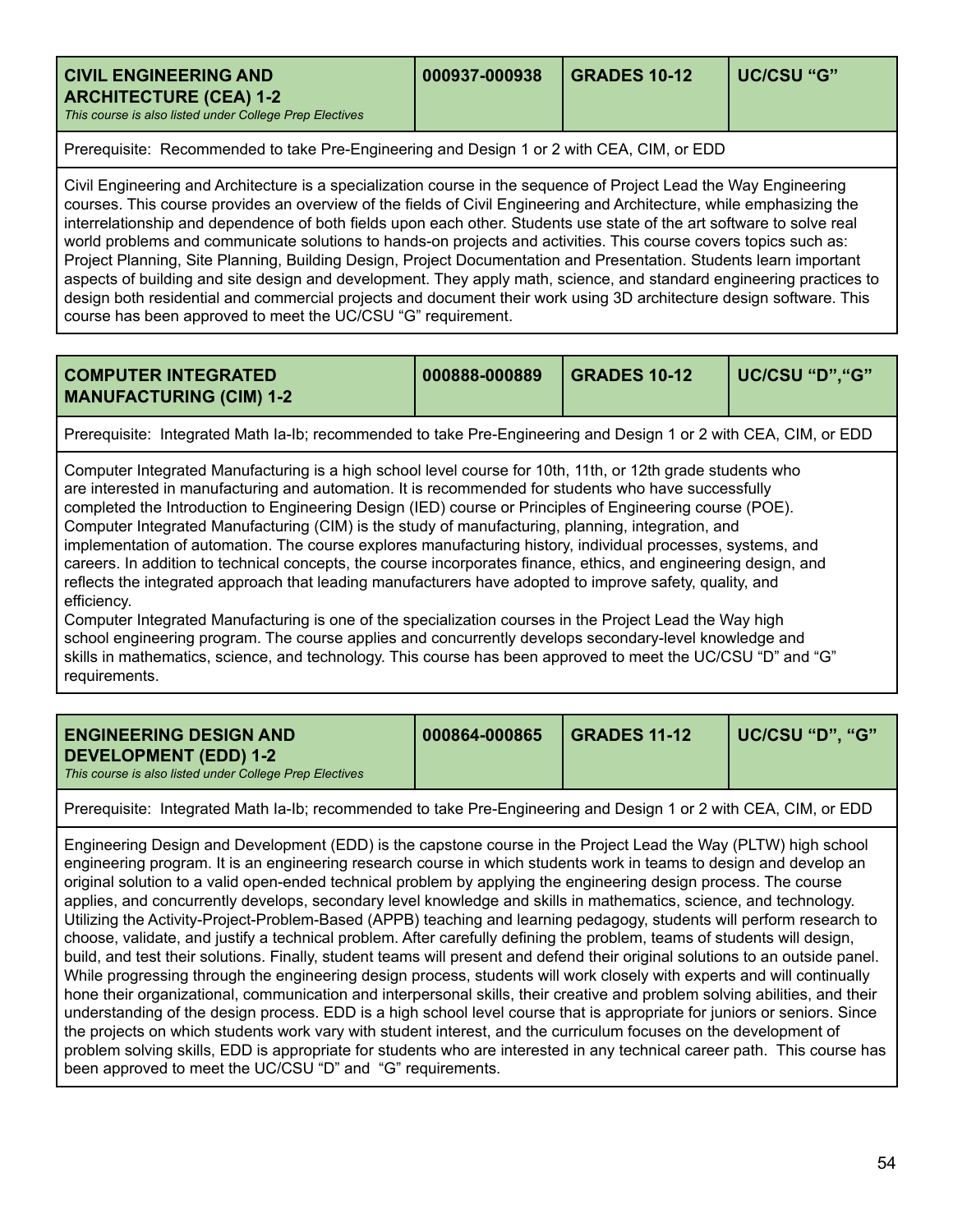| HONORS PRINCIPLES OF ENGINEERING   000886-000887        | <b>GRADES 9-12</b> | l UC/CSU "G" |
|---------------------------------------------------------|--------------------|--------------|
| (POE) 1-2                                               |                    |              |
| This course is also listed under College Prep Electives |                    |              |

Prerequisite: Grade of C or higher in Integrated Math Ia-Ib; recommended to take Introduction to Engineering Design 1 or 2 with POE

Honors Principles of Engineering (POE) 1-2 is a high school-level survey course of engineering and physics topics. The course exposes students to many core concepts in physics and engineering that they will encounter in a postsecondary engineering course of study, including kinematics, energy, power, materials, structures, control systems, and statistics. As part of the Project Lead the Way Engineering pathway curricula, this course provides students the opportunity to develop skills and gain an understanding of Engineering concepts through laboratory activities, projects, and problem-based learning. This course has been approved to meet the UC/CSU "G" requirement.

Teacher Comments: This course is a lot of fun, as students will work with fuel cell technology by building a fuel cell car and boat, learn about civil engineering by designing bridges, create electronic projects, and design, code and build robots for future space exploration. The course work is primarily in class with little homework. As part of the National Project Lead the Way Engineering pathway curricula, students will take a national engineering test to receive college credit to any university or college. For PUSD graduation requirements, the course fulfills your UC/CSU 'q' College Prep Elective Credit or vour UC/CSU 'd' Science Credit counting toward vour 3rd vear of science for college admittance. This *course is on a weighted 5.0 scale.*

<span id="page-55-0"></span>

| <b>INTRODUCTION TO DESIGN (ID) 1-2</b><br>This course is also listed under Visual and Performing Arts                                                                                                                                                                                                                                                                                                                                                                                                                                                                                                                                                                                                                                                                                                                                                                                                                                                                                                                                                                                                                                                                                                                                                                                                                             | 000172-000173 | <b>GRADES 9-12</b> | <b>UC/CSU "F"</b> |
|-----------------------------------------------------------------------------------------------------------------------------------------------------------------------------------------------------------------------------------------------------------------------------------------------------------------------------------------------------------------------------------------------------------------------------------------------------------------------------------------------------------------------------------------------------------------------------------------------------------------------------------------------------------------------------------------------------------------------------------------------------------------------------------------------------------------------------------------------------------------------------------------------------------------------------------------------------------------------------------------------------------------------------------------------------------------------------------------------------------------------------------------------------------------------------------------------------------------------------------------------------------------------------------------------------------------------------------|---------------|--------------------|-------------------|
| Prerequisite: Grade of C or higher in Integrated Math 1a-1b; recommended to take Introduction to Engineering Design<br>1 or 2 with ID                                                                                                                                                                                                                                                                                                                                                                                                                                                                                                                                                                                                                                                                                                                                                                                                                                                                                                                                                                                                                                                                                                                                                                                             |               |                    |                   |
| Part of the Project Lead the Way Engineering pathway curricula. The course is an in-depth, project-based course<br>that concentrates on principles of visual design and the design process. Projects focus on design factors such as<br>aesthetics, format, geometric shape and form, perspective drawing, scale, proportion, and presentation techniques.<br>Students use computers as a medium/tool for the design of project components such as sketching techniques,<br>orthographic drawing, and 3D modeling and rendering. Assignment requirements are based on color, form and<br>aesthetics with an emphasis on the stages of the design process and critical thinking. The curriculum involves details<br>around the concept of 'form follows function' aspects and the effects of successful presentation. Students explore<br>various materials and media for self-expression and learn to express opinions through class critiques and oral<br>presentations. Class projects include toy design, abstract pattern design, architectural model building, poster and<br>brochure design, and design of various products such as desktop organizers and amusement park rides. Design<br>tools will include 3D modeling and other computer software. This course has been approved to meet the UC/CSU "F"<br>requirement. |               |                    |                   |

*Teacher Comments: Introduction to Engineering Design is a project-based course that concentrates on the Engineering Design process focusing on the Principles and Elements of Design, 3D Modeling, Reverse Engineering, and Design* Challenges. Students will learn how to use professional software in designing a toy car and other projects of their very own, such as a marshmallow cannon or automata and building a functional prototype. It is a lot of fun, as students get to work with peers designing and coming up with solutions to engineering problems through competitions or games. The course work is primarily in class with little homework. As part of the national Project Lead the Way Engineering Pathway curricula, students will take a national engineering test to receive college credit to any university or college.

| <b>PRE-ENGINEERING AND DESIGN (PED)</b><br>$-1-2$<br>This course is also listed under College Prep Electives | 000850-000851 | GRADES 10-12 | UC/CSU "G" |
|--------------------------------------------------------------------------------------------------------------|---------------|--------------|------------|
|                                                                                                              |               |              |            |

Pre-Engineering and Design is an in-depth, hands-on course that concentrates on Industrial Design/Technology and is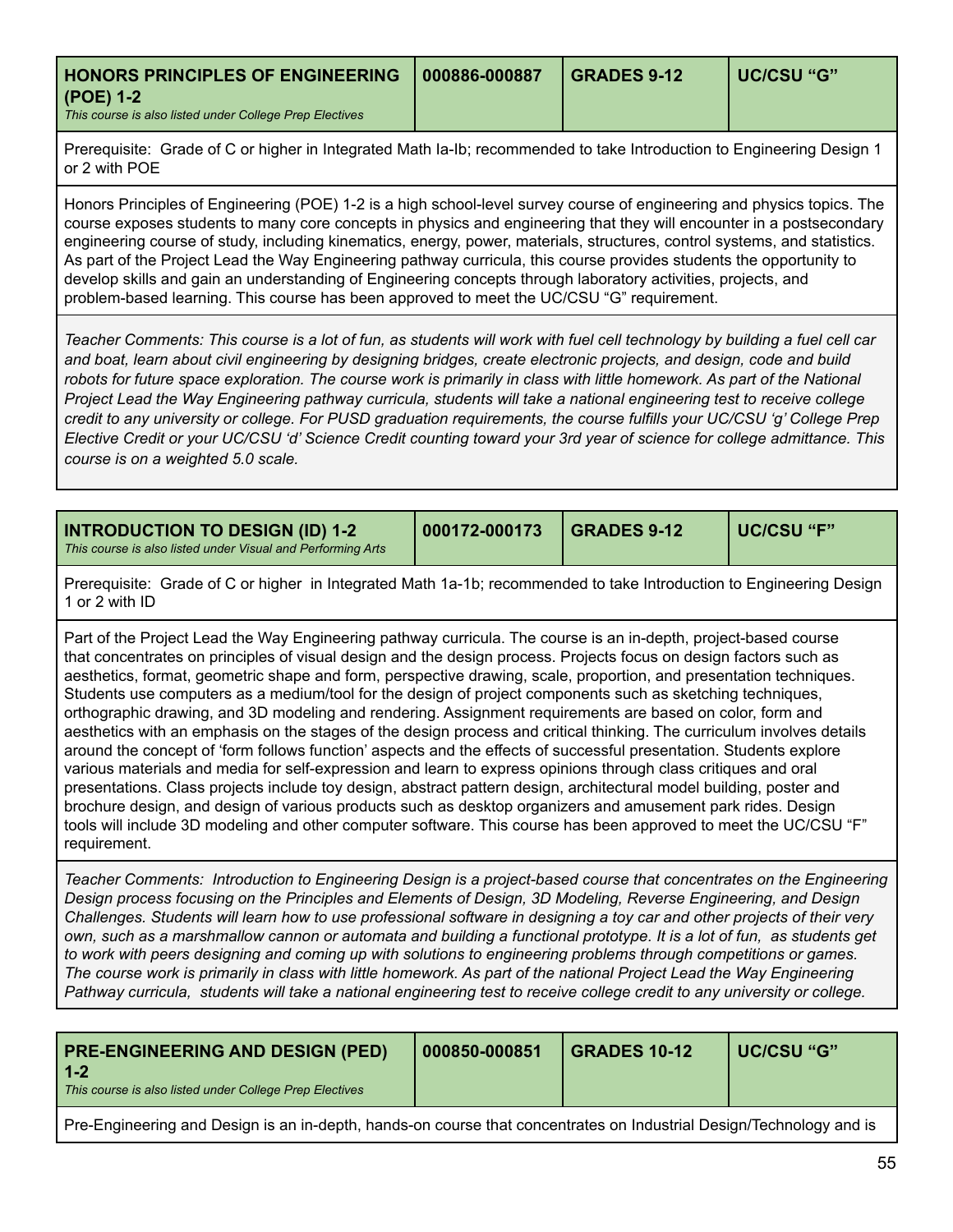divided into four units: Technical Illustration and Design, Aesthetic Theories and Creativity, Computer-Aided Drafting, and Modeling. This course will give students the opportunity to use technology to learn about Engineering and Industrial Design. This course has been approved to meet the UC/CSU "G" requirement. This course may be used to meet the PUSD Practical Arts requirement.

### **INFORMATION AND COMMUNICATION TECHNOLOGY**

<span id="page-56-2"></span>

| <b>INTRODUCTION TO COMPUTER</b><br><b>PROGRAMMING 1-2</b><br>This course is also listed under College Prep Electives | 001058-001059 | <b>GRADES 9-12</b> | UC/CSU "G" |
|----------------------------------------------------------------------------------------------------------------------|---------------|--------------------|------------|
| Prerequisite: Grade of C or higher in Integrated Math Ia-Ib                                                          |               |                    |            |

Introduction to Computer Programming 1-2 will introduce the students to the current computer programming language. Students will learn to develop algorithms, computer programming in the computer language, as well as learn the Windows XP operating system. The primary emphasis will be to learn the proper and efficient use of standard commands, structures, and statements in the computer programming language. This course will stress logic and analytical thinking skills. It is recommended for the college bound student planning on a business, math, or computer science major. This course is designed for the student planning to take AP Computer Science 1-2. This course has been approved to meet the UC/CSU "G" requirement.

<span id="page-56-0"></span>

| <b>AP COMPUTER SCIENCE A 1-2</b><br>This course is also listed under College Prep Electives | 001056-001057 | <b>GRADES 10-12</b> | UC/CSU "G" |
|---------------------------------------------------------------------------------------------|---------------|---------------------|------------|
|                                                                                             |               |                     |            |

Recommended Prerequisite: Previous or concurrent enrollment in Integrated Math 3a-3b

Advanced Placement Computer Science A 1-2 places major emphasis on programming methodology,

algorithms, and data structures. Applications of computing provide the context in which these subjects are treated; applications are used to develop student awareness of the need for particular algorithms and data structures, as well as to provide topics for programming assignments to which students can apply their knowledge. A particular programming language constitutes the vehicle for implementing computer-based solutions to particular problems. Treatments of computer systems and the social implications of computing are integrated into the course and not isolated as separate units. This course has been approved to meet the UC/CSU "G" requirement, the Practical Arts requirement, and the District's Computer Literacy requirement.

Teacher Comments:

<span id="page-56-1"></span>

| AP COMPUTER SCIENCE PRINCIPLES<br>$1 - 2$<br>This course is also listed under College Prep Electives                                                                                                                                                                                                                                                                                                                                                                                                                                                                                                                                                                    | 001078-001079 | <b>GRADES 10-12</b> | <b>UC/CSU "G"</b> |  |  |
|-------------------------------------------------------------------------------------------------------------------------------------------------------------------------------------------------------------------------------------------------------------------------------------------------------------------------------------------------------------------------------------------------------------------------------------------------------------------------------------------------------------------------------------------------------------------------------------------------------------------------------------------------------------------------|---------------|---------------------|-------------------|--|--|
| Prerequisite: Grade of C or higher in Integrated Math Ia-Ib                                                                                                                                                                                                                                                                                                                                                                                                                                                                                                                                                                                                             |               |                     |                   |  |  |
| AP Computer Science Principles is designed as a college-level introduction to a computer science course for<br>non-computer science majors. The course focuses on computational thinking and fluency. In order to gain a basic<br>understanding of computers and computation, students will: learn about the impacts of computing; identify abstractions<br>and learn how to use them in computing; be given solutions to computer programs to analyze for correctness and to<br>engage in discussions about the solutions; and create computational artifacts, working individually and in teams. This<br>course has been approved to meet the UC/CSU "G" requirement. |               |                     |                   |  |  |
|                                                                                                                                                                                                                                                                                                                                                                                                                                                                                                                                                                                                                                                                         |               |                     |                   |  |  |

Teacher Comments: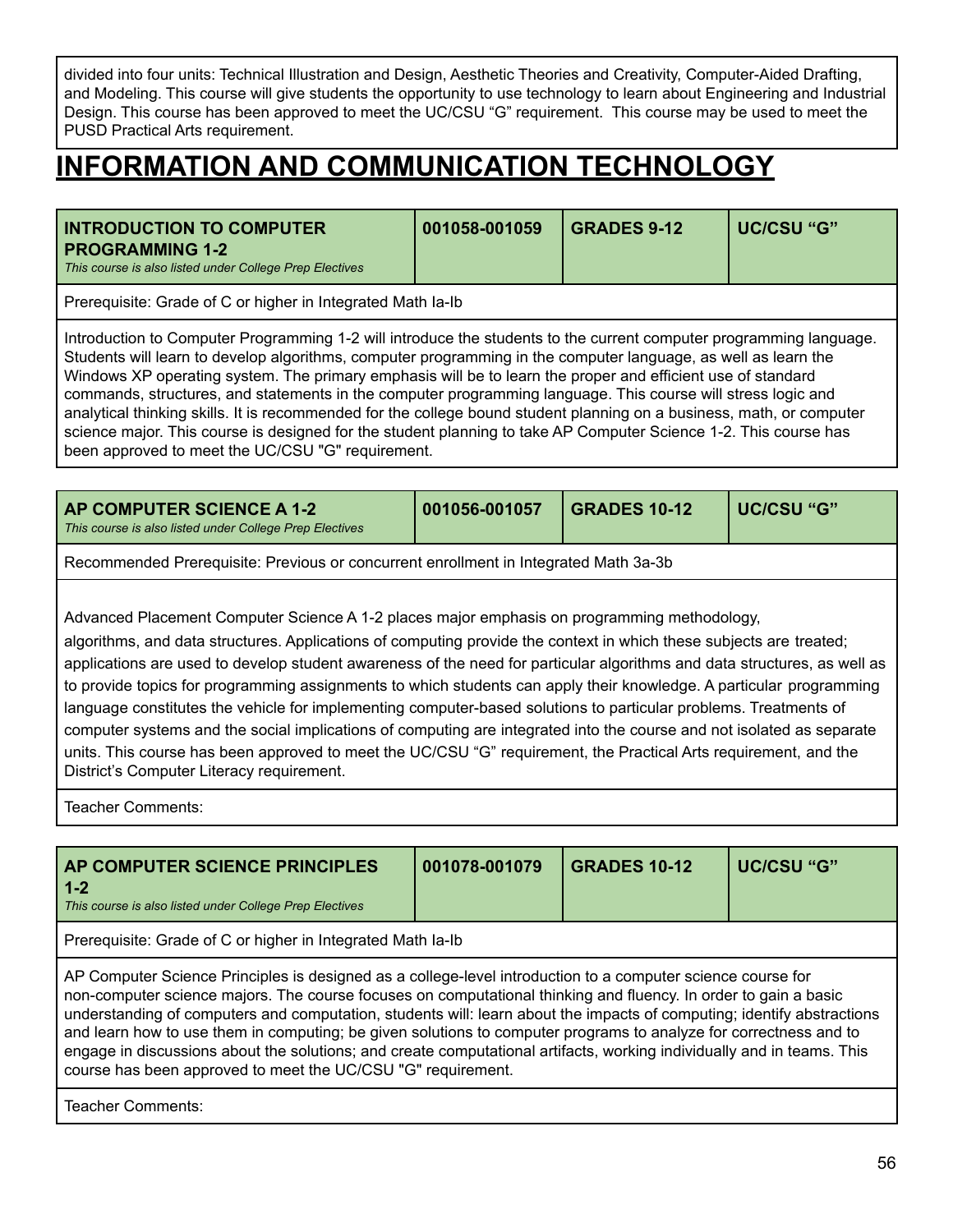| <b>DATA STRUCTURES</b><br>This course is also listed under Career Technical Education | 001072 | <b>GRADES 10-12</b> | UC/CSU "G" |
|---------------------------------------------------------------------------------------|--------|---------------------|------------|
| Prerequisite: AP Computer Science Principles 1-2                                      |        |                     |            |

This college prep elective is the capstone of the introduction of students to creating computer programs of their own. The "C" language is used in this course to instruct the iterative programming paradigm. Topics covered: file handling, dynamic data structure (including linked lists and doubly-linked lists), dynamic allocation, analysis of algorithms, and ethics in Computer Science. This course is pending approval to meet the UC/CSU "g" requirement. At PHS, this course is offered in Trimester 3.

## **TRANSPORTATION/AUTOMOTIVE**

<span id="page-57-0"></span>

| <b>AUTOMOTIVE TECHNOLOGY 1-2</b>                                                                                                                                                                                                                                                                                                                                                                                                                                                                                        | 000901-000902 | GRADES 9-12 | NON A-G |
|-------------------------------------------------------------------------------------------------------------------------------------------------------------------------------------------------------------------------------------------------------------------------------------------------------------------------------------------------------------------------------------------------------------------------------------------------------------------------------------------------------------------------|---------------|-------------|---------|
| Automotive Technology 1-2 is an introductory automotive technology course for the transportation industry<br>sector's Systems Diagnostics and Service career pathway. It focuses on three concentration areas of the National<br>Automotive Technical Education Foundation (NATEF) standards. The course qualifies for NATEF<br>accreditation, and students are encouraged to take the Auto Service Excellence (ASE) examination upon course<br>completion. Successful completion of this course earns elective credit. |               |             |         |

<span id="page-57-1"></span>

| <b>AUTOMOTIVE TECHNOLOGY 3-4</b>                                                                                                                                                                                                                                                                                                                                                                                                                                                                                                                                                                                                                                                                                                                                                             | 000903-000904 | <b>GRADES 10-12</b> | <b>NON A-G</b> |  |  |
|----------------------------------------------------------------------------------------------------------------------------------------------------------------------------------------------------------------------------------------------------------------------------------------------------------------------------------------------------------------------------------------------------------------------------------------------------------------------------------------------------------------------------------------------------------------------------------------------------------------------------------------------------------------------------------------------------------------------------------------------------------------------------------------------|---------------|---------------------|----------------|--|--|
| Prerequisite: Automotive Technology 1-2                                                                                                                                                                                                                                                                                                                                                                                                                                                                                                                                                                                                                                                                                                                                                      |               |                     |                |  |  |
| Automotive Technology 3-4 is the second course for the transportation industry sector's Systems<br>Diagnostics and Service career pathway. This is an intermediate-level automotive technology course that<br>provides students with the technical training needed to pursue career opportunities at independent and<br>manufacturer-dealership automotive repair facilities. The course focuses on two concentration areas of the<br>National Automotive Technician Education Foundation (NATEF) standards and qualifies for NATEF<br>accreditation. Students are encouraged to obtain industry certification by taking the Automotive Service<br>Excellence (ASE) examination upon completion of this course. Students who successfully complete this<br>course will earn elective credit. |               |                     |                |  |  |

<span id="page-57-2"></span>

| <b>AUTOMOTIVE TECHNOLOGY 5-6</b> | 000916-000917 | <b>GRADES 11-12</b> | <b>NON A-G</b> |
|----------------------------------|---------------|---------------------|----------------|
|                                  |               |                     |                |

Prerequisite: Automotive Technology 1-4

Automotive Technology 5-6 is the third course for the transportation industry sector's Systems Diagnostics and Service career pathway. Automotive Technology 5-6 is an advanced automotive technology course that focuses on three concentration areas of the National Automotive Technician Education Foundation (NATEF) standards and meets the requirements for NATEF accreditation. Students are encouraged to take the Automotive Service Excellence (ASE) examination upon completion of this course. This course also reinforces all eight areas of the National Automotive Technician Education Foundation (NATEF) standards. Students in this course are encouraged to participate in an automotive internship, with related classroom instruction occurring at least one hour a week. Supplemental NATEF tasks that require advanced critical-thinking and problem-solving skills are augmented by in-class coursework. Students who successfully complete this course earn elective credit.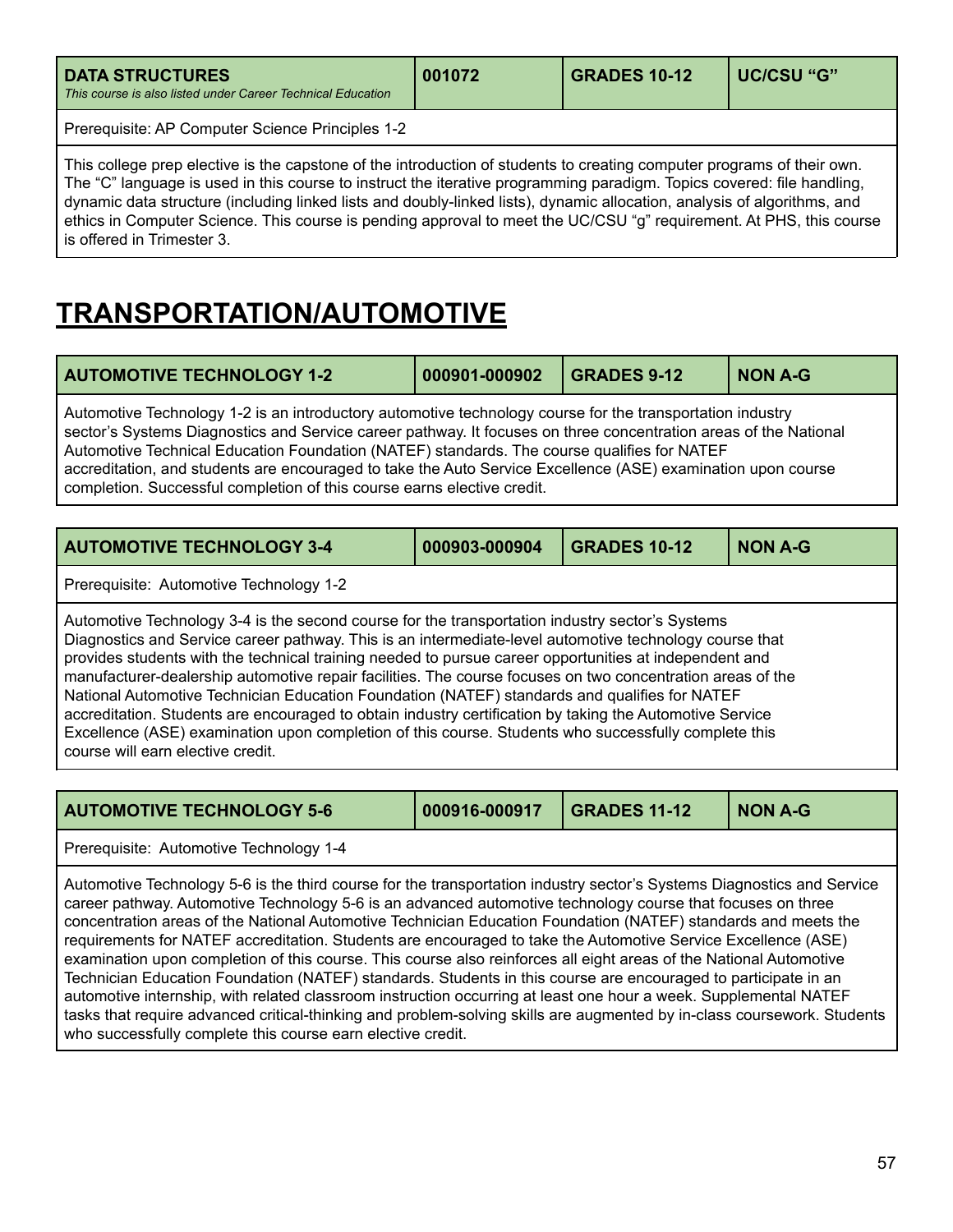<span id="page-58-3"></span>

| <b>AUTO BODY REPAIR/REFINISHING</b> | 000908 | <b>GRADES 11-12</b> | <b>NON A-G</b> |
|-------------------------------------|--------|---------------------|----------------|
|                                     |        |                     |                |

Auto Body Repair/Refinishing provides entry-level skills, upgrading of existing skills, and advanced skills training for people interested in the automotive field. Upon completion, students would be employable as an auto prepper, body mechanic, or auto painter. This course is designed to teach students the basic skills in auto body repairing and painting, including safety; use of tools and equipment; replacement components and trim; metal straightening by hammering, grinding, and sanding; refinishing materials; masking and taping; paints; thinners, and reducers; spraying primers and finish coats; and detailing completed cars. Job-getting/job keeping skills are also taught. Students learn the course material through lecture/teacher demonstration (20%), individual/self-directed instruction (20%), and shop/lab experiences (60%). Some of the major equipment/tools/instruments used in class are the air file, air sander, welding machine frame straightener, and basic hand tools required for auto body repair. Approximately 215 hours of attendance are required for course completion. Student ability and rate of progress will determine length of course for certification. This course may be used to meet PUSD Practical Arts requirement.

## <span id="page-58-0"></span>**OTHER ELECTIVES**

<span id="page-58-1"></span>

| <b>ACADEMIC TUTOR - ALL SUBJECTS</b>                                                                                                                                                                                                                                                                                                                                                                                                                                                                                                                                                                                                                                                                        | 001864 | <b>GRADES 11-12</b> | <b>NON A-G</b> |
|-------------------------------------------------------------------------------------------------------------------------------------------------------------------------------------------------------------------------------------------------------------------------------------------------------------------------------------------------------------------------------------------------------------------------------------------------------------------------------------------------------------------------------------------------------------------------------------------------------------------------------------------------------------------------------------------------------------|--------|---------------------|----------------|
| This course will provide students with improved communication and organizational skills in addition to increased<br>mastery of academic content area skills. Under the supervision of a classroom teacher, tutors will provide individual or<br>small group facilitation designed to increase students' ability to think, read, write and communicate critically. The design<br>of the course provides tutors with necessary tools and processes to work most effectively with students in a one on one<br>or group study environment. Students will receive instruction from their supervising teacher within the context of the<br>class. Successful completion of this course will earn elective credit. |        |                     |                |

<span id="page-58-2"></span>

| <b>ASB PLANNING AND LEADERSHIP</b>                                                                                                                                                                                                                                                                                                                                                                                                                                  | 001879-001880 | <b>GRADES 9-12</b> | <b>NON A-G</b> |  |
|---------------------------------------------------------------------------------------------------------------------------------------------------------------------------------------------------------------------------------------------------------------------------------------------------------------------------------------------------------------------------------------------------------------------------------------------------------------------|---------------|--------------------|----------------|--|
| Prerequisite: Peer elections and/or peer interviews; consent of supervising ASB director                                                                                                                                                                                                                                                                                                                                                                            |               |                    |                |  |
| Planning and leadership focuses on developing the leader within students. During the process of developing leadership<br>skills, students learn effective small and large group communication skills, time management, decision and problem<br>solving skills, parliamentary procedure, and financial management. Members of the class actively participate in student<br>activities and student government. This course meets the PUSD Practical Arts requirement. |               |                    |                |  |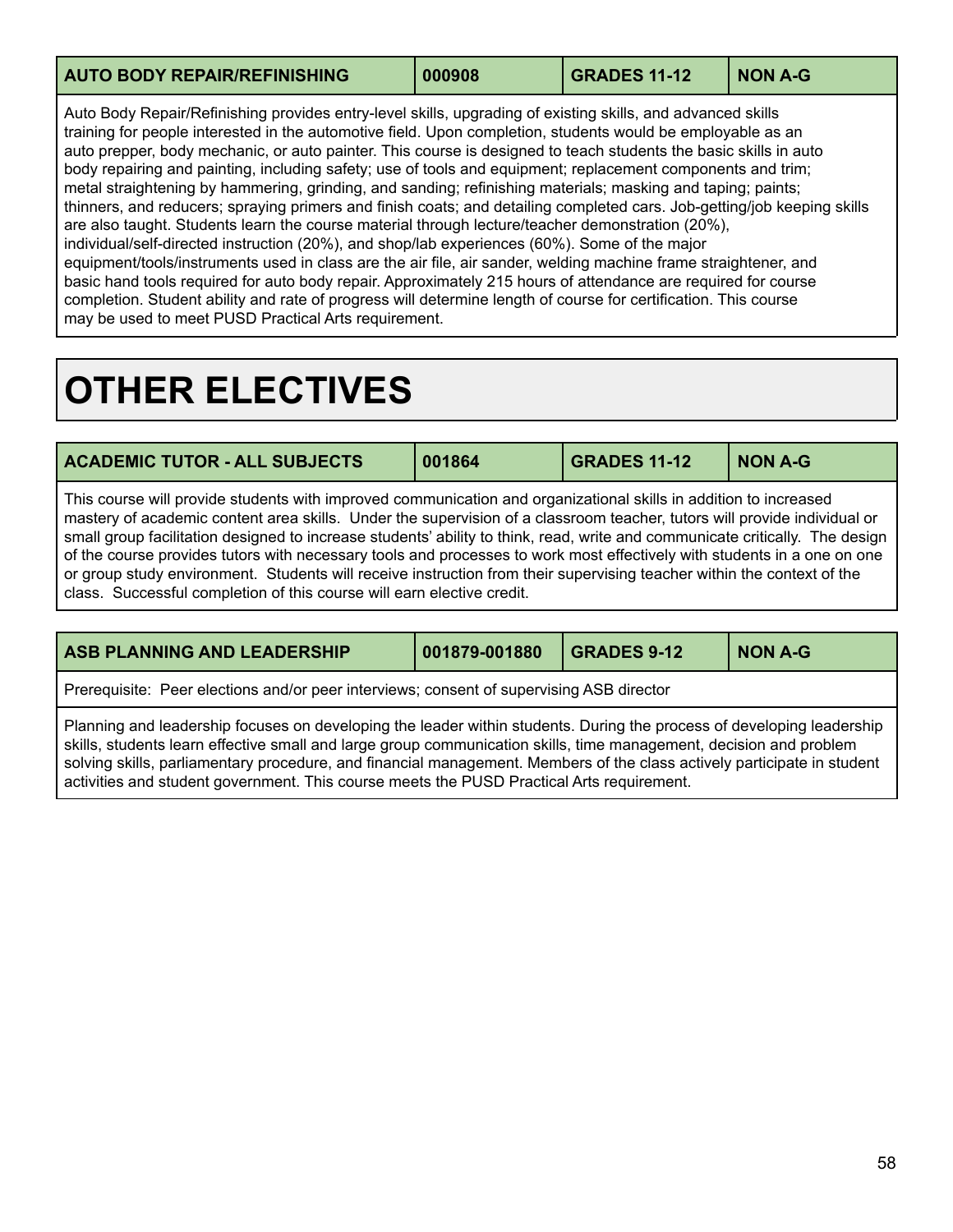# <span id="page-59-0"></span>**SPECIAL EDUCATION**

<span id="page-59-2"></span>

| <b>L/ENGLISH 1-2</b>                                                                                                                                                                                                                              | 002020-002021 GRADE 9 | <b>NON A-G</b> |
|---------------------------------------------------------------------------------------------------------------------------------------------------------------------------------------------------------------------------------------------------|-----------------------|----------------|
| L/English 1-2 is a one-year English class for special education students. Enrollment is recommended for those students<br>reading and writing significantly below grade level and require small group instruction. The focus includes development |                       |                |

of skills: vocabulary, reading comprehension, lifelong reading habits, study and research, literary response and analysis, multi-paragraph essays, proofreading and self-editing, basics of MLA, and speaking and listening strategies.

<span id="page-59-3"></span>

| L/ENGLISH 3-4 | $\big  002022 - 002023 \big $ | GRADE 10 | <b>NON A-G</b> |
|---------------|-------------------------------|----------|----------------|
|---------------|-------------------------------|----------|----------------|

L/English 3-4 is a one-year English class for special education students. Enrollment is recommended for those students reading and writing significantly below grade level and require small group instruction. The focus includes development of skills: vocabulary, reading comprehension, lifelong reading habits, study and research, literary response and analysis, multi-paragraph essays, proofreading and self-editing, basics of MLA, and speaking and listening strategies.

<span id="page-59-4"></span>

| <b>L/ENGLISH 5-6</b> | $\big  002024 - 002025 \big $ | GRADE 11 | <b>NON A-G</b> |
|----------------------|-------------------------------|----------|----------------|
|                      |                               |          |                |

L/English 5-6 is a one-year English class for special education students. Enrollment is recommended for those students reading and writing significantly below grade level and require small group instruction. The focus includes development of skills to improve critical reading and writing through the use of fiction and nonfiction stories, novels, and drama by American authors. Multi-paragraph composition and research writing skills will be addressed.

<span id="page-59-5"></span>

|  | L/ENGLISH 7-8 | 002026-002027 | GRADE 12 | <b>NON A-G</b> |
|--|---------------|---------------|----------|----------------|
|--|---------------|---------------|----------|----------------|

L/English 7-8 is a one-year English class for special education students. Enrollment is recommended for those students reading and writing significantly below grade level and require small group instruction. The focus includes development of skills to improve critical reading skills and written language through the use of fiction and nonfiction stories, novels, and drama. Multi-paragraph composition and research writing skills will be addressed.

<span id="page-59-1"></span>

| 9/CIVICS | 002052 | <b>GRADE 12</b> | <b>NON A-G</b> |
|----------|--------|-----------------|----------------|
|          |        |                 |                |

L/Civics is designed to help individual students become more aware of the benefits of citizen involvement in American politics. This course includes the factors affecting political behavior; the philosophical basis of a democratic society; a pragmatic view of the system's operation; the political, economic, and social factors and their impact on political behavior and decision making; the relationship of the branches of government; and the impact of political decision making on social, economic, and political issues. This course will place an emphasis on individual reading, writing, and oral communication skills within the social sciences.

<span id="page-59-6"></span>

| <b>L/ECONOMICS</b><br>002054<br><b>NON A-G</b><br><b>GRADE 12</b> |  |
|-------------------------------------------------------------------|--|
|-------------------------------------------------------------------|--|

L/Economics is designed for Special Education students with lower academic skills and who are in need of extensive work on both reading and writing skills. The course will deal with the major concepts of economics with emphasis on their practical personal application. The content will include (1) fundamental economic concepts; (2) the role of government, labor, and business in the functioning of the economy; (3) a useable understanding of the United States economy as it relates to students as consumers, workers, and citizens; (4) practical money and financial management.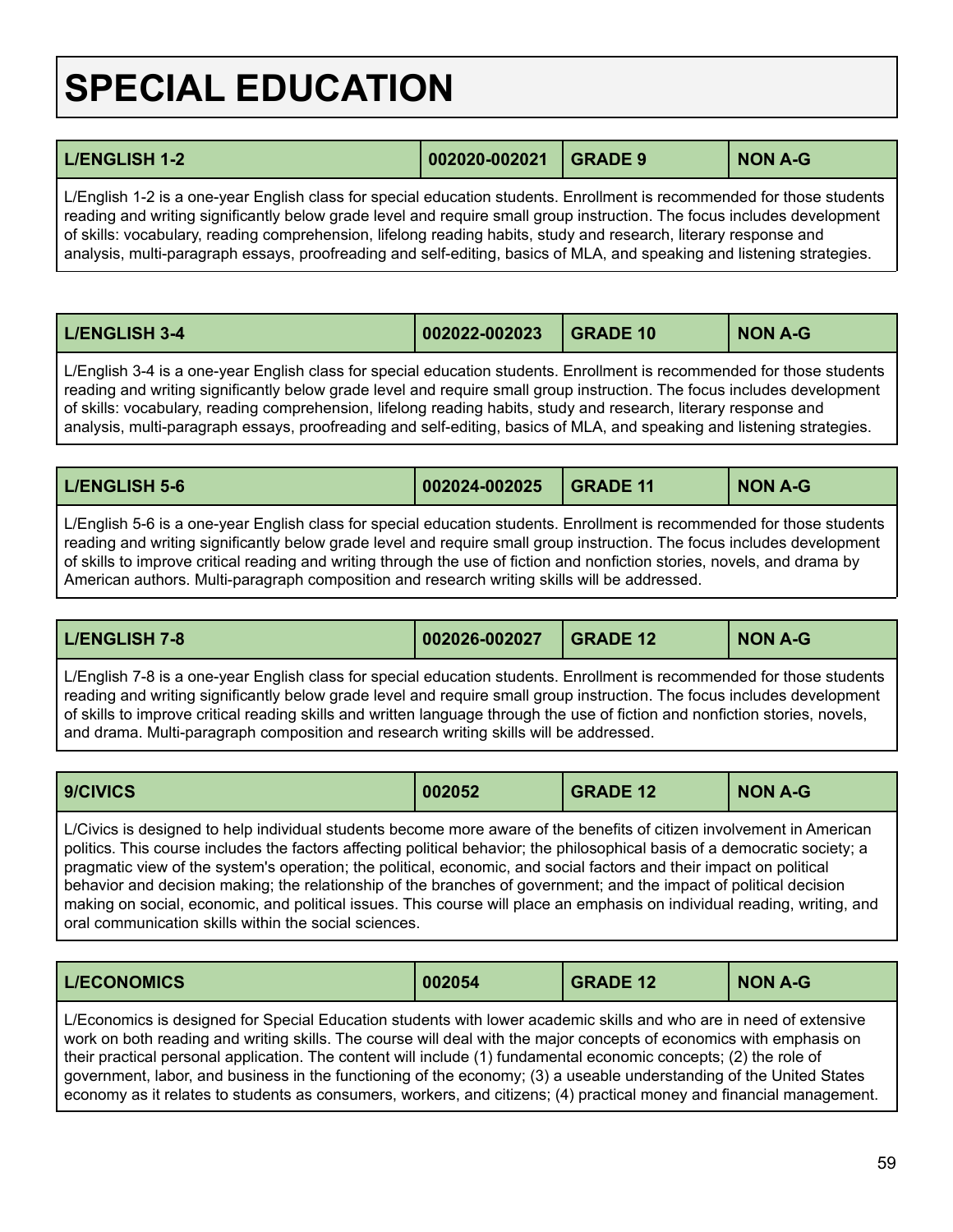<span id="page-60-0"></span>

| <b>L/GEOSCIENCE 1-2</b> |  | <b>NON A-G</b> |
|-------------------------|--|----------------|
|                         |  |                |

L/Geoscience 1-2 is a one-year laboratory science course designed to meet the needs of those students who are unable to achieve success in a mainstream course. Enrollment is recommended for those students reading and writing below grade level. The focus of this course is on the basic concepts and skills of chemistry and physics through the detailed study of the Earth and Space sciences. This course focuses on the dynamic interrelationships between the atmosphere, geosphere, hydrosphere, biosphere, and the Earth-universe system. There is a strong emphasis on qualitative and quantitative laboratory activities that foster a deeper understanding of content, while emphasizing problem-solving and critical thinking skills. Laboratory activities include traditional methodologies and include the use of electronic and digital technologies. This course is aligned to PUSD and State Standards for Science.

<span id="page-60-1"></span>

| <b>LIJOB SKILLS</b> | 002064 | <b>GRADES 11-12</b> | <b>NON A-G</b> |
|---------------------|--------|---------------------|----------------|
|                     |        |                     |                |

Job Skills is a course of study covering 13 core competencies needed to successfully search, obtain, and retain a job after graduation in an area of career interest. As a participant in the Transition Partnership Program the student will be exposed to work experiences, vocational assessment, job shadowing, and career guidance with an outcome oriented Individual Written Rehabilitation Plan prepared by the Department of Rehabilitation counselor.

<span id="page-60-2"></span>

| 002062-002063<br><b>60/LEARNING STRATEGIES 1-2</b><br><b>NON A-G</b><br><b>GRADES 9-12</b> |
|--------------------------------------------------------------------------------------------|
|--------------------------------------------------------------------------------------------|

L/Learning Strategies 1-2 is designed to enable special education students to be more successful in regular content classes. The course will combine a strategies intervention approach with tutorial assistance. Recent research has shown that low achieving students can be taught "how to learn" by teaching them learning strategies, which are techniques, principles, or rules that enable the student to learn to solve problems and complete tasks independently. Task specific learning strategies include such things as: reading textbooks, paraphrasing, note taking, listening to lectures, test taking, writing papers, and assignment completion. The course will focus on teaching these strategies utilizing content material from the regular class.

<span id="page-60-3"></span>

| <b>L/U.S. HISTORY 1-2</b><br>002048-002049<br>$\overline{\phantom{0}}$ GRADES 11-12<br><b>NON A-G</b> |
|-------------------------------------------------------------------------------------------------------|
|-------------------------------------------------------------------------------------------------------|

In this course students examine major turning points in American History in the twentieth century. This course is for students who are reading at 6.5 grade level or below and are currently enrolled in Special Education.

| <b>L/WORLD HISTORY 1-2</b>                                                                                               | 002048-002049   GRADES 10-12 |  | <b>NON A-G</b> |  |
|--------------------------------------------------------------------------------------------------------------------------|------------------------------|--|----------------|--|
| L Morld History 1-2 is a chronological survey of the modern world from the late 18th century to the present. This course |                              |  |                |  |

is a chronological survey of the modern world from the late 18th century to the present. This a is for Special Education students who are reading at approximately 4.0 grade level and above and who are in need of extensive work on both reading and writing skills.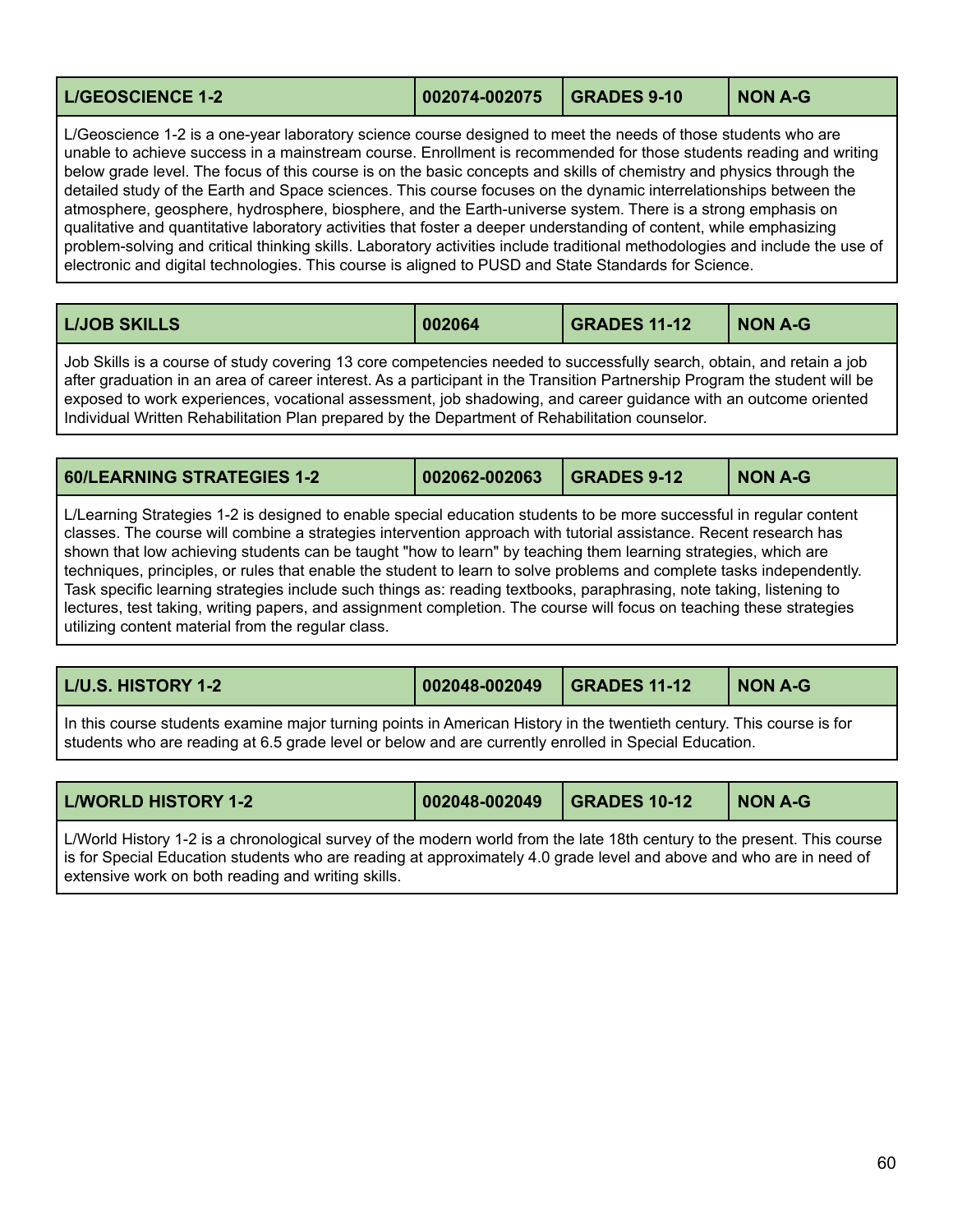<span id="page-61-0"></span>

| <b>COURSE TITLE</b>                       | <b>PAGE</b>         | <b>COURSE TITLE</b>                            | <b>PAGE</b>             |
|-------------------------------------------|---------------------|------------------------------------------------|-------------------------|
| 3D Computer Animation 1-2                 | 22,46               | AP Spanish Literature 1-2                      | 21                      |
| 3D Computer Animation 3-4                 | 46                  | AP Statistics 1-2                              | 10                      |
| 3D Computer Animation 5-6                 | 46                  | AP Studio Art: 2D Design 1-2 (Photography)     | 23,47                   |
| Academic Tutor - All Subjects             | 58                  | AP Studio Art: 3D Design 1-2 (Ceramics)        | <u>24,47</u>            |
| <b>Advanced Baseball/Weight Training</b>  | 41                  | AP Studio Art: Drawing 1-2                     | 24,47                   |
| Advanced Basketball                       | 41                  | AP U.S. Government & Politics 1-2              | $\overline{3}$          |
| <b>Advanced Football/Weight Training</b>  | 41                  | AP U.S. Government & Politics Seminar          | $\overline{3}$          |
| Advanced Wrestling/Weight Training        | 41                  | AP U.S. History 1-2                            | $\overline{4}$          |
| Aerobic Dance                             | 42                  | <b>AP U.S. History Seminar</b>                 | $\overline{\mathbf{4}}$ |
| Aerobics/Weight Training                  | 42                  | Architectural Design (AD) 1-2                  | 24,53                   |
| <b>Agricultural Economics</b>             | 44,42               | Art & History of Floral Design 1-2             | 24,44                   |
| <b>Agricultural Government Policy</b>     | 4.44                | <b>ASB Planning and Leadership</b>             | 58                      |
| American Literature 1-2                   | 6                   | Auto Body Repair/Refinishing                   | 58                      |
| AP Biology 3-4                            | 14                  | Automotive Technology 1-2                      | 57                      |
| AP Biology 3-4 Seminar                    | 14                  | Automotive Technology 3-4                      | 57                      |
| AP Calculus AB 1-2                        | <u>10</u>           | Automotive Technology 5-6                      | 57                      |
| AP Calculus AB 1-2 Seminar                | 10                  | AVID 1-2                                       | 35                      |
| AP Calculus BC 1-2                        | 10                  | AVID 3-4                                       | 35                      |
| AP Calculus Bridge from AB to BC/Seminar  | 10                  | AVID 5-6                                       | 35                      |
| AP Chemistry 3-4                          | <u>14</u>           | AVID <sub>8</sub>                              | 35                      |
| AP Chemistry 3-4 Seminar                  | 14                  | <b>AVID Senior Seminar 1-2</b>                 | 35                      |
| AP Computer Science A 1-2                 | 33,56               | Beginning Basketball                           | 42                      |
| AP Computer Science Principles 1-2        | <u>33,56</u>        | Biology of the Living Earth 1-2                | <b>16</b>               |
| AP English Language & Composition 1-2     | 6                   | Broadcast Journalism/Television Production 1-2 | 36,47                   |
| AP English Language & Composition Seminar | $6 \nightharpoonup$ | Broadcast Journalism/Television Production 3-4 | <b>48</b>               |
| AP English Literature 1-2                 | $6\phantom{1}$      | Ceramics 1-2                                   | 25                      |
| AP English Literature Seminar             | 7                   | Ceramics 3-4                                   | 25                      |
| AP Environmental Science 1-2              | 15                  | Chemistry and Agriscience                      | <u>16,45</u>            |
| AP Environmental Science 1-2 Seminar      | 15                  | Chemistry in the Earth System 1-2              | <b>16</b>               |
| AP European History 1-2                   | $\overline{3}$      | Civics                                         | $\overline{4}$          |
| AP European History Seminar               | <u>3</u>            | Civil Engineering and Architecture (CEA) 1-2   | <u>36,54</u>            |
| AP French Language 7-8                    | <u>19</u>           | Classical Vocal Ensemble 1-2                   | 28                      |
| AP German Language 7-8                    | 20                  | College Algebra 1-2                            | 11                      |
| AP German Language Seminar                | 20                  | Computer Integrated Manufacturing (CIM) 1-2    | 54                      |
| AP Human Geography (AP Hug) 1-2           | 34                  | Concert Band 1-2                               | 31                      |
| <b>AP Human Geography Seminar</b>         | 34                  | Concert Choir 1-2                              | <u>28</u>               |
| AP Physics C 1A-1B Mechanics              | 15                  | Construction Technology 1-2                    | 53                      |
|                                           |                     | Dance Props 1-2 (Tall Flags)                   | 31                      |
| AP Physics C 1A-1B Mechanics Seminar      | 15                  | Digital Media Production 1-2                   | 25,48                   |
| AP Psychology 1-2                         | 34                  | Digital Media Production 3-4                   | 25,48                   |
| AP Spanish Language 1-2                   | 21                  | Digital Media Production Advanced              | <u>48</u>               |
| AP Spanish Language Seminar               | 22                  | Drama 1                                        | 28,49                   |